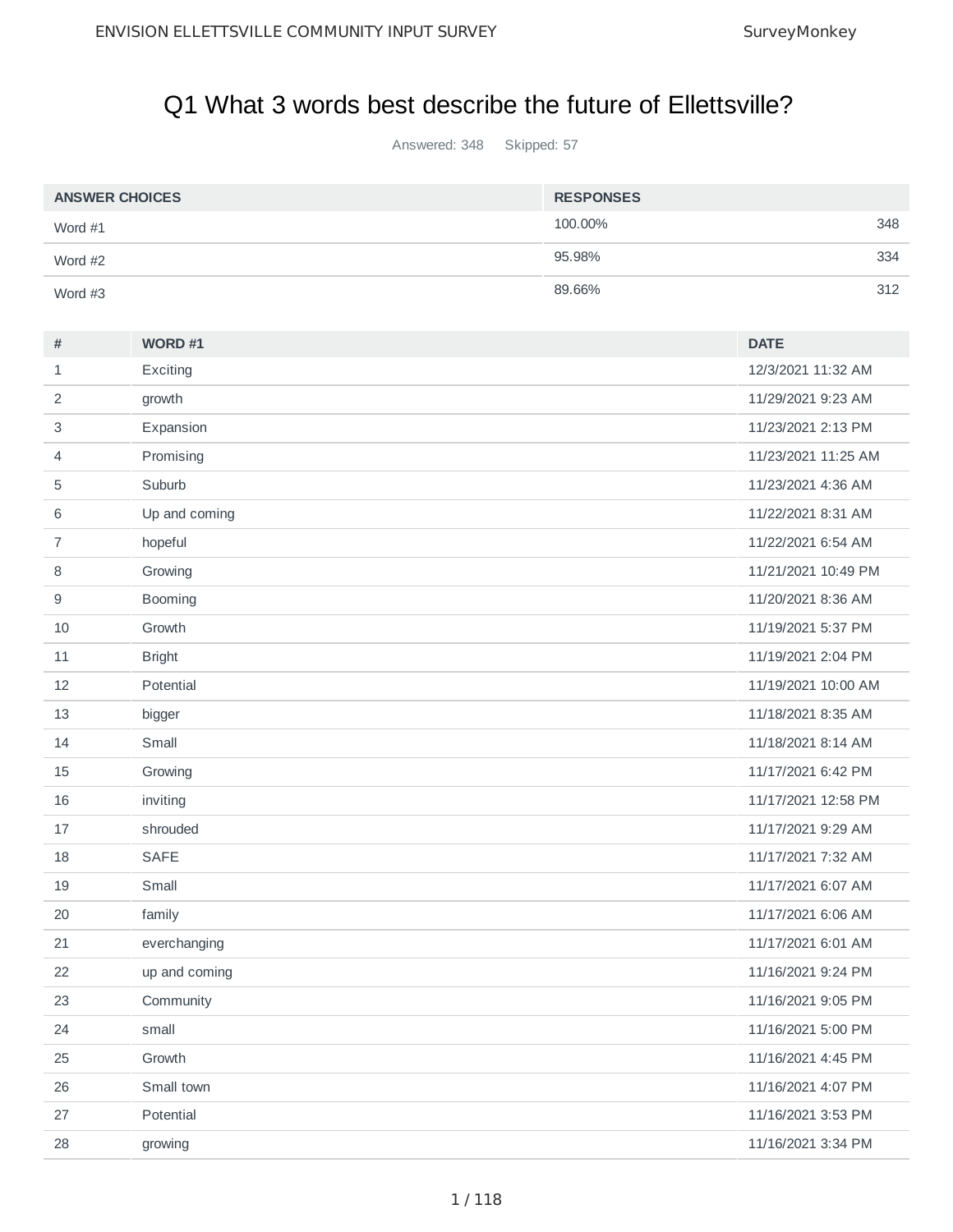| 29 | Friendly                                                                                     | 11/16/2021 3:28 PM  |
|----|----------------------------------------------------------------------------------------------|---------------------|
| 30 | Community                                                                                    | 11/16/2021 3:25 PM  |
| 31 | Modern                                                                                       | 11/16/2021 3:17 PM  |
| 32 | Innovative                                                                                   | 11/16/2021 3:12 PM  |
| 33 | homey                                                                                        | 11/16/2021 2:52 PM  |
| 34 | Homey                                                                                        | 11/16/2021 2:50 PM  |
| 35 | growing                                                                                      | 11/16/2021 2:34 PM  |
| 36 | Small town                                                                                   | 11/16/2021 2:24 PM  |
| 37 | Potential                                                                                    | 11/16/2021 1:43 PM  |
| 38 | Growth                                                                                       | 11/16/2021 1:40 PM  |
| 39 | overcrowded                                                                                  | 11/16/2021 1:39 PM  |
| 40 | close-knit                                                                                   | 11/16/2021 1:26 PM  |
| 41 | Uncertain                                                                                    | 11/16/2021 1:20 PM  |
| 42 | Growing                                                                                      | 11/16/2021 1:10 PM  |
| 43 | bright                                                                                       | 11/16/2021 1:01 PM  |
| 44 | <b>GROWTH</b>                                                                                | 11/16/2021 12:56 PM |
| 45 | small                                                                                        | 11/16/2021 12:47 PM |
| 46 | Growing                                                                                      | 11/16/2021 12:43 PM |
| 47 | Home                                                                                         | 11/16/2021 12:38 PM |
| 48 | Growing                                                                                      | 11/16/2021 12:37 PM |
| 49 | Small                                                                                        | 11/16/2021 12:36 PM |
| 50 | growing                                                                                      | 11/16/2021 12:35 PM |
| 51 | <b>Bright</b>                                                                                | 11/16/2021 12:29 PM |
| 52 | Small                                                                                        | 11/16/2021 12:25 PM |
| 53 | Small-town                                                                                   | 11/16/2021 12:22 PM |
| 54 | Community                                                                                    | 11/16/2021 12:21 PM |
| 55 | Growth                                                                                       | 11/16/2021 12:15 PM |
| 56 | Safe                                                                                         | 11/16/2021 12:15 PM |
| 57 | Fun                                                                                          | 11/16/2021 12:13 PM |
| 58 | Forward driven                                                                               | 11/16/2021 11:55 AM |
| 59 | expansion                                                                                    | 11/16/2021 11:49 AM |
| 60 | over populated- all the new subdivisions/apartments and people are taking the town feel away | 11/16/2021 11:49 AM |
| 61 | Bloomington                                                                                  | 11/16/2021 11:46 AM |
| 62 | Grow                                                                                         | 11/16/2021 11:46 AM |
| 63 | growing                                                                                      | 11/16/2021 11:45 AM |
| 64 | Uncertainty                                                                                  | 11/16/2021 11:42 AM |
| 65 | Friendly                                                                                     | 11/16/2021 11:42 AM |
| 66 | Opportunity                                                                                  | 11/16/2021 11:42 AM |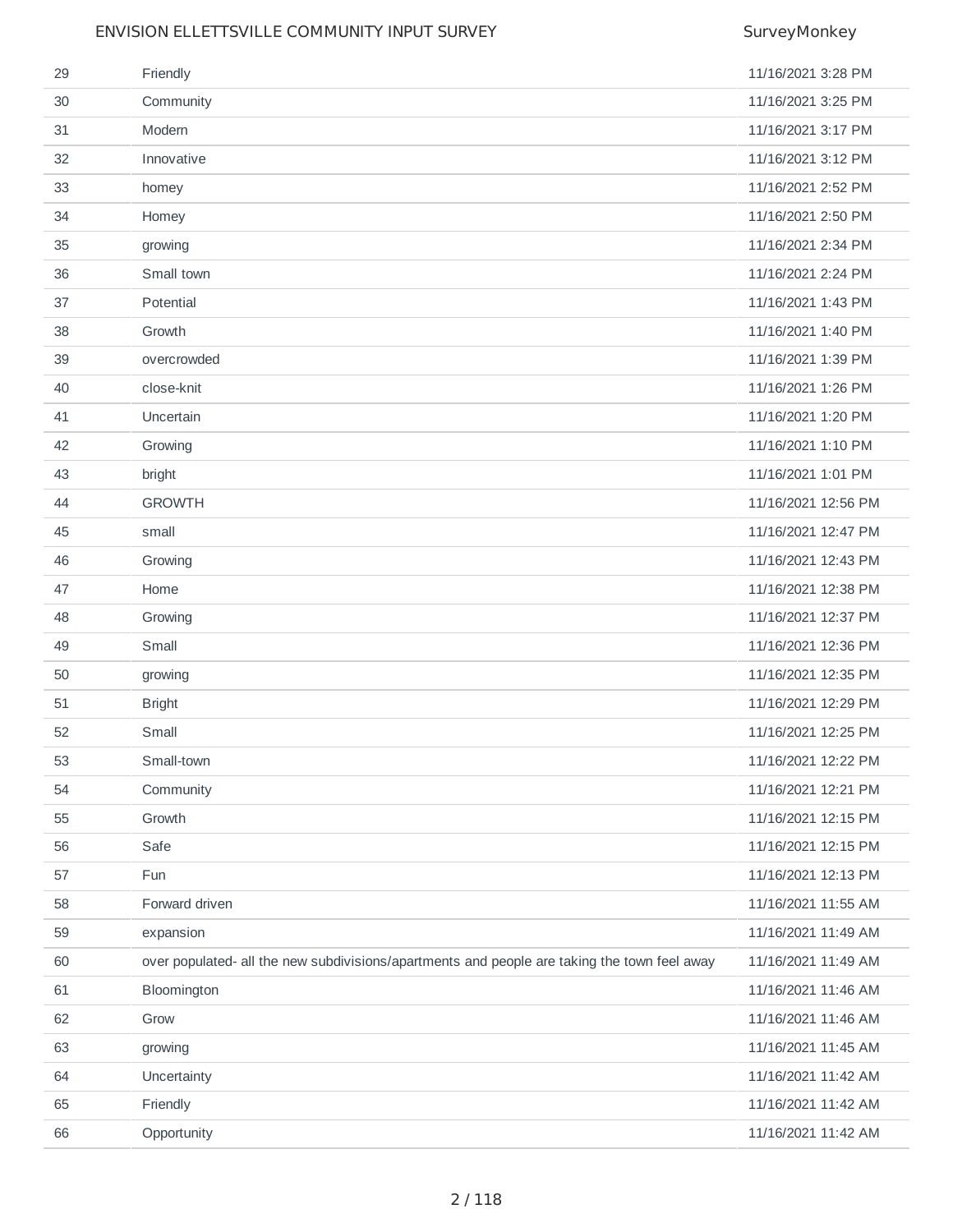| 67  | not-Bloomington  | 11/16/2021 11:41 AM |
|-----|------------------|---------------------|
| 68  | opportunity      | 11/16/2021 11:40 AM |
| 69  | Growth           | 11/16/2021 11:38 AM |
| 70  | community        | 11/16/2021 11:38 AM |
| 71  | small town       | 11/16/2021 11:38 AM |
| 72  | Evolvement       | 11/16/2021 11:38 AM |
| 73  | Small            | 11/16/2021 11:37 AM |
| 74  | small town       | 11/16/2021 11:37 AM |
| 75  | Great schools    | 11/16/2021 11:36 AM |
| 76  | Steady           | 11/16/2021 11:35 AM |
| 77  | uncertain        | 11/16/2021 11:35 AM |
| 78  | <b>Bright</b>    | 11/16/2021 11:35 AM |
| 79  | suburban         | 11/16/2021 11:35 AM |
| 80  | Expensive        | 11/16/2021 11:35 AM |
| 81  | Growing          | 11/16/2021 7:21 AM  |
| 82  | friends          | 11/16/2021 6:51 AM  |
| 83  | growing          | 11/16/2021 6:05 AM  |
| 84  | growing          | 11/16/2021 5:23 AM  |
| 85  | Keep             | 11/16/2021 5:14 AM  |
| 86  | Welcoming        | 11/15/2021 10:59 PM |
| 87  | growth           | 11/15/2021 4:49 PM  |
| 88  | families         | 11/15/2021 3:38 PM  |
| 89  | affordable       | 11/15/2021 3:37 PM  |
| 90  | small town       | 11/15/2021 3:23 PM  |
| 91  | Young            | 11/15/2021 3:20 PM  |
| 92  | horizons         | 11/15/2021 2:28 PM  |
| 93  | buliding         | 11/15/2021 2:27 PM  |
| 94  | mini-bloomington | 11/15/2021 2:25 PM  |
| 95  | Growth           | 11/15/2021 2:20 PM  |
| 96  | overrun          | 11/15/2021 1:42 PM  |
| 97  | Lovable          | 11/15/2021 12:16 PM |
| 98  | $\tilde{?}$      | 11/15/2021 11:36 AM |
| 99  | growth           | 11/15/2021 11:32 AM |
| 100 | Growing          | 11/15/2021 11:29 AM |
| 101 | Positive         | 11/15/2021 11:28 AM |
| 102 | Safe             | 11/15/2021 11:26 AM |
| 103 | Family           | 11/15/2021 11:20 AM |
| 104 | Quiet            | 11/15/2021 11:17 AM |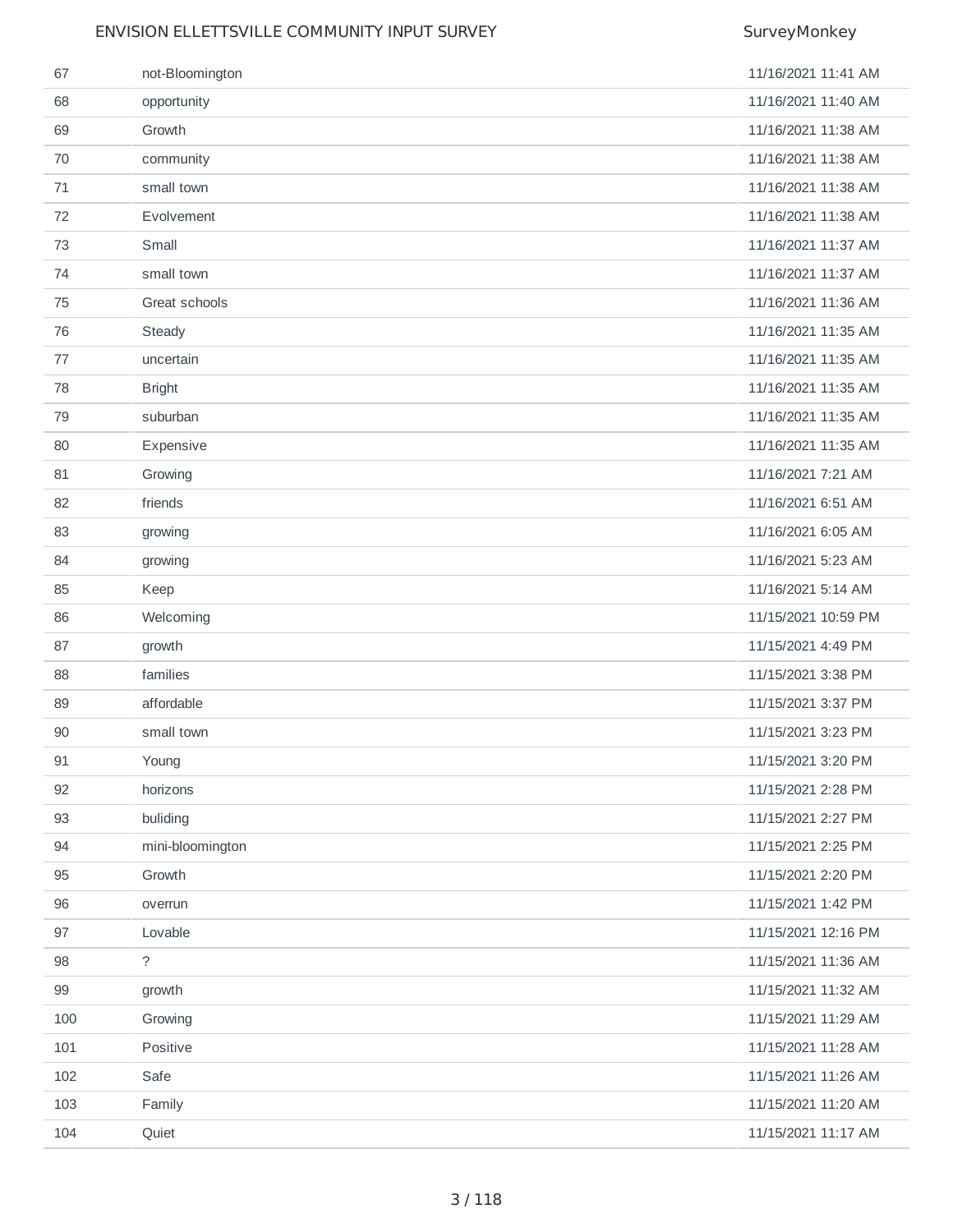| 105 | Throughway       | 11/15/2021 11:15 AM |
|-----|------------------|---------------------|
| 106 | small            | 11/15/2021 11:09 AM |
| 107 | Drive-through    | 11/15/2021 11:09 AM |
| 108 | Vision           | 11/15/2021 11:08 AM |
| 109 | Suburban         | 11/15/2021 11:08 AM |
| 110 | <b>Bleak</b>     | 11/15/2021 11:06 AM |
| 111 | Growing          | 11/15/2021 11:02 AM |
| 112 | Growing          | 11/15/2021 11:02 AM |
| 113 | Growing          | 11/15/2021 10:57 AM |
| 114 | convenient       | 11/15/2021 10:57 AM |
| 115 | Promising        | 11/15/2021 10:56 AM |
| 116 | growing          | 11/15/2021 10:56 AM |
| 117 | Family           | 11/15/2021 10:55 AM |
| 118 | past             | 11/15/2021 10:54 AM |
| 119 | Uninhabitable    | 11/15/2021 10:53 AM |
| 120 | Local            | 11/15/2021 10:52 AM |
| 121 | Stagnant         | 11/15/2021 10:52 AM |
| 122 | CONVENIENCE      | 11/15/2021 10:51 AM |
| 123 | Satallite        | 11/15/2021 10:51 AM |
| 124 | potential        | 11/15/2021 10:51 AM |
| 125 | <b>Busy</b>      | 11/15/2021 10:49 AM |
| 126 | Hometown         | 11/15/2021 7:43 AM  |
| 127 | Family           | 11/12/2021 9:54 AM  |
| 128 | Thriving         | 11/12/2021 9:39 AM  |
| 129 | Modern           | 11/9/2021 5:29 PM   |
| 130 | clean            | 11/9/2021 12:09 PM  |
| 131 | Hometown         | 11/3/2021 4:46 PM   |
| 132 | <b>Beautiful</b> | 11/2/2021 6:36 PM   |
| 133 | Growth           | 11/2/2021 11:44 AM  |
| 134 | Growing          | 11/1/2021 6:56 PM   |
| 135 | Safe             | 11/1/2021 9:53 AM   |
| 136 | Progressive      | 11/1/2021 8:13 AM   |
| 137 | Quaint           | 10/29/2021 6:45 PM  |
| 138 | growth           | 10/29/2021 10:48 AM |
| 139 | Grow             | 10/28/2021 10:10 PM |
| 140 | Family           | 10/28/2021 8:52 AM  |
| 141 | suburban         | 10/27/2021 7:36 AM  |
| 142 | Expansion        | 10/26/2021 6:25 PM  |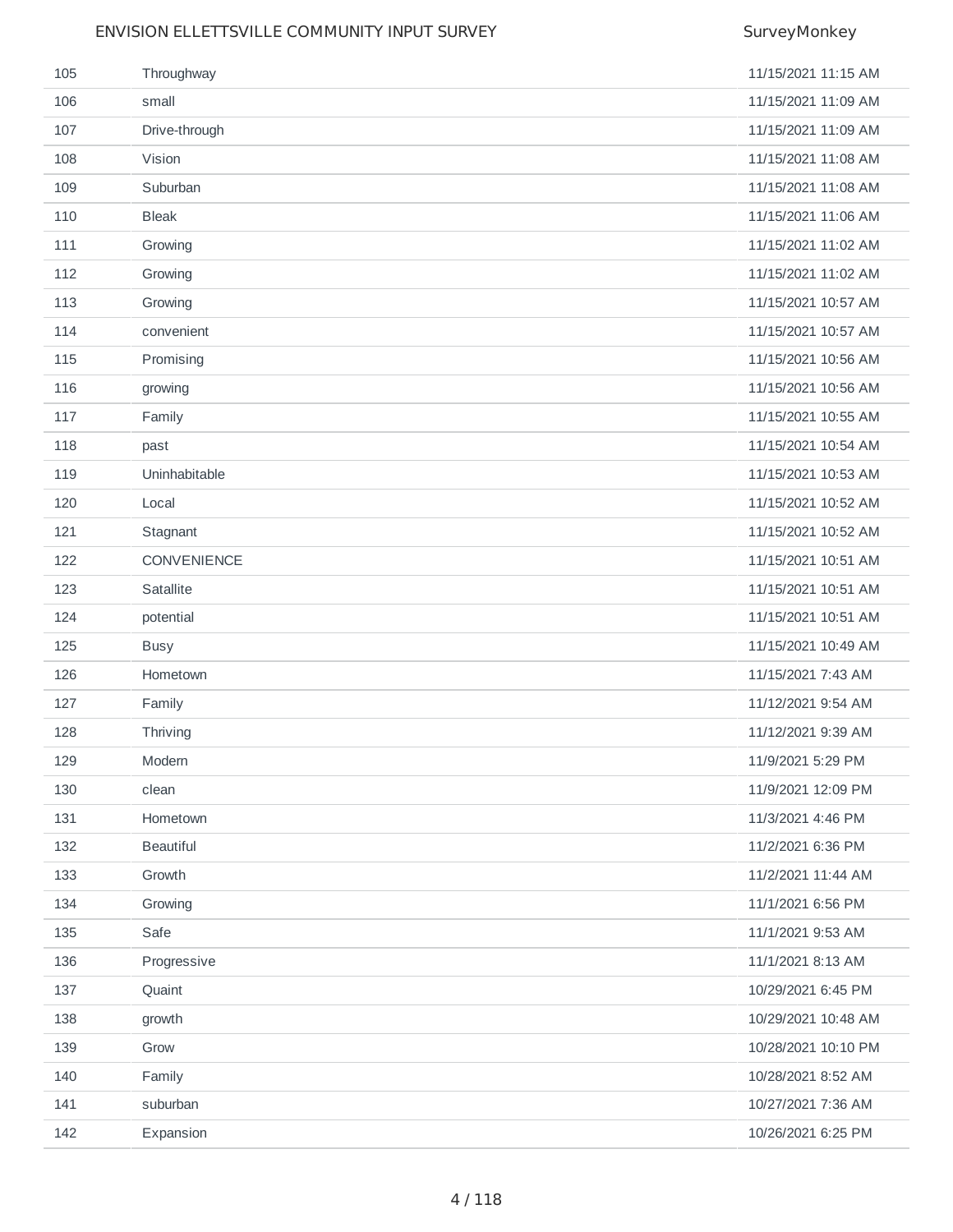| 143 | growth                       | 10/25/2021 1:13 PM  |
|-----|------------------------------|---------------------|
| 144 | Opportunity                  | 10/25/2021 11:35 AM |
| 145 | College                      | 10/25/2021 11:07 AM |
| 146 | Family                       | 10/25/2021 9:08 AM  |
| 147 | Suburban                     | 10/25/2021 9:04 AM  |
| 148 | growth                       | 10/25/2021 9:00 AM  |
| 149 | affordable                   | 10/25/2021 8:01 AM  |
| 150 | bright                       | 10/24/2021 11:32 AM |
| 151 | Growth                       | 10/22/2021 12:29 PM |
| 152 | Welcoming                    | 10/22/2021 10:39 AM |
| 153 | Growing                      | 10/22/2021 9:02 AM  |
| 154 | Uncertain                    | 10/22/2021 8:31 AM  |
| 155 | necessary                    | 10/21/2021 8:46 PM  |
| 156 | Divided                      | 10/21/2021 7:08 PM  |
| 157 | Community                    | 10/21/2021 4:40 PM  |
| 158 | Growing                      | 10/21/2021 2:17 PM  |
| 159 | Local                        | 10/21/2021 2:06 PM  |
| 160 | Growth                       | 10/21/2021 1:24 PM  |
| 161 | Focused                      | 10/21/2021 11:29 AM |
| 162 | Growing                      | 10/21/2021 11:21 AM |
| 163 | UP AND COMING                | 10/21/2021 9:42 AM  |
| 164 | future suburb or Bloomington | 10/21/2021 9:16 AM  |
| 165 | Opportunistic                | 10/21/2021 8:52 AM  |
| 166 | Unaffordable                 | 10/21/2021 8:43 AM  |
| 167 | Small                        | 10/21/2021 8:17 AM  |
| 168 | Progress                     | 10/20/2021 5:24 PM  |
| 169 | Family                       | 10/20/2021 1:49 PM  |
| 170 | Unique                       | 10/20/2021 12:49 PM |
| 171 | Vibrant                      | 10/20/2021 12:29 PM |
| 172 | Rundown                      | 10/20/2021 11:11 AM |
| 173 | <b>Bright</b>                | 10/20/2021 10:55 AM |
| 174 | growth                       | 10/20/2021 9:02 AM  |
| 175 | hopeful                      | 10/20/2021 8:55 AM  |
| 176 | boring                       | 10/20/2021 8:53 AM  |
| 177 | Optimistic                   | 10/20/2021 8:48 AM  |
| 178 | hopeful                      | 10/20/2021 8:34 AM  |
| 179 | local                        | 10/20/2021 8:31 AM  |
| 180 | Small                        | 10/20/2021 8:29 AM  |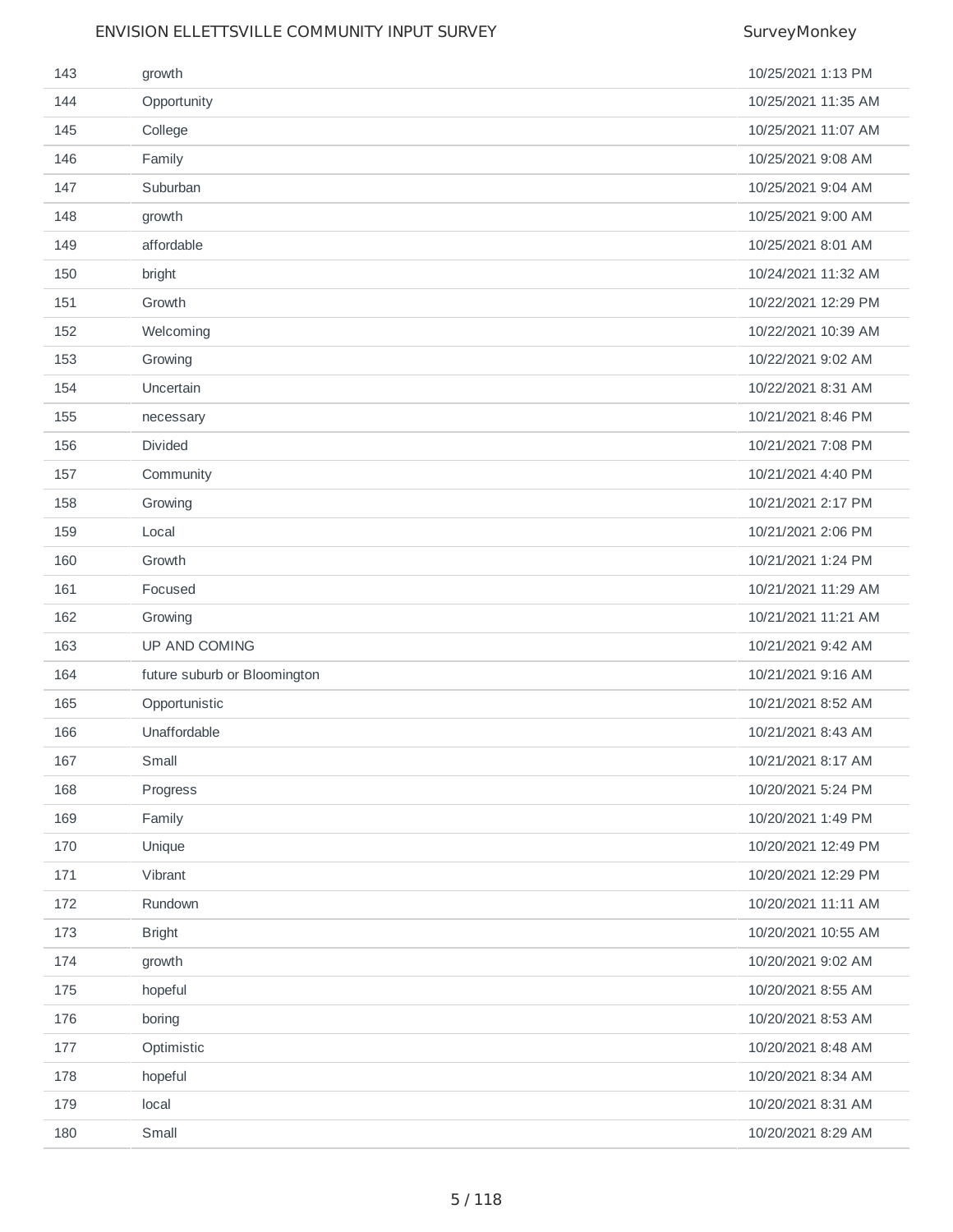| 181 | Community            | 10/20/2021 8:16 AM  |
|-----|----------------------|---------------------|
| 182 | thriving             | 10/20/2021 7:58 AM  |
| 183 | Growth               | 10/20/2021 7:18 AM  |
| 184 | Open                 | 10/20/2021 6:57 AM  |
| 185 | Forward-thinking     | 10/20/2021 1:45 AM  |
| 186 | Family Friendly      | 10/20/2021 12:30 AM |
| 187 | Strong               | 10/19/2021 10:39 PM |
| 188 | Stagnant             | 10/19/2021 10:19 PM |
| 189 | Growing              | 10/19/2021 10:12 PM |
| 190 | Promise              | 10/19/2021 10:07 PM |
| 191 | Comfortable          | 10/19/2021 9:36 PM  |
| 192 | <b>Businesses</b>    | 10/19/2021 9:35 PM  |
| 193 | expanding            | 10/19/2021 9:23 PM  |
| 194 | Small town           | 10/19/2021 9:08 PM  |
| 195 | hopeful              | 10/19/2021 8:56 PM  |
| 196 | Growth               | 10/19/2021 8:53 PM  |
| 197 | Community            | 10/19/2021 8:53 PM  |
| 198 | $\tilde{?}$          | 10/19/2021 8:42 PM  |
| 199 | stagnet              | 10/19/2021 8:33 PM  |
| 200 | Community            | 10/19/2021 8:22 PM  |
| 201 | Growing              | 10/19/2021 8:05 PM  |
| 202 | Friendly             | 10/19/2021 7:33 PM  |
| 203 | growing              | 10/19/2021 7:18 PM  |
| 204 | Storage capital      | 10/19/2021 7:06 PM  |
| 205 | Family oriented      | 10/19/2021 7:02 PM  |
| 206 | <b>Busy</b>          | 10/19/2021 6:54 PM  |
| 207 | crowded              | 10/19/2021 6:26 PM  |
| 208 | Virtuous             | 10/19/2021 6:25 PM  |
| 209 | Family Friendly      | 10/19/2021 6:23 PM  |
| 210 | Crowded              | 10/19/2021 6:21 PM  |
| 211 | Growth               | 10/19/2021 5:07 PM  |
| 212 | Growth               | 10/19/2021 4:28 PM  |
| 213 | Small town           | 10/19/2021 4:05 PM  |
| 214 | Thriving             | 10/19/2021 3:57 PM  |
| 215 | Thriving             | 10/19/2021 3:51 PM  |
| 216 | Growing              | 10/19/2021 3:47 PM  |
| 217 | Growth               | 10/19/2021 3:08 PM  |
| 218 | Growth in population | 10/19/2021 2:55 PM  |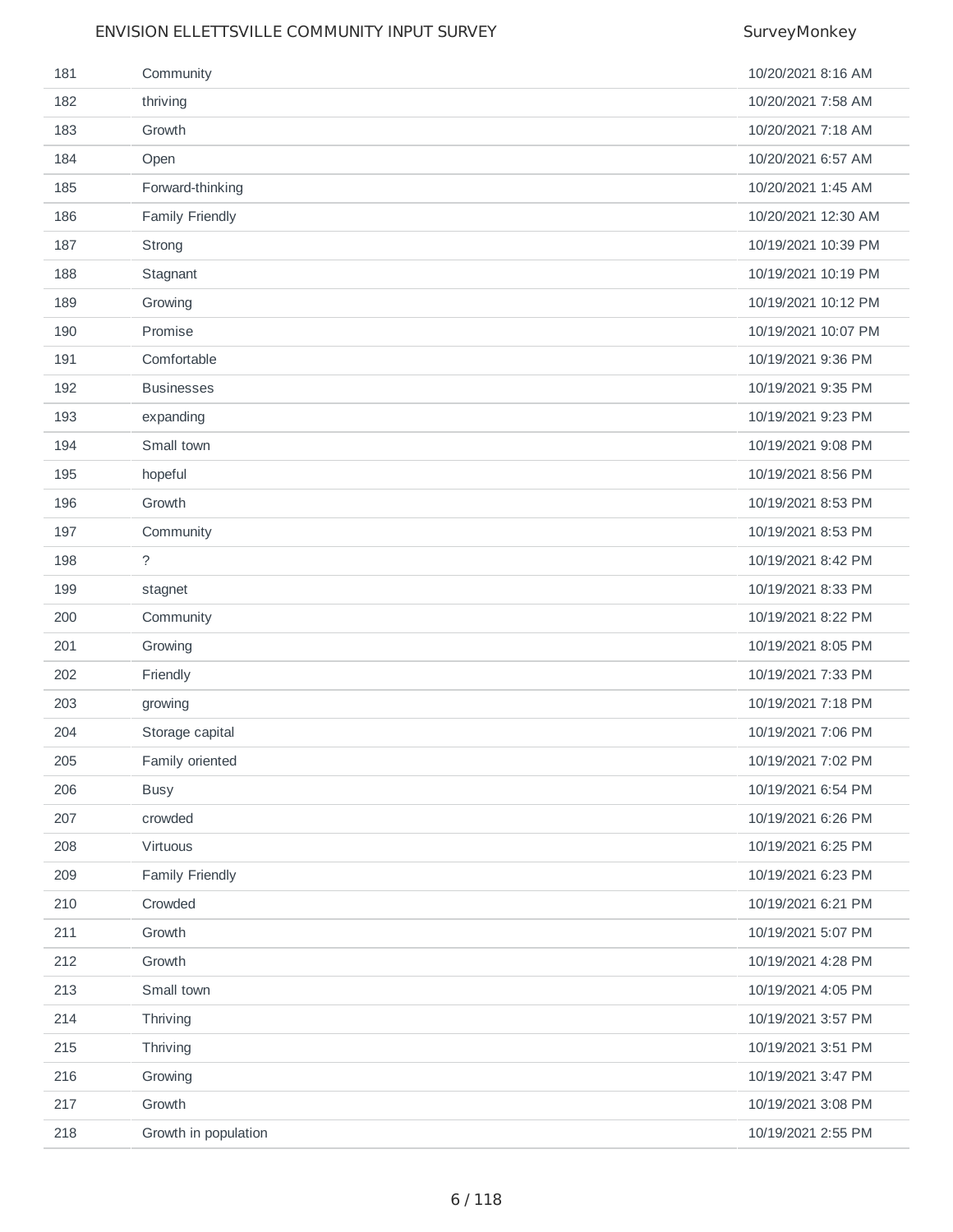| 219 | <b>Bright</b>            | 10/19/2021 2:45 PM  |
|-----|--------------------------|---------------------|
| 220 | Expanding                | 10/19/2021 2:24 PM  |
| 221 | Progressive              | 10/19/2021 2:19 PM  |
| 222 | Growing                  | 10/19/2021 1:53 PM  |
| 223 | Housing                  | 10/19/2021 1:50 PM  |
| 224 | Growing                  | 10/19/2021 1:42 PM  |
| 225 | Prosperity               | 10/19/2021 1:42 PM  |
| 226 | Growth                   | 10/19/2021 1:31 PM  |
| 227 | <b>Bright</b>            | 10/19/2021 1:22 PM  |
| 228 | Turns                    | 10/19/2021 1:15 PM  |
| 229 | <b>Behind</b>            | 10/19/2021 1:12 PM  |
| 230 | Local                    | 10/19/2021 1:09 PM  |
| 231 | Sad                      | 10/19/2021 11:11 AM |
| 232 | <b>Bleak</b>             | 10/19/2021 10:45 AM |
| 233 | <b>Bigger</b>            | 10/19/2021 9:57 AM  |
| 234 | Flat                     | 10/19/2021 7:54 AM  |
| 235 | Growing                  | 10/19/2021 7:31 AM  |
| 236 | Hometown                 | 10/19/2021 6:54 AM  |
| 237 | flooded                  | 10/19/2021 6:48 AM  |
| 238 | Renewed                  | 10/19/2021 6:36 AM  |
| 239 | Progression              | 10/19/2021 6:23 AM  |
| 240 | Healthy                  | 10/15/2021 5:08 PM  |
| 241 | <b>Bright</b>            | 10/15/2021 3:47 PM  |
| 242 | <b>Bedroom Community</b> | 10/15/2021 1:43 PM  |
| 243 | Same as always           | 10/15/2021 1:30 PM  |
| 244 | Opportunity              | 10/15/2021 10:51 AM |
| 245 | Welcoming                | 10/15/2021 9:40 AM  |
| 246 | Autonomous               | 10/15/2021 7:56 AM  |
| 247 | <b>Busy</b>              | 10/14/2021 7:04 PM  |
| 248 | Already                  | 10/14/2021 7:00 PM  |
| 249 | Family friendly          | 10/14/2021 4:10 PM  |
| 250 | Expanding                | 10/14/2021 3:01 PM  |
| 251 | Friendly                 | 10/12/2021 2:32 PM  |
| 252 | Exciting                 | 10/8/2021 3:52 PM   |
| 253 | Exciting                 | 10/4/2021 5:00 PM   |
| 254 | Opportunity              | 10/4/2021 3:56 PM   |
| 255 | Growth                   | 10/1/2021 12:53 PM  |
| 256 | growing                  | 10/1/2021 10:38 AM  |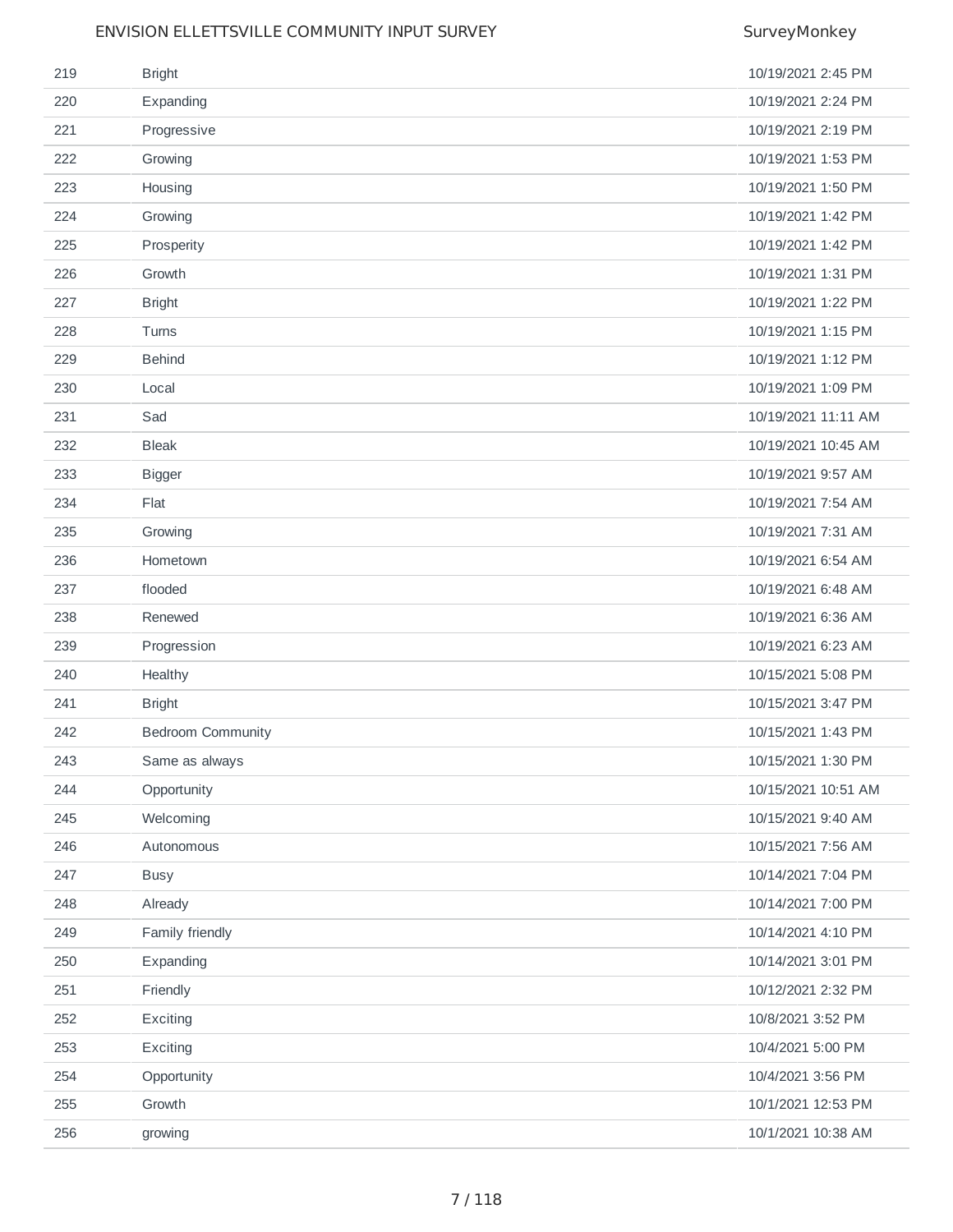| 257 | Growth             | 10/1/2021 9:55 AM  |
|-----|--------------------|--------------------|
| 258 | Possibilities      | 10/1/2021 9:39 AM  |
| 259 | Relevant           | 9/29/2021 10:25 AM |
| 260 | Trendy             | 9/29/2021 9:54 AM  |
| 261 | growing            | 9/29/2021 8:29 AM  |
| 262 | small town         | 9/28/2021 2:59 PM  |
| 263 | growth             | 9/28/2021 12:49 PM |
| 264 | Safe               | 9/27/2021 9:42 PM  |
| 265 | Growth             | 9/27/2021 3:34 PM  |
| 266 | Limited            | 9/27/2021 2:51 PM  |
| 267 | Family             | 9/27/2021 9:04 AM  |
| 268 | Growing            | 9/27/2021 8:25 AM  |
| 269 | <b>Bigger</b>      | 9/26/2021 10:02 PM |
| 270 | Growing            | 9/26/2021 9:52 PM  |
| 271 | Families           | 9/26/2021 5:14 PM  |
| 272 | small              | 9/26/2021 12:48 PM |
| 273 | Community          | 9/24/2021 8:36 PM  |
| 274 | busier             | 9/24/2021 4:56 PM  |
| 275 | beautiful          | 9/24/2021 3:50 PM  |
| 276 | Challenging        | 9/24/2021 12:28 PM |
| 277 | <b>Busier</b>      | 9/24/2021 10:04 AM |
| 278 | Growth             | 9/24/2021 9:58 AM  |
| 279 | <b>Bright</b>      | 9/24/2021 9:54 AM  |
| 280 | Small              | 9/24/2021 8:56 AM  |
| 281 | Diversity          | 9/24/2021 6:40 AM  |
| 282 | Troubled           | 9/24/2021 12:49 AM |
| 283 | Wholesome          | 9/23/2021 10:26 PM |
| 284 | Cheaper            | 9/23/2021 9:40 PM  |
| 285 | Protect            | 9/23/2021 9:19 PM  |
| 286 | Family             | 9/23/2021 8:23 PM  |
| 287 | <b>Beautiful</b>   | 9/23/2021 7:44 PM  |
| 288 | Safe               | 9/23/2021 7:36 PM  |
| 289 | Successful         | 9/23/2021 7:13 PM  |
| 290 | Potential          | 9/23/2021 6:55 PM  |
| 291 | Residential growth | 9/23/2021 6:49 PM  |
| 292 | Booming            | 9/23/2021 6:08 PM  |
| 293 | Growing            | 9/23/2021 5:53 PM  |
| 294 | Relaxed            | 9/23/2021 5:17 PM  |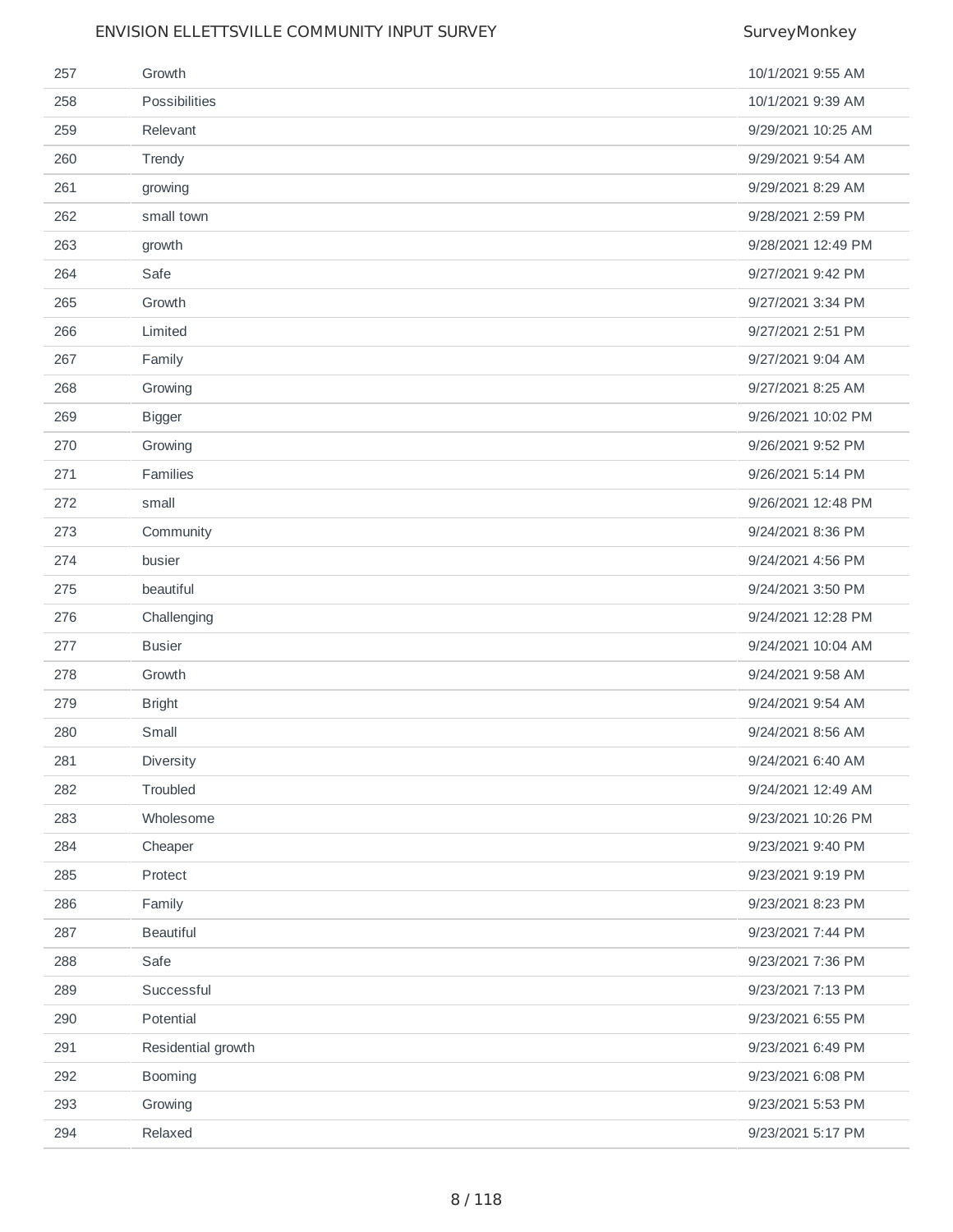| 295 | Quiet                         | 9/23/2021 5:11 PM  |
|-----|-------------------------------|--------------------|
| 296 | Community                     | 9/23/2021 5:05 PM  |
| 297 | Annexation                    | 9/23/2021 4:47 PM  |
| 298 | Appealing                     | 9/23/2021 4:36 PM  |
| 299 | Dead                          | 9/23/2021 4:32 PM  |
| 300 | Growth                        | 9/23/2021 4:27 PM  |
| 301 | Old                           | 9/23/2021 4:20 PM  |
| 302 | Suburban                      | 9/23/2021 4:19 PM  |
| 303 | Fun                           | 9/23/2021 4:15 PM  |
| 304 | Don't be a Drive through town | 9/23/2021 3:42 PM  |
| 305 | growing                       | 9/23/2021 3:30 PM  |
| 306 | Opportunistic                 | 9/23/2021 2:42 PM  |
| 307 | Development                   | 9/23/2021 9:13 AM  |
| 308 | Growth                        | 9/23/2021 7:38 AM  |
| 309 | Community                     | 9/23/2021 12:07 AM |
| 310 | Family                        | 9/22/2021 10:50 PM |
| 311 | Growth                        | 9/22/2021 9:57 PM  |
| 312 | Liberal                       | 9/22/2021 9:55 PM  |
| 313 | Growth                        | 9/22/2021 9:32 PM  |
| 314 | Hometown                      | 9/22/2021 8:38 PM  |
| 315 | vibrant                       | 9/22/2021 7:34 PM  |
| 316 | Growth                        | 9/22/2021 6:35 PM  |
| 317 | Safe                          | 9/22/2021 6:02 PM  |
| 318 | Positive                      | 9/22/2021 3:20 PM  |
| 319 | Dying                         | 9/22/2021 2:25 PM  |
| 320 | Growing                       | 9/22/2021 12:31 PM |
| 321 | Hopeful                       | 9/22/2021 12:02 PM |
| 322 | Potential                     | 9/22/2021 9:56 AM  |
| 323 | Promising                     | 9/22/2021 9:23 AM  |
| 324 | Growth                        | 9/22/2021 8:33 AM  |
| 325 | Fresh                         | 9/21/2021 9:37 PM  |
| 326 | Potential                     | 9/21/2021 8:35 PM  |
| 327 | Growing                       | 9/21/2021 7:35 PM  |
| 328 | Accessibility                 | 9/21/2021 7:26 PM  |
| 329 | Small                         | 9/21/2021 5:40 PM  |
| 330 | small                         | 9/21/2021 5:22 PM  |
| 331 | Growth                        | 9/21/2021 4:58 PM  |
| 332 | Exciting                      | 9/21/2021 4:48 PM  |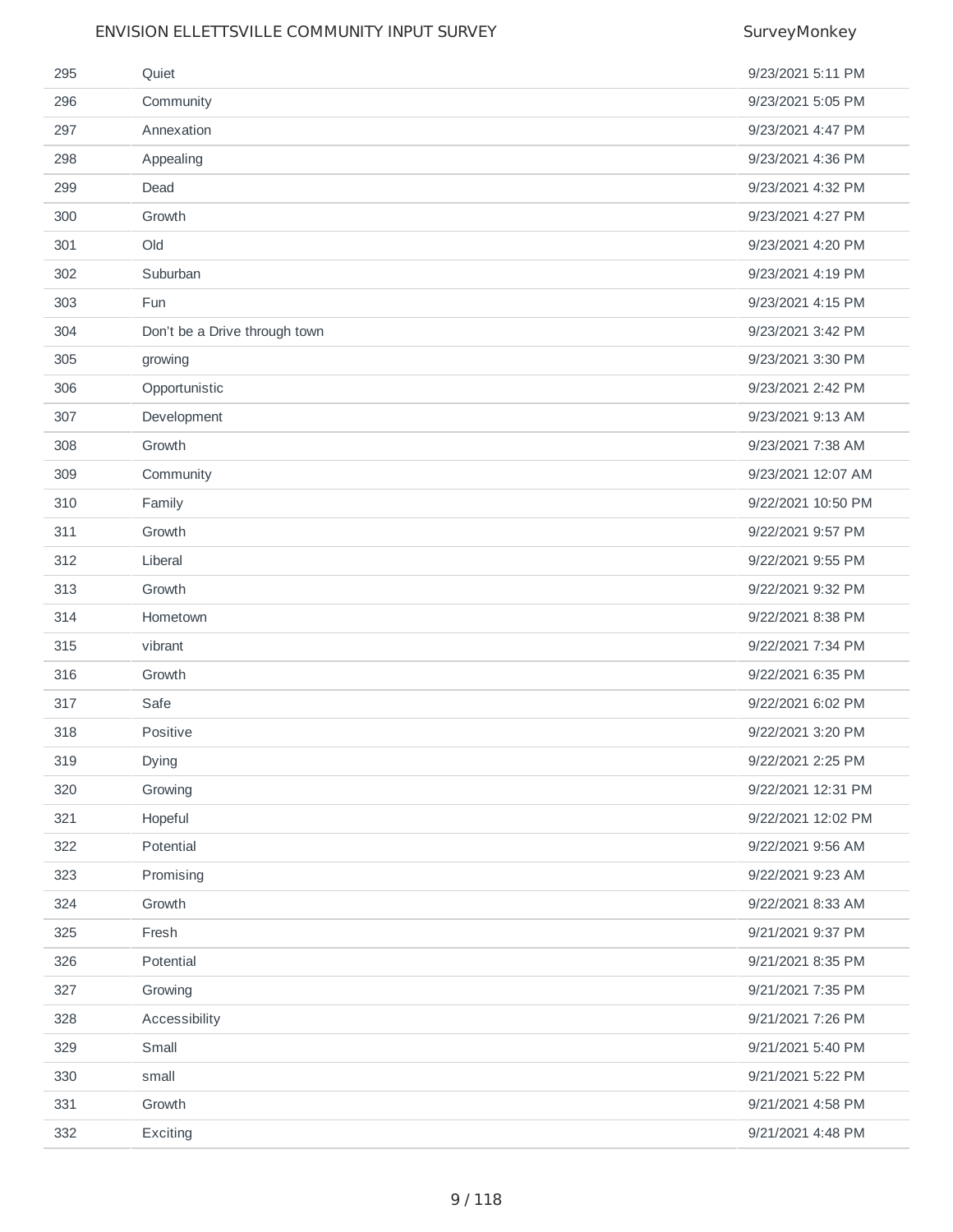| 333          | Developmental                 | 9/21/2021 4:43 PM   |
|--------------|-------------------------------|---------------------|
| 334          | clear                         | 9/21/2021 4:36 PM   |
| 335          | Growing                       | 9/21/2021 4:32 PM   |
| 336          | Unchanging                    | 9/21/2021 3:48 PM   |
| 337          | Unsure                        | 9/21/2021 2:42 PM   |
| 338          | Recreation                    | 9/21/2021 2:23 PM   |
| 339          | Hopeful                       | 9/21/2021 2:00 PM   |
| 340          | Small town; bedroom community | 9/21/2021 11:08 AM  |
| 341          | Attractive                    | 9/21/2021 8:10 AM   |
| 342          | Growth                        | 9/20/2021 4:22 PM   |
| 343          | Exciting                      | 9/20/2021 3:33 PM   |
| 344          | Opportunity                   | 9/19/2021 11:27 AM  |
| 345          | Historic                      | 9/16/2021 5:30 PM   |
| 346          | Community                     | 9/15/2021 7:54 AM   |
| 347          | United                        | 9/14/2021 9:47 PM   |
| 348          | Much different than today.    | 9/14/2021 8:03 PM   |
| $\#$         | WORD #2                       | <b>DATE</b>         |
| $\mathbf{1}$ | Innovative                    | 12/3/2021 11:32 AM  |
| 2            | family place                  | 11/29/2021 9:23 AM  |
| 3            | Future                        | 11/23/2021 2:13 PM  |
| 4            | Solid                         | 11/23/2021 11:25 AM |
| 5            | Safe                          | 11/22/2021 8:31 AM  |
| 6            | nice                          | 11/22/2021 6:54 AM  |
| 7            | Safe                          | 11/21/2021 10:49 PM |
| 8            | Safe                          | 11/20/2021 8:36 AM  |
| 9            | Security                      | 11/19/2021 5:37 PM  |
| 10           | Growing                       | 11/19/2021 2:04 PM  |
| 11           | Growth                        | 11/19/2021 10:00 AM |
| 12           | opportunistic                 | 11/18/2021 8:35 AM  |
| 13           | Local                         | 11/18/2021 8:14 AM  |
| 14           | Inspiring                     | 11/17/2021 6:42 PM  |
| 15           | charming                      | 11/17/2021 12:58 PM |
| 16           | unknown                       | 11/17/2021 9:29 AM  |
| 17           | <b>WHOLISTIC</b>              | 11/17/2021 7:32 AM  |
| 18           | Unique                        | 11/17/2021 6:07 AM  |
| 19           | small                         | 11/17/2021 6:06 AM  |
| 20           | community                     | 11/17/2021 6:01 AM  |
| 21           | young                         | 11/16/2021 9:24 PM  |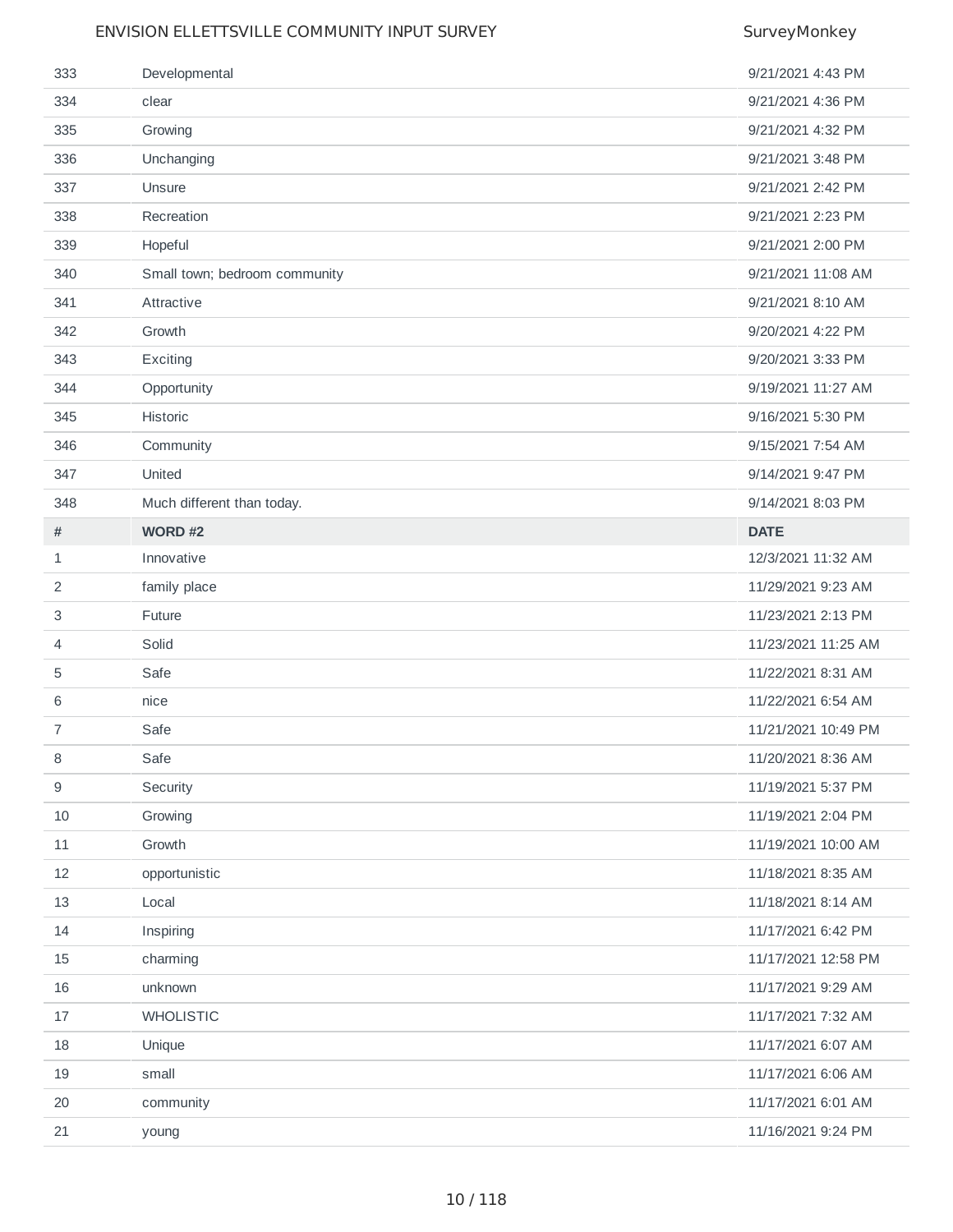| 22 | Inviting                                        | 11/16/2021 9:05 PM  |
|----|-------------------------------------------------|---------------------|
| 23 | friendly                                        | 11/16/2021 5:00 PM  |
| 24 | Opportunity                                     | 11/16/2021 4:45 PM  |
| 25 | Friendly                                        | 11/16/2021 4:07 PM  |
| 26 | Opportunity                                     | 11/16/2021 3:53 PM  |
| 27 | Family                                          | 11/16/2021 3:28 PM  |
| 28 | Expansion                                       | 11/16/2021 3:25 PM  |
| 29 | Atmospheric                                     | 11/16/2021 3:17 PM  |
| 30 | Growth                                          | 11/16/2021 3:12 PM  |
| 31 | community-centered                              | 11/16/2021 2:52 PM  |
| 32 | Cute                                            | 11/16/2021 2:50 PM  |
| 33 | opportunities                                   | 11/16/2021 2:34 PM  |
| 34 | Lively                                          | 11/16/2021 2:24 PM  |
| 35 | Exciting                                        | 11/16/2021 1:43 PM  |
| 36 | Opportunity                                     | 11/16/2021 1:40 PM  |
| 37 | large                                           | 11/16/2021 1:39 PM  |
| 38 | family oriented                                 | 11/16/2021 1:26 PM  |
| 39 | Potential                                       | 11/16/2021 1:20 PM  |
| 40 | Community                                       | 11/16/2021 1:10 PM  |
| 41 | growth                                          | 11/16/2021 1:01 PM  |
| 42 | <b>CLEAN</b>                                    | 11/16/2021 12:56 PM |
| 43 | town                                            | 11/16/2021 12:47 PM |
| 44 | Improvements                                    | 11/16/2021 12:43 PM |
| 45 | Family                                          | 11/16/2021 12:38 PM |
| 46 | Need more employment opportunties               | 11/16/2021 12:37 PM |
| 47 | not part of Bloomington                         | 11/16/2021 12:36 PM |
| 48 | improving                                       | 11/16/2021 12:35 PM |
| 49 | Hopeful                                         | 11/16/2021 12:29 PM |
| 50 | Safe                                            | 11/16/2021 12:25 PM |
| 51 | Growth                                          | 11/16/2021 12:21 PM |
| 52 | Developing                                      | 11/16/2021 12:15 PM |
| 53 | Social                                          | 11/16/2021 12:15 PM |
| 54 | Attractive                                      | 11/16/2021 12:13 PM |
| 55 | Small town charm                                | 11/16/2021 11:55 AM |
| 56 | development                                     | 11/16/2021 11:49 AM |
| 57 | less inviting- More people come with challenges | 11/16/2021 11:49 AM |
| 58 | Suburb                                          | 11/16/2021 11:46 AM |
| 59 | Improve                                         | 11/16/2021 11:46 AM |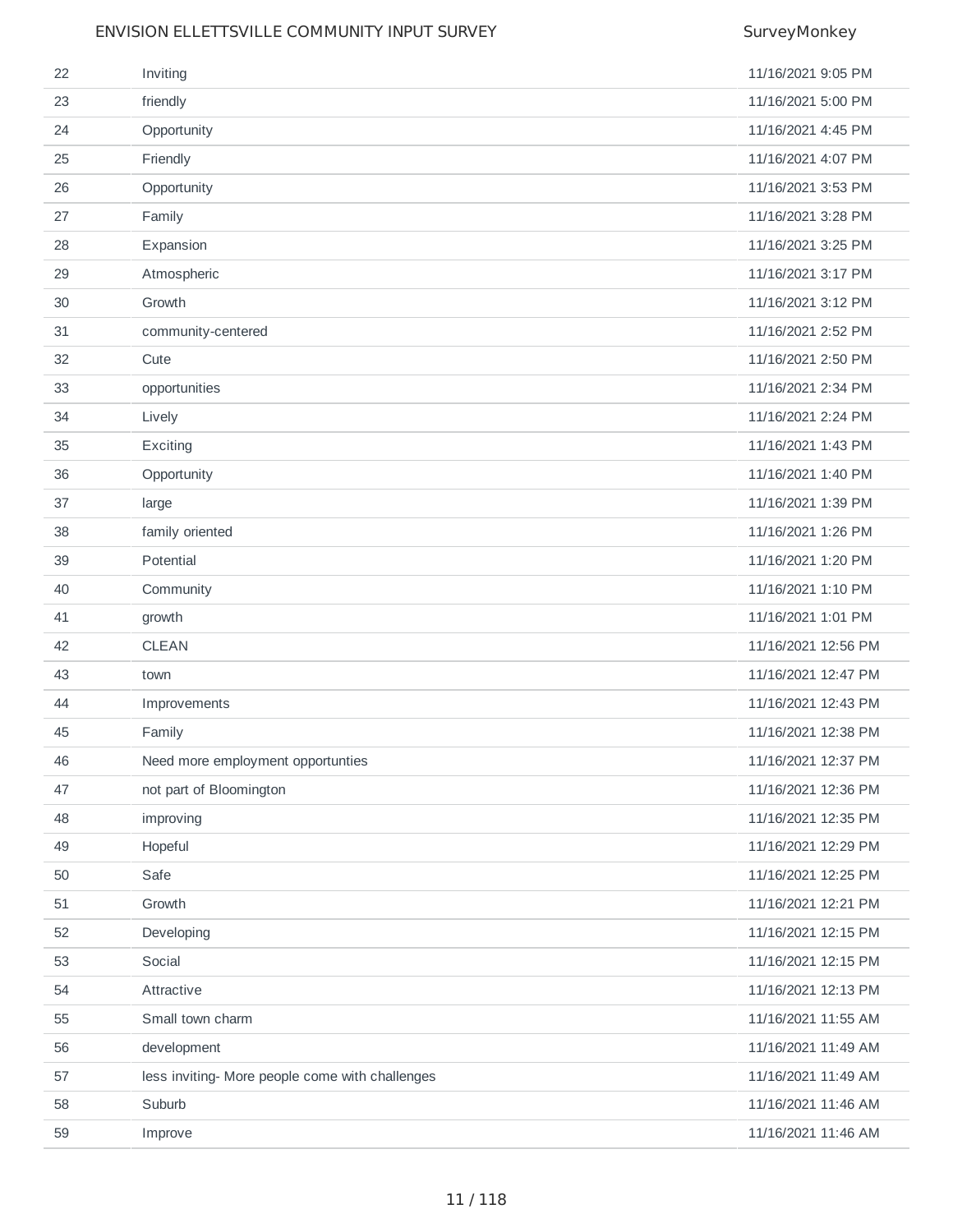| 60 | homes            | 11/16/2021 11:45 AM |
|----|------------------|---------------------|
| 61 | City             | 11/16/2021 11:42 AM |
| 62 | Inviting         | 11/16/2021 11:42 AM |
| 63 | Affordability    | 11/16/2021 11:42 AM |
| 64 | crossroads       | 11/16/2021 11:41 AM |
| 65 | quality          | 11/16/2021 11:40 AM |
| 66 | Affordability    | 11/16/2021 11:38 AM |
| 67 | local            | 11/16/2021 11:38 AM |
| 68 | growing          | 11/16/2021 11:38 AM |
| 69 | Growth           | 11/16/2021 11:38 AM |
| 70 | Old              | 11/16/2021 11:37 AM |
| 71 | friendly         | 11/16/2021 11:37 AM |
| 72 | Growing          | 11/16/2021 11:36 AM |
| 73 | Uncomplicated    | 11/16/2021 11:35 AM |
| 74 | potential        | 11/16/2021 11:35 AM |
| 75 | Growth           | 11/16/2021 11:35 AM |
| 76 | improved         | 11/16/2021 11:35 AM |
| 77 | Cluttered        | 11/16/2021 11:35 AM |
| 78 | Thriving         | 11/16/2021 7:21 AM  |
| 79 | community        | 11/16/2021 6:51 AM  |
| 80 | quaint           | 11/16/2021 6:05 AM  |
| 81 | Small            | 11/16/2021 5:14 AM  |
| 82 | Supportive       | 11/15/2021 10:59 PM |
| 83 | expansion        | 11/15/2021 4:49 PM  |
| 84 | growth           | 11/15/2021 3:38 PM  |
| 85 | close            | 11/15/2021 3:23 PM  |
| 86 | Fast-Paced       | 11/15/2021 3:20 PM  |
| 87 | accessible       | 11/15/2021 2:28 PM  |
| 88 | colorful         | 11/15/2021 2:27 PM  |
| 89 | small            | 11/15/2021 2:25 PM  |
| 90 | Community        | 11/15/2021 2:20 PM  |
| 91 | high priced      | 11/15/2021 1:42 PM  |
| 92 | Quaint           | 11/15/2021 12:16 PM |
| 93 | $\tilde{?}$      | 11/15/2021 11:36 AM |
| 94 | middle class     | 11/15/2021 11:32 AM |
| 95 | Potential        | 11/15/2021 11:28 AM |
| 96 | <b>Beautiful</b> | 11/15/2021 11:26 AM |
| 97 | Community        | 11/15/2021 11:20 AM |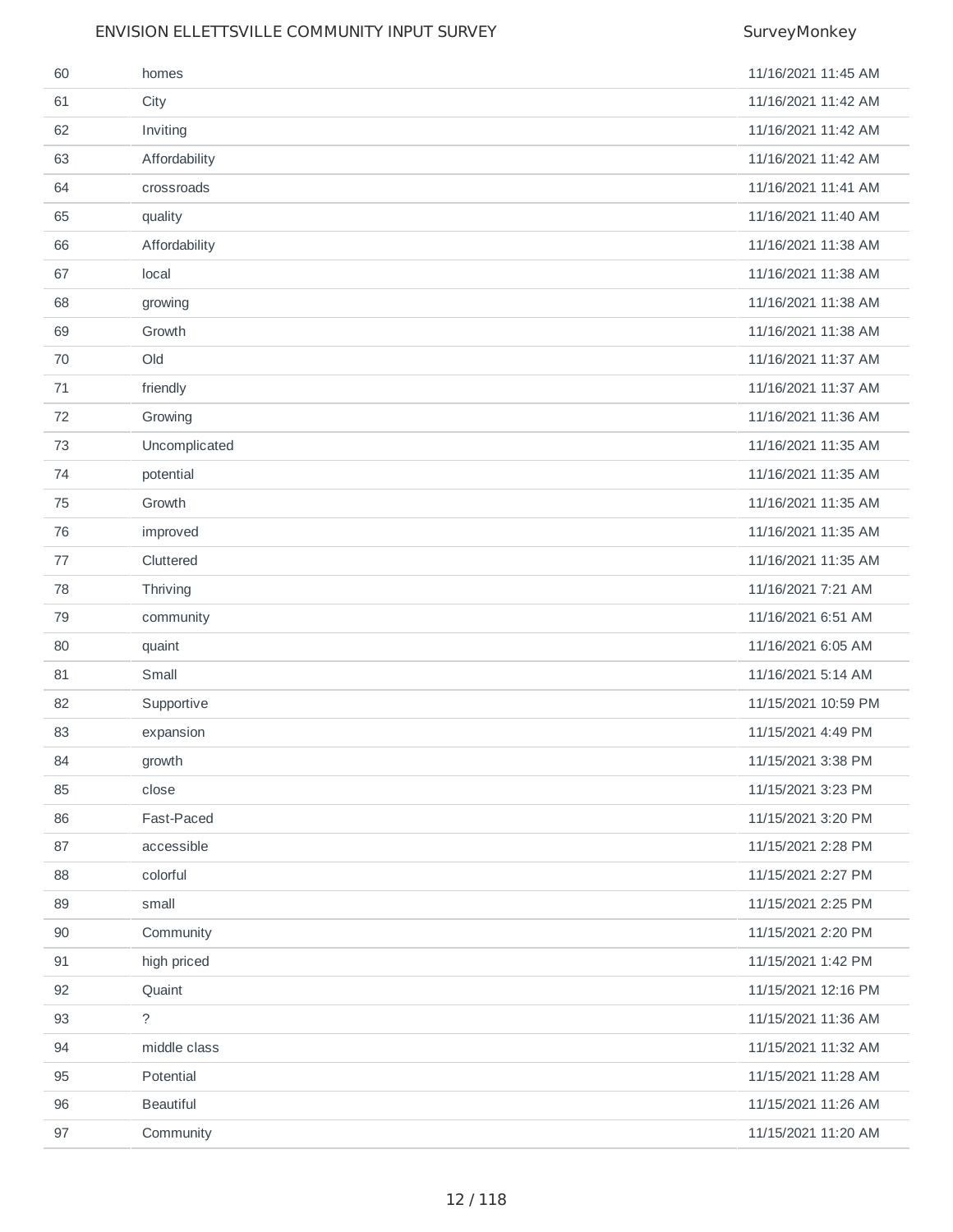| 98  | Safer                | 11/15/2021 11:17 AM |
|-----|----------------------|---------------------|
| 99  | Traffic              | 11/15/2021 11:15 AM |
| 100 | traffic              | 11/15/2021 11:09 AM |
| 101 | Highway              | 11/15/2021 11:09 AM |
| 102 | Growth               | 11/15/2021 11:08 AM |
| 103 | Expansion            | 11/15/2021 11:08 AM |
| 104 | Shitty               | 11/15/2021 11:06 AM |
| 105 | Family               | 11/15/2021 11:02 AM |
| 106 | Thriving             | 11/15/2021 11:02 AM |
| 107 | <b>CLEAN</b>         | 11/15/2021 10:57 AM |
| 108 | accessible           | 11/15/2021 10:57 AM |
| 109 | Upbeat               | 11/15/2021 10:56 AM |
| 110 | connected            | 11/15/2021 10:56 AM |
| 111 | Community            | 11/15/2021 10:55 AM |
| 112 | outdated             | 11/15/2021 10:54 AM |
| 113 | Expensive            | 11/15/2021 10:53 AM |
| 114 | Involved             | 11/15/2021 10:52 AM |
| 115 | Expensive            | 11/15/2021 10:52 AM |
| 116 | <b>SHOPPING</b>      | 11/15/2021 10:51 AM |
| 117 | Residential          | 11/15/2021 10:51 AM |
| 118 | space for growth     | 11/15/2021 10:51 AM |
| 119 | Ideal                | 11/15/2021 10:49 AM |
| 120 | Community            | 11/15/2021 7:43 AM  |
| 121 | Community            | 11/12/2021 9:54 AM  |
| 122 | Community            | 11/12/2021 9:39 AM  |
| 123 | Growing              | 11/9/2021 5:29 PM   |
| 124 | environment friendly | 11/9/2021 12:09 PM  |
| 125 | Friends              | 11/3/2021 4:46 PM   |
| 126 | Amazing              | 11/2/2021 6:36 PM   |
| 127 | Families             | 11/2/2021 11:44 AM  |
| 128 | Economical           | 11/1/2021 6:56 PM   |
| 129 | Free                 | 11/1/2021 9:53 AM   |
| 130 | Liberal              | 11/1/2021 8:13 AM   |
| 131 | Growing              | 10/29/2021 6:45 PM  |
| 132 | bedroom community    | 10/29/2021 10:48 AM |
| 133 | Extend               | 10/28/2021 10:10 PM |
| 134 | Small Community      | 10/28/2021 8:52 AM  |
| 135 | safe                 | 10/27/2021 7:36 AM  |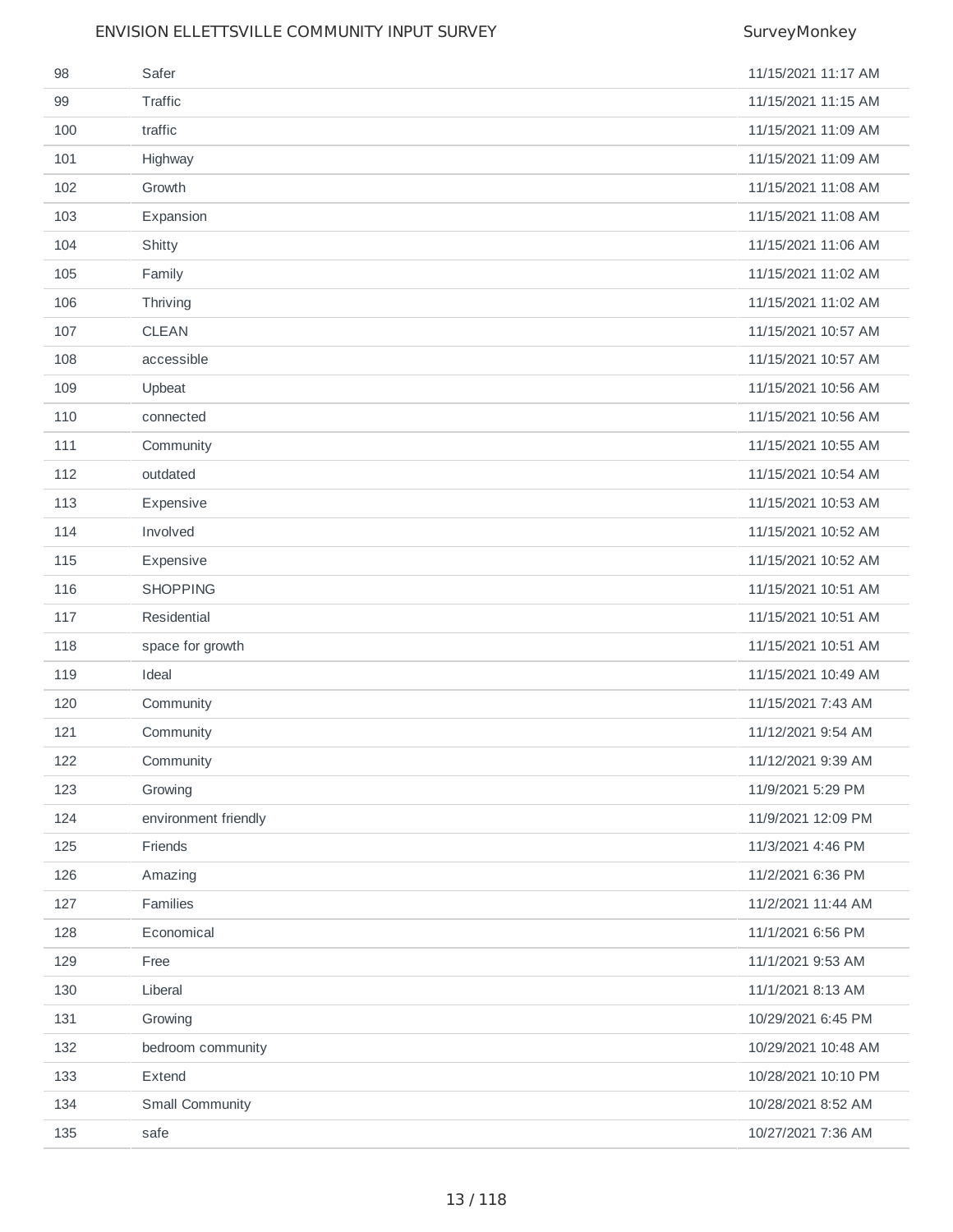| 136 | Convenience     | 10/26/2021 6:25 PM  |
|-----|-----------------|---------------------|
| 137 | Growth          | 10/25/2021 11:35 AM |
| 138 | Pizza           | 10/25/2021 11:07 AM |
| 139 | Community       | 10/25/2021 9:08 AM  |
| 140 | Upcoming        | 10/25/2021 9:04 AM  |
| 141 | suburb          | 10/25/2021 9:00 AM  |
| 142 | vibrant         | 10/25/2021 8:01 AM  |
| 143 | pro-active      | 10/24/2021 11:32 AM |
| 144 | Vibrant         | 10/22/2021 10:39 AM |
| 145 | Independent     | 10/22/2021 9:02 AM  |
| 146 | Unclear         | 10/22/2021 8:31 AM  |
| 147 | family-friendly | 10/21/2021 8:46 PM  |
| 148 | Potential       | 10/21/2021 7:08 PM  |
| 149 | Expansion       | 10/21/2021 4:40 PM  |
| 150 | Improving       | 10/21/2021 2:17 PM  |
| 151 | Tradition       | 10/21/2021 2:06 PM  |
| 152 | Competitive     | 10/21/2021 11:29 AM |
| 153 | SMALL           | 10/21/2021 9:42 AM  |
| 154 | Developmental   | 10/21/2021 8:52 AM  |
| 155 | Residential     | 10/21/2021 8:43 AM  |
| 156 | Friendly        | 10/21/2021 8:17 AM  |
| 157 | Community       | 10/20/2021 5:24 PM  |
| 158 | Diversity       | 10/20/2021 1:49 PM  |
| 159 | Local           | 10/20/2021 12:49 PM |
| 160 | Innovating      | 10/20/2021 12:29 PM |
| 161 | poor            | 10/20/2021 11:11 AM |
| 162 | Growing         | 10/20/2021 10:55 AM |
| 163 | community       | 10/20/2021 9:02 AM  |
| 164 | community       | 10/20/2021 8:55 AM  |
| 165 | idk             | 10/20/2021 8:53 AM  |
| 166 | Independent     | 10/20/2021 8:48 AM  |
| 167 | family-friendly | 10/20/2021 8:34 AM  |
| 168 | restoration     | 10/20/2021 8:31 AM  |
| 169 | Cute            | 10/20/2021 8:29 AM  |
| 170 | Diverse         | 10/20/2021 8:16 AM  |
| 171 | community       | 10/20/2021 7:58 AM  |
| 172 | Congestion      | 10/20/2021 7:18 AM  |
| 173 | Forward         | 10/20/2021 6:57 AM  |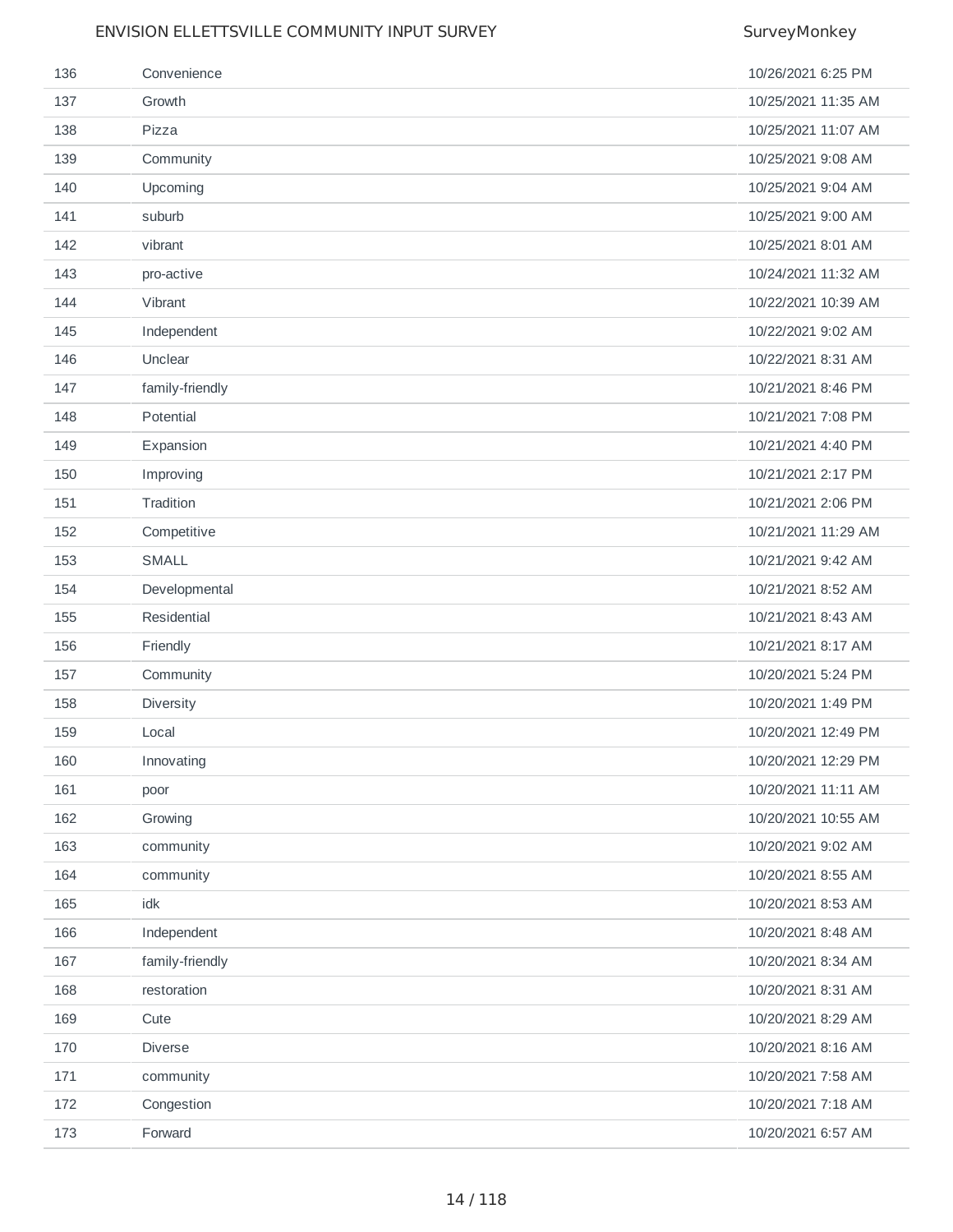| 174 | Growing                  | 10/20/2021 1:45 AM  |
|-----|--------------------------|---------------------|
| 175 | Self-contained           | 10/20/2021 12:30 AM |
| 176 | Opportunities            | 10/19/2021 10:39 PM |
| 177 | Narrow minded            | 10/19/2021 10:19 PM |
| 178 | Small town atmosphere    | 10/19/2021 10:12 PM |
| 179 | Community                | 10/19/2021 10:07 PM |
| 180 | Small                    | 10/19/2021 9:36 PM  |
| 181 | Restoration of buildings | 10/19/2021 9:35 PM  |
| 182 | profitable               | 10/19/2021 9:23 PM  |
| 183 | Neighborly               | 10/19/2021 9:08 PM  |
| 184 | restored                 | 10/19/2021 8:56 PM  |
| 185 | Innovative               | 10/19/2021 8:53 PM  |
| 186 | Support                  | 10/19/2021 8:53 PM  |
| 187 | $\tilde{?}$              | 10/19/2021 8:42 PM  |
| 188 | underdeveloped           | 10/19/2021 8:33 PM  |
| 189 | Family                   | 10/19/2021 8:22 PM  |
| 190 | <b>Bright</b>            | 10/19/2021 8:05 PM  |
| 191 | Community                | 10/19/2021 7:33 PM  |
| 192 | unsure                   | 10/19/2021 7:18 PM  |
| 193 | Industrial               | 10/19/2021 7:06 PM  |
| 194 | Safe                     | 10/19/2021 7:02 PM  |
| 195 | Large                    | 10/19/2021 6:54 PM  |
| 196 | west bloomington         | 10/19/2021 6:26 PM  |
| 197 | Family Oriented          | 10/19/2021 6:25 PM  |
| 198 | Local                    | 10/19/2021 6:23 PM  |
| 199 | Pizza                    | 10/19/2021 6:21 PM  |
| 200 | Local                    | 10/19/2021 5:07 PM  |
| 201 | <b>Stores</b>            | 10/19/2021 4:28 PM  |
| 202 | Hometown entertainment   | 10/19/2021 4:05 PM  |
| 203 | working together         | 10/19/2021 3:57 PM  |
| 204 | Friendly                 | 10/19/2021 3:51 PM  |
| 205 | Mainly Residential       | 10/19/2021 3:47 PM  |
| 206 | Income                   | 10/19/2021 3:08 PM  |
| 207 | Home town feel           | 10/19/2021 2:55 PM  |
| 208 | Hopeful                  | 10/19/2021 2:45 PM  |
| 209 | Vibrant                  | 10/19/2021 2:24 PM  |
| 210 | Growing                  | 10/19/2021 2:19 PM  |
| 211 | Small town character     | 10/19/2021 1:53 PM  |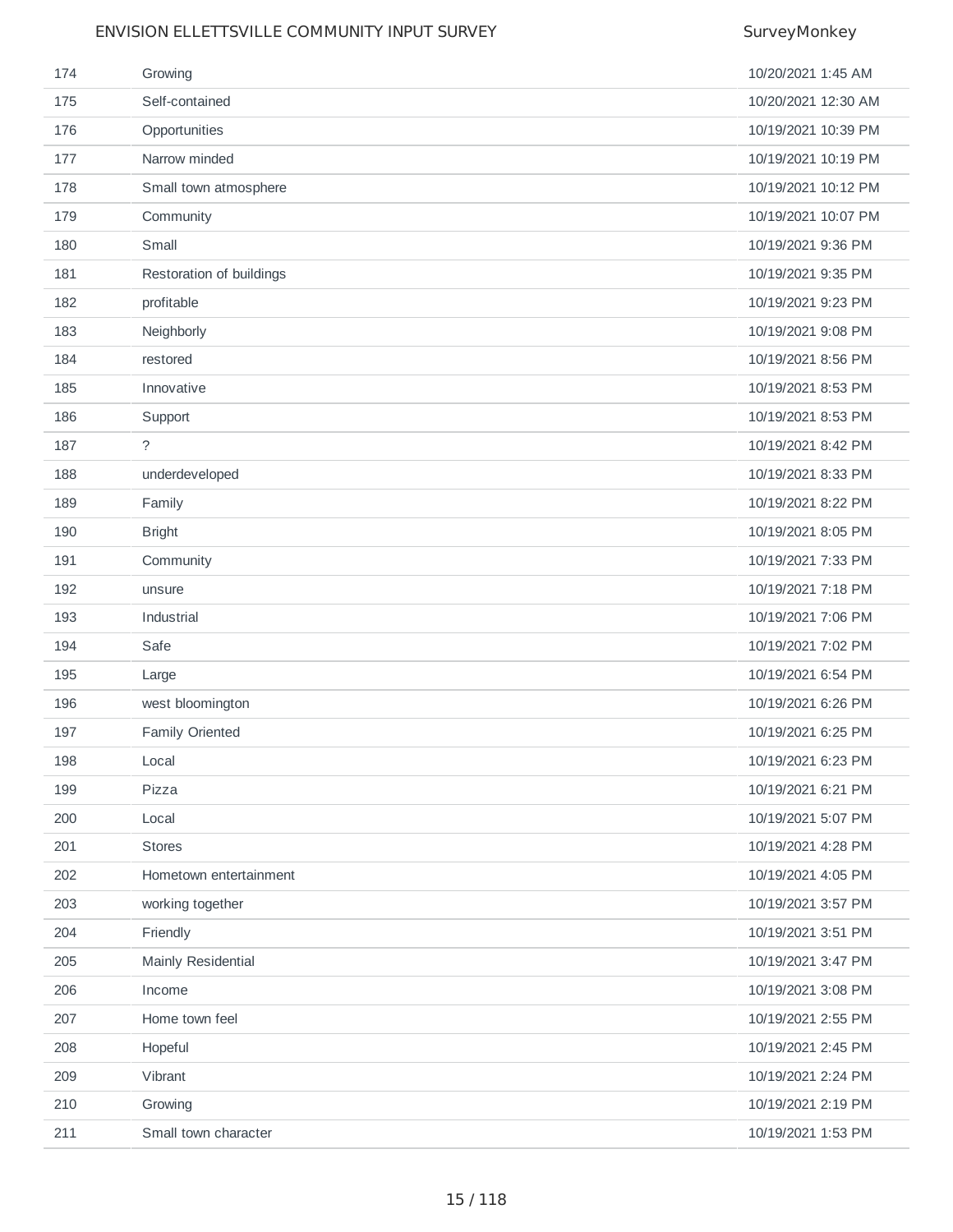| 212 | <b>Businesses</b>  | 10/19/2021 1:50 PM  |
|-----|--------------------|---------------------|
| 213 | Too crowded        | 10/19/2021 1:42 PM  |
| 214 | Quant              | 10/19/2021 1:42 PM  |
| 215 | Community          | 10/19/2021 1:31 PM  |
| 216 | Open               | 10/19/2021 1:22 PM  |
| 217 | Into               | 10/19/2021 1:15 PM  |
| 218 | Swallowed          | 10/19/2021 1:12 PM  |
| 219 | Trashy             | 10/19/2021 11:11 AM |
| 220 | Homogeneous        | 10/19/2021 10:45 AM |
| 221 | better             | 10/19/2021 9:57 AM  |
| 222 | Stagnant           | 10/19/2021 7:54 AM  |
| 223 | Hometown           | 10/19/2021 7:31 AM  |
| 224 | Neighbors          | 10/19/2021 6:54 AM  |
| 225 | destitute          | 10/19/2021 6:48 AM  |
| 226 | Walkable           | 10/19/2021 6:36 AM  |
| 227 | Loyal to residents | 10/19/2021 6:23 AM  |
| 228 | Hopeful            | 10/15/2021 5:08 PM  |
| 229 | Exciting           | 10/15/2021 3:47 PM  |
| 230 | Growing            | 10/15/2021 1:43 PM  |
| 231 | Non progressive    | 10/15/2021 1:30 PM  |
| 232 | Growth             | 10/15/2021 10:51 AM |
| 233 | Growing            | 10/15/2021 9:40 AM  |
| 234 | Affordable         | 10/15/2021 7:56 AM  |
| 235 | Bloomington        | 10/14/2021 7:04 PM  |
| 236 | Mostly             | 10/14/2021 7:00 PM  |
| 237 | Family centered    | 10/14/2021 4:10 PM  |
| 238 | Overcrowding       | 10/14/2021 3:01 PM  |
| 239 | Growing            | 10/12/2021 2:32 PM  |
| 240 | Growing            | 10/8/2021 3:52 PM   |
| 241 | Challenging        | 10/4/2021 5:00 PM   |
| 242 | Growth             | 10/4/2021 3:56 PM   |
| 243 | Transformation     | 10/1/2021 12:53 PM  |
| 244 | community based    | 10/1/2021 10:38 AM  |
| 245 | Traffic            | 10/1/2021 9:55 AM   |
| 246 | Family friendly    | 10/1/2021 9:39 AM   |
| 247 | Historical         | 9/29/2021 10:25 AM  |
| 248 | Cozy               | 9/29/2021 9:54 AM   |
| 249 | maturing           | 9/29/2021 8:29 AM   |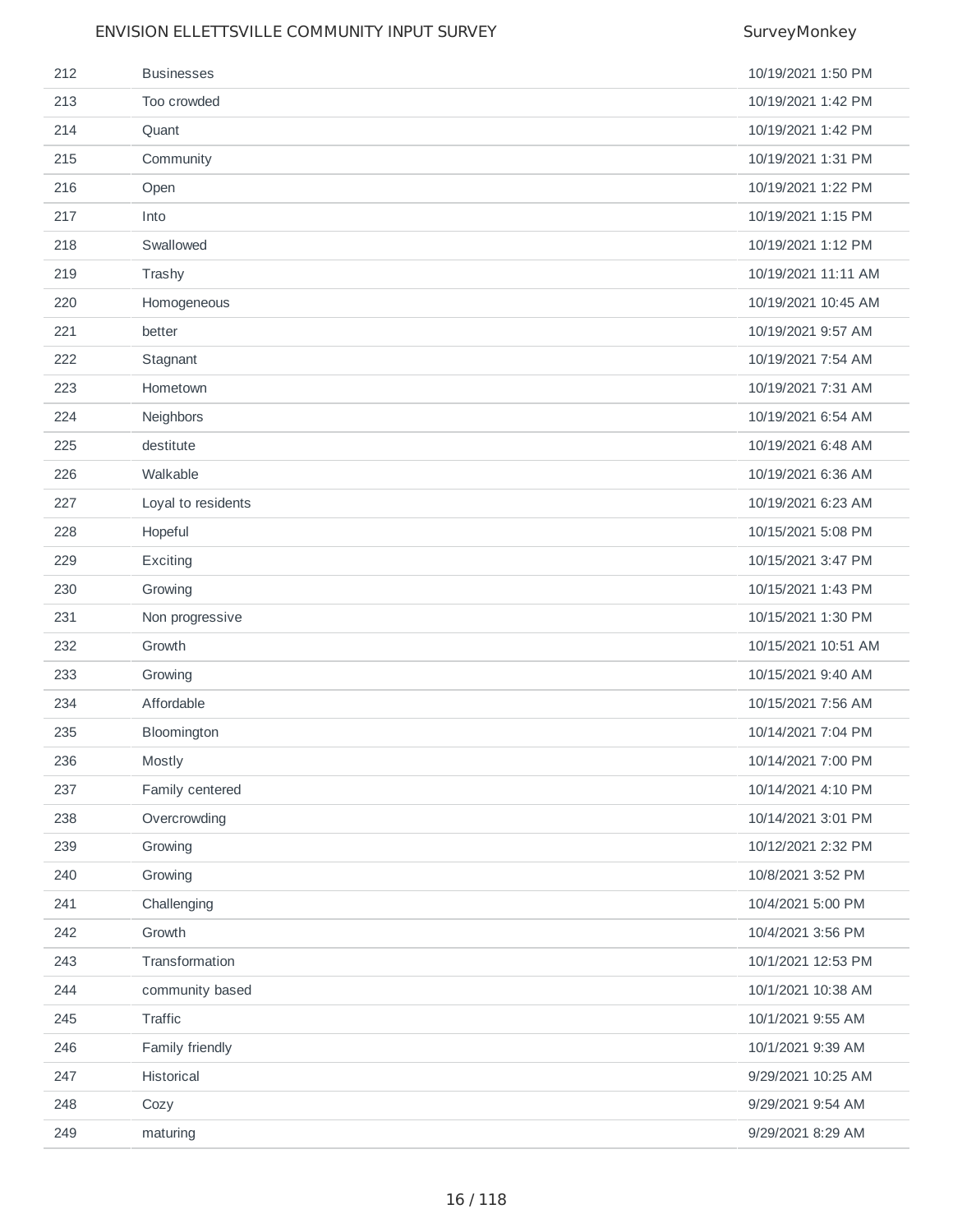| 250 | lots of potential                      | 9/28/2021 2:59 PM  |
|-----|----------------------------------------|--------------------|
| 251 | excitement                             | 9/28/2021 12:49 PM |
| 252 | Clean                                  | 9/27/2021 9:42 PM  |
| 253 | Stable                                 | 9/27/2021 3:34 PM  |
| 254 | Decaying                               | 9/27/2021 2:51 PM  |
| 255 | Not-Bloomington:)                      | 9/27/2021 9:04 AM  |
| 256 | Developing                             | 9/27/2021 8:25 AM  |
| 257 | <b>Better</b>                          | 9/26/2021 10:02 PM |
| 258 | Improving                              | 9/26/2021 9:52 PM  |
| 259 | Growth                                 | 9/26/2021 5:14 PM  |
| 260 | replace only what (businesses) fail(s) | 9/26/2021 12:48 PM |
| 261 | Safe                                   | 9/24/2021 8:36 PM  |
| 262 | larger                                 | 9/24/2021 4:56 PM  |
| 263 | active                                 | 9/24/2021 3:50 PM  |
| 264 | Potential                              | 9/24/2021 12:28 PM |
| 265 | Progressive                            | 9/24/2021 9:58 AM  |
| 266 | Thriving                               | 9/24/2021 9:54 AM  |
| 267 | Quiet                                  | 9/24/2021 8:56 AM  |
| 268 | Individual                             | 9/24/2021 6:40 AM  |
| 269 | Lost                                   | 9/24/2021 12:49 AM |
| 270 | Growing                                | 9/23/2021 10:26 PM |
| 271 | Than                                   | 9/23/2021 9:40 PM  |
| 272 | Our                                    | 9/23/2021 9:19 PM  |
| 273 | Community                              | 9/23/2021 8:23 PM  |
| 274 | Family                                 | 9/23/2021 7:44 PM  |
| 275 | Welcoming                              | 9/23/2021 7:36 PM  |
| 276 | Small                                  | 9/23/2021 7:13 PM  |
| 277 | Upcoming                               | 9/23/2021 6:55 PM  |
| 278 | Stagnant                               | 9/23/2021 6:49 PM  |
| 279 | Suburban                               | 9/23/2021 6:08 PM  |
| 280 | Home                                   | 9/23/2021 5:53 PM  |
| 281 | Social                                 | 9/23/2021 5:17 PM  |
| 282 | Relaxed                                | 9/23/2021 5:11 PM  |
| 283 | Families                               | 9/23/2021 5:05 PM  |
| 284 | Unclear                                | 9/23/2021 4:47 PM  |
| 285 | Economical                             | 9/23/2021 4:36 PM  |
| 286 | <b>Boring</b>                          | 9/23/2021 4:32 PM  |
| 287 | Traffic                                | 9/23/2021 4:27 PM  |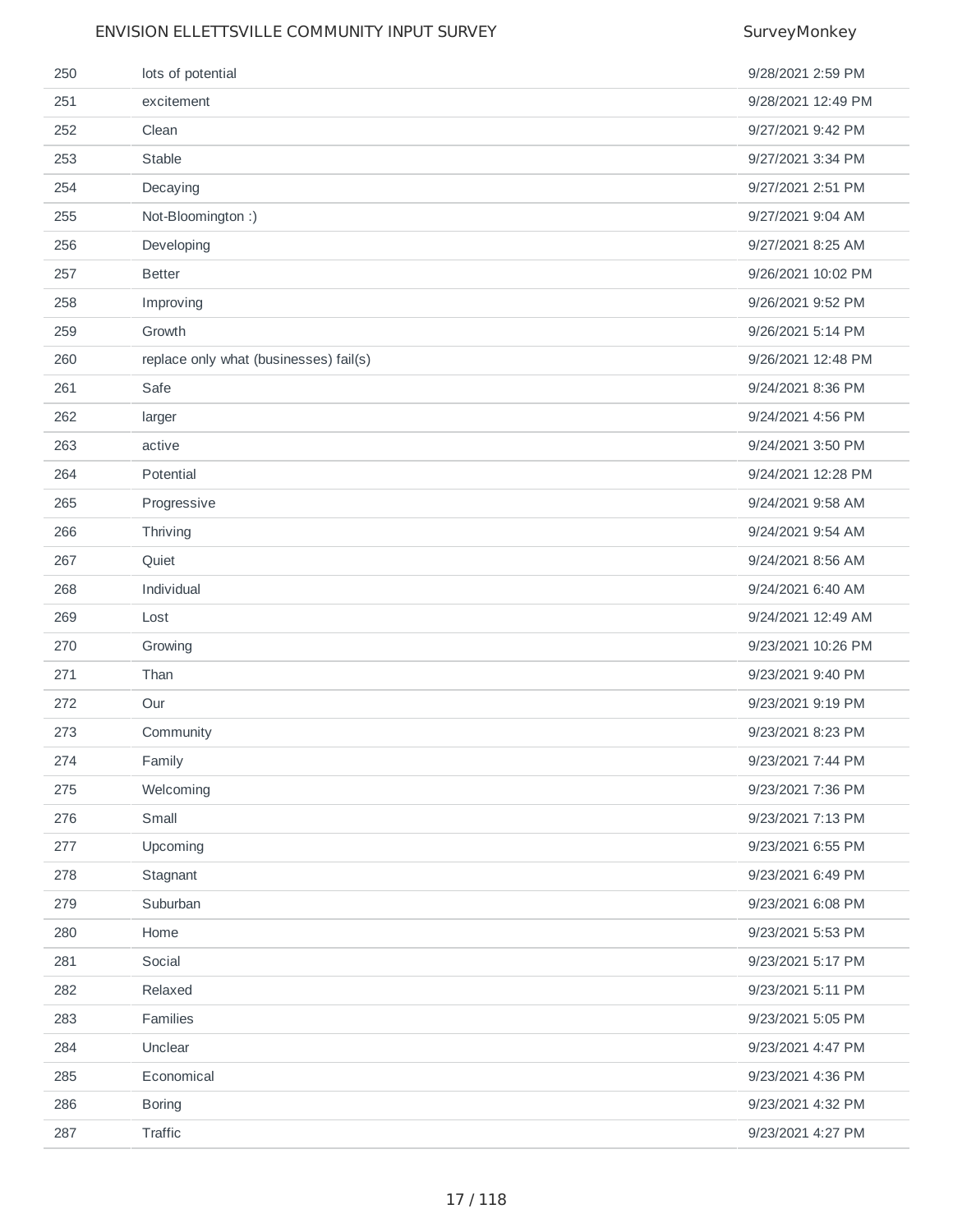## ENVISION ELLETTSVILLE COMMUNITY INPUT SURVEY SURVEY SurveyMonkey Economically challenged 9/23/2021 4:20 PM Family-friendly 9/23/2021 4:19 PM Food 9/23/2021 4:15 PM Good schools 9/23/2021 3:42 PM beautiful 9/23/2021 3:30 PM Quality of Place & Life 9/23/2021 2:42 PM Growth 9/23/2021 9:13 AM Rural 9/23/2021 7:38 AM Growing 9/23/2021 12:07 AM Safe 9/22/2021 10:50 PM Booming 9/22/2021 9:57 PM Populated 9/22/2021 9:55 PM Community 9/22/2021 9:32 PM Community 9/22/2021 8:38 PM hopeful 9/22/2021 7:34 PM Development 9/22/2021 6:35 PM Charming 9/22/2021 6:02 PM Enthusiastic 9/22/2021 3:20 PM Run down 9/22/2021 2:25 PM Forward thinking 9/22/2021 12:02 PM Family focused 9/22/2021 9:56 AM Exciting 9/22/2021 9:23 AM Improvement 9/22/2021 8:33 AM Inspiring 9/21/2021 9:37 PM Community 9/21/2021 8:35 PM Sustainable 9/21/2021 7:35 PM Street lights 9/21/2021 7:26 PM Behind 9/21/2021 5:40 PM local 9/21/2021 5:22 PM Community 9/21/2021 4:58 PM Change 9/21/2021 4:48 PM Vibrant 9/21/2021 4:43 PM progressive 9/21/2021 4:36 PM Crowded 9/21/2021 4:32 PM Dull 9/21/2021 3:48 PM Bleak 9/21/2021 2:42 PM Business 9/21/2021 2:23 PM Growing 9/21/2021 2:00 PM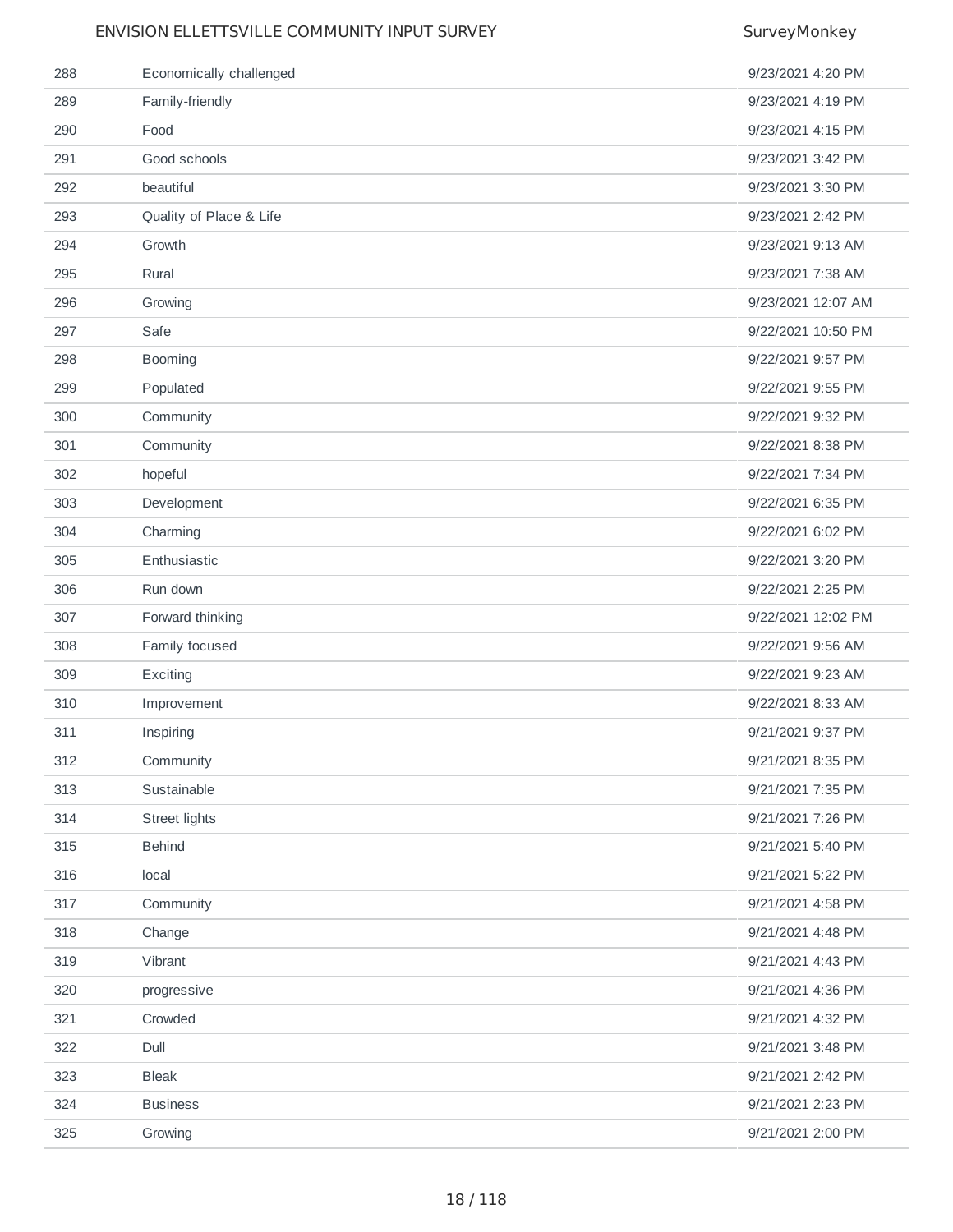| 326            | residential growth                                         | 9/21/2021 11:08 AM  |
|----------------|------------------------------------------------------------|---------------------|
| 327            | <b>Fun</b>                                                 | 9/21/2021 8:10 AM   |
| 328            | Community                                                  | 9/20/2021 4:22 PM   |
| 329            | Dangerous                                                  | 9/20/2021 3:33 PM   |
| 330            | Interconnected                                             | 9/19/2021 11:27 AM  |
| 331            | Quaint                                                     | 9/16/2021 5:30 PM   |
| 332            | Families                                                   | 9/15/2021 7:54 AM   |
| 333            | Clean                                                      | 9/14/2021 9:47 PM   |
| 334            | No longer a small town but an urban suburb of Bloomington. | 9/14/2021 8:03 PM   |
| #              | WORD $#3$                                                  | <b>DATE</b>         |
| 1              | Emerging                                                   | 12/3/2021 11:32 AM  |
| 2              | friendly                                                   | 11/29/2021 9:23 AM  |
| 3              | Growth                                                     | 11/23/2021 2:13 PM  |
| 4              | Stable                                                     | 11/23/2021 11:25 AM |
| 5              | Eclectic                                                   | 11/22/2021 8:31 AM  |
| 6              | less crowded                                               | 11/22/2021 6:54 AM  |
| $\overline{7}$ | Expensive                                                  | 11/21/2021 10:49 PM |
| 8              | Growing                                                    | 11/20/2021 8:36 AM  |
| 9              | Technology                                                 | 11/19/2021 5:37 PM  |
| 10             | <b>Diverse</b>                                             | 11/19/2021 10:00 AM |
| 11             | desireable                                                 | 11/18/2021 8:35 AM  |
| 12             | Hopefully no input from the morons that run Bloomington    | 11/18/2021 8:14 AM  |
| 13             | Welcoming                                                  | 11/17/2021 6:42 PM  |
| 14             | interconnected                                             | 11/17/2021 12:58 PM |
| 15             | potential                                                  | 11/17/2021 9:29 AM  |
| 16             | <b>FUN</b>                                                 | 11/17/2021 7:32 AM  |
| 17             | Hometown                                                   | 11/17/2021 6:07 AM  |
| 18             | friendly                                                   | 11/17/2021 6:06 AM  |
| 19             | different                                                  | 11/17/2021 6:01 AM  |
| 20             | hometown                                                   | 11/16/2021 5:00 PM  |
| 21             | Modernization                                              | 11/16/2021 4:45 PM  |
| 22             | Residential                                                | 11/16/2021 4:07 PM  |
| 23             | Diversity                                                  | 11/16/2021 3:53 PM  |
| 24             | Small                                                      | 11/16/2021 3:28 PM  |
| 25             | Growth                                                     | 11/16/2021 3:25 PM  |
| 26             | Active                                                     | 11/16/2021 3:17 PM  |
| 27             | Quaint                                                     | 11/16/2021 3:12 PM  |
| 28             | lively                                                     | 11/16/2021 2:52 PM  |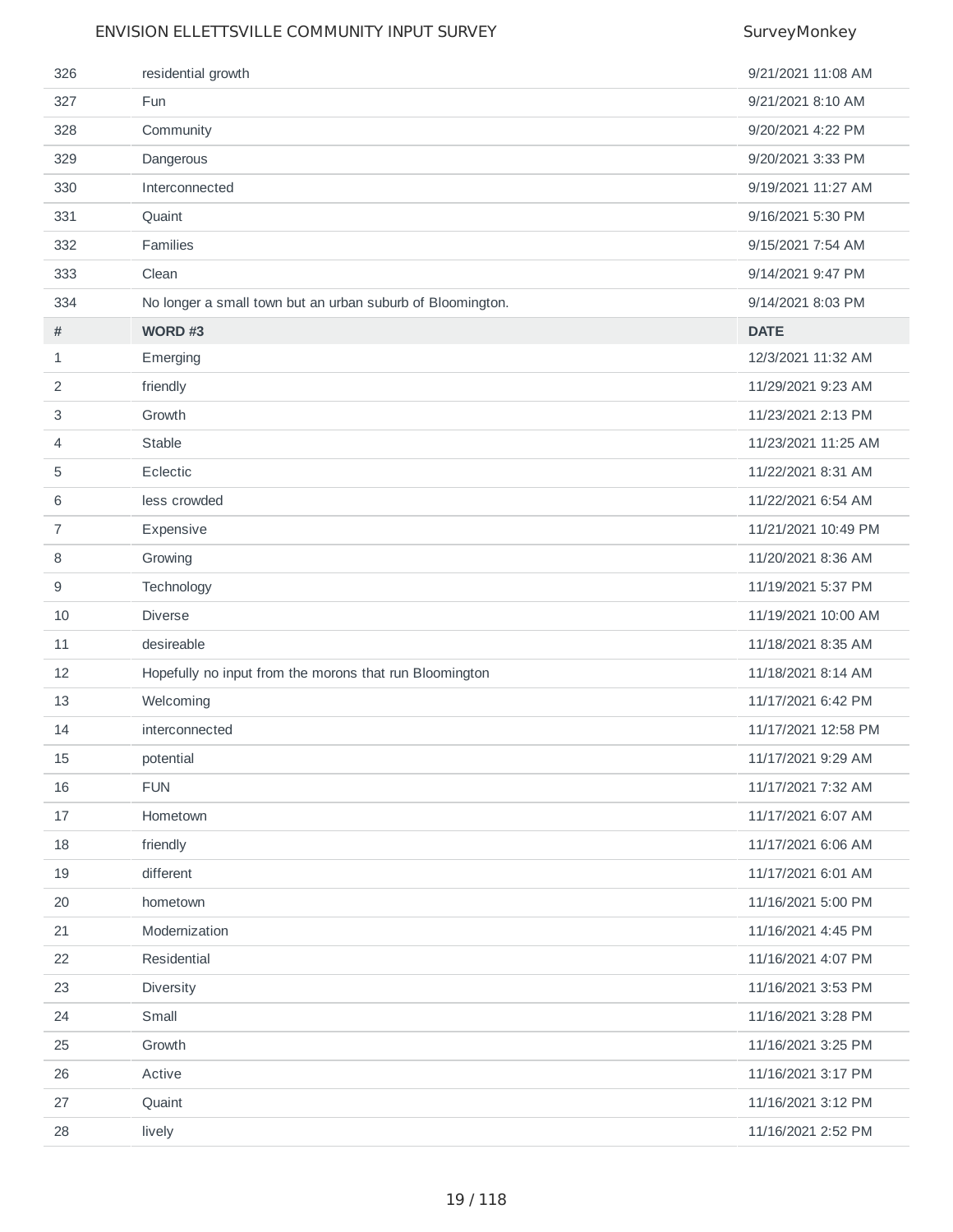| 29 | Accessible                                                                      | 11/16/2021 2:50 PM  |
|----|---------------------------------------------------------------------------------|---------------------|
| 30 | Supportive                                                                      | 11/16/2021 2:24 PM  |
| 31 | Thriving                                                                        | 11/16/2021 1:43 PM  |
| 32 | Overcrowded                                                                     | 11/16/2021 1:40 PM  |
| 33 | emerging                                                                        | 11/16/2021 1:26 PM  |
| 34 | Opportunity                                                                     | 11/16/2021 1:20 PM  |
| 35 | Family                                                                          | 11/16/2021 1:10 PM  |
| 36 | advancement                                                                     | 11/16/2021 1:01 PM  |
| 37 | <b>SMALL TOWN FEELING</b>                                                       | 11/16/2021 12:56 PM |
| 38 | living                                                                          | 11/16/2021 12:47 PM |
| 39 | Upcoming                                                                        | 11/16/2021 12:43 PM |
| 40 | Not Bloomington                                                                 | 11/16/2021 12:38 PM |
| 41 | Need more activities for kids to do                                             | 11/16/2021 12:37 PM |
| 42 | evolving                                                                        | 11/16/2021 12:35 PM |
| 43 | Expanding                                                                       | 11/16/2021 12:29 PM |
| 44 | Welcoming                                                                       | 11/16/2021 12:25 PM |
| 45 | Support                                                                         | 11/16/2021 12:21 PM |
| 46 | Expanding                                                                       | 11/16/2021 12:15 PM |
| 47 | Entertaining                                                                    | 11/16/2021 12:15 PM |
| 48 | Engaging                                                                        | 11/16/2021 12:13 PM |
| 49 | Unique                                                                          | 11/16/2021 11:55 AM |
| 50 | taxation                                                                        | 11/16/2021 11:49 AM |
| 51 | declining education- Too many kids not enough qualified teachers and classrooms | 11/16/2021 11:49 AM |
| 52 | Mall                                                                            | 11/16/2021 11:46 AM |
| 53 | Expand                                                                          | 11/16/2021 11:46 AM |
| 54 | disorganized                                                                    | 11/16/2021 11:45 AM |
| 55 | Growing                                                                         | 11/16/2021 11:42 AM |
| 56 | A unique place to visit                                                         | 11/16/2021 11:42 AM |
| 57 | Community                                                                       | 11/16/2021 11:42 AM |
| 58 | community                                                                       | 11/16/2021 11:41 AM |
| 59 | accessibility                                                                   | 11/16/2021 11:40 AM |
| 60 | Change                                                                          | 11/16/2021 11:38 AM |
| 61 | family                                                                          | 11/16/2021 11:38 AM |
| 62 | safe community                                                                  | 11/16/2021 11:38 AM |
| 63 | Recognition                                                                     | 11/16/2021 11:38 AM |
| 64 | Rundown                                                                         | 11/16/2021 11:37 AM |
| 65 | Small town                                                                      | 11/16/2021 11:36 AM |
| 66 | Agreeable                                                                       | 11/16/2021 11:35 AM |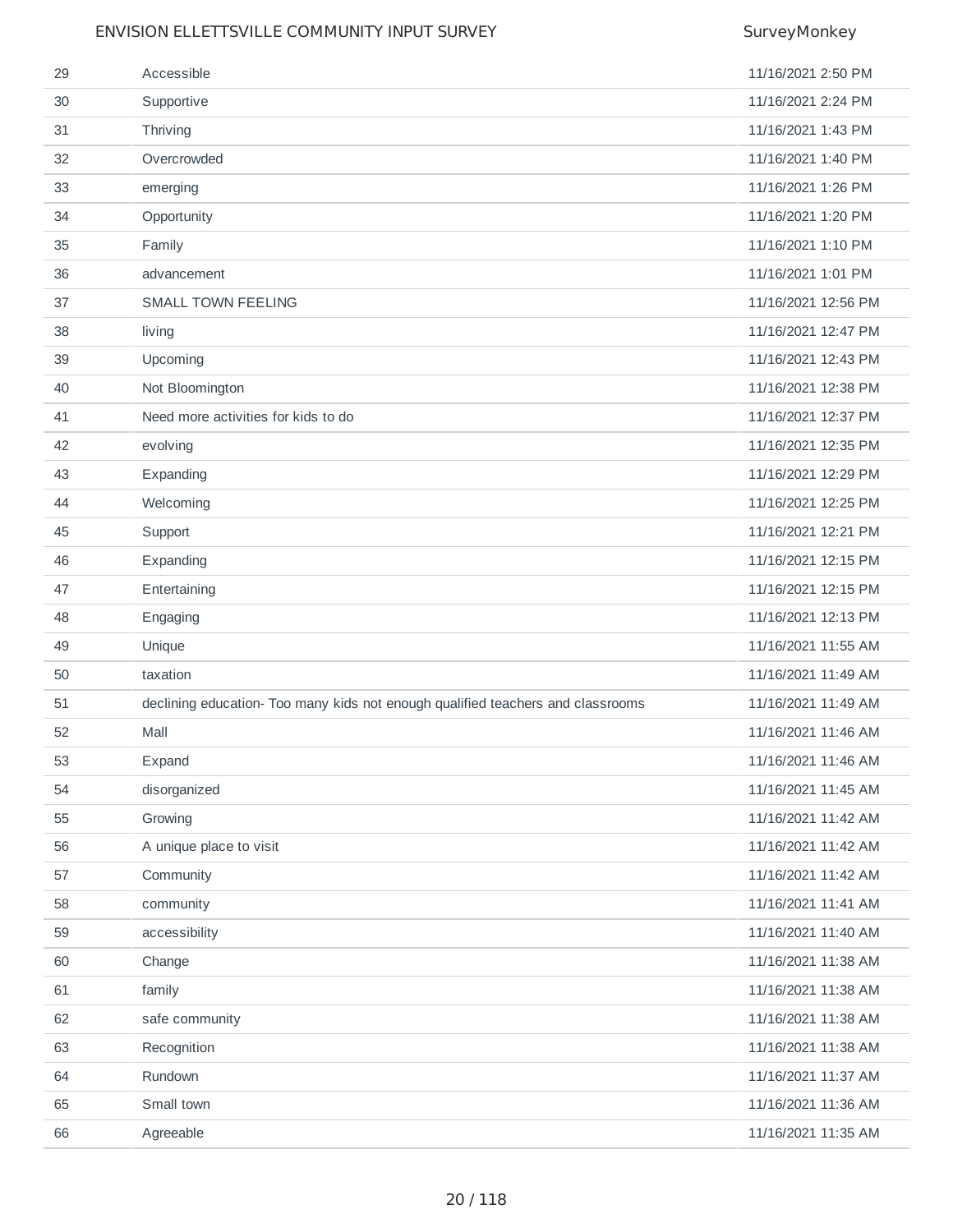| 67  | Home                       | 11/16/2021 11:35 AM |
|-----|----------------------------|---------------------|
| 68  | friendly                   | 11/16/2021 11:35 AM |
| 69  | Crowded                    | 11/16/2021 11:35 AM |
| 70  | Developing                 | 11/16/2021 7:21 AM  |
| 71  | small                      | 11/16/2021 6:51 AM  |
| 72  | industrial                 | 11/16/2021 6:05 AM  |
| 73  | Atmosphere                 | 11/16/2021 5:14 AM  |
| 74  | Inclusive                  | 11/15/2021 10:59 PM |
| 75  | food                       | 11/15/2021 4:49 PM  |
| 76  | community                  | 11/15/2021 3:38 PM  |
| 77  | nearby                     | 11/15/2021 3:23 PM  |
| 78  | Modern                     | 11/15/2021 3:20 PM  |
| 79  | revival                    | 11/15/2021 2:28 PM  |
| 80  | smalltown                  | 11/15/2021 2:27 PM  |
| 81  | Safe area for our children | 11/15/2021 2:20 PM  |
| 82  | inflated                   | 11/15/2021 1:42 PM  |
| 83  | Successful                 | 11/15/2021 12:16 PM |
| 84  | $\tilde{?}$                | 11/15/2021 11:36 AM |
| 85  | community                  | 11/15/2021 11:32 AM |
| 86  | Home                       | 11/15/2021 11:28 AM |
| 87  | Clean                      | 11/15/2021 11:26 AM |
| 88  | Freedom                    | 11/15/2021 11:20 AM |
| 89  | Cleaner                    | 11/15/2021 11:17 AM |
| 90  | Pizza                      | 11/15/2021 11:15 AM |
| 91  | schools                    | 11/15/2021 11:09 AM |
| 92  | Pit-stop                   | 11/15/2021 11:09 AM |
| 93  | Sustainability             | 11/15/2021 11:08 AM |
| 94  | Construction               | 11/15/2021 11:08 AM |
| 95  | Poor                       | 11/15/2021 11:06 AM |
| 96  | Activites                  | 11/15/2021 11:02 AM |
| 97  | traffic                    | 11/15/2021 11:02 AM |
| 98  | SMALL                      | 11/15/2021 10:57 AM |
| 99  | safe                       | 11/15/2021 10:57 AM |
| 100 | <b>Bright</b>              | 11/15/2021 10:56 AM |
| 101 | safe                       | 11/15/2021 10:56 AM |
| 102 | Destination                | 11/15/2021 10:55 AM |
| 103 | behind                     | 11/15/2021 10:54 AM |
| 104 | Packed                     | 11/15/2021 10:53 AM |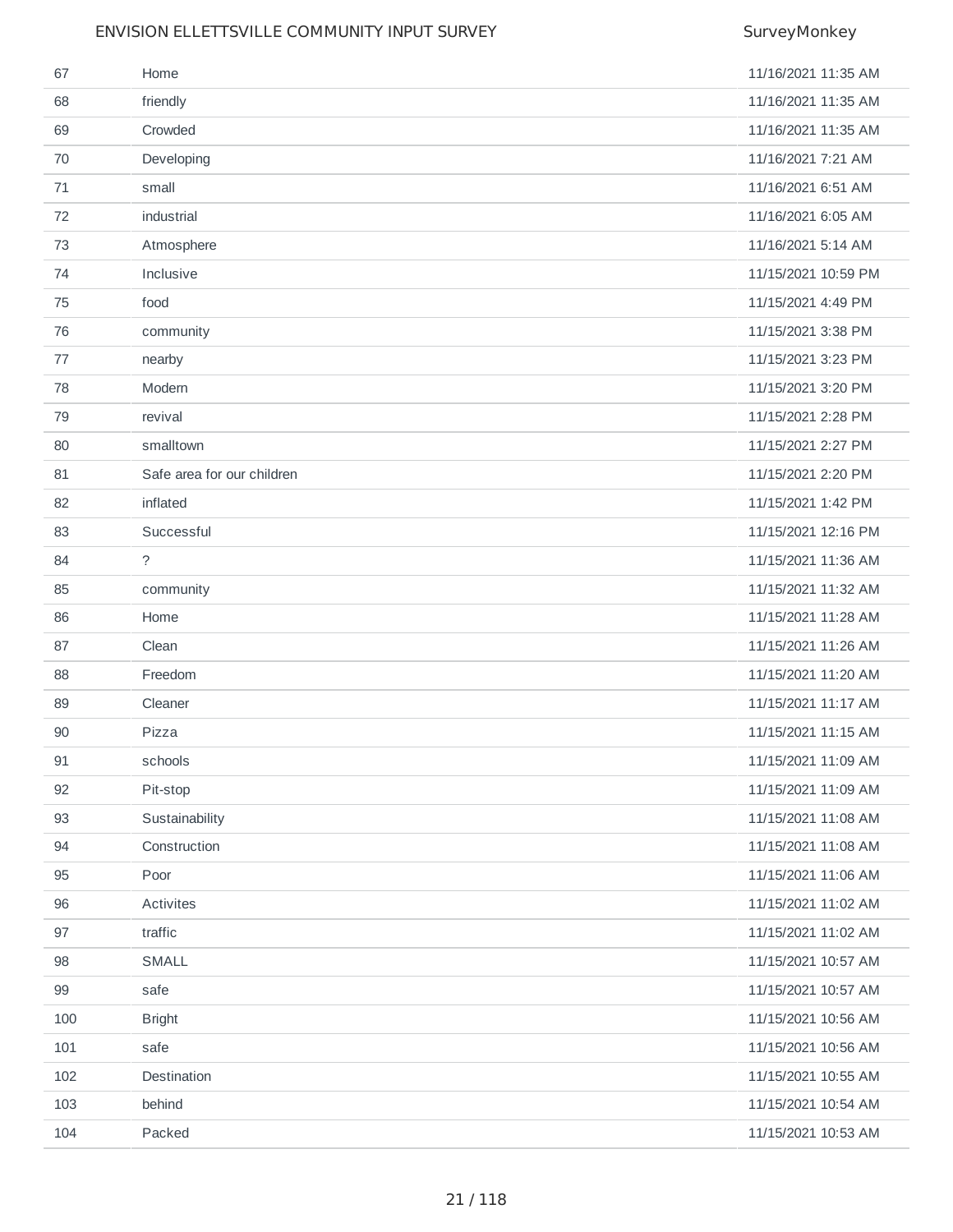| 105 | Traditional                        | 11/15/2021 10:52 AM |
|-----|------------------------------------|---------------------|
| 106 | taxed                              | 11/15/2021 10:52 AM |
| 107 | <b>ENTERTAINMENT</b>               | 11/15/2021 10:51 AM |
| 108 | Expanding                          | 11/15/2021 10:51 AM |
| 109 | desirable place to look for a home | 11/15/2021 10:51 AM |
| 110 | Robust                             | 11/15/2021 10:49 AM |
| 111 | Safe                               | 11/15/2021 7:43 AM  |
| 112 | Faith                              | 11/12/2021 9:54 AM  |
| 113 | Westfield                          | 11/9/2021 5:29 PM   |
| 114 | business                           | 11/9/2021 12:09 PM  |
| 115 | Community                          | 11/3/2021 4:46 PM   |
| 116 | Attractive                         | 11/2/2021 6:36 PM   |
| 117 | <b>Bright</b>                      | 11/2/2021 11:44 AM  |
| 118 | Forgotten                          | 11/1/2021 6:56 PM   |
| 119 | Constitutional                     | 11/1/2021 9:53 AM   |
| 120 | Family                             | 11/1/2021 8:13 AM   |
| 121 | Hometown                           | 10/29/2021 6:45 PM  |
| 122 | thoroughfare to Bloomington        | 10/29/2021 10:48 AM |
| 123 | Become                             | 10/28/2021 10:10 PM |
| 124 | History                            | 10/28/2021 8:52 AM  |
| 125 | quiet                              | 10/27/2021 7:36 AM  |
| 126 | Comfort                            | 10/26/2021 6:25 PM  |
| 127 | Community                          | 10/25/2021 11:35 AM |
| 128 | Expensive                          | 10/25/2021 11:07 AM |
| 129 | Inclusive                          | 10/25/2021 9:08 AM  |
| 130 | Calm                               | 10/25/2021 9:04 AM  |
| 131 | adaptation                         | 10/25/2021 9:00 AM  |
| 132 | community                          | 10/25/2021 8:01 AM  |
| 133 | energetic                          | 10/24/2021 11:32 AM |
| 134 | Comfortable                        | 10/22/2021 10:39 AM |
| 135 | Welcoming                          | 10/22/2021 9:02 AM  |
| 136 | Politically charged                | 10/22/2021 8:31 AM  |
| 137 | potential                          | 10/21/2021 8:46 PM  |
| 138 | Nature                             | 10/21/2021 7:08 PM  |
| 139 | Connection                         | 10/21/2021 4:40 PM  |
| 140 | Changing                           | 10/21/2021 2:17 PM  |
| 141 | Right Here                         | 10/21/2021 2:06 PM  |
| 142 | Affordable                         | 10/21/2021 11:29 AM |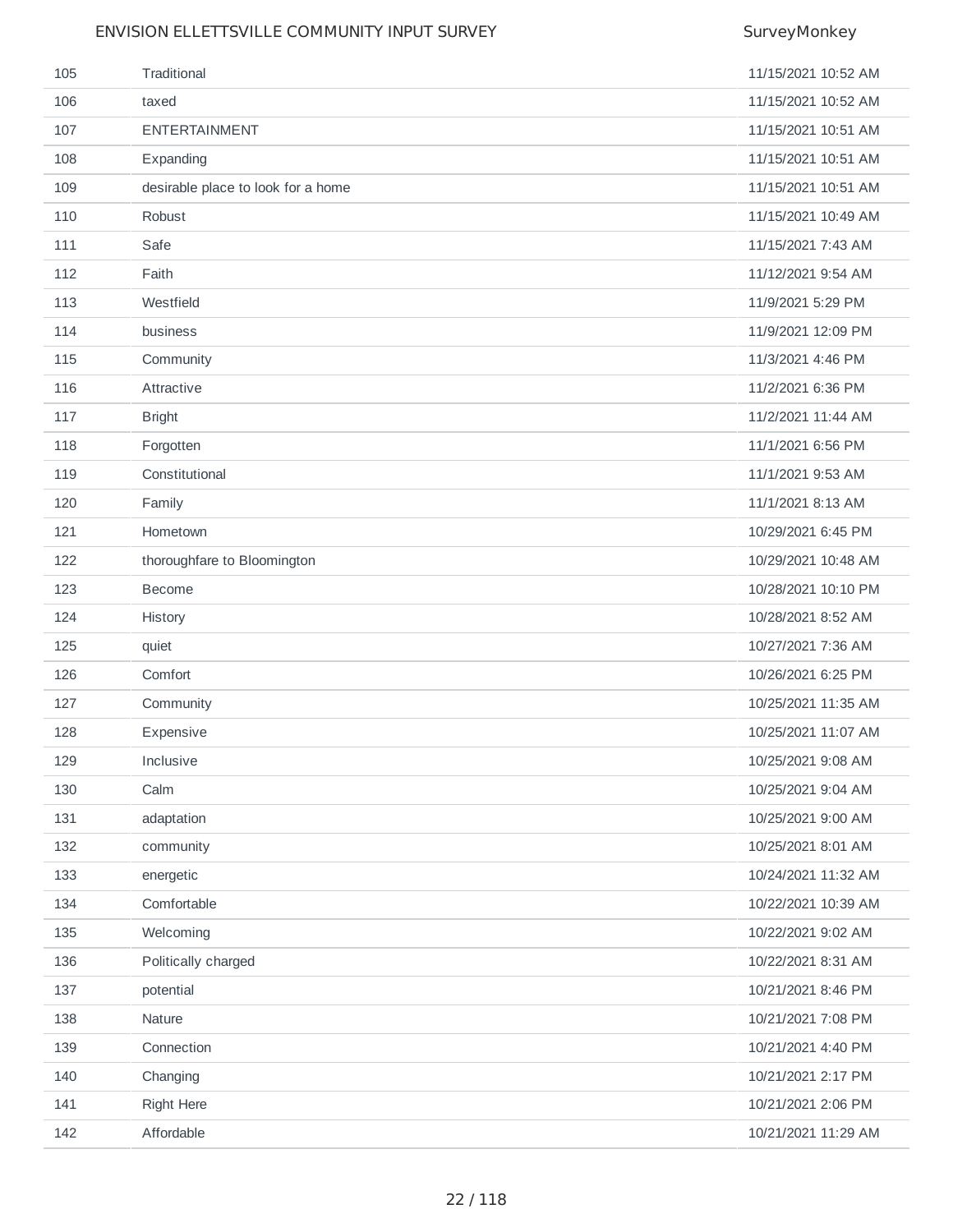| 143 | <b>CLEAN</b>             | 10/21/2021 9:42 AM  |
|-----|--------------------------|---------------------|
| 144 | Expansionary             | 10/21/2021 8:52 AM  |
| 145 | Limestone                | 10/21/2021 8:17 AM  |
| 146 | Opportunity              | 10/20/2021 5:24 PM  |
| 147 | Cooperation              | 10/20/2021 1:49 PM  |
| 148 | Welcoming                | 10/20/2021 12:49 PM |
| 149 | Strong                   | 10/20/2021 12:29 PM |
| 150 | Outdated                 | 10/20/2021 11:11 AM |
| 151 | Planned                  | 10/20/2021 10:55 AM |
| 152 | small                    | 10/20/2021 8:53 AM  |
| 153 | Sustainable              | 10/20/2021 8:48 AM  |
| 154 | safe                     | 10/20/2021 8:34 AM  |
| 155 | innovative               | 10/20/2021 8:31 AM  |
| 156 | Average                  | 10/20/2021 8:29 AM  |
| 157 | Welcoming                | 10/20/2021 8:16 AM  |
| 158 | unique                   | 10/20/2021 7:58 AM  |
| 159 | Commercialization        | 10/20/2021 7:18 AM  |
| 160 | Accepting                | 10/20/2021 6:57 AM  |
| 161 | Possibilities            | 10/20/2021 1:45 AM  |
| 162 | Vibrant                  | 10/20/2021 12:30 AM |
| 163 | Suburban                 | 10/19/2021 10:39 PM |
| 164 | Struggling               | 10/19/2021 10:19 PM |
| 165 | Planning                 | 10/19/2021 10:12 PM |
| 166 | Growth                   | 10/19/2021 10:07 PM |
| 167 | Empty                    | 10/19/2021 9:36 PM  |
| 168 | Trail completion         | 10/19/2021 9:35 PM  |
| 169 | home                     | 10/19/2021 9:23 PM  |
| 170 | Limited apartment growth | 10/19/2021 9:08 PM  |
| 171 | thriving                 | 10/19/2021 8:56 PM  |
| 172 | Love                     | 10/19/2021 8:53 PM  |
| 173 | $\overline{?}$           | 10/19/2021 8:42 PM  |
| 174 | no restaurant variety    | 10/19/2021 8:33 PM  |
| 175 | Growth                   | 10/19/2021 8:22 PM  |
| 176 | Successful               | 10/19/2021 8:05 PM  |
| 177 | Caring                   | 10/19/2021 7:33 PM  |
| 178 | families                 | 10/19/2021 7:18 PM  |
| 179 | Lacking character        | 10/19/2021 7:06 PM  |
| 180 | Quaint                   | 10/19/2021 7:02 PM  |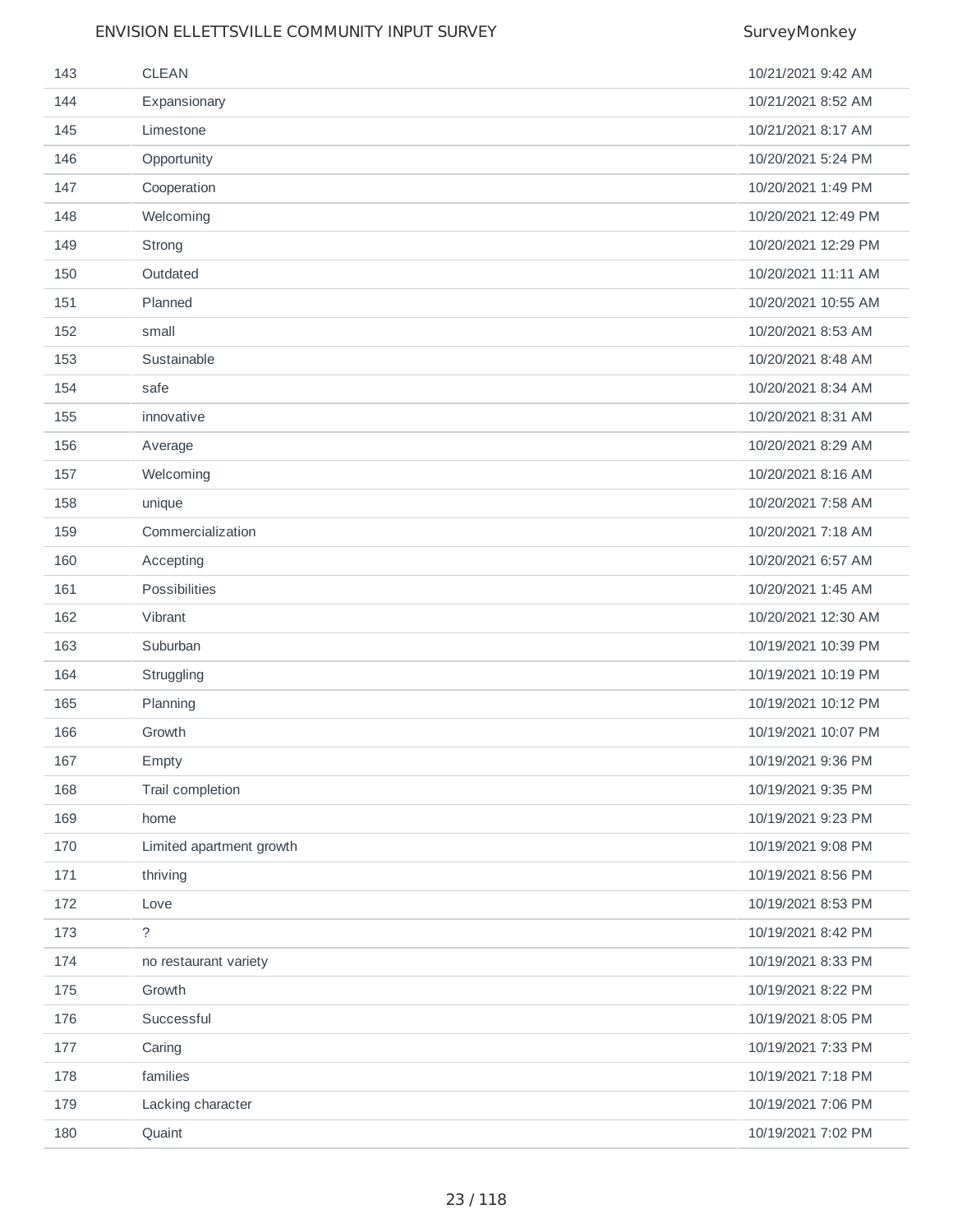| 181 | Overwhelming              | 10/19/2021 6:54 PM  |
|-----|---------------------------|---------------------|
| 182 | a former vision of itself | 10/19/2021 6:26 PM  |
| 183 | Integrated                | 10/19/2021 6:23 PM  |
| 184 | Innovative                | 10/19/2021 6:21 PM  |
| 185 | Employment                | 10/19/2021 5:07 PM  |
| 186 | Arts                      | 10/19/2021 4:28 PM  |
| 187 | Activities for families   | 10/19/2021 4:05 PM  |
| 188 | Growing                   | 10/19/2021 3:57 PM  |
| 189 | Growing                   | 10/19/2021 3:51 PM  |
| 190 | Higher costs of housing   | 10/19/2021 3:47 PM  |
| 191 | Opportunities             | 10/19/2021 3:08 PM  |
| 192 | Rising home values        | 10/19/2021 2:55 PM  |
| 193 | Optimistic                | 10/19/2021 2:45 PM  |
| 194 | Safe                      | 10/19/2021 2:24 PM  |
| 195 | Desirable                 | 10/19/2021 2:19 PM  |
| 196 | Friendly                  | 10/19/2021 1:53 PM  |
| 197 | Leadership                | 10/19/2021 1:50 PM  |
| 198 | Too expensive             | 10/19/2021 1:42 PM  |
| 199 | Convenient                | 10/19/2021 1:42 PM  |
| 200 | Prosperous                | 10/19/2021 1:31 PM  |
| 201 | Welcoming                 | 10/19/2021 1:22 PM  |
| 202 | Bloomington               | 10/19/2021 1:15 PM  |
| 203 | <b>Backwards</b>          | 10/19/2021 1:12 PM  |
| 204 | Ugly                      | 10/19/2021 11:11 AM |
| 205 | Racist                    | 10/19/2021 10:45 AM |
| 206 | <b>Bright</b>             | 10/19/2021 9:57 AM  |
| 207 | Community                 | 10/19/2021 7:31 AM  |
| 208 | Godly                     | 10/19/2021 6:54 AM  |
| 209 | rundown                   | 10/19/2021 6:48 AM  |
| 210 | Accessible                | 10/19/2021 6:36 AM  |
| 211 | Energetic                 | 10/15/2021 5:08 PM  |
| 212 | Growing                   | 10/15/2021 3:47 PM  |
| 213 | Friendly                  | 10/15/2021 1:43 PM  |
| 214 | Stalled                   | 10/15/2021 1:30 PM  |
| 215 | Friendly                  | 10/15/2021 9:40 AM  |
| 216 | Attractive                | 10/15/2021 7:56 AM  |
| 217 | Annexed                   | 10/14/2021 7:04 PM  |
| 218 | Decided                   | 10/14/2021 7:00 PM  |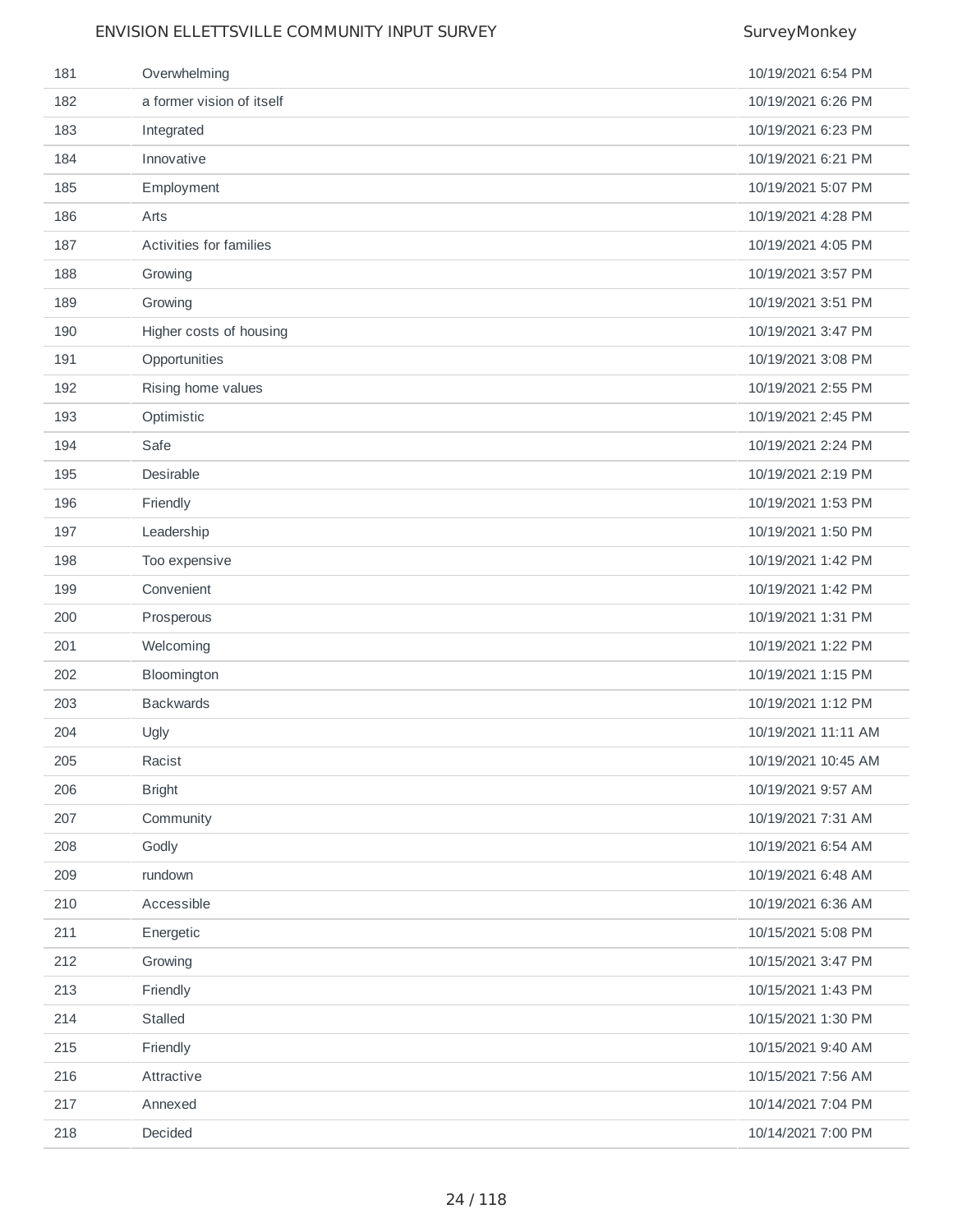| 219 | Traditional                                        | 10/12/2021 2:32 PM |
|-----|----------------------------------------------------|--------------------|
| 220 | Friendly                                           | 10/8/2021 3:52 PM  |
| 221 | Worrisome                                          | 10/4/2021 5:00 PM  |
| 222 | annexation (both Ellettsville's and Bloomington's) | 10/4/2021 3:56 PM  |
| 223 | Retention                                          | 10/1/2021 12:53 PM |
| 224 | diverse                                            | 10/1/2021 10:38 AM |
| 225 | Changing Identity                                  | 10/1/2021 9:55 AM  |
| 226 | Charming                                           | 9/29/2021 10:25 AM |
| 227 | Community                                          | 9/29/2021 9:54 AM  |
| 228 | changing                                           | 9/29/2021 8:29 AM  |
| 229 | seeks out opinions well                            | 9/28/2021 2:59 PM  |
| 230 | opportunity                                        | 9/28/2021 12:49 PM |
| 231 | Involvement                                        | 9/27/2021 9:42 PM  |
| 232 | Family                                             | 9/27/2021 3:34 PM  |
| 233 | Slim                                               | 9/27/2021 2:51 PM  |
| 234 | Home                                               | 9/27/2021 9:04 AM  |
| 235 | Still small town feel                              | 9/27/2021 8:25 AM  |
| 236 | Humble                                             | 9/26/2021 10:02 PM |
| 237 | <b>Bright future</b>                               | 9/26/2021 9:52 PM  |
| 238 | Community                                          | 9/26/2021 5:14 PM  |
| 239 | replace/renew only what buildings deteriorate      | 9/26/2021 12:48 PM |
| 240 | Clean                                              | 9/24/2021 8:36 PM  |
| 241 | less like a small town                             | 9/24/2021 4:56 PM  |
| 242 | innovative                                         | 9/24/2021 3:50 PM  |
| 243 | <b>Bright</b>                                      | 9/24/2021 12:28 PM |
| 244 | Diverse                                            | 9/24/2021 9:58 AM  |
| 245 | Successful                                         | 9/24/2021 9:54 AM  |
| 246 | Hime                                               | 9/24/2021 8:56 AM  |
| 247 | Friendly                                           | 9/24/2021 6:40 AM  |
| 248 | Downword                                           | 9/24/2021 12:49 AM |
| 249 | Communtiy                                          | 9/23/2021 10:26 PM |
| 250 | Bloomington                                        | 9/23/2021 9:40 PM  |
| 251 | History                                            | 9/23/2021 9:19 PM  |
| 252 | Homey                                              | 9/23/2021 8:23 PM  |
| 253 | Friendly                                           | 9/23/2021 7:44 PM  |
| 254 | Desirable                                          | 9/23/2021 7:36 PM  |
| 255 | Welcoming                                          | 9/23/2021 7:13 PM  |
| 256 | Friendly                                           | 9/23/2021 6:55 PM  |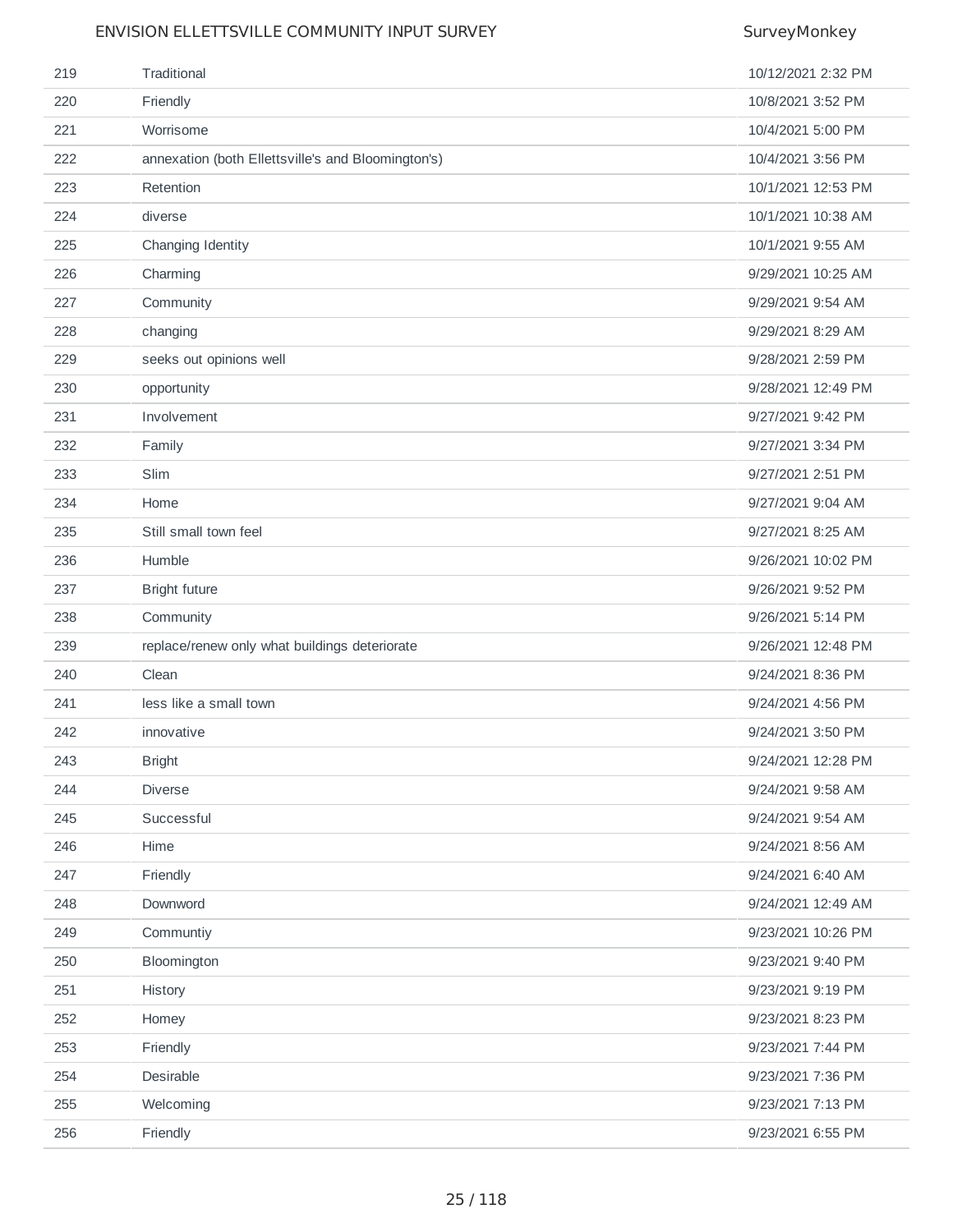| 257 | Potential/possibilities                  | 9/23/2021 6:49 PM  |
|-----|------------------------------------------|--------------------|
| 258 | Traffic                                  | 9/23/2021 6:08 PM  |
| 259 | Friends                                  | 9/23/2021 5:53 PM  |
| 260 | Prosper                                  | 9/23/2021 5:17 PM  |
| 261 | Growing                                  | 9/23/2021 5:11 PM  |
| 262 | Peace                                    | 9/23/2021 5:05 PM  |
| 263 | Safe                                     | 9/23/2021 4:36 PM  |
| 264 | Lifeless                                 | 9/23/2021 4:32 PM  |
| 265 | Possibility                              | 9/23/2021 4:27 PM  |
| 266 | Historic                                 | 9/23/2021 4:20 PM  |
| 267 | Growing                                  | 9/23/2021 4:19 PM  |
| 268 | Exciting                                 | 9/23/2021 4:15 PM  |
| 269 | Has several neat restaurants (not pizza) | 9/23/2021 3:42 PM  |
| 270 | family oriented                          | 9/23/2021 3:30 PM  |
| 271 | Entrepreneurial-based Thinking           | 9/23/2021 2:42 PM  |
| 272 | Community                                | 9/23/2021 9:13 AM  |
| 273 | Friendly                                 | 9/23/2021 7:38 AM  |
| 274 | Friendly                                 | 9/23/2021 12:07 AM |
| 275 | Fun                                      | 9/22/2021 10:50 PM |
| 276 | More class divided                       | 9/22/2021 9:57 PM  |
| 277 | Bloomington                              | 9/22/2021 9:55 PM  |
| 278 | <b>Bright</b>                            | 9/22/2021 9:32 PM  |
| 279 | Small town                               | 9/22/2021 8:38 PM  |
| 280 | healthy                                  | 9/22/2021 7:34 PM  |
| 281 | Housing                                  | 9/22/2021 6:35 PM  |
| 282 | Engaged                                  | 9/22/2021 6:02 PM  |
| 283 | Growing                                  | 9/22/2021 3:20 PM  |
| 284 | Gas station                              | 9/22/2021 2:25 PM  |
| 285 | Inclusive                                | 9/22/2021 12:02 PM |
| 286 | Exciting                                 | 9/22/2021 9:56 AM  |
| 287 | Traffic                                  | 9/22/2021 9:23 AM  |
| 288 | Community                                | 9/22/2021 8:33 AM  |
| 289 | Potential                                | 9/21/2021 9:37 PM  |
| 290 | Safe                                     | 9/21/2021 8:35 PM  |
| 291 | Accessible                               | 9/21/2021 7:35 PM  |
| 292 | Farmers Market                           | 9/21/2021 7:26 PM  |
| 293 | Transitional                             | 9/21/2021 5:40 PM  |
| 294 | business                                 | 9/21/2021 5:22 PM  |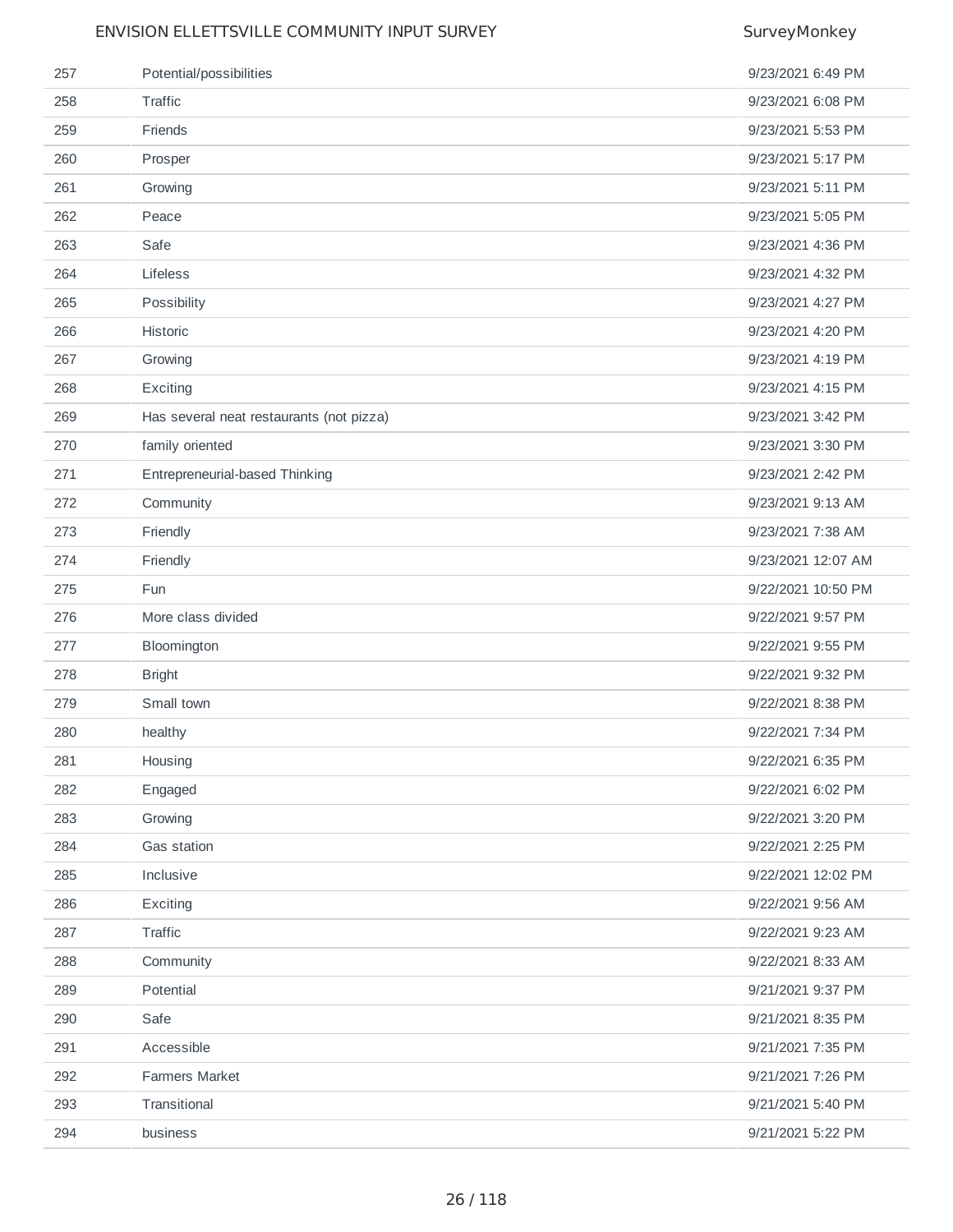|     | ENVISION ELLETTSVILLE COMMUNITY INPUT SURVEY        | SurveyMonkey       |
|-----|-----------------------------------------------------|--------------------|
| 295 | Unique Identity                                     | 9/21/2021 4:58 PM  |
| 296 | Updated                                             | 9/21/2021 4:48 PM  |
| 297 | Cultured                                            | 9/21/2021 4:43 PM  |
| 298 | collaborative                                       | 9/21/2021 4:36 PM  |
| 299 | Congested                                           | 9/21/2021 4:32 PM  |
| 300 | Conservative                                        | 9/21/2021 3:48 PM  |
| 301 | <b>Nervous</b>                                      | 9/21/2021 2:42 PM  |
| 302 | Events                                              | 9/21/2021 2:23 PM  |
| 303 | unmonitored growth                                  | 9/21/2021 2:00 PM  |
| 304 | commercially constrained                            | 9/21/2021 11:08 AM |
| 305 | Friendly                                            | 9/21/2021 8:10 AM  |
| 306 | Greenspace                                          | 9/20/2021 4:22 PM  |
| 307 | Worrisome                                           | 9/20/2021 3:33 PM  |
| 308 | Community-Focused                                   | 9/19/2021 11:27 AM |
| 309 | Welcoming                                           | 9/16/2021 5:30 PM  |
| 310 | Engagement                                          | 9/15/2021 7:54 AM  |
| 311 | Helpful                                             | 9/14/2021 9:47 PM  |
| 312 | Strangled by traffic drowning in flash flood water. | 9/14/2021 8:03 PM  |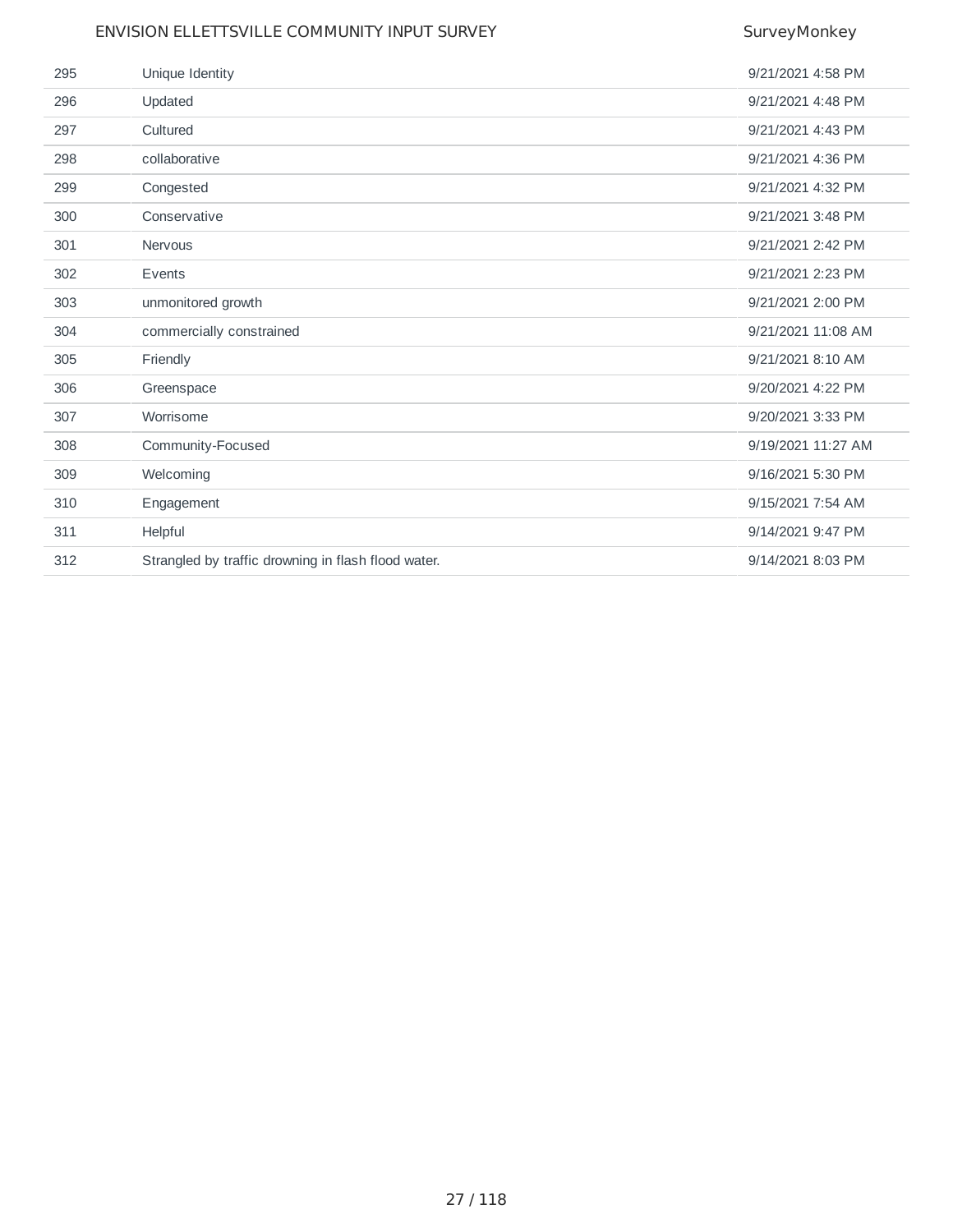# Q2 In the future, Ellettsville will

Answered: 339 Skipped: 66

| <b>ANSWER CHOICES</b> | <b>RESPONSES</b> |     |
|-----------------------|------------------|-----|
| Be                    | 97.64%           | 331 |
| Have                  | 96.17%           | 326 |
| Continue to           | 96.46%           | 327 |

| #  | <b>BE</b>                                                                                                             | <b>DATE</b>         |
|----|-----------------------------------------------------------------------------------------------------------------------|---------------------|
| 1  | Vital                                                                                                                 | 12/3/2021 11:32 AM  |
| 2  | thriving                                                                                                              | 11/29/2021 9:23 AM  |
| 3  | much larger                                                                                                           | 11/23/2021 2:13 PM  |
| 4  | nice                                                                                                                  | 11/23/2021 11:25 AM |
| 5  | A vibrant small town                                                                                                  | 11/22/2021 8:31 AM  |
| 6  | still small                                                                                                           | 11/22/2021 6:54 AM  |
| 7  | Consumed by bloomington                                                                                               | 11/21/2021 10:49 PM |
| 8  | Safe                                                                                                                  | 11/20/2021 8:36 AM  |
| 9  | Larger yet more cohesive                                                                                              | 11/19/2021 5:37 PM  |
| 10 | just like Avon and Plainfield Indiana                                                                                 | 11/19/2021 10:00 AM |
| 11 | exactly where it is now                                                                                               | 11/18/2021 8:35 AM  |
| 12 | ruined if bloomington is involved                                                                                     | 11/18/2021 8:14 AM  |
| 13 | Unique                                                                                                                | 11/17/2021 6:42 PM  |
| 14 | the same                                                                                                              | 11/17/2021 4:48 PM  |
| 15 | a charming town                                                                                                       | 11/17/2021 12:58 PM |
| 16 | larger                                                                                                                | 11/17/2021 12:46 PM |
| 17 | AFFORDABLE FOR THE KIDS WHO'VE GROWN UP THERE                                                                         | 11/17/2021 7:32 AM  |
| 18 | apart from Bloomington                                                                                                | 11/17/2021 6:07 AM  |
| 19 | the place to move to                                                                                                  | 11/17/2021 6:06 AM  |
| 20 | considered not a part of Bloomington                                                                                  | 11/17/2021 6:01 AM  |
| 21 | affordable                                                                                                            | 11/16/2021 9:24 PM  |
| 22 | Revitalized                                                                                                           | 11/16/2021 9:05 PM  |
| 23 | bigger                                                                                                                | 11/16/2021 5:00 PM  |
| 24 | more populated                                                                                                        | 11/16/2021 4:45 PM  |
| 25 | A place to live that is not Bloomington                                                                               | 11/16/2021 4:07 PM  |
| 26 | Thriving small city                                                                                                   | 11/16/2021 3:53 PM  |
| 27 | ugly urban sprawl if the population growth isn't consciously planned for with urban design and<br>experience in mind. | 11/16/2021 3:34 PM  |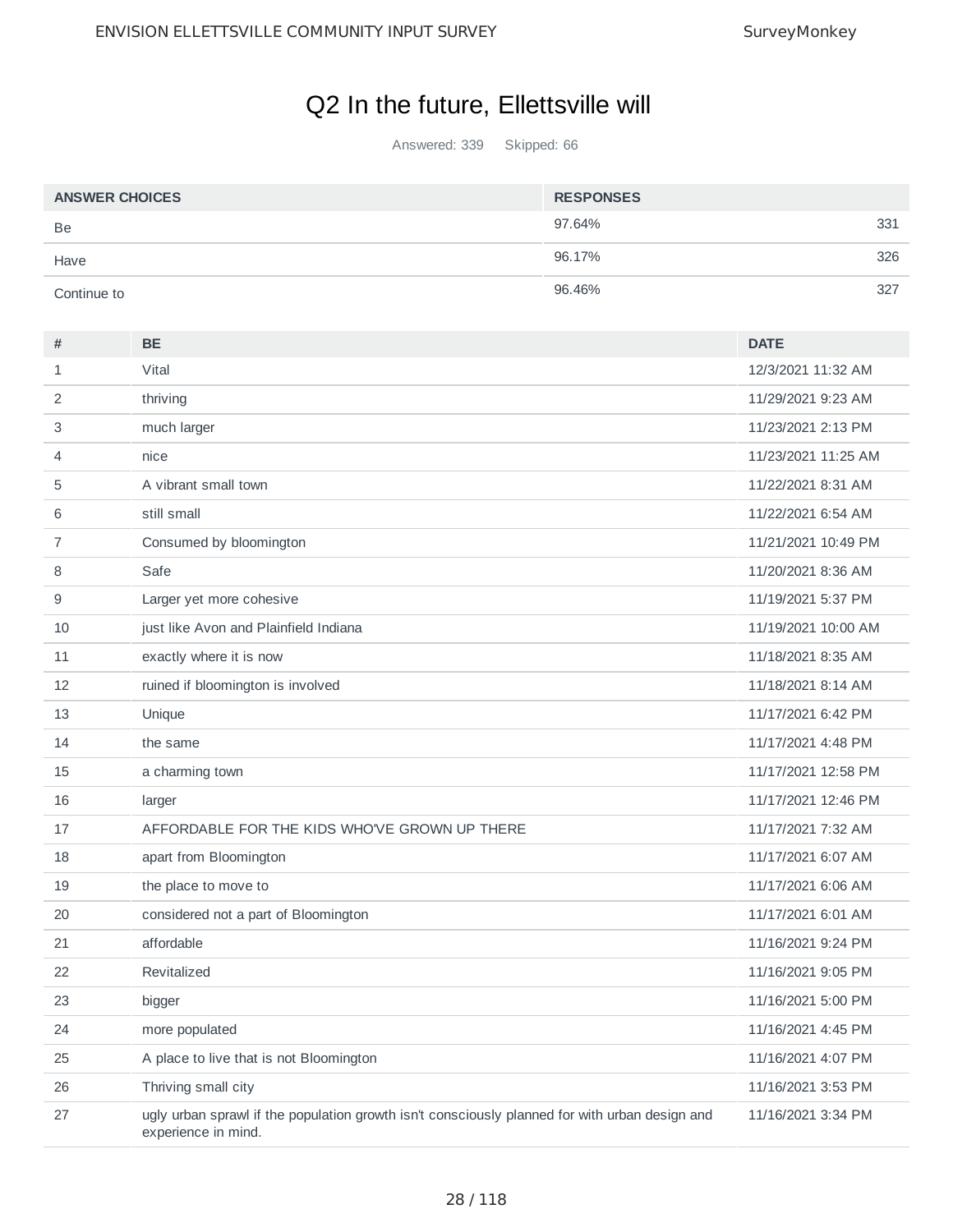| 28 | Family friendly                                                    | 11/16/2021 3:28 PM  |
|----|--------------------------------------------------------------------|---------------------|
| 29 | a more updated town                                                | 11/16/2021 3:25 PM  |
| 30 | Larger                                                             | 11/16/2021 3:17 PM  |
| 31 | Bustling. I hope Small family owned business' continues to thrive. | 11/16/2021 3:12 PM  |
| 32 | lively                                                             | 11/16/2021 2:52 PM  |
| 33 | affordable                                                         | 11/16/2021 2:50 PM  |
| 34 | bigger                                                             | 11/16/2021 2:34 PM  |
| 35 | supportive of their residents                                      | 11/16/2021 2:24 PM  |
| 36 | evolving                                                           | 11/16/2021 1:43 PM  |
| 37 | revitalized with new businesses.                                   | 11/16/2021 1:40 PM  |
| 38 | too expensive to buy/build homes                                   | 11/16/2021 1:39 PM  |
| 39 | full of growth                                                     | 11/16/2021 1:26 PM  |
| 40 | Urbanized                                                          | 11/16/2021 1:20 PM  |
| 41 | larger                                                             | 11/16/2021 1:10 PM  |
| 42 | larger                                                             | 11/16/2021 1:01 PM  |
| 43 | <b>GROWING WITH FAMILIES</b>                                       | 11/16/2021 12:56 PM |
| 44 | a place we want to stay to raise a family                          | 11/16/2021 12:47 PM |
| 45 | growing                                                            | 11/16/2021 12:43 PM |
| 46 | Close community                                                    | 11/16/2021 12:38 PM |
| 47 | close knit family                                                  | 11/16/2021 12:37 PM |
| 48 | great place to live                                                | 11/16/2021 12:36 PM |
| 49 | more attractive                                                    | 11/16/2021 12:35 PM |
| 50 | bigger                                                             | 11/16/2021 12:29 PM |
| 51 | clean                                                              | 11/16/2021 12:25 PM |
| 52 | A Wonderful Place to Live                                          | 11/16/2021 12:21 PM |
| 53 | a greater extension of Bloomington with a different atmosphere     | 11/16/2021 12:15 PM |
| 54 | A destination                                                      | 11/16/2021 12:15 PM |
| 55 | a place to bring families to have fun downtown                     | 11/16/2021 12:13 PM |
| 56 | a popular place to live                                            | 11/16/2021 11:55 AM |
| 57 | a pleasant small community                                         | 11/16/2021 11:49 AM |
| 58 | a city instead of a town                                           | 11/16/2021 11:49 AM |
| 59 | part of Bloomington                                                | 11/16/2021 11:46 AM |
| 60 | fun, cute, and quant                                               | 11/16/2021 11:46 AM |
| 61 | home to many who work in Bloomington and beyond.                   | 11/16/2021 11:45 AM |
| 62 | big and sadly not have that "small town" feel any longer.          | 11/16/2021 11:42 AM |
| 63 | unique                                                             | 11/16/2021 11:42 AM |
| 64 | family-oriented                                                    | 11/16/2021 11:42 AM |
| 65 | vibrant                                                            | 11/16/2021 11:41 AM |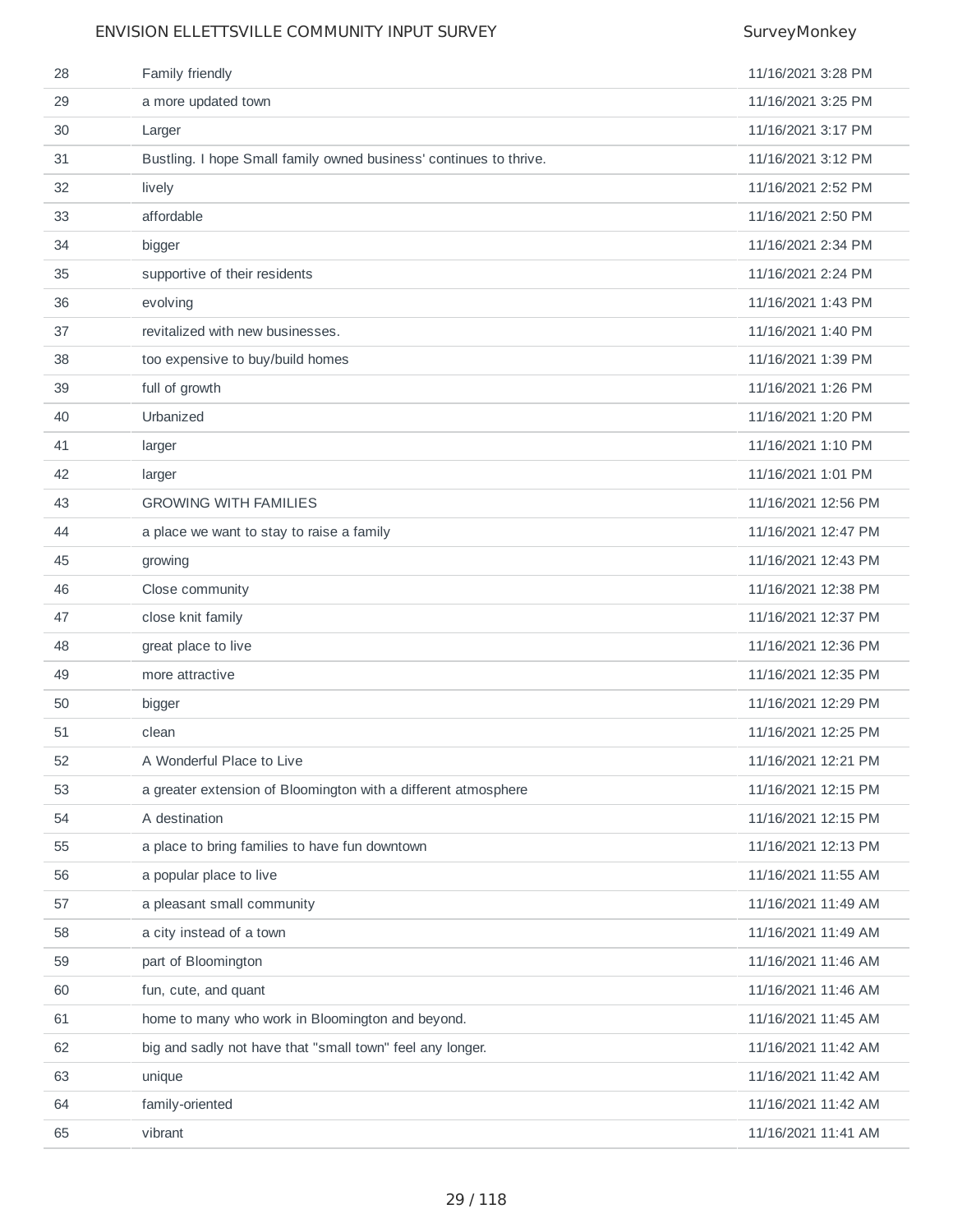| 66  | community focused                                                         | 11/16/2021 11:40 AM |
|-----|---------------------------------------------------------------------------|---------------------|
| 67  | adaptable                                                                 | 11/16/2021 11:38 AM |
| 68  | a place for families to live and grow                                     | 11/16/2021 11:38 AM |
| 69  | thriving                                                                  | 11/16/2021 11:38 AM |
| 70  | Inviting                                                                  | 11/16/2021 11:38 AM |
| 71  | over populated                                                            | 11/16/2021 11:37 AM |
| 72  | busier                                                                    | 11/16/2021 11:36 AM |
| 73  | more attractive (in spots)                                                | 11/16/2021 11:35 AM |
| 74  | revitalized                                                               | 11/16/2021 11:35 AM |
| 75  | an even better place to live and work                                     | 11/16/2021 11:35 AM |
| 76  | even better                                                               | 11/16/2021 11:35 AM |
| 77  | more like Bloomington                                                     | 11/16/2021 11:35 AM |
| 78  | The place to live                                                         | 11/16/2021 7:21 AM  |
| 79  | friendly                                                                  | 11/16/2021 6:51 AM  |
| 80  | expanding                                                                 | 11/16/2021 6:05 AM  |
| 81  | over populated                                                            | 11/16/2021 5:23 AM  |
| 82  | dissolved into Bloomington if we don't stop it                            | 11/16/2021 5:14 AM  |
| 83  | Focused on public education                                               | 11/15/2021 10:59 PM |
| 84  | bigger                                                                    | 11/15/2021 4:49 PM  |
| 85  | that dream small town                                                     | 11/15/2021 3:23 PM  |
| 86  | Modernized city and                                                       | 11/15/2021 3:20 PM  |
| 87  | inviting                                                                  | 11/15/2021 2:28 PM  |
| 88  | college town                                                              | 11/15/2021 2:27 PM  |
| 89  | too expensive                                                             | 11/15/2021 2:25 PM  |
| 90  | Growing                                                                   | 11/15/2021 2:20 PM  |
| 91  | a smaller version of Bloomington.                                         | 11/15/2021 1:42 PM  |
| 92  | Economically successful                                                   | 11/15/2021 12:16 PM |
| 93  | development?                                                              | 11/15/2021 11:36 AM |
| 94  | an extension on Bloomington                                               | 11/15/2021 11:32 AM |
| 95  | A place to stop instead of drive through                                  | 11/15/2021 11:28 AM |
| 96  | great                                                                     | 11/15/2021 11:26 AM |
| 97  | Independent (from Bloomington) town.                                      | 11/15/2021 11:20 AM |
| 98  | a better place to                                                         | 11/15/2021 11:17 AM |
| 99  | Congested                                                                 | 11/15/2021 11:15 AM |
| 100 | the same                                                                  | 11/15/2021 11:09 AM |
| 101 | Full of people who do everything in Bloomington, but want cheaper housing | 11/15/2021 11:09 AM |
| 102 | a small community                                                         | 11/15/2021 11:08 AM |
| 103 | transforming from rural to more suburban living                           | 11/15/2021 11:08 AM |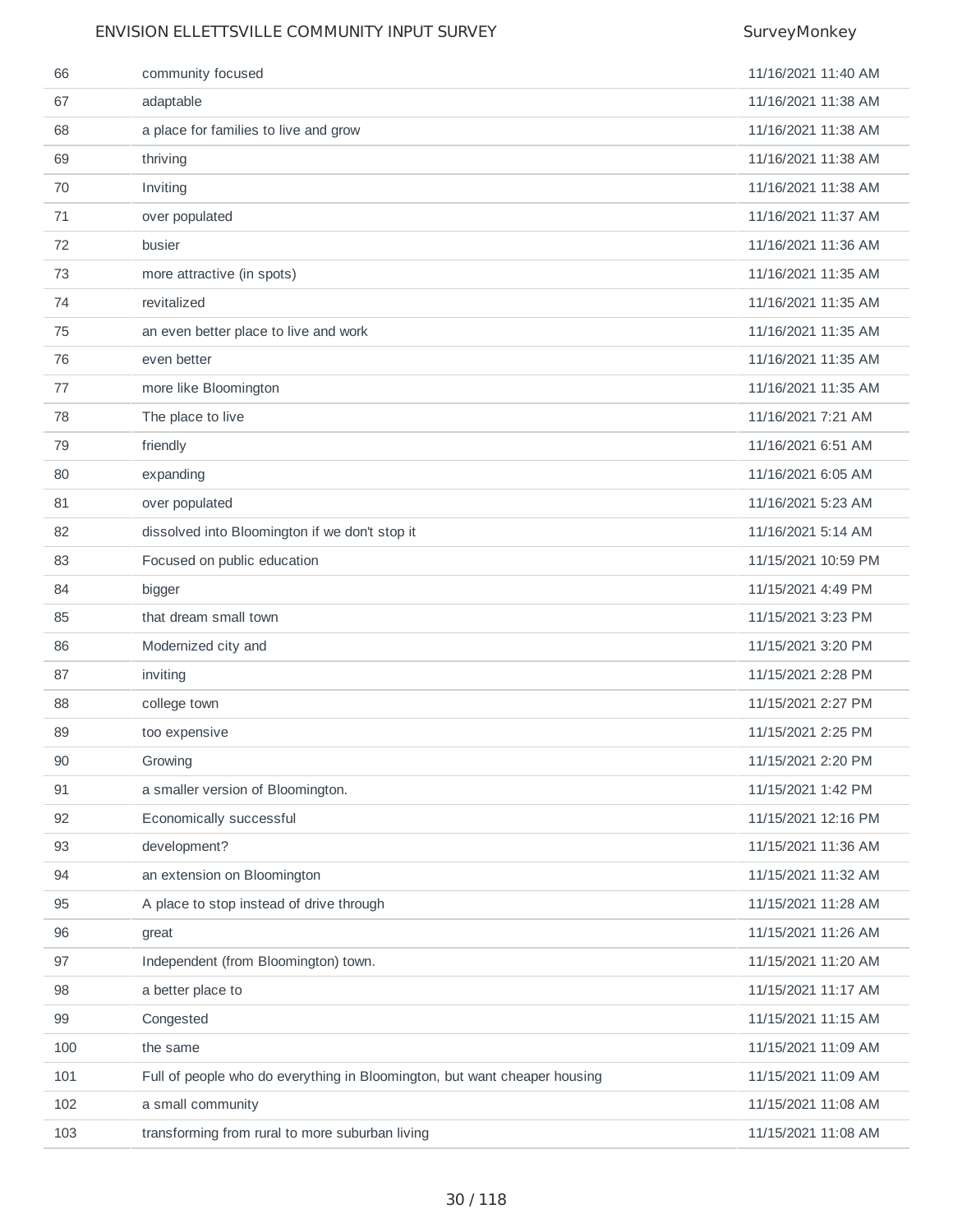| 104 | <b>Bleak</b>                               | 11/15/2021 11:06 AM |
|-----|--------------------------------------------|---------------------|
| 105 | <b>Bigger</b>                              | 11/15/2021 11:02 AM |
| 106 | supported by business                      | 11/15/2021 11:02 AM |
| 107 | <b>FUN</b>                                 | 11/15/2021 10:57 AM |
| 108 | a hub for businesses and commerce          | 11/15/2021 10:57 AM |
| 109 | Fun                                        | 11/15/2021 10:56 AM |
| 110 | a destination for families                 | 11/15/2021 10:56 AM |
| 111 | Larger                                     | 11/15/2021 10:55 AM |
| 112 | left behind other towns                    | 11/15/2021 10:54 AM |
| 113 | a dump                                     | 11/15/2021 10:53 AM |
| 114 | a small town home away from home           | 11/15/2021 10:52 AM |
| 115 | A one road town                            | 11/15/2021 10:52 AM |
| 116 | <b>LARGER</b>                              | 11/15/2021 10:51 AM |
| 117 | Larger                                     | 11/15/2021 10:51 AM |
| 118 | easier to drive downtown through           | 11/15/2021 10:51 AM |
| 119 | a great place to live                      | 11/15/2021 10:49 AM |
| 120 | a safe and friendly community.             | 11/15/2021 7:43 AM  |
| 121 | Self sufficient                            | 11/12/2021 9:54 AM  |
| 122 | a growing community with a small town feel | 11/12/2021 9:39 AM  |
| 123 | Modern                                     | 11/9/2021 5:29 PM   |
| 124 | clean                                      | 11/9/2021 12:09 PM  |
| 125 | Strong                                     | 11/3/2021 4:46 PM   |
| 126 | The best city in Monroe county             | 11/2/2021 6:36 PM   |
| 127 | Home to multiple tech companies            | 11/2/2021 11:44 AM  |
| 128 | Growing                                    | 11/1/2021 6:56 PM   |
| 129 | Safe                                       | 11/1/2021 9:53 AM   |
| 130 | a beacon of growth and innovation          | 11/1/2021 8:13 AM   |
| 131 | Small Town                                 | 10/29/2021 6:45 PM  |
| 132 | part of Bloomington                        | 10/29/2021 10:48 AM |
| 133 | More up to date                            | 10/28/2021 10:10 PM |
| 134 | Growing                                    | 10/28/2021 8:52 AM  |
| 135 | a suburban community close to Bloomington  | 10/27/2021 7:36 AM  |
| 136 | <b>Bigger</b>                              | 10/26/2021 6:25 PM  |
| 137 | a place for families                       | 10/25/2021 11:35 AM |
| 138 | Too expensive                              | 10/25/2021 11:07 AM |
| 139 | a leader in the area                       | 10/25/2021 9:08 AM  |
| 140 | a Bloomington suburb                       | 10/25/2021 9:04 AM  |
| 141 | a "suburb" of Bloomington                  | 10/25/2021 9:00 AM  |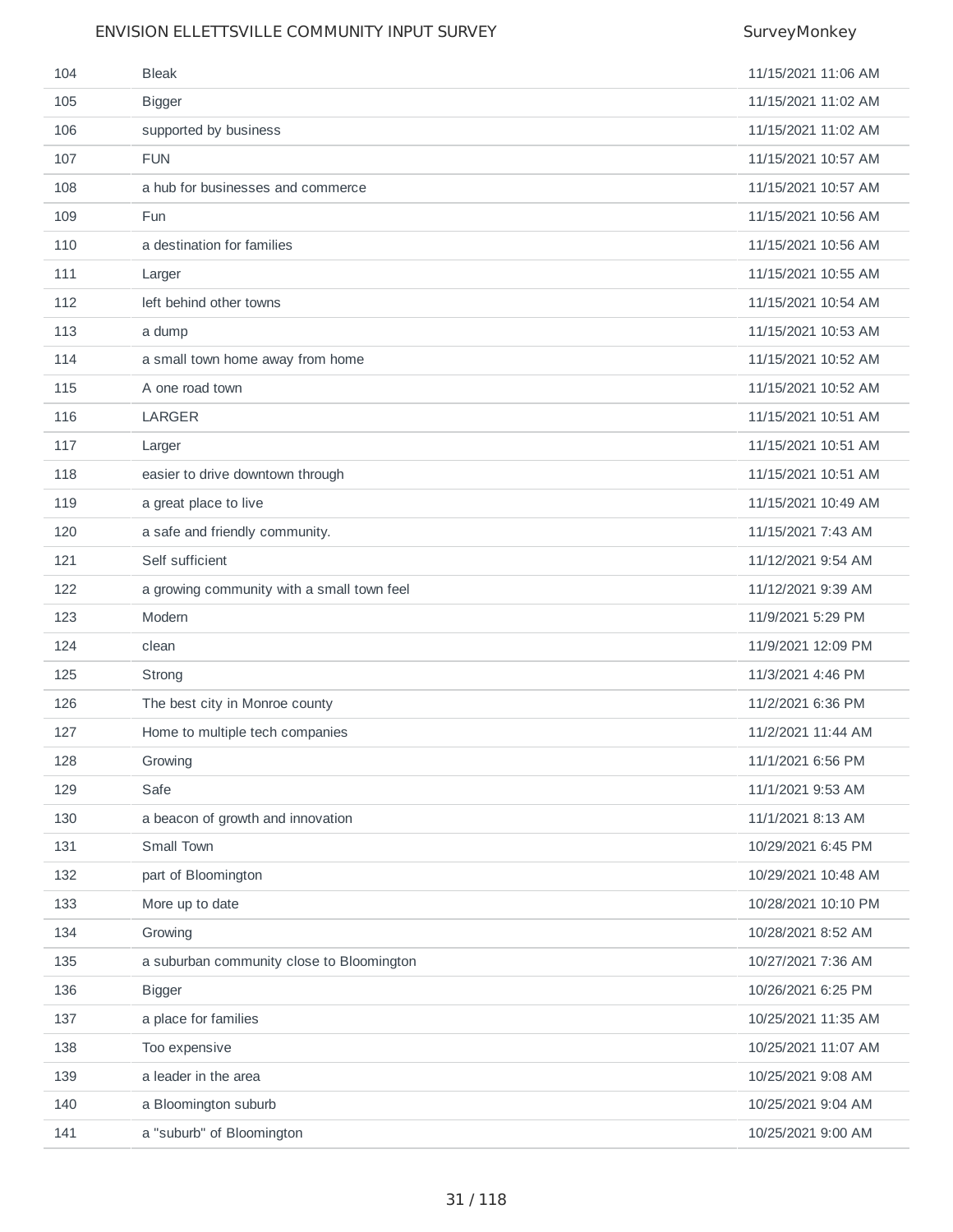| 142 | thriving                                                                                                                                          | 10/25/2021 8:01 AM  |
|-----|---------------------------------------------------------------------------------------------------------------------------------------------------|---------------------|
| 143 | forward thinking, community-minded, concerned about all demographic segments, resourceful<br>in leveraging outside funds to better our community. | 10/24/2021 11:32 AM |
| 144 | annexed into Bloomington                                                                                                                          | 10/22/2021 12:29 PM |
| 145 | a place to have fun with more things to do                                                                                                        | 10/22/2021 10:39 AM |
| 146 | A safer, saner alternative to Bloomington                                                                                                         | 10/22/2021 9:02 AM  |
| 147 | A liberal mini bloomington                                                                                                                        | 10/22/2021 8:31 AM  |
| 148 | the place where families want to grow old                                                                                                         | 10/21/2021 8:46 PM  |
| 149 | <b>Diverse</b>                                                                                                                                    | 10/21/2021 7:08 PM  |
| 150 | Walkable                                                                                                                                          | 10/21/2021 4:40 PM  |
| 151 | Relevant                                                                                                                                          | 10/21/2021 2:06 PM  |
| 152 | home                                                                                                                                              | 10/21/2021 1:24 PM  |
| 153 | A great place to live and work                                                                                                                    | 10/21/2021 11:29 AM |
| 154 | Bigger than it is today                                                                                                                           | 10/21/2021 11:21 AM |
| 155 | <b>LARGER</b>                                                                                                                                     | 10/21/2021 9:42 AM  |
| 156 | swallowed by Bloomington                                                                                                                          | 10/21/2021 9:16 AM  |
| 157 | a residential community                                                                                                                           | 10/21/2021 8:52 AM  |
| 158 | a more affordable alternative to Bloomington                                                                                                      | 10/21/2021 8:43 AM  |
| 159 | <b>Bigger</b>                                                                                                                                     | 10/21/2021 8:17 AM  |
| 160 | Vibrant                                                                                                                                           | 10/20/2021 5:24 PM  |
| 161 | The best part of Monroe County to live and work.                                                                                                  | 10/20/2021 1:49 PM  |
| 162 | A supportive, open minded community                                                                                                               | 10/20/2021 12:49 PM |
| 163 | Vibrant                                                                                                                                           | 10/20/2021 12:29 PM |
| 164 | Stuck in history                                                                                                                                  | 10/20/2021 11:11 AM |
| 165 | a hub for recreation and quality of life and place.                                                                                               | 10/20/2021 10:55 AM |
| 166 | bigger                                                                                                                                            | 10/20/2021 9:02 AM  |
| 167 | depressing                                                                                                                                        | 10/20/2021 8:53 AM  |
| 168 | thriving                                                                                                                                          | 10/20/2021 8:48 AM  |
| 169 | more energized and attractive.                                                                                                                    | 10/20/2021 8:34 AM  |
| 170 | a destination with stores/restaurants                                                                                                             | 10/20/2021 8:31 AM  |
| 171 | Quaint                                                                                                                                            | 10/20/2021 8:29 AM  |
| 172 | a destination for diverse peoples- urban and rural                                                                                                | 10/20/2021 8:16 AM  |
| 173 | a thriving, small community                                                                                                                       | 10/20/2021 7:58 AM  |
| 174 | <b>Bigger</b>                                                                                                                                     | 10/20/2021 7:18 AM  |
| 175 | More diverse                                                                                                                                      | 10/20/2021 6:57 AM  |
| 176 | Growing                                                                                                                                           | 10/20/2021 1:45 AM  |
| 177 | A good place for young families that is quaint and charming                                                                                       | 10/20/2021 12:30 AM |
| 178 | The same                                                                                                                                          | 10/19/2021 10:19 PM |
| 179 | The place to want to live on Monroe County                                                                                                        | 10/19/2021 10:12 PM |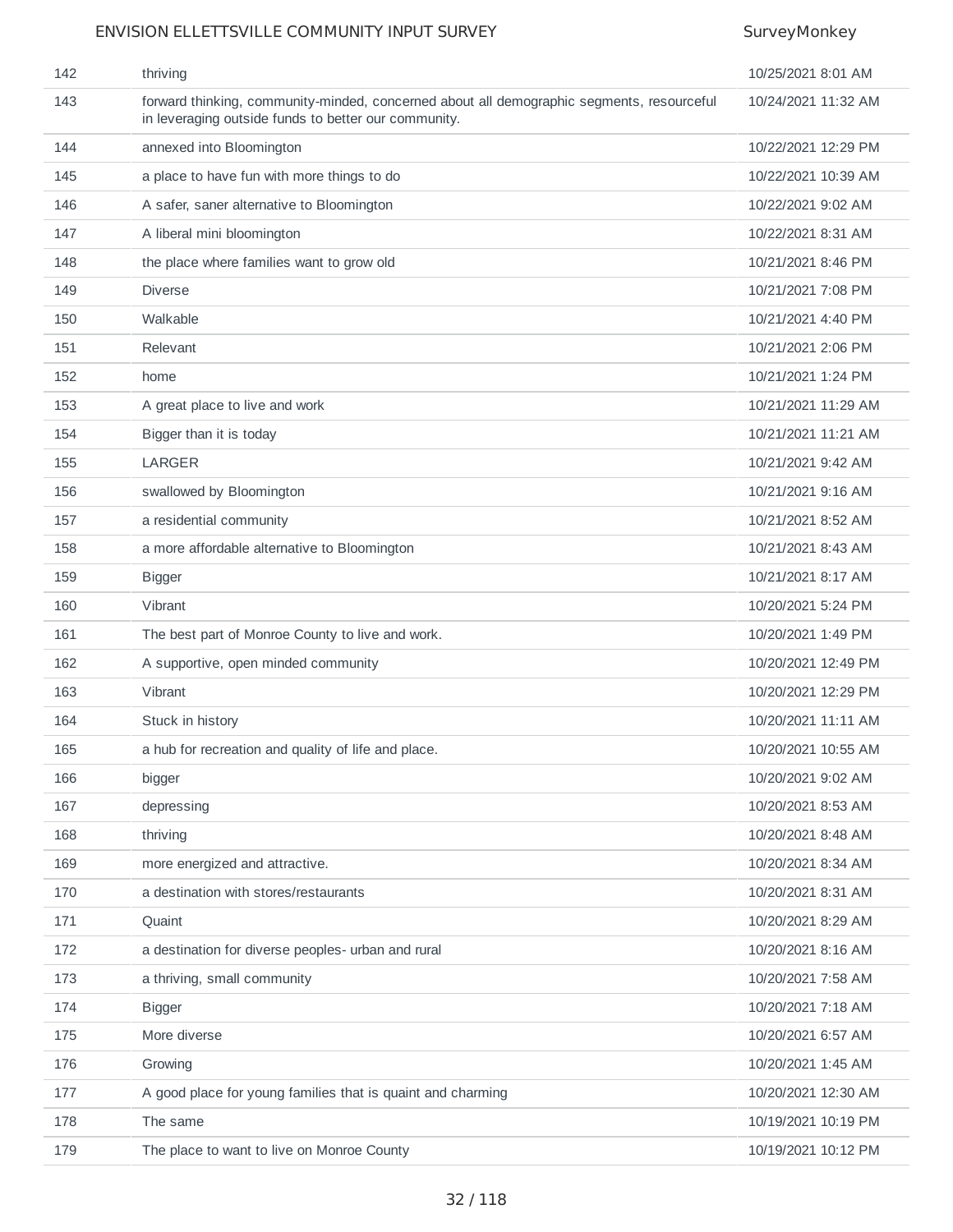| 180 | An ideal community to live                                    | 10/19/2021 10:07 PM |
|-----|---------------------------------------------------------------|---------------------|
| 181 | Growing                                                       | 10/19/2021 9:36 PM  |
| 182 | Welcoming                                                     | 10/19/2021 9:35 PM  |
| 183 | more populated with businesses                                | 10/19/2021 9:23 PM  |
| 184 | Small town                                                    | 10/19/2021 9:08 PM  |
| 185 | attractive to small businesses                                | 10/19/2021 8:56 PM  |
| 186 | More progressive                                              | 10/19/2021 8:53 PM  |
| 187 | Safe                                                          | 10/19/2021 8:53 PM  |
| 188 | <b>Beautiful</b>                                              | 10/19/2021 8:42 PM  |
| 189 | have slite improvements                                       | 10/19/2021 8:33 PM  |
| 190 | A family community                                            | 10/19/2021 8:22 PM  |
| 191 | Over crowded                                                  | 10/19/2021 8:05 PM  |
| 192 | Stronger                                                      | 10/19/2021 7:33 PM  |
| 193 | needed to plan growth better                                  | 10/19/2021 7:18 PM  |
| 194 | A runoff of Bloomington and will                              | 10/19/2021 7:06 PM  |
| 195 | More active, yet quaint                                       | 10/19/2021 7:02 PM  |
| 196 | much bigger                                                   | 10/19/2021 6:54 PM  |
| 197 | a part of bloomington                                         | 10/19/2021 6:26 PM  |
| 198 | Growing                                                       | 10/19/2021 6:21 PM  |
| 199 | an attractive place to move that is budget friendly           | 10/19/2021 5:07 PM  |
| 200 | "Little Nashville"                                            | 10/19/2021 4:28 PM  |
| 201 | Greater importance to the county                              | 10/19/2021 4:05 PM  |
| 202 | Stronger                                                      | 10/19/2021 3:57 PM  |
| 203 | an area of development as Bloomington has no room for growth. | 10/19/2021 3:51 PM  |
| 204 | financially challenged.                                       | 10/19/2021 3:47 PM  |
| 205 | able to help with the housing issued in Monroe County         | 10/19/2021 3:08 PM  |
| 206 | Larger                                                        | 10/19/2021 2:55 PM  |
| 207 | a growing community                                           | 10/19/2021 2:45 PM  |
| 208 | a small town                                                  | 10/19/2021 2:36 PM  |
| 209 | much larger                                                   | 10/19/2021 2:24 PM  |
| 210 | a desirable place to live and raise a family                  | 10/19/2021 2:19 PM  |
| 211 | a great place to live                                         | 10/19/2021 1:53 PM  |
| 212 | overpopulated                                                 | 10/19/2021 1:50 PM  |
| 213 | large                                                         | 10/19/2021 1:42 PM  |
| 214 | <b>Beautiful</b>                                              | 10/19/2021 1:42 PM  |
| 215 | prosperous                                                    | 10/19/2021 1:31 PM  |
| 216 | a place for business and residents to live, work and play     | 10/19/2021 1:22 PM  |
| 217 | A subsection of bloomington                                   | 10/19/2021 1:15 PM  |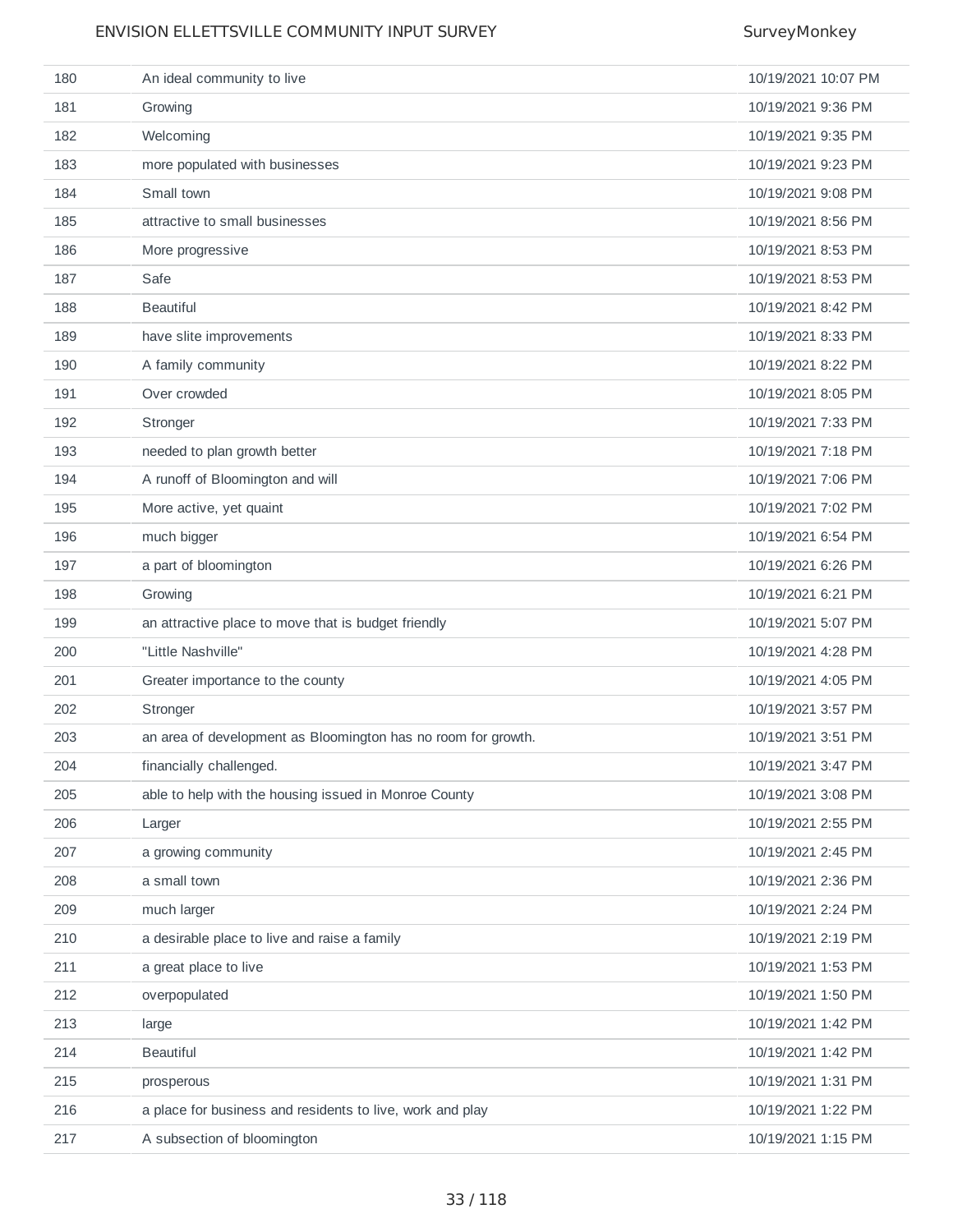| 218 | swallowed by Bloomington development               | 10/19/2021 1:12 PM  |
|-----|----------------------------------------------------|---------------------|
| 219 | <b>Bigger</b>                                      | 10/19/2021 11:11 AM |
| 220 | Unchanged                                          | 10/19/2021 10:45 AM |
| 221 | bigger                                             | 10/19/2021 9:57 AM  |
| 222 | A community with good schools                      | 10/19/2021 7:54 AM  |
| 223 | Safe                                               | 10/19/2021 7:33 AM  |
| 224 | A small community with options                     | 10/19/2021 7:31 AM  |
| 225 | Conservative                                       | 10/19/2021 6:54 AM  |
| 226 | dirty                                              | 10/19/2021 6:48 AM  |
| 227 | Sustainable                                        | 10/19/2021 6:36 AM  |
| 228 | Safe                                               | 10/19/2021 6:23 AM  |
| 229 | Lively                                             | 10/15/2021 5:08 PM  |
| 230 | more appealing aesthetically                       | 10/15/2021 3:47 PM  |
| 231 | a good place to live                               | 10/15/2021 1:43 PM  |
| 232 | Progressive                                        | 10/15/2021 1:30 PM  |
| 233 | Growing                                            | 10/15/2021 9:40 AM  |
| 234 | An attractive alternative to living in Bloomington | 10/15/2021 7:56 AM  |
| 235 | <b>Bigger</b>                                      | 10/14/2021 7:04 PM  |
| 236 | Vacant in the downtown area due to flooding        | 10/14/2021 7:00 PM  |
|     |                                                    |                     |
| 237 | Too big                                            | 10/14/2021 3:01 PM  |
| 238 | Continuing to grow.                                | 10/12/2021 2:32 PM  |
| 239 | larger                                             | 10/8/2021 3:52 PM   |
| 240 | <b>Nice</b>                                        | 10/4/2021 5:00 PM   |
| 241 | larger                                             | 10/4/2021 3:56 PM   |
| 242 | A great place to live and raise a family           | 10/1/2021 12:53 PM  |
| 243 | expanding services                                 | 10/1/2021 10:38 AM  |
| 244 | A more desirable place to live                     | 10/1/2021 9:55 AM   |
| 245 | To be determined                                   | 10/1/2021 9:39 AM   |
| 246 | relevant to all ages.                              | 9/29/2021 10:25 AM  |
| 247 | Trendy and updated                                 | 9/29/2021 9:54 AM   |
| 248 | different from what it has been                    | 9/29/2021 8:29 AM   |
| 249 | much larger than it is now                         | 9/28/2021 2:59 PM   |
| 250 | larger                                             | 9/28/2021 12:49 PM  |
| 251 | More established                                   | 9/27/2021 3:34 PM   |
| 252 | Annexed                                            | 9/27/2021 2:51 PM   |
| 253 | a great place to live & raise a family             | 9/27/2021 9:04 AM   |
| 254 | Home                                               | 9/26/2021 10:02 PM  |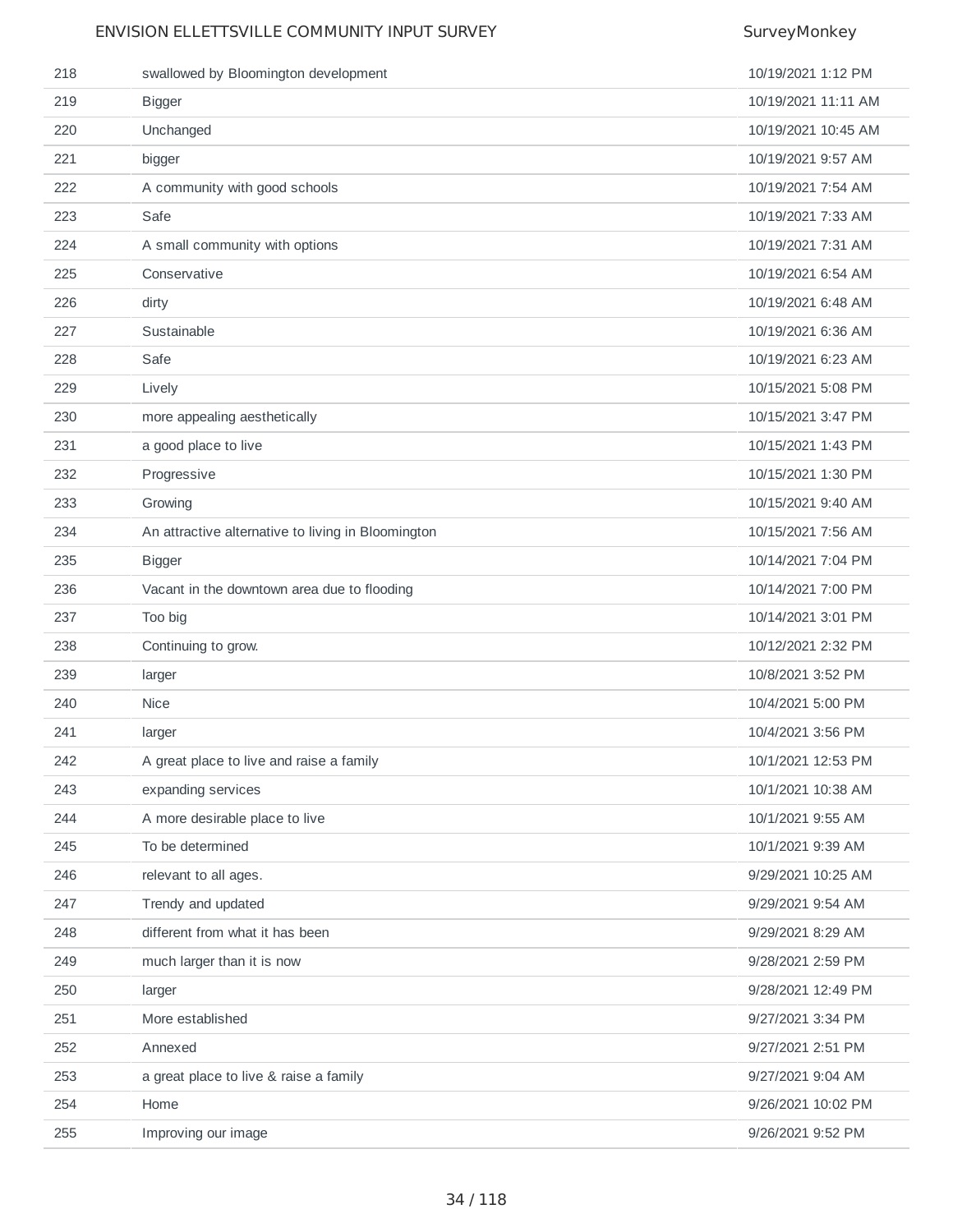| 256 | Home                                                                                 | 9/26/2021 5:14 PM  |
|-----|--------------------------------------------------------------------------------------|--------------------|
| 257 | a small town                                                                         | 9/26/2021 12:48 PM |
| 258 | Low key                                                                              | 9/24/2021 8:36 PM  |
| 259 | less friendly                                                                        | 9/24/2021 4:56 PM  |
| 260 | a town that honors the beauty of its surroundings and the richness of its traditions | 9/24/2021 3:50 PM  |
| 261 | Workforce community                                                                  | 9/24/2021 12:28 PM |
| 262 | my home.                                                                             | 9/24/2021 10:04 AM |
| 263 | Not a bedroom community of Bloomington                                               | 9/24/2021 9:58 AM  |
| 264 | <b>Bigger</b>                                                                        | 9/24/2021 9:54 AM  |
| 265 | Small                                                                                | 9/24/2021 8:56 AM  |
| 266 | More inclusive                                                                       | 9/24/2021 6:40 AM  |
| 267 | High cost                                                                            | 9/24/2021 12:49 AM |
| 268 | Safe and secure                                                                      | 9/23/2021 10:26 PM |
| 269 | A better place when we take care of the past                                         | 9/23/2021 9:19 PM  |
| 270 | Small Town                                                                           | 9/23/2021 8:23 PM  |
| 271 | Growing                                                                              | 9/23/2021 8:12 PM  |
| 272 | Large city like                                                                      | 9/23/2021 7:44 PM  |
| 273 | More family friendly                                                                 | 9/23/2021 7:36 PM  |
| 274 | Close                                                                                | 9/23/2021 7:13 PM  |
| 275 | More than outskirts to Bloomington                                                   | 9/23/2021 6:55 PM  |
| 276 | <b>Bigger</b>                                                                        | 9/23/2021 6:49 PM  |
| 277 | Up and coming                                                                        | 9/23/2021 6:08 PM  |
| 278 | Larger                                                                               | 9/23/2021 5:53 PM  |
| 279 | Inclusive                                                                            | 9/23/2021 5:17 PM  |
| 280 | Welcoming                                                                            | 9/23/2021 5:11 PM  |
| 281 | Organized                                                                            | 9/23/2021 5:05 PM  |
| 282 | Annexed into Part of Bloomington                                                     | 9/23/2021 4:47 PM  |
| 283 | Controlled development                                                               | 9/23/2021 4:36 PM  |
| 284 | Dead                                                                                 | 9/23/2021 4:32 PM  |
| 285 | <b>Bigger</b>                                                                        | 9/23/2021 4:27 PM  |
| 286 | Challenged                                                                           | 9/23/2021 4:20 PM  |
| 287 | Just an extension of Bloomington.                                                    | 9/23/2021 4:19 PM  |
| 288 | Accepting                                                                            | 9/23/2021 4:15 PM  |
| 289 | Small town feel. More community gatherings music, food trucks. Etc.                  | 9/23/2021 3:42 PM  |
| 290 | The desired setting of Monroe County                                                 | 9/23/2021 2:42 PM  |
| 291 | More developed                                                                       | 9/23/2021 9:13 AM  |
| 292 | Family oriented                                                                      | 9/23/2021 7:38 AM  |
| 293 | Larger                                                                               | 9/23/2021 12:07 AM |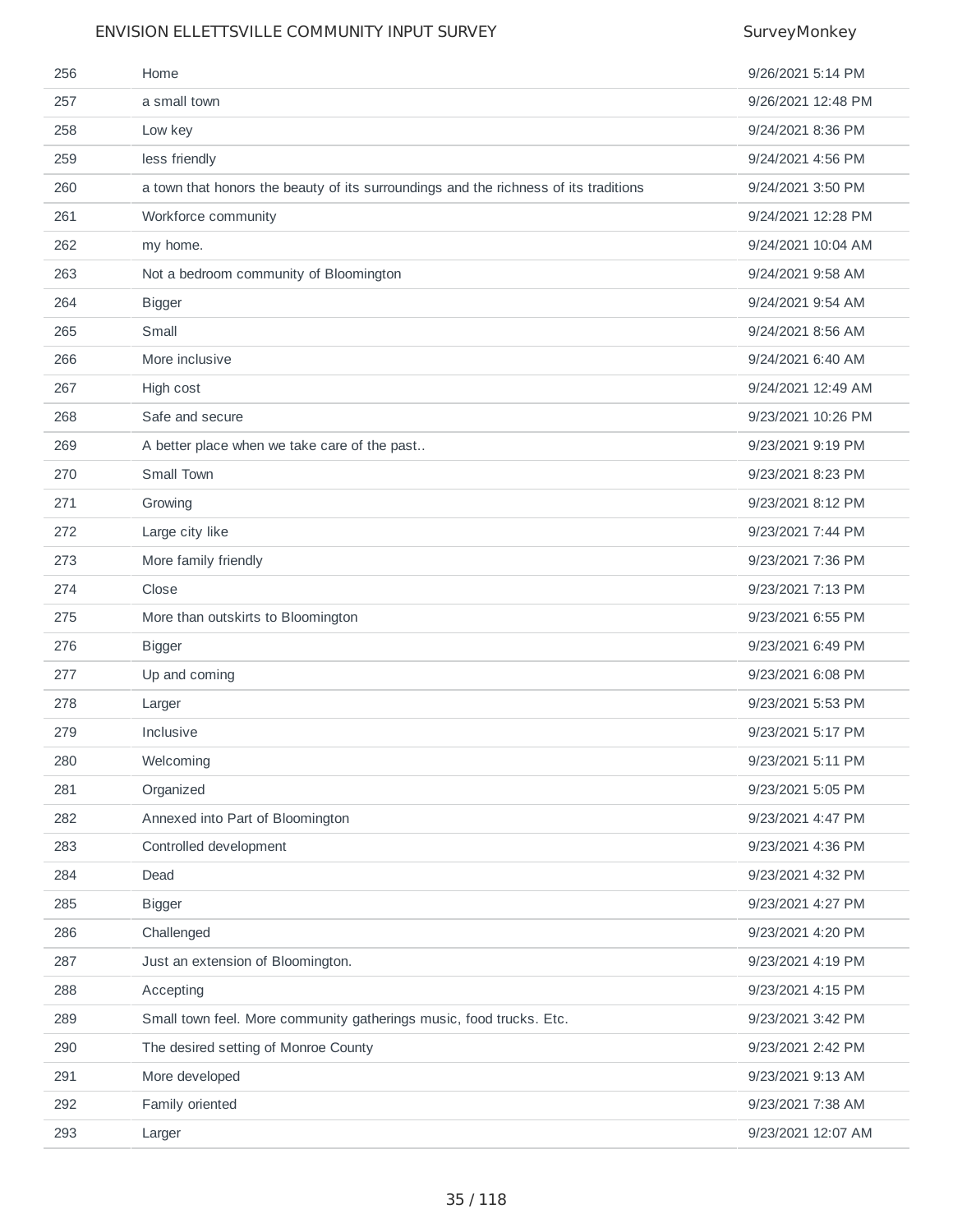| 294 | Safe                                                                     | 9/22/2021 10:50 PM |
|-----|--------------------------------------------------------------------------|--------------------|
| 295 | A bigger community                                                       | 9/22/2021 9:57 PM  |
| 296 | Over populated liberals like Bloomington                                 | 9/22/2021 9:55 PM  |
| 297 | A growing, attractive community                                          | 9/22/2021 9:32 PM  |
| 298 | growing.                                                                 | 9/22/2021 8:38 PM  |
| 299 | a fun community                                                          | 9/22/2021 7:34 PM  |
| 300 | Growing.                                                                 | 9/22/2021 6:35 PM  |
| 301 | A safe place to live and work                                            | 9/22/2021 6:02 PM  |
| 302 | vibrant                                                                  | 9/22/2021 3:20 PM  |
| 303 | A blink on the road as you drive to and from Bloomington                 | 9/22/2021 2:25 PM  |
| 304 | Getting lower tax rates                                                  | 9/22/2021 12:31 PM |
| 305 | a place for ALL people to come and enjoy                                 | 9/22/2021 12:02 PM |
| 306 | A big city                                                               | 9/22/2021 9:56 AM  |
| 307 | <b>Bigger</b>                                                            | 9/22/2021 9:23 AM  |
| 308 | Growing                                                                  | 9/22/2021 8:33 AM  |
| 309 | Active                                                                   | 9/21/2021 9:37 PM  |
| 310 | On the map                                                               | 9/21/2021 8:35 PM  |
| 311 | Attractive                                                               | 9/21/2021 7:35 PM  |
| 312 | more self sufficient and                                                 | 9/21/2021 7:26 PM  |
| 313 | The same                                                                 | 9/21/2021 5:40 PM  |
| 314 | resisting Bloomington annexation                                         | 9/21/2021 5:22 PM  |
| 315 | A desirable community to live in                                         | 9/21/2021 4:48 PM  |
| 316 | Energetic                                                                | 9/21/2021 4:43 PM  |
| 317 | energetic                                                                | 9/21/2021 4:36 PM  |
| 318 | <b>Busy</b>                                                              | 9/21/2021 4:32 PM  |
| 319 | <b>Boring</b>                                                            | 9/21/2021 3:48 PM  |
| 320 | Crowded                                                                  | 9/21/2021 2:42 PM  |
| 321 | a fun little town.                                                       | 9/21/2021 2:23 PM  |
| 322 | no longer a "small town"                                                 | 9/21/2021 2:00 PM  |
| 323 | become an extension of Bloomington unless we stake out a unique identity | 9/21/2021 11:08 AM |
| 324 | a great place to have a business                                         | 9/21/2021 8:10 AM  |
| 325 | driving                                                                  | 9/20/2021 4:22 PM  |
| 326 | a nice residential community                                             | 9/20/2021 3:33 PM  |
| 327 | Active                                                                   | 9/19/2021 11:27 AM |
| 328 | Lively                                                                   | 9/16/2021 5:30 PM  |
| 329 | Walkable                                                                 | 9/15/2021 7:54 AM  |
| 330 | Free from Bloomington                                                    | 9/14/2021 9:47 PM  |
| 331 | challenged to keep its beloved idenity and character.                    | 9/14/2021 8:03 PM  |
|     |                                                                          |                    |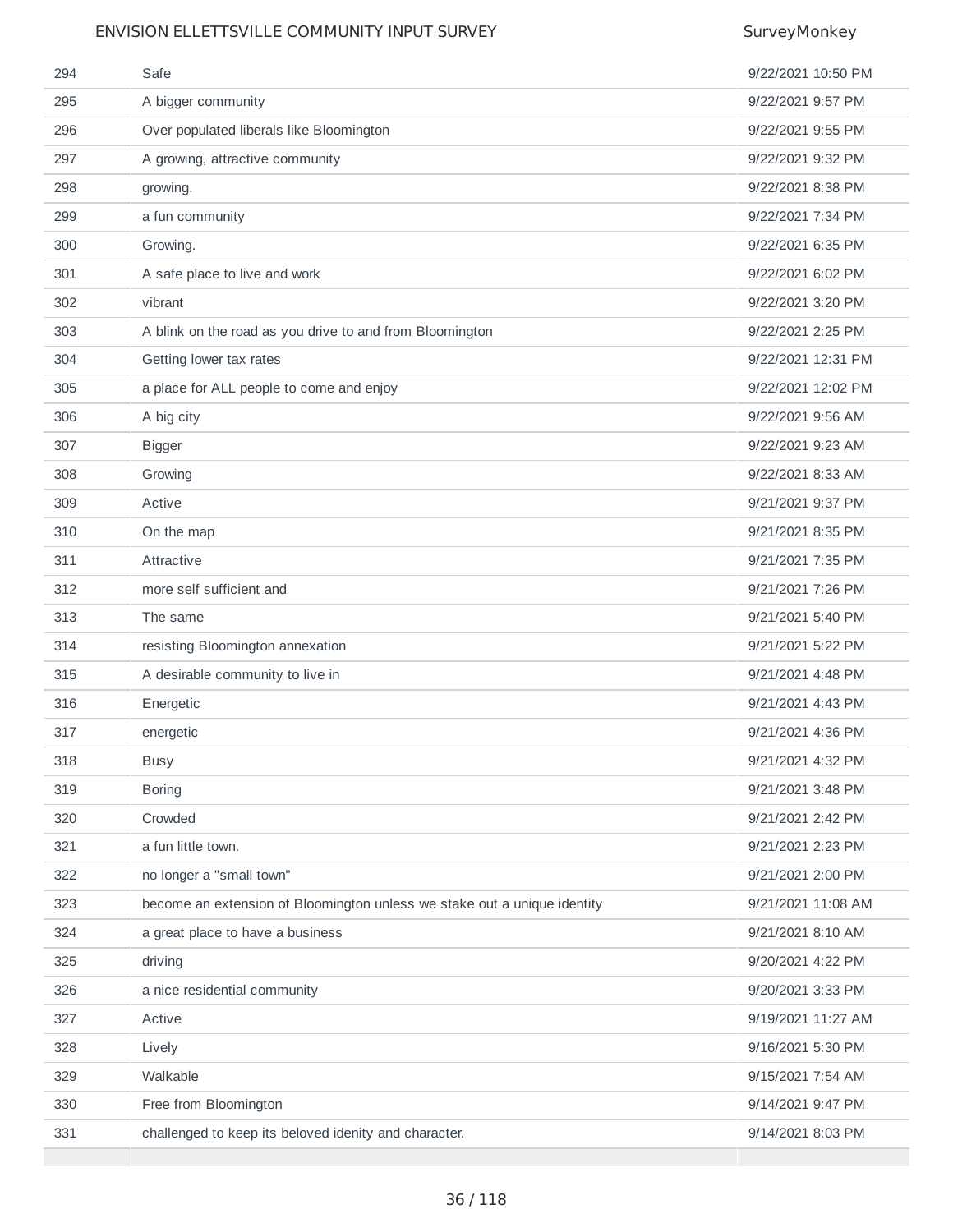| #  | <b>HAVE</b>                                                                                                                                                                                                                                      | <b>DATE</b>         |
|----|--------------------------------------------------------------------------------------------------------------------------------------------------------------------------------------------------------------------------------------------------|---------------------|
| 1  | Connectivity                                                                                                                                                                                                                                     | 12/3/2021 11:32 AM  |
| 2  | varied opportunities                                                                                                                                                                                                                             | 11/29/2021 9:23 AM  |
| 3  | much more                                                                                                                                                                                                                                        | 11/23/2021 2:13 PM  |
| 4  | community envolvment                                                                                                                                                                                                                             | 11/23/2021 11:25 AM |
| 5  | Thriving shops, restaurants and have community events                                                                                                                                                                                            | 11/22/2021 8:31 AM  |
| 6  | 1 more stop light                                                                                                                                                                                                                                | 11/22/2021 6:54 AM  |
| 7  | More company's to work in                                                                                                                                                                                                                        | 11/21/2021 10:49 PM |
| 8  | A booming economy                                                                                                                                                                                                                                | 11/20/2021 8:36 AM  |
| 9  | A greater expanse of amenities                                                                                                                                                                                                                   | 11/19/2021 5:37 PM  |
| 10 | a diverse population, more USEFUL businesses (we DO NOT need more pizza shops), mid to<br>high-end housing                                                                                                                                       | 11/19/2021 10:00 AM |
| 11 | traffic problems that the town council could have helped but do not show up to vote                                                                                                                                                              | 11/18/2021 8:35 AM  |
| 12 | local run business                                                                                                                                                                                                                               | 11/18/2021 8:14 AM  |
| 13 | Opportunity                                                                                                                                                                                                                                      | 11/17/2021 6:42 PM  |
| 14 | more people move from Bloomington                                                                                                                                                                                                                | 11/17/2021 4:48 PM  |
| 15 | a cohesion to it                                                                                                                                                                                                                                 | 11/17/2021 12:58 PM |
| 16 | more traffic                                                                                                                                                                                                                                     | 11/17/2021 12:46 PM |
| 17 | AFFORDABLE HOUSING                                                                                                                                                                                                                               | 11/17/2021 7:32 AM  |
| 18 | small town values                                                                                                                                                                                                                                | 11/17/2021 6:07 AM  |
| 19 | more family oriented                                                                                                                                                                                                                             | 11/17/2021 6:06 AM  |
| 20 | businesses not struggling to keep employees                                                                                                                                                                                                      | 11/17/2021 6:01 AM  |
| 21 | restaurants                                                                                                                                                                                                                                      | 11/16/2021 9:24 PM  |
| 22 | More shops                                                                                                                                                                                                                                       | 11/16/2021 9:05 PM  |
| 23 | have more sit down dining options                                                                                                                                                                                                                | 11/16/2021 5:00 PM  |
| 24 | more restaurants, trails, and attractions                                                                                                                                                                                                        | 11/16/2021 4:45 PM  |
| 25 | Single family homes                                                                                                                                                                                                                              | 11/16/2021 4:07 PM  |
| 26 | An active downtown area                                                                                                                                                                                                                          | 11/16/2021 3:53 PM  |
| 27 | to employ attention to corridor planning that is more than a 4-lane highway through town.                                                                                                                                                        | 11/16/2021 3:34 PM  |
| 28 | community engagement                                                                                                                                                                                                                             | 11/16/2021 3:28 PM  |
| 29 | more options for dining                                                                                                                                                                                                                          | 11/16/2021 3:25 PM  |
| 30 | more to offer                                                                                                                                                                                                                                    | 11/16/2021 3:17 PM  |
| 31 | the wonderful feeling of community. However the cost of housing there is astronomical now. It<br>makes me sad knowing the wonderful growth of the town is also hurting the people who have<br>enjoyed the Rural small town feel of Ellettsville. | 11/16/2021 3:12 PM  |
| 32 | local businesses                                                                                                                                                                                                                                 | 11/16/2021 2:52 PM  |
| 33 | more local restaurants (not chains)                                                                                                                                                                                                              | 11/16/2021 2:50 PM  |
| 34 | more opportunities                                                                                                                                                                                                                               | 11/16/2021 2:34 PM  |
| 35 | more local places to eat                                                                                                                                                                                                                         | 11/16/2021 2:24 PM  |
| 36 | more restaurants and shops                                                                                                                                                                                                                       | 11/16/2021 1:43 PM  |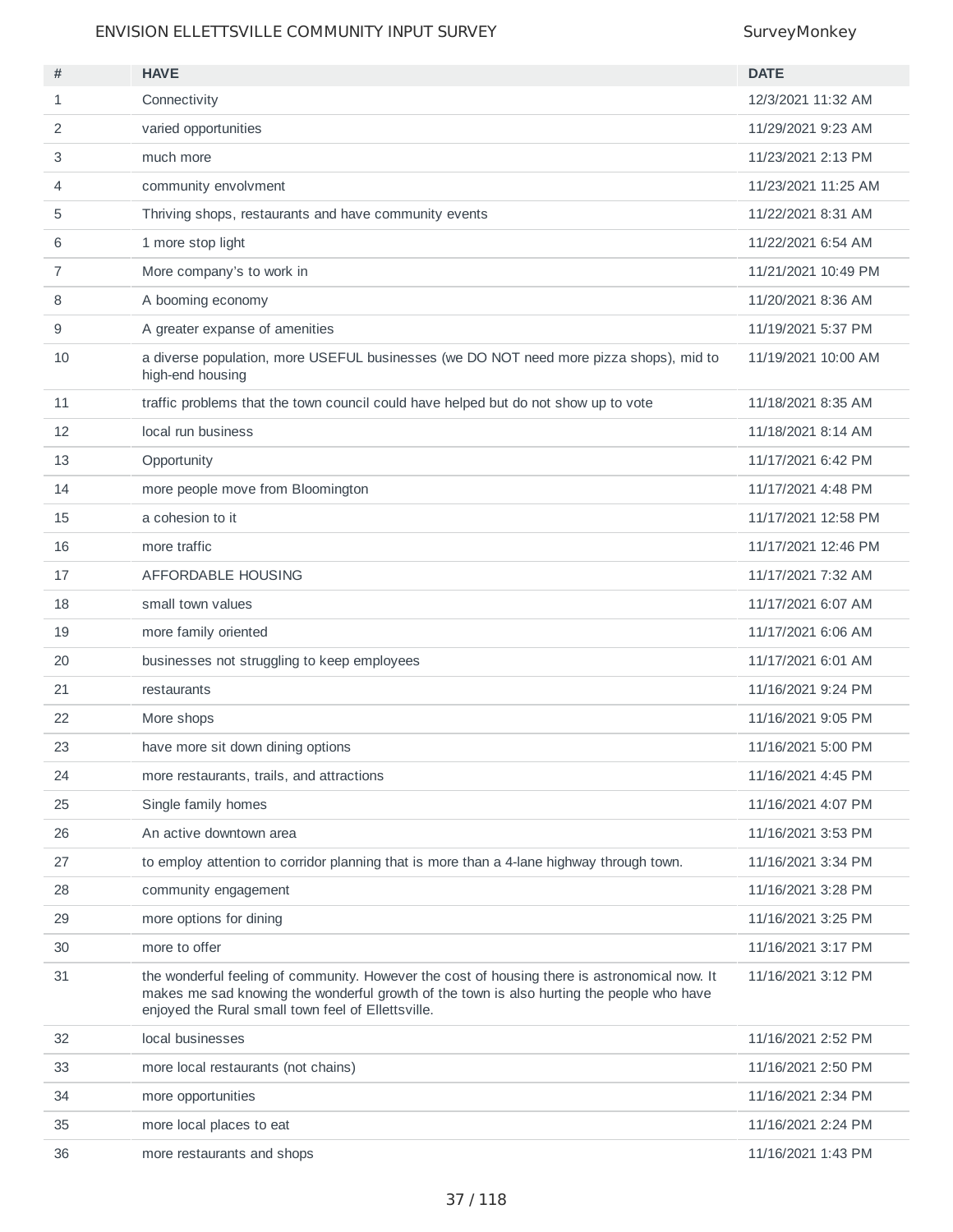| 37 | more work opportunities.                                            | 11/16/2021 1:40 PM  |
|----|---------------------------------------------------------------------|---------------------|
| 38 | a more diverse population                                           | 11/16/2021 1:26 PM  |
| 39 | Appeal                                                              | 11/16/2021 1:20 PM  |
| 40 | more family options                                                 | 11/16/2021 1:10 PM  |
| 41 | more businesses                                                     | 11/16/2021 1:01 PM  |
| 42 | MORE PARKS AND TRAILS                                               | 11/16/2021 12:56 PM |
| 43 | afforable apartments, duplexes and single family homes              | 11/16/2021 12:47 PM |
| 44 | Family activities                                                   | 11/16/2021 12:38 PM |
| 45 | opportunities for families to gro                                   | 11/16/2021 12:37 PM |
| 46 | more things to do, places to shop                                   | 11/16/2021 12:35 PM |
| 47 | more restaurants and things to do                                   | 11/16/2021 12:29 PM |
| 48 | less condemned, eyesore, unmaintained homes/lots                    | 11/16/2021 12:25 PM |
| 49 | Opportunities to grow as a community                                | 11/16/2021 12:21 PM |
| 50 | adopt change                                                        | 11/16/2021 12:15 PM |
| 51 | Activities/Businesses                                               | 11/16/2021 12:15 PM |
| 52 | parks, attractions, walking trails                                  | 11/16/2021 12:13 PM |
| 53 | modern and fun venues, like restaurants and store fronts            | 11/16/2021 11:55 AM |
| 54 | a quality school system                                             | 11/16/2021 11:49 AM |
| 55 | challenges with too many people and not enough resources to sustain | 11/16/2021 11:49 AM |
| 56 | affordable housing compared to Bloomington                          | 11/16/2021 11:46 AM |
| 57 | better restaurant options!!!                                        | 11/16/2021 11:46 AM |
| 58 | many more diverse people and much more traffic                      | 11/16/2021 11:45 AM |
| 59 | a very "industrial" feel just like Bloomington does.                | 11/16/2021 11:42 AM |
| 60 | places to go within walking distance of each other                  | 11/16/2021 11:42 AM |
| 61 | small business opportunity                                          | 11/16/2021 11:42 AM |
| 62 | affordable cost of living, small town arts, local business          | 11/16/2021 11:41 AM |
| 63 | opportunities for organized growth                                  | 11/16/2021 11:40 AM |
| 64 | culture                                                             | 11/16/2021 11:38 AM |
| 65 | affordable housing and community events                             | 11/16/2021 11:38 AM |
| 66 | more affordable housing                                             | 11/16/2021 11:38 AM |
| 67 | Stronger community                                                  | 11/16/2021 11:38 AM |
| 68 | more housing options                                                | 11/16/2021 11:36 AM |
| 69 | more community spirit                                               | 11/16/2021 11:35 AM |
| 70 | new local businesses                                                | 11/16/2021 11:35 AM |
| 71 | opportunities for people and businesses                             | 11/16/2021 11:35 AM |
| 72 | more businesses                                                     | 11/16/2021 11:35 AM |
| 73 | not enough stop lights                                              | 11/16/2021 11:35 AM |
| 74 | More housing opportunities                                          | 11/16/2021 7:21 AM  |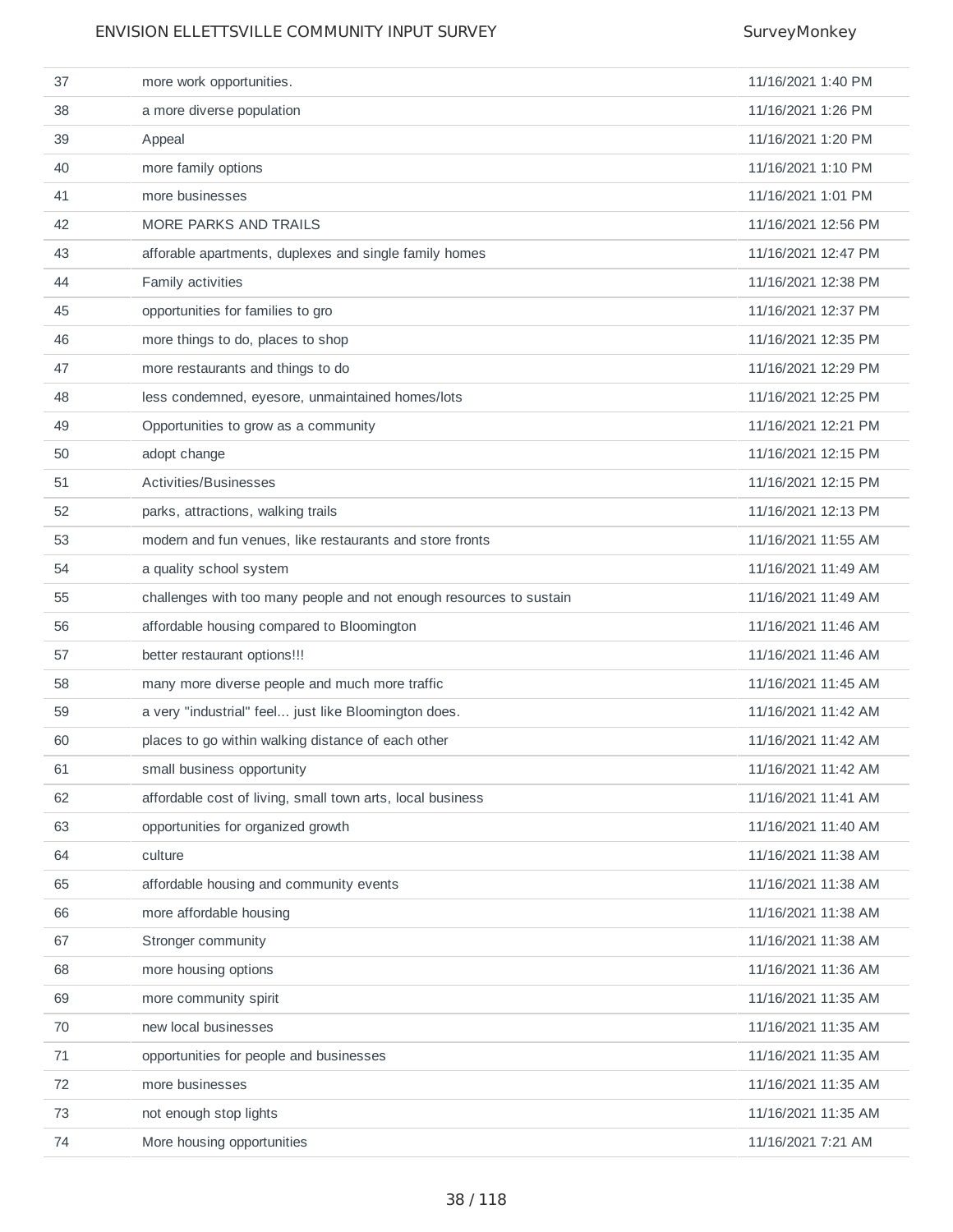| 75  | small town appeal                                                                                   | 11/16/2021 6:51 AM  |
|-----|-----------------------------------------------------------------------------------------------------|---------------------|
| 76  | more businesses                                                                                     | 11/16/2021 6:05 AM  |
| 77  | too many new expensive housing additions                                                            | 11/16/2021 5:23 AM  |
| 78  | to fight to                                                                                         | 11/16/2021 5:14 AM  |
| 79  | Less focus on automotive traffic                                                                    | 11/15/2021 10:59 PM |
| 80  | more shopping opportunities                                                                         | 11/15/2021 4:49 PM  |
| 81  | steak house                                                                                         | 11/15/2021 3:38 PM  |
| 82  | more small businesses                                                                               | 11/15/2021 3:23 PM  |
| 83  | a lot of emnities geared towards the youth and will                                                 | 11/15/2021 3:20 PM  |
| 84  | things to do                                                                                        | 11/15/2021 2:28 PM  |
| 85  | more college apartments                                                                             | 11/15/2021 2:27 PM  |
| 86  | too many students                                                                                   | 11/15/2021 2:25 PM  |
| 87  | More restaurants                                                                                    | 11/15/2021 2:20 PM  |
| 88  | a housing issue.                                                                                    | 11/15/2021 1:42 PM  |
| 89  | diverse employment opportunities                                                                    | 11/15/2021 12:16 PM |
| 90  | Better road planning - 46 is going to turn have a lot of accidents on the east side of Ellettsville | 11/15/2021 11:40 AM |
| 91  | raise taxes for develpment                                                                          | 11/15/2021 11:36 AM |
| 92  | Chick-fil-A                                                                                         | 11/15/2021 11:32 AM |
| 93  | More Restruants, Shopping retail stores, Grocery stores                                             | 11/15/2021 11:29 AM |
| 94  | People coming from other places to visit                                                            | 11/15/2021 11:28 AM |
| 95  | affordable housing                                                                                  | 11/15/2021 11:26 AM |
| 96  | A small town, with great accessablity to surronding areas.                                          | 11/15/2021 11:20 AM |
| 97  | family gatherings so we can                                                                         | 11/15/2021 11:17 AM |
| 98  | More traffic                                                                                        | 11/15/2021 11:15 AM |
| 99  | more appartments                                                                                    | 11/15/2021 11:09 AM |
| 100 | No good grocery options without driving to Bloomington                                              | 11/15/2021 11:09 AM |
| 101 | additional resources                                                                                | 11/15/2021 11:08 AM |
| 102 | more warehouses/light industry once I-69 is complete to Indy                                        | 11/15/2021 11:08 AM |
| 103 | Lots of white trash                                                                                 | 11/15/2021 11:06 AM |
| 104 | Lots of more business                                                                               | 11/15/2021 11:02 AM |
| 105 | more residential affordable rent.                                                                   | 11/15/2021 11:02 AM |
| 106 | MORE PEOPLE                                                                                         | 11/15/2021 10:57 AM |
| 107 | safer traffic flow                                                                                  | 11/15/2021 10:57 AM |
| 108 | different events                                                                                    | 11/15/2021 10:56 AM |
| 109 | family atmosphere                                                                                   | 11/15/2021 10:56 AM |
| 110 | more shopping options                                                                               | 11/15/2021 10:55 AM |
| 111 | no good shopping                                                                                    | 11/15/2021 10:54 AM |
| 112 | no moral compass                                                                                    | 11/15/2021 10:53 AM |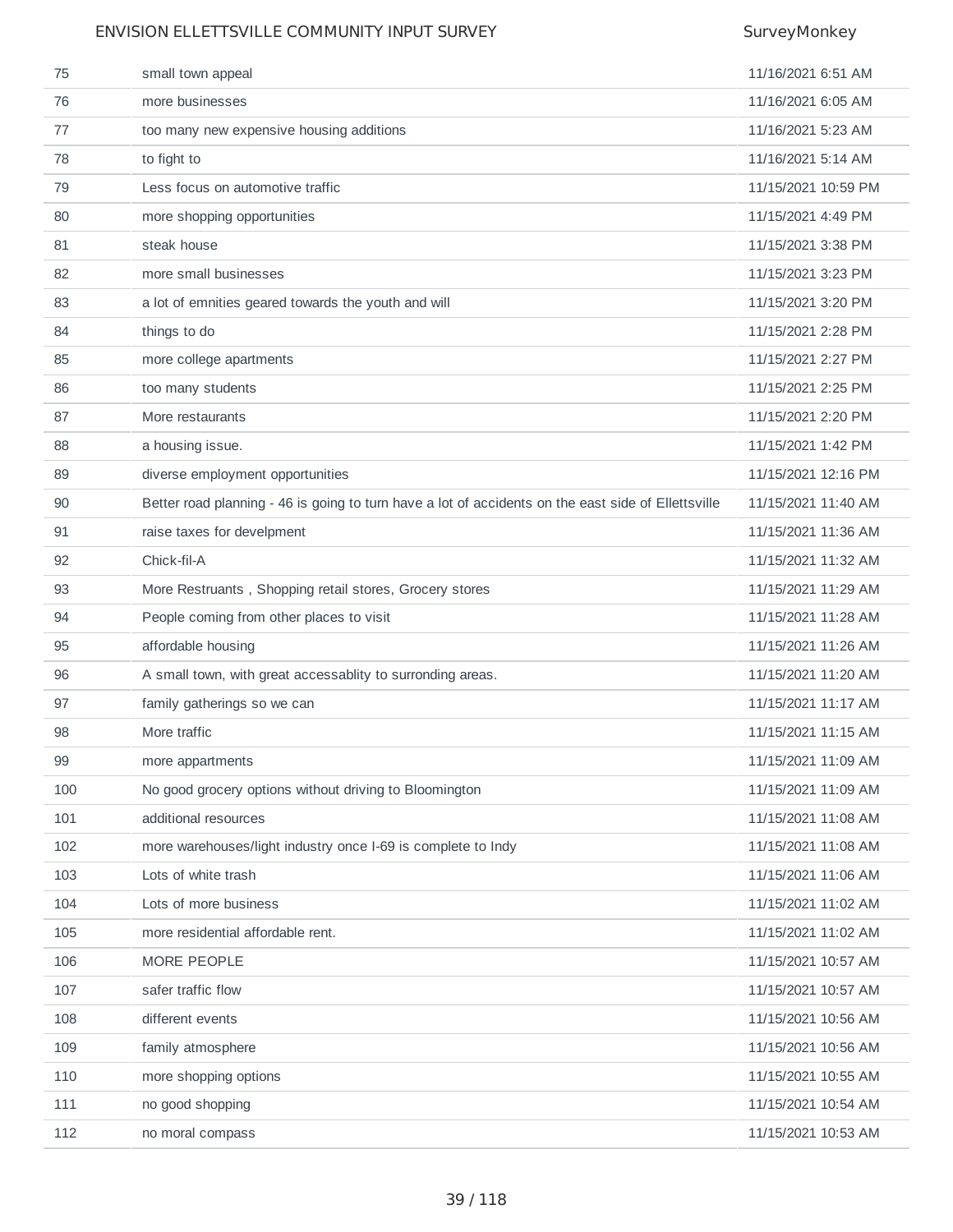| 113 | a good place for the community to grow                                                       | 11/15/2021 10:52 AM |
|-----|----------------------------------------------------------------------------------------------|---------------------|
| 114 | high property taxes                                                                          | 11/15/2021 10:52 AM |
| 115 | <b>ACTIVITIES</b>                                                                            | 11/15/2021 10:51 AM |
| 116 | More places to shop and eat                                                                  | 11/15/2021 10:51 AM |
| 117 | more health lifestlye resources such as restaurants and gyms                                 | 11/15/2021 10:51 AM |
| 118 | sufficient affordable housing for younger families                                           | 11/15/2021 10:49 AM |
| 119 | sidewalks on every street                                                                    | 11/15/2021 7:43 AM  |
| 120 | options for the community                                                                    | 11/12/2021 9:54 AM  |
| 121 | more businesses and opportunities for it's residents                                         | 11/12/2021 9:39 AM  |
| 122 | New businesses                                                                               | 11/9/2021 5:29 PM   |
| 123 | economic opportunities                                                                       | 11/9/2021 12:09 PM  |
| 124 | Restaurants business                                                                         | 11/3/2021 4:46 PM   |
| 125 | Walking teails                                                                               | 11/2/2021 6:36 PM   |
| 126 | A strong employment base                                                                     | 11/2/2021 11:44 AM  |
| 127 | More Housing                                                                                 | 11/1/2021 6:56 PM   |
| 128 | Freedoms upheld                                                                              | 11/1/2021 9:53 AM   |
| 129 | a diverse and exciting downtown                                                              | 11/1/2021 8:13 AM   |
| 130 | Many Trails                                                                                  | 10/29/2021 6:45 PM  |
| 131 | better retail, restaurants, green space                                                      | 10/29/2021 10:48 AM |
| 132 | A big name grocery store                                                                     | 10/28/2021 10:10 PM |
| 133 | Lots of Family Owned Businesses                                                              | 10/28/2021 8:52 AM  |
| 134 | more restaurant choices                                                                      | 10/27/2021 7:36 AM  |
| 135 | more commodities                                                                             | 10/26/2021 6:25 PM  |
| 136 | recreation and business development                                                          | 10/25/2021 11:35 AM |
| 137 | Too many college kids                                                                        | 10/25/2021 11:07 AM |
| 138 | more food options                                                                            | 10/25/2021 9:08 AM  |
| 139 | shopping district                                                                            | 10/25/2021 9:04 AM  |
| 140 | an increase in population                                                                    | 10/25/2021 9:00 AM  |
| 141 | a large community of local restaurants and small businesses                                  | 10/25/2021 8:01 AM  |
| 142 | positive solutions for housing, infrastructure, workforce opportunities, and quality of life | 10/24/2021 11:32 AM |
| 143 | a more robust job marketplace                                                                | 10/22/2021 10:39 AM |
| 144 | More opportunities for work, homes, recreation, and shopping                                 | 10/22/2021 9:02 AM  |
| 145 | An increase in population                                                                    | 10/22/2021 8:31 AM  |
| 146 | a vibrant corridor and downtown                                                              | 10/21/2021 8:46 PM  |
| 147 | Conservatives                                                                                | 10/21/2021 7:08 PM  |
| 148 | Safe and well kept surroundings/neighborhoods                                                | 10/21/2021 4:40 PM  |
| 149 | Opportunity for Real Talk - no apps                                                          | 10/21/2021 2:06 PM  |
| 150 | More restaurants                                                                             | 10/21/2021 1:24 PM  |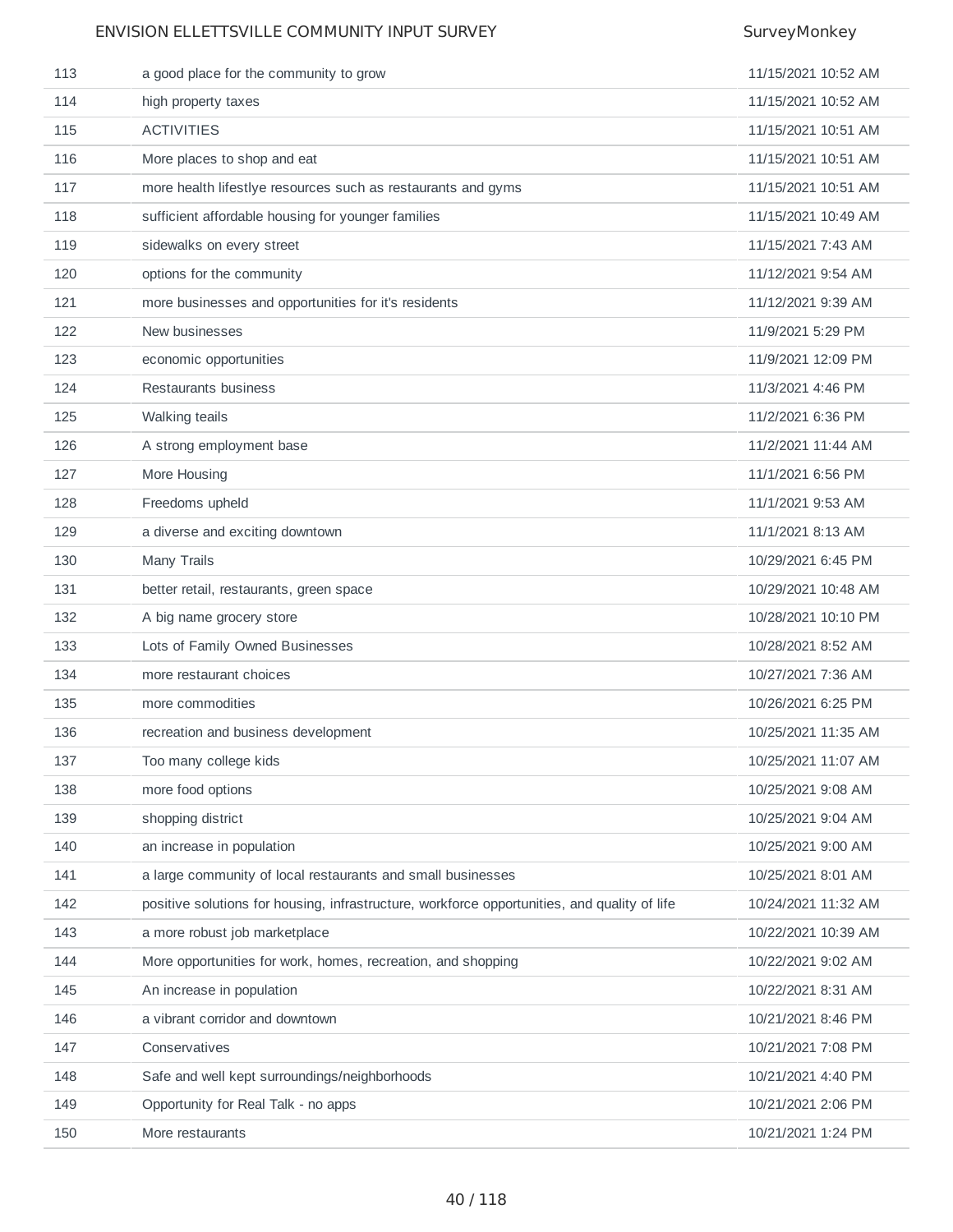| 151 | Affordable housing and competitive jobs                                                                      | 10/21/2021 11:29 AM |
|-----|--------------------------------------------------------------------------------------------------------------|---------------------|
| 152 | Good schools                                                                                                 | 10/21/2021 11:21 AM |
| 153 | <b>MORE APARTMENTS</b>                                                                                       | 10/21/2021 9:42 AM  |
| 154 | additional recreational and cultural activities                                                              | 10/21/2021 8:52 AM  |
| 155 | better schools than now                                                                                      | 10/21/2021 8:43 AM  |
| 156 | Something special that attracts people to town                                                               | 10/21/2021 8:17 AM  |
| 157 | More centralizing social environments                                                                        | 10/20/2021 5:24 PM  |
| 158 | A vibrant downtown that families visit weekly.                                                               | 10/20/2021 1:49 PM  |
| 159 | resources to provide superior quality of life for residents                                                  | 10/20/2021 12:49 PM |
| 160 | Growth                                                                                                       | 10/20/2021 12:29 PM |
| 161 | Not changed or updated                                                                                       | 10/20/2021 11:11 AM |
| 162 | multiple trails, destination restaurants, affordable workforce housing with good paying jobs and<br>careers. | 10/20/2021 10:55 AM |
| 163 | more struggles                                                                                               | 10/20/2021 9:02 AM  |
| 164 | a dunkin hopefully                                                                                           | 10/20/2021 8:53 AM  |
| 165 | maintained our small-town feel while growing                                                                 | 10/20/2021 8:48 AM  |
| 166 | more restaurants and small businesses.                                                                       | 10/20/2021 8:34 AM  |
| 167 | to add on space for students                                                                                 | 10/20/2021 8:31 AM  |
| 168 | More restaurants                                                                                             | 10/20/2021 8:29 AM  |
| 169 | community spaces other than the schools                                                                      | 10/20/2021 8:16 AM  |
| 170 | a specific downtown area with local businesses                                                               | 10/20/2021 7:58 AM  |
| 171 | Commuter housing                                                                                             | 10/20/2021 7:18 AM  |
| 172 | A Meijer                                                                                                     | 10/20/2021 6:57 AM  |
| 173 | <b>Businesses</b>                                                                                            | 10/20/2021 1:45 AM  |
| 174 | More shopping options, activities, festivals                                                                 | 10/20/2021 12:30 AM |
| 175 | To add a bigger supermarket                                                                                  | 10/19/2021 10:39 PM |
| 176 | Little growth                                                                                                | 10/19/2021 10:19 PM |
| 177 | Excellent schools and a nice park                                                                            | 10/19/2021 10:12 PM |
| 178 | Resources necessary to support quality of place                                                              | 10/19/2021 10:07 PM |
| 179 | More local businesses                                                                                        | 10/19/2021 9:36 PM  |
| 180 | Restaurants                                                                                                  | 10/19/2021 9:35 PM  |
| 181 | more residents                                                                                               | 10/19/2021 9:23 PM  |
| 182 | 2-3 new restaurants                                                                                          | 10/19/2021 9:08 PM  |
| 183 | thriving commerce                                                                                            | 10/19/2021 8:56 PM  |
| 184 | More business and housing                                                                                    | 10/19/2021 8:53 PM  |
| 185 | Small businesses                                                                                             | 10/19/2021 8:53 PM  |
| 186 | A cleaner looking downtown area                                                                              | 10/19/2021 8:42 PM  |
| 187 | more employment opportunities                                                                                | 10/19/2021 8:33 PM  |
| 188 | More housing and entrepreneurship opportunities                                                              | 10/19/2021 8:22 PM  |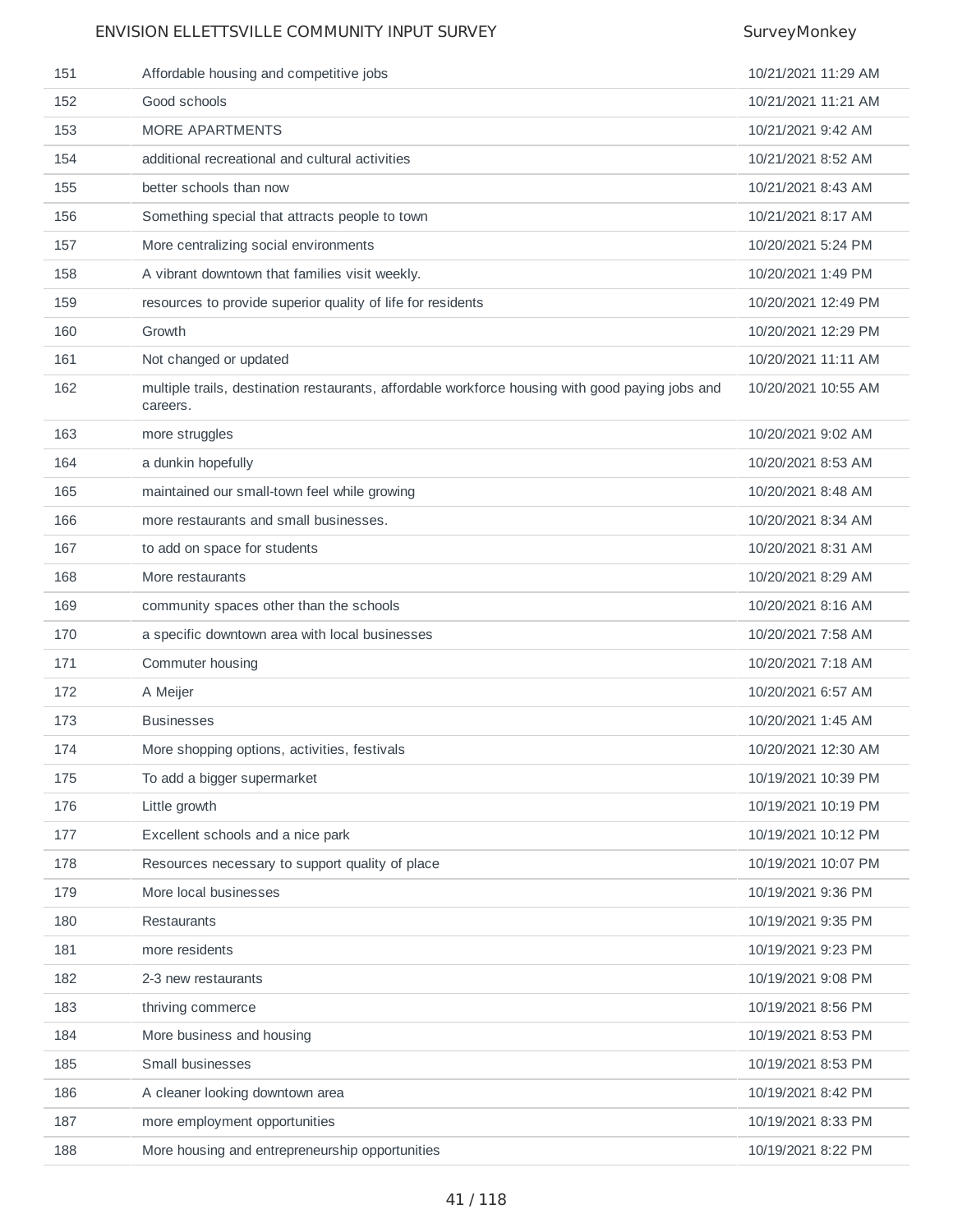| 189 | Too many people                                                  | 10/19/2021 8:05 PM  |
|-----|------------------------------------------------------------------|---------------------|
| 190 | Community                                                        | 10/19/2021 7:33 PM  |
| 191 | family friendly activities                                       | 10/19/2021 7:18 PM  |
| 192 | To battle the problems that accompany liberal cities unless we   | 10/19/2021 7:06 PM  |
| 193 | More variety of restaurants                                      | 10/19/2021 7:02 PM  |
| 194 | many more students                                               | 10/19/2021 6:54 PM  |
| 195 | way too many storage units                                       | 10/19/2021 6:26 PM  |
| 196 | A larger population                                              | 10/19/2021 6:21 PM  |
| 197 | more restaurant options besides pizza places                     | 10/19/2021 5:07 PM  |
| 198 | More grocery stores                                              | 10/19/2021 4:28 PM  |
| 199 | A small town community feel that attracts families               | 10/19/2021 4:05 PM  |
| 200 | unity                                                            | 10/19/2021 3:57 PM  |
| 201 | to make sure St Rd 46 is safe with the suicide lane and traffic. | 10/19/2021 3:51 PM  |
| 202 | to increase staffing in the Police Department.                   | 10/19/2021 3:47 PM  |
| 203 | more residents                                                   | 10/19/2021 3:08 PM  |
| 204 | More Population                                                  | 10/19/2021 2:55 PM  |
| 205 | more retail                                                      | 10/19/2021 2:45 PM  |
| 206 | a control on flooding                                            | 10/19/2021 2:36 PM  |
| 207 | increased immenities                                             | 10/19/2021 2:24 PM  |
| 208 | a good quality of life                                           | 10/19/2021 2:19 PM  |
| 209 | to plan for appropriate growth                                   | 10/19/2021 1:53 PM  |
| 210 | traffic issues                                                   | 10/19/2021 1:50 PM  |
| 211 | no more hometown feel                                            | 10/19/2021 1:42 PM  |
| 212 | Grocery                                                          | 10/19/2021 1:42 PM  |
| 213 | sense of community                                               | 10/19/2021 1:31 PM  |
| 214 | made a strong case for growth in Monroe County                   | 10/19/2021 1:22 PM  |
| 215 | Hopefully a KFC                                                  | 10/19/2021 1:15 PM  |
| 216 | more churches, unfortunately.                                    | 10/19/2021 1:12 PM  |
| 217 | Improve it's look                                                | 10/19/2021 11:11 AM |
| 218 | better restaurants                                               | 10/19/2021 9:57 AM  |
| 219 | To embrace change and growth                                     | 10/19/2021 7:54 AM  |
| 220 | <b>YMCA</b>                                                      | 10/19/2021 7:33 AM  |
| 221 | More Residents                                                   | 10/19/2021 7:31 AM  |
| 222 | Morals                                                           | 10/19/2021 6:54 AM  |
| 223 | pan handlers                                                     | 10/19/2021 6:48 AM  |
| 224 | Accessibility                                                    | 10/19/2021 6:36 AM  |
| 225 | More shopping, restaurants                                       | 10/19/2021 6:23 AM  |
| 226 | More things to offer                                             | 10/15/2021 5:08 PM  |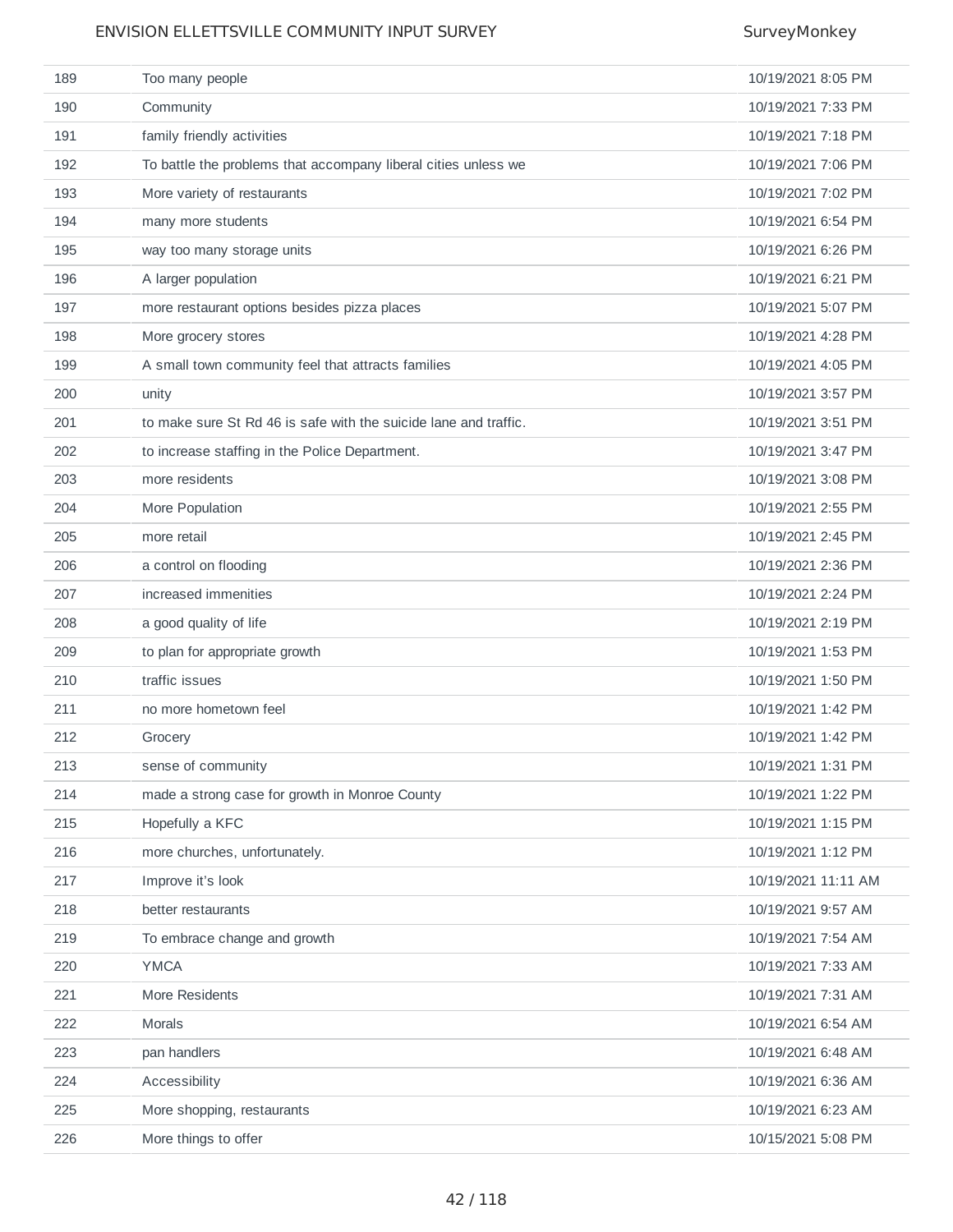| 227 | shopping, restaurants and more useable parks.                 | 10/15/2021 3:47 PM |
|-----|---------------------------------------------------------------|--------------------|
| 228 | community feel                                                | 10/15/2021 1:43 PM |
| 229 | New businesses lining each side of 46                         | 10/15/2021 1:30 PM |
| 230 | More amenities                                                | 10/15/2021 9:40 AM |
| 231 | A downtown that's not subject to flooding                     | 10/15/2021 7:56 AM |
| 232 | Far better planning for building to avert the aforementioned  | 10/14/2021 7:00 PM |
| 233 | Too many houses                                               | 10/14/2021 3:01 PM |
| 234 | Many more housing needs.                                      | 10/12/2021 2:32 PM |
| 235 | more people                                                   | 10/8/2021 3:52 PM  |
| 236 | Not progressed with the police or Fire                        | 10/4/2021 5:00 PM  |
| 237 | more employment opportunities                                 | 10/4/2021 3:56 PM  |
| 238 | More quality dining and entertainment options                 | 10/1/2021 12:53 PM |
| 239 | All amenities                                                 | 10/1/2021 10:38 AM |
| 240 | Challenges to adjust to changing population's needs           | 10/1/2021 9:55 AM  |
| 241 | Population growth                                             | 10/1/2021 9:39 AM  |
| 242 | a means to keep the historical value.                         | 9/29/2021 10:25 AM |
| 243 | Cool shops and restaurants                                    | 9/29/2021 9:54 AM  |
| 244 | many new faces                                                | 9/29/2021 8:29 AM  |
| 245 | many more options for food/services as it grows               | 9/28/2021 2:59 PM  |
| 246 | access to commercial and residential assets                   | 9/28/2021 12:49 PM |
| 247 | Affordable homes                                              | 9/27/2021 3:34 PM  |
| 248 | Memories and Regrets                                          | 9/27/2021 2:51 PM  |
| 249 | opportunity for employment                                    | 9/27/2021 9:04 AM  |
| 250 | Opportunities                                                 | 9/26/2021 10:02 PM |
| 251 | More ways for people to notice us                             | 9/26/2021 9:52 PM  |
| 252 | Opportunities                                                 | 9/26/2021 5:14 PM  |
| 253 | a central park, which is already there                        | 9/26/2021 12:48 PM |
| 254 | A beautiful landscape                                         | 9/24/2021 8:36 PM  |
| 255 | more people                                                   | 9/24/2021 4:56 PM  |
| 256 | a lively downtown that supports community and school missions | 9/24/2021 3:50 PM  |
| 257 | Opportunity                                                   | 9/24/2021 12:28 PM |
| 258 | too many neighborhoods that overcrowd the schools.            | 9/24/2021 10:04 AM |
| 259 | More activities                                               | 9/24/2021 9:58 AM  |
| 260 | More                                                          | 9/24/2021 9:54 AM  |
| 261 | More people                                                   | 9/24/2021 8:56 AM  |
| 262 | More restaurant options                                       | 9/24/2021 6:40 AM  |
| 263 | Trouble                                                       | 9/24/2021 12:49 AM |
| 264 | A growing downtown                                            | 9/23/2021 10:26 PM |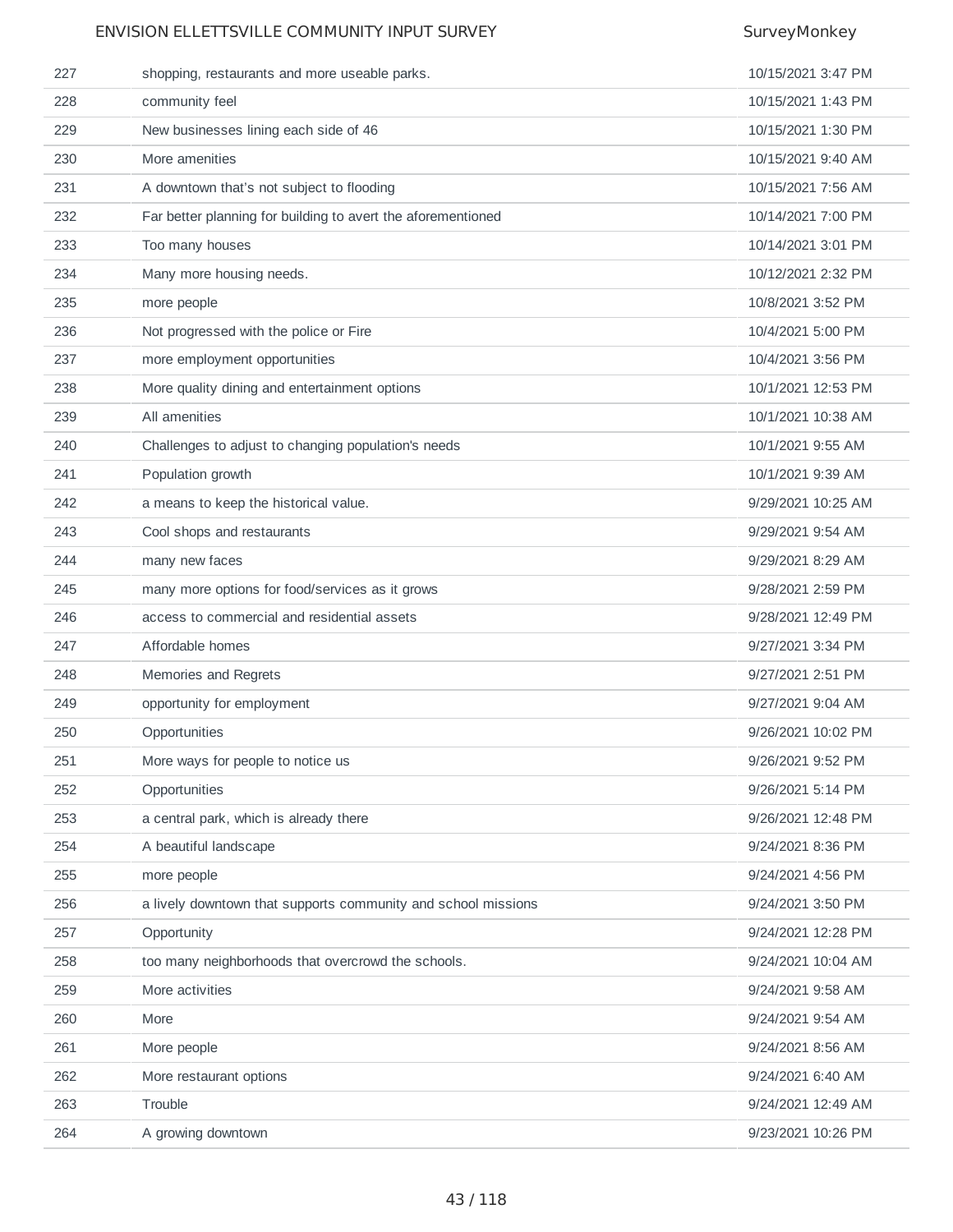| 265 | More than 1 restaurant                                                                 | 9/23/2021 9:40 PM  |
|-----|----------------------------------------------------------------------------------------|--------------------|
| 266 | Beautified historical properties.                                                      | 9/23/2021 9:19 PM  |
| 267 | No highrise apartments                                                                 | 9/23/2021 8:23 PM  |
| 268 | A more active down town area                                                           | 9/23/2021 8:12 PM  |
| 269 | Strip malls                                                                            | 9/23/2021 7:44 PM  |
| 270 | Plenty of local resources available                                                    | 9/23/2021 7:36 PM  |
| 271 | A newspaper                                                                            | 9/23/2021 7:13 PM  |
| 272 | Outdoors and family friendly activities                                                | 9/23/2021 6:55 PM  |
| 273 | More cramped housing divisions                                                         | 9/23/2021 6:49 PM  |
| 274 | Diversity                                                                              | 9/23/2021 6:08 PM  |
| 275 | More businesses                                                                        | 9/23/2021 5:53 PM  |
| 276 | Opportunities                                                                          | 9/23/2021 5:17 PM  |
| 277 | More food options                                                                      | 9/23/2021 5:11 PM  |
| 278 | More special businesses                                                                | 9/23/2021 5:05 PM  |
| 279 | More pizza places                                                                      | 9/23/2021 4:47 PM  |
| 280 | More retail and dining                                                                 | 9/23/2021 4:36 PM  |
| 281 | No future                                                                              | 9/23/2021 4:32 PM  |
| 282 | Serious traffic issues                                                                 | 9/23/2021 4:27 PM  |
| 283 | Challenges                                                                             | 9/23/2021 4:20 PM  |
| 284 | More professional families living here.                                                | 9/23/2021 4:19 PM  |
| 285 | Things to do                                                                           | 9/23/2021 4:15 PM  |
| 286 | Good parks in town and better equipment. Shady areas                                   | 9/23/2021 3:42 PM  |
| 287 | Access to a variety of educational and training programs for those desiring to upskill | 9/23/2021 2:42 PM  |
| 288 | More stores and restaurants                                                            | 9/23/2021 9:13 AM  |
| 289 | Greater population                                                                     | 9/23/2021 7:38 AM  |
| 290 | More businesses                                                                        | 9/23/2021 12:07 AM |
| 291 | More entertainment                                                                     | 9/22/2021 10:50 PM |
| 292 | More families                                                                          | 9/22/2021 9:57 PM  |
| 293 | Better connected neighborhoods with access to more retail and recreation               | 9/22/2021 9:32 PM  |
| 294 | connecting trails.                                                                     | 9/22/2021 8:38 PM  |
| 295 | splash pad and family-friendly community activities                                    | 9/22/2021 7:34 PM  |
| 296 | Many more development opportunities.                                                   | 9/22/2021 6:35 PM  |
| 297 | Vitality                                                                               | 9/22/2021 6:02 PM  |
| 298 | a growing population and tax base                                                      | 9/22/2021 3:20 PM  |
| 299 | Vacant building                                                                        | 9/22/2021 2:25 PM  |
| 300 | No more storage units built                                                            | 9/22/2021 12:31 PM |
| 301 | the best local shops                                                                   | 9/22/2021 12:02 PM |
| 302 | Shopping and restaurants                                                               | 9/22/2021 9:56 AM  |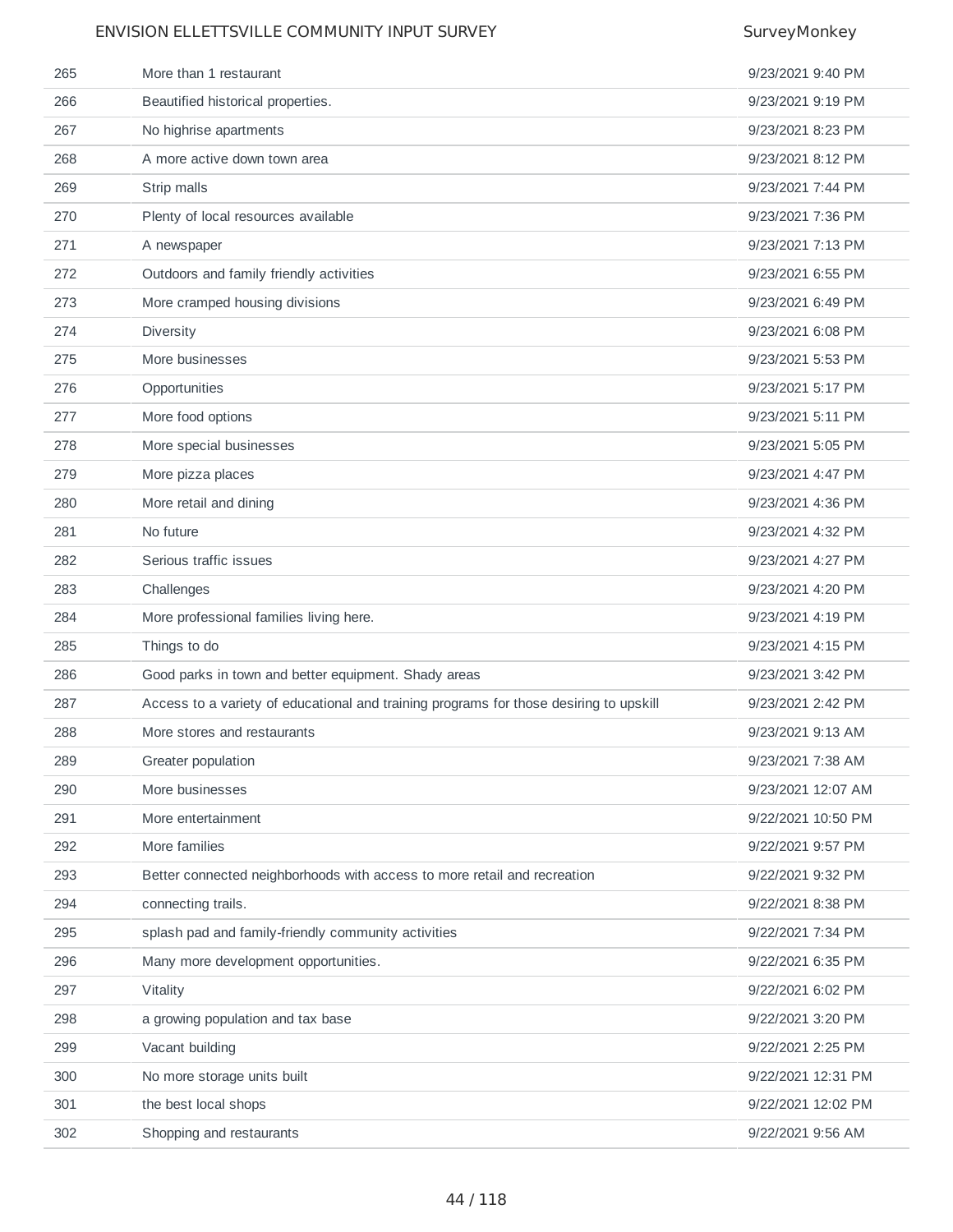| 303 | Kroger                                                                                      | 9/22/2021 9:23 AM   |
|-----|---------------------------------------------------------------------------------------------|---------------------|
| 304 | More resources                                                                              | 9/22/2021 8:33 AM   |
| 305 | Prosperity                                                                                  | 9/21/2021 9:37 PM   |
| 306 | more restaurants and shops                                                                  | 9/21/2021 8:35 PM   |
| 307 | More essential shopping                                                                     | 9/21/2021 7:35 PM   |
| 308 | More shops and restaurants which will                                                       | 9/21/2021 7:26 PM   |
| 309 | More subdivisions                                                                           | 9/21/2021 5:40 PM   |
| 310 | interested people without resources                                                         | 9/21/2021 5:22 PM   |
| 311 | more restaurants and shops                                                                  | 9/21/2021 4:48 PM   |
| 312 | Recreational Opportunities                                                                  | 9/21/2021 4:43 PM   |
| 313 | great amenities                                                                             | 9/21/2021 4:36 PM   |
| 314 | Nothing to do except school sports                                                          | 9/21/2021 3:48 PM   |
| 315 | Potential                                                                                   | 9/21/2021 2:42 PM   |
| 316 | lots things for residents to do locally.                                                    | 9/21/2021 2:23 PM   |
| 317 | Too many of the same type of restaurants                                                    | 9/21/2021 2:00 PM   |
| 318 | to modernize and become more prescriptive/restrictive in land use                           | 9/21/2021 11:08 AM  |
| 319 | lots of trails and amenities                                                                | 9/21/2021 8:10 AM   |
| 320 | river walk area                                                                             | 9/20/2021 4:22 PM   |
| 321 | more houses than the local government can support                                           | 9/20/2021 3:33 PM   |
| 322 | Restaurants and Shopping                                                                    | 9/19/2021 11:27 AM  |
| 323 | a dog park                                                                                  | 9/16/2021 5:30 PM   |
| 324 | Neighborhood connections                                                                    | 9/15/2021 7:54 AM   |
| 325 | Our own mayor                                                                               | 9/14/2021 9:47 PM   |
| 326 | to survive under state rules and funding policies to remain an independent town.            | 9/14/2021 8:03 PM   |
| #   | <b>CONTINUE TO</b>                                                                          | <b>DATE</b>         |
| 1   | Grow                                                                                        | 12/3/2021 11:32 AM  |
| 2   | support family life                                                                         | 11/29/2021 9:23 AM  |
| 3   | grow                                                                                        | 11/23/2021 2:13 PM  |
| 4   | prosper                                                                                     | 11/23/2021 11:25 AM |
| 5   | Be safe and have a small town feel                                                          | 11/22/2021 8:31 AM  |
| 6   | friendly                                                                                    | 11/22/2021 6:54 AM  |
| 7   | Become more crowded                                                                         | 11/21/2021 10:49 PM |
| 8   | Grow                                                                                        | 11/20/2021 8:36 AM  |
| 9   | Foster a small town community feel                                                          | 11/19/2021 5:37 PM  |
| 10  |                                                                                             | 11/19/2021 10:00 AM |
|     | be safe                                                                                     |                     |
| 11  | have a zoning commission and town council that will cave when the citizens need it the most | 11/18/2021 8:35 AM  |
| 12  | a small town                                                                                | 11/18/2021 8:14 AM  |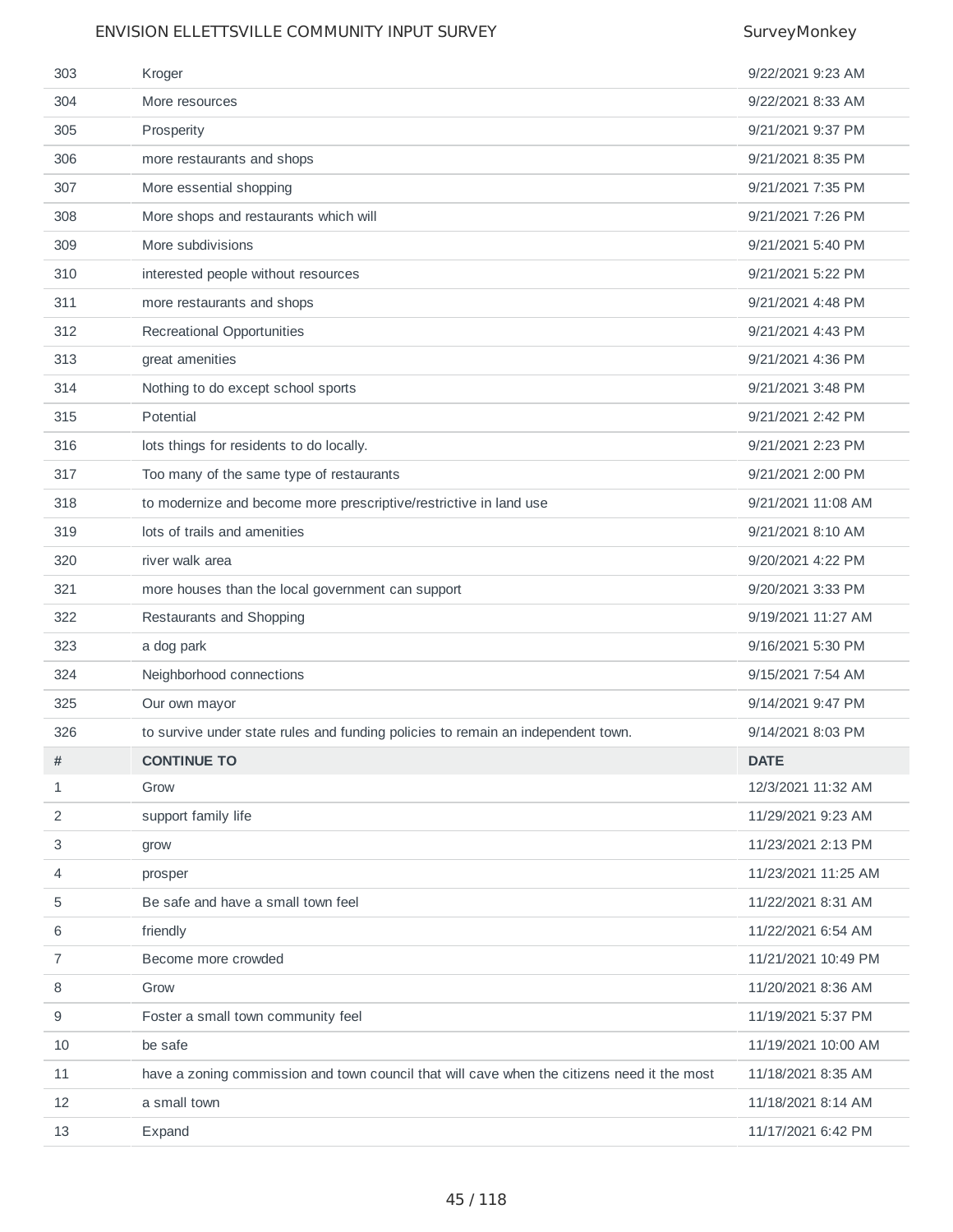| 14 | be more of a bedroom community                                                                                                                                                                                                                           | 11/17/2021 4:48 PM  |
|----|----------------------------------------------------------------------------------------------------------------------------------------------------------------------------------------------------------------------------------------------------------|---------------------|
| 15 | get rid of eye sores                                                                                                                                                                                                                                     | 11/17/2021 12:58 PM |
| 16 | grow                                                                                                                                                                                                                                                     | 11/17/2021 12:46 PM |
| 17 | <b>KEEP KIDS SAFE</b>                                                                                                                                                                                                                                    | 11/17/2021 7:32 AM  |
| 18 | be my hometown                                                                                                                                                                                                                                           | 11/17/2021 6:07 AM  |
| 19 | grow                                                                                                                                                                                                                                                     | 11/17/2021 6:06 AM  |
| 20 | grow in a positive direction                                                                                                                                                                                                                             | 11/17/2021 6:01 AM  |
| 21 | a safe community                                                                                                                                                                                                                                         | 11/16/2021 5:00 PM  |
| 22 | grow                                                                                                                                                                                                                                                     | 11/16/2021 4:45 PM  |
| 23 | Be family friendly with a small town atmosphere                                                                                                                                                                                                          | 11/16/2021 4:07 PM  |
| 24 | Have a close-knit community                                                                                                                                                                                                                              | 11/16/2021 3:53 PM  |
| 25 | draw residents seeking well designed, yet affordably priced homes and communities as<br>Bloomington continues with inflated and increasing housing costs. Thoughtful, planned<br>community design with amenities, parks, sidewalks has to be considered. | 11/16/2021 3:34 PM  |
| 26 | develop                                                                                                                                                                                                                                                  | 11/16/2021 3:28 PM  |
| 27 | have a small town feel                                                                                                                                                                                                                                   | 11/16/2021 3:25 PM  |
| 28 | improve                                                                                                                                                                                                                                                  | 11/16/2021 3:17 PM  |
| 29 | grow in the small town charm. I hope Ellettsville never looses this.                                                                                                                                                                                     | 11/16/2021 3:12 PM  |
| 30 | have a small town feel                                                                                                                                                                                                                                   | 11/16/2021 2:52 PM  |
| 31 | have small town feel                                                                                                                                                                                                                                     | 11/16/2021 2:50 PM  |
| 32 | close community                                                                                                                                                                                                                                          | 11/16/2021 2:34 PM  |
| 33 | be a great place to live                                                                                                                                                                                                                                 | 11/16/2021 2:24 PM  |
| 34 | grow, specifically on the West side of town                                                                                                                                                                                                              | 11/16/2021 1:43 PM  |
| 35 | grow with the population increase.                                                                                                                                                                                                                       | 11/16/2021 1:40 PM  |
| 36 | foster small town values and culture                                                                                                                                                                                                                     | 11/16/2021 1:26 PM  |
| 37 | Feel small                                                                                                                                                                                                                                               | 11/16/2021 1:20 PM  |
| 38 | provide alternative to larger city, Bloomington                                                                                                                                                                                                          | 11/16/2021 1:10 PM  |
| 39 | grow                                                                                                                                                                                                                                                     | 11/16/2021 1:01 PM  |
| 40 | EXPAND IN A SLOW NOT FAST PACE                                                                                                                                                                                                                           | 11/16/2021 12:56 PM |
| 41 | GROW!                                                                                                                                                                                                                                                    | 11/16/2021 12:47 PM |
| 42 | be based in faith                                                                                                                                                                                                                                        | 11/16/2021 12:38 PM |
| 43 | take care of each other                                                                                                                                                                                                                                  | 11/16/2021 12:37 PM |
| 44 | stay SMALL                                                                                                                                                                                                                                               | 11/16/2021 12:36 PM |
| 45 | feel like a small town (I hope)                                                                                                                                                                                                                          | 11/16/2021 12:35 PM |
| 46 | thrive                                                                                                                                                                                                                                                   | 11/16/2021 12:29 PM |
| 47 | have farm fields                                                                                                                                                                                                                                         | 11/16/2021 12:25 PM |
| 48 | Prosper and Grow                                                                                                                                                                                                                                         | 11/16/2021 12:21 PM |
| 49 | prioritize families                                                                                                                                                                                                                                      | 11/16/2021 12:15 PM |
| 50 | Be Safe                                                                                                                                                                                                                                                  | 11/16/2021 12:15 PM |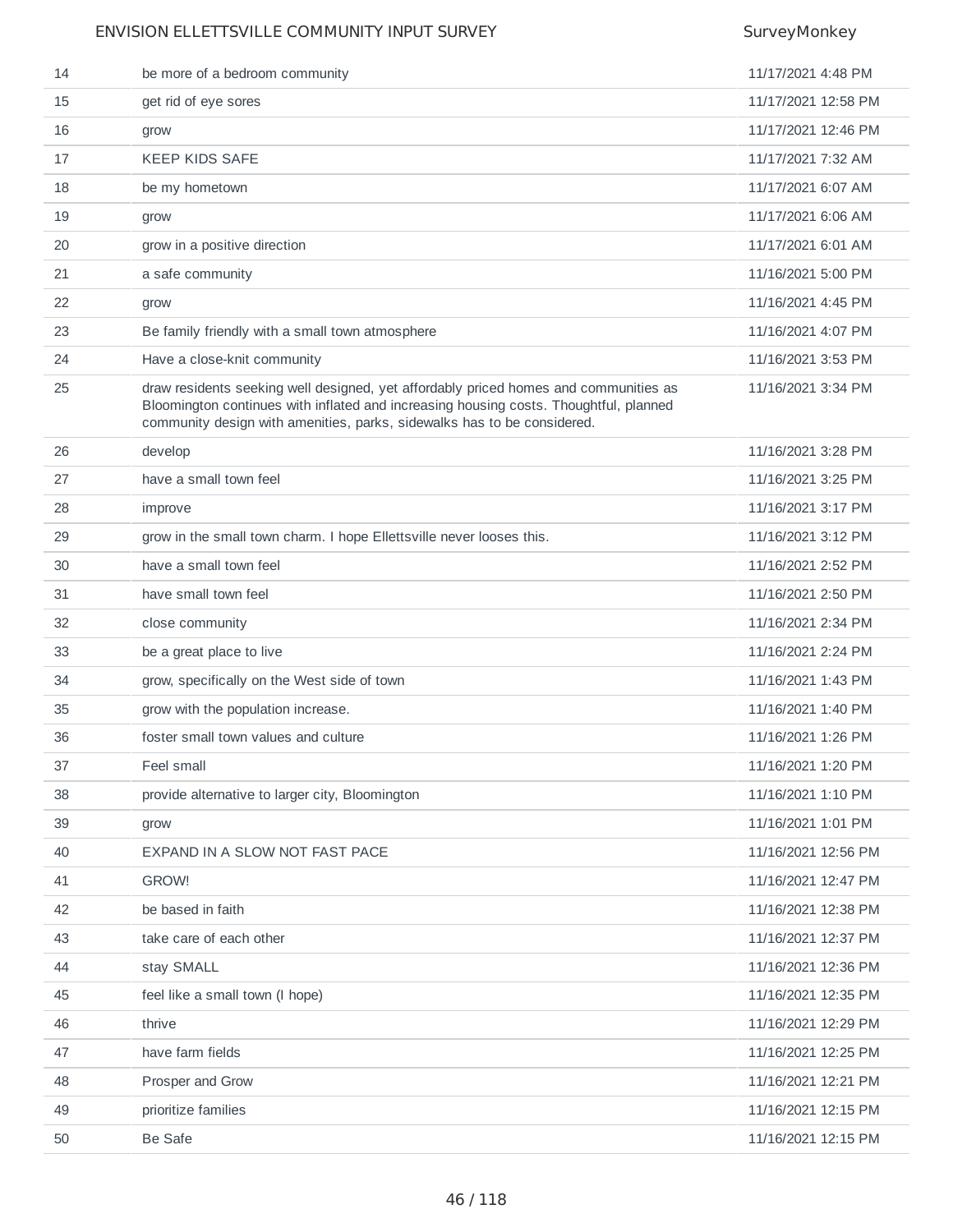| 51     | provide a safe family-friendly environment                                                               | 11/16/2021 12:13 PM |
|--------|----------------------------------------------------------------------------------------------------------|---------------------|
| 52     | evolve                                                                                                   | 11/16/2021 11:55 AM |
| 53     | grow in population                                                                                       | 11/16/2021 11:49 AM |
| 54     | outgrow the resources available- without intervention, will degrade into low income/ poverty<br>overtime | 11/16/2021 11:49 AM |
| 55     | stay small                                                                                               | 11/16/2021 11:46 AM |
| 56     | grow but still have the small town feel, not as big as Bloomington                                       | 11/16/2021 11:46 AM |
| 57     | struggle to provide services to so many                                                                  | 11/16/2021 11:45 AM |
| 58     | grow.                                                                                                    | 11/16/2021 11:42 AM |
| 59     | provide services to its residence                                                                        | 11/16/2021 11:42 AM |
| 60     | invest in community                                                                                      | 11/16/2021 11:42 AM |
| 61     | embrace small town, not become Bloomington-West                                                          | 11/16/2021 11:41 AM |
| 62     | have a small town, neighborly feel.                                                                      | 11/16/2021 11:40 AM |
| 63     | provide a quiet, hometown feel                                                                           | 11/16/2021 11:38 AM |
| 64     | grow and develop                                                                                         | 11/16/2021 11:38 AM |
| 65     | grow                                                                                                     | 11/16/2021 11:38 AM |
| 66     | Grow                                                                                                     | 11/16/2021 11:38 AM |
| 67     | feel like a small town                                                                                   | 11/16/2021 11:36 AM |
| 68     | be lower cost and less political than Bloomington                                                        | 11/16/2021 11:35 AM |
| 69     | provide great schools                                                                                    | 11/16/2021 11:35 AM |
| 70     | adapt and change                                                                                         | 11/16/2021 11:35 AM |
| 71     | be cheaper than bloomington                                                                              | 11/16/2021 11:35 AM |
| 72     | hopefully support small local businesses                                                                 | 11/16/2021 11:35 AM |
| 73     | Grow and develop                                                                                         | 11/16/2021 7:21 AM  |
| 74     | be something for everyone                                                                                | 11/16/2021 6:51 AM  |
| 75     | create more job opportunites                                                                             | 11/16/2021 6:05 AM  |
| 76     | lose its small town appeal!                                                                              | 11/16/2021 5:23 AM  |
| $77\,$ | be it's own community apart from Bloomington like in the 60's                                            | 11/16/2021 5:14 AM  |
| 78     | Provide many different opportunities for youth                                                           | 11/15/2021 10:59 PM |
| 79     | build housing                                                                                            | 11/15/2021 4:49 PM  |
| 80     | be a home town                                                                                           | 11/15/2021 3:38 PM  |
| 81     | quaint                                                                                                   | 11/15/2021 3:23 PM  |
| 82     | provide many great places to take your family.                                                           | 11/15/2021 3:20 PM  |
| 83     | grow                                                                                                     | 11/15/2021 2:28 PM  |
| 84     | construction                                                                                             | 11/15/2021 2:27 PM  |
| 85     | grow                                                                                                     | 11/15/2021 2:25 PM  |
| 86     | feel like "home"                                                                                         | 11/15/2021 2:20 PM  |
| 87     | grow.                                                                                                    | 11/15/2021 1:42 PM  |
| 88     | Have small town feel                                                                                     | 11/15/2021 12:16 PM |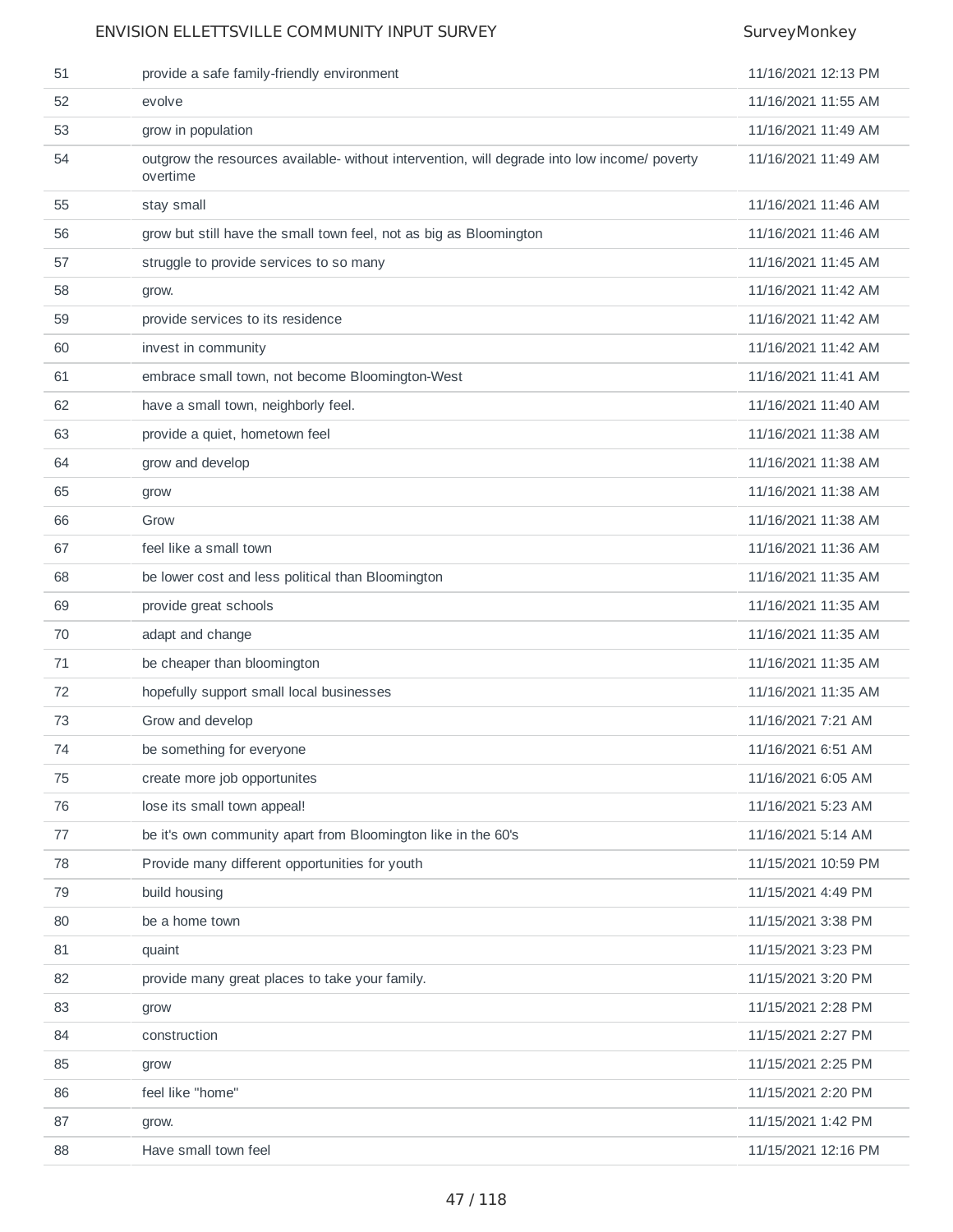| 89  | grow to have parks, trails, sidewalks, housing.                                                      | 11/15/2021 11:36 AM |
|-----|------------------------------------------------------------------------------------------------------|---------------------|
| 90  | grow                                                                                                 | 11/15/2021 11:32 AM |
| 91  | grow                                                                                                 | 11/15/2021 11:29 AM |
| 92  | Grow                                                                                                 | 11/15/2021 11:28 AM |
| 93  | be a great town to raise a family                                                                    | 11/15/2021 11:26 AM |
| 94  | Have a small town feel.                                                                              | 11/15/2021 11:20 AM |
| 95  | keep family traditions                                                                               | 11/15/2021 11:17 AM |
| 96  | Be a quick-stop for commuters                                                                        | 11/15/2021 11:15 AM |
| 97  | have traffic                                                                                         | 11/15/2021 11:09 AM |
| 98  | Lack quality sit-down restaurant options                                                             | 11/15/2021 11:09 AM |
| 99  | provide a safe environment to live and grow                                                          | 11/15/2021 11:08 AM |
| 100 | grow in population and businesses                                                                    | 11/15/2021 11:08 AM |
| 101 | Be taxed to death                                                                                    | 11/15/2021 11:06 AM |
| 102 | Grow                                                                                                 | 11/15/2021 11:02 AM |
| 103 | be a welcoming community.                                                                            | 11/15/2021 11:02 AM |
| 104 | <b>GROW</b>                                                                                          | 11/15/2021 10:57 AM |
| 105 | grow                                                                                                 | 11/15/2021 10:57 AM |
| 106 | not be absorbed by Bloomington                                                                       | 11/15/2021 10:56 AM |
| 107 | feel like a smaller town                                                                             | 11/15/2021 10:56 AM |
| 108 | be family friendly                                                                                   | 11/15/2021 10:55 AM |
| 109 | be in the past                                                                                       | 11/15/2021 10:54 AM |
| 110 | stick it to the inhabitants                                                                          | 11/15/2021 10:53 AM |
| 111 | Focus on local, small town shops and living                                                          | 11/15/2021 10:52 AM |
| 112 | be the same                                                                                          | 11/15/2021 10:52 AM |
| 113 | <b>GROW</b>                                                                                          | 11/15/2021 10:51 AM |
| 114 | be Residential                                                                                       | 11/15/2021 10:51 AM |
| 115 | be an affordable town to live in                                                                     | 11/15/2021 10:51 AM |
| 116 | support and sustains mall businesses                                                                 | 11/15/2021 10:49 AM |
| 117 | communicate with all residents and ask for input.                                                    | 11/15/2021 7:43 AM  |
| 118 | Have a small town feel                                                                               | 11/12/2021 9:54 AM  |
| 119 | serve the members of the community                                                                   | 11/12/2021 9:39 AM  |
| 120 | Grow                                                                                                 | 11/9/2021 5:29 PM   |
| 121 | grow more diverse                                                                                    | 11/9/2021 12:09 PM  |
| 122 | <b>Strive</b>                                                                                        | 11/3/2021 4:46 PM   |
| 123 | Grow                                                                                                 | 11/2/2021 11:44 AM  |
| 124 | Be the solution for those tired of Bloomington's Anti Business Policies                              | 11/1/2021 6:56 PM   |
| 125 | Be a small town who is not Bloomington, where constitutional rights and family values are<br>upheld. | 11/1/2021 9:53 AM   |
| 126 | be family friendly                                                                                   | 11/1/2021 8:13 AM   |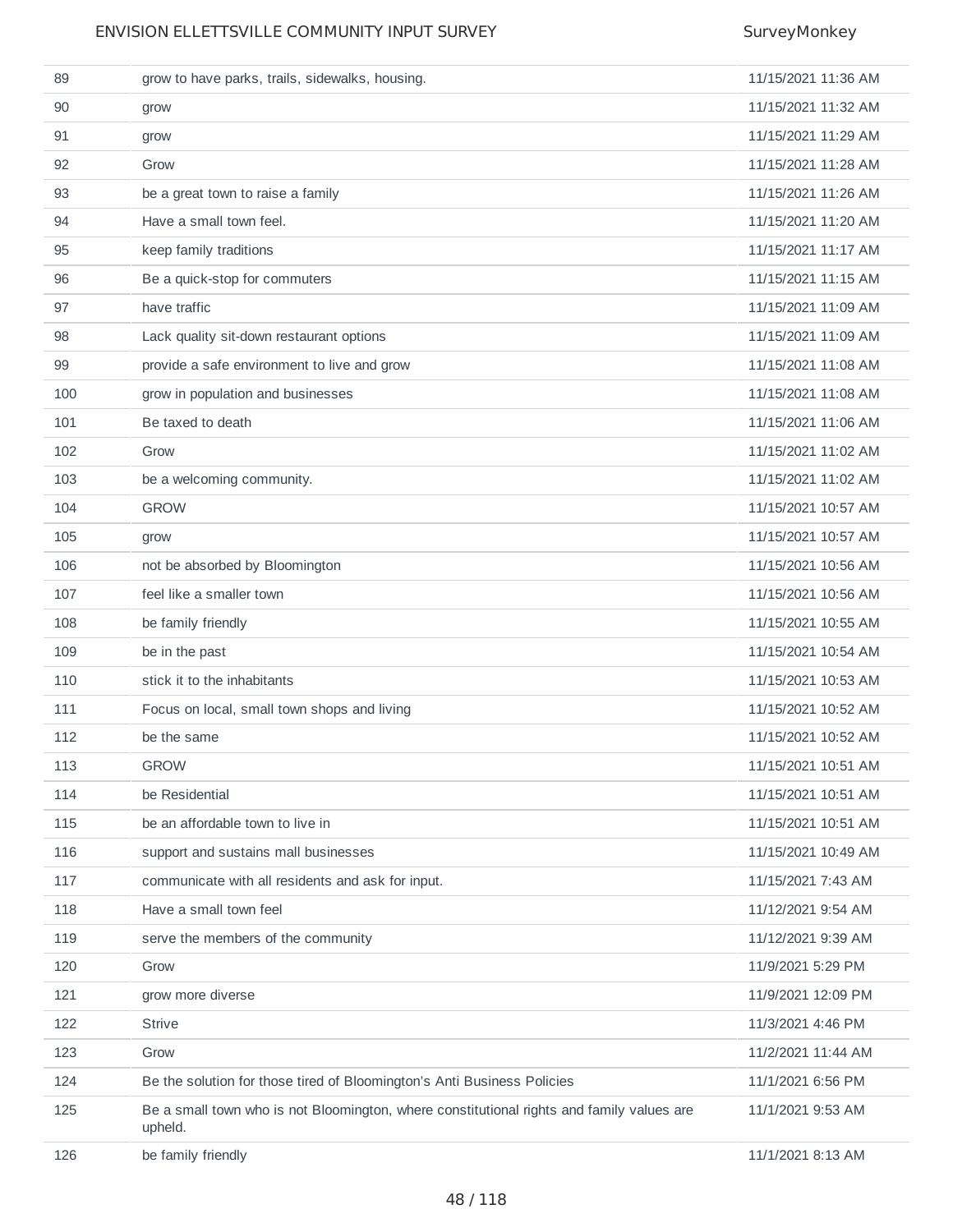| 127 | Grow                                                                                                                             | 10/29/2021 6:45 PM  |
|-----|----------------------------------------------------------------------------------------------------------------------------------|---------------------|
| 128 | grow                                                                                                                             | 10/29/2021 10:48 AM |
| 129 | Support locals                                                                                                                   | 10/28/2021 10:10 PM |
| 130 | <b>Family Oriented</b>                                                                                                           | 10/28/2021 8:52 AM  |
| 131 | be a safe place to raise a family                                                                                                | 10/27/2021 7:36 AM  |
| 132 | Be an alternative to Bloomington                                                                                                 | 10/26/2021 6:25 PM  |
| 133 | be safe                                                                                                                          | 10/25/2021 11:35 AM |
| 134 | Grow                                                                                                                             | 10/25/2021 11:07 AM |
| 135 | be a safe where families feel welcome                                                                                            | 10/25/2021 9:08 AM  |
| 136 | be lower cost of living                                                                                                          | 10/25/2021 9:04 AM  |
| 137 | build/expand to accommodate growth                                                                                               | 10/25/2021 9:00 AM  |
| 138 | be affordable                                                                                                                    | 10/25/2021 8:01 AM  |
| 139 | help residents and businesses not just survive, but thrive in good times and not-so-good times.                                  | 10/24/2021 11:32 AM |
| 140 | be a great place to live                                                                                                         | 10/22/2021 10:39 AM |
| 141 | Provide a peaceful place to raise a family                                                                                       | 10/22/2021 9:02 AM  |
| 142 | Drive good hard working rural families further away.                                                                             | 10/22/2021 8:31 AM  |
| 143 | be set apart from Bloomington but take advantage of it's amenities                                                               | 10/21/2021 8:46 PM  |
| 144 | Generous                                                                                                                         | 10/21/2021 7:08 PM  |
| 145 | Be friendly and welcoming                                                                                                        | 10/21/2021 4:40 PM  |
| 146 | Have regular festivals outside of school events                                                                                  | 10/21/2021 2:06 PM  |
| 147 | grow                                                                                                                             | 10/21/2021 1:24 PM  |
| 148 | encompass hoosier hospitality                                                                                                    | 10/21/2021 11:29 AM |
| 149 | Be a place for families who work in Bloomington to live and play.                                                                | 10/21/2021 11:21 AM |
| 150 | <b>FEEL SMALL</b>                                                                                                                | 10/21/2021 9:42 AM  |
| 151 | welcome hard-working, conservative families                                                                                      | 10/21/2021 8:52 AM  |
| 152 | have affordable housing                                                                                                          | 10/21/2021 8:43 AM  |
| 153 | Be friendly                                                                                                                      | 10/21/2021 8:17 AM  |
| 154 | Provide good education                                                                                                           | 10/20/2021 5:24 PM  |
| 155 | Have a small town feel while delivering big city opportunities.                                                                  | 10/20/2021 1:49 PM  |
| 156 | have great local businesses and events                                                                                           | 10/20/2021 12:49 PM |
| 157 | Community                                                                                                                        | 10/20/2021 12:29 PM |
| 158 | Rot                                                                                                                              | 10/20/2021 11:11 AM |
| 159 | thoughtfully grow the community based on citizen and stakeholder input to achieve favorable<br>outcomes during the coming decade | 10/20/2021 10:55 AM |
| 160 | be home                                                                                                                          | 10/20/2021 9:02 AM  |
| 161 | suck                                                                                                                             | 10/20/2021 8:53 AM  |
| 162 | remain an independent community without Bloomington influence                                                                    | 10/20/2021 8:48 AM  |
| 163 | have a small town feel.                                                                                                          | 10/20/2021 8:34 AM  |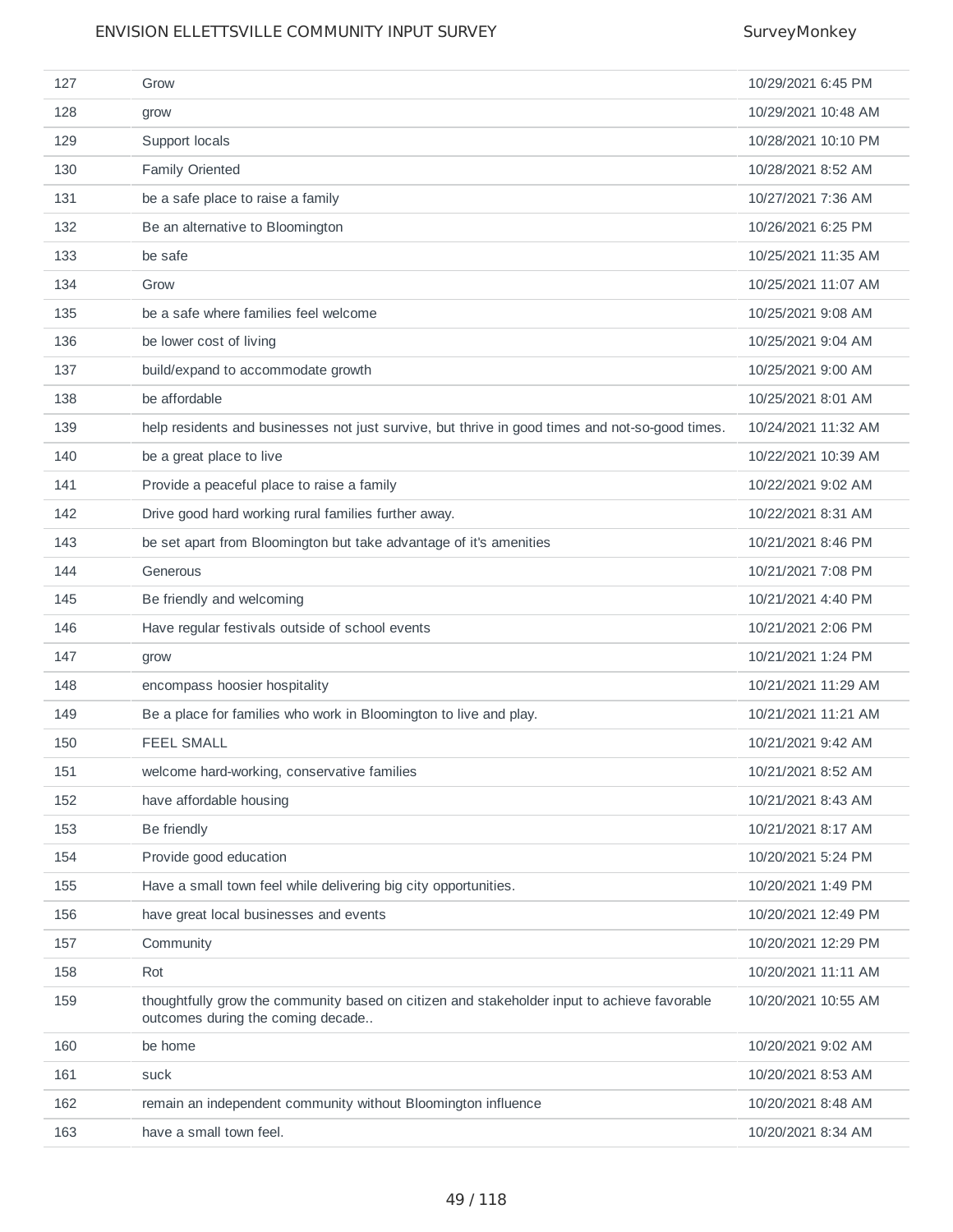| 164 | grow!                                                                                     | 10/20/2021 8:31 AM  |
|-----|-------------------------------------------------------------------------------------------|---------------------|
| 165 | Be home town feel                                                                         | 10/20/2021 8:29 AM  |
| 166 | have community cooperation                                                                | 10/20/2021 8:16 AM  |
| 167 | be unique and a small town                                                                | 10/20/2021 7:58 AM  |
| 168 | Grow                                                                                      | 10/20/2021 7:18 AM  |
| 169 | Be a unique small town                                                                    | 10/20/2021 6:57 AM  |
| 170 | Listen to the community                                                                   | 10/20/2021 1:45 AM  |
| 171 | Have a small town feel while expanding                                                    | 10/20/2021 12:30 AM |
| 172 | Grow as Bloomington grows                                                                 | 10/19/2021 10:39 PM |
| 173 | Stagnate under selfish agendas                                                            | 10/19/2021 10:19 PM |
| 174 | Feel like a smaller, connected town                                                       | 10/19/2021 10:12 PM |
| 175 | Grow                                                                                      | 10/19/2021 10:07 PM |
| 176 | Maintain small town feel                                                                  | 10/19/2021 9:36 PM  |
| 177 | Grow                                                                                      | 10/19/2021 9:35 PM  |
| 178 | feel like an old small town                                                               | 10/19/2021 9:23 PM  |
| 179 | Maintain small town                                                                       | 10/19/2021 9:08 PM  |
| 180 | serve local families and couples                                                          | 10/19/2021 8:56 PM  |
| 181 | Grow                                                                                      | 10/19/2021 8:53 PM  |
| 182 | <b>Build community</b>                                                                    | 10/19/2021 8:53 PM  |
| 183 | Provide that small town vibe                                                              | 10/19/2021 8:42 PM  |
| 184 | grow                                                                                      | 10/19/2021 8:33 PM  |
| 185 | Have great schools                                                                        | 10/19/2021 8:22 PM  |
| 186 | Pack them in                                                                              | 10/19/2021 8:05 PM  |
| 187 | Grow                                                                                      | 10/19/2021 7:33 PM  |
| 188 | keep the small town feel                                                                  | 10/19/2021 7:18 PM  |
| 189 | Promote the traditional Midwestern values that people choose to move to Ellettsville for. | 10/19/2021 7:06 PM  |
| 190 | Safe and family friendly                                                                  | 10/19/2021 7:02 PM  |
| 191 | grow                                                                                      | 10/19/2021 6:54 PM  |
| 192 | change for the worse                                                                      | 10/19/2021 6:26 PM  |
| 193 | Grow                                                                                      | 10/19/2021 6:21 PM  |
| 194 | provide family, friendly atmosphere                                                       | 10/19/2021 5:07 PM  |
| 195 | Maintain the hometown feel                                                                | 10/19/2021 4:28 PM  |
| 196 | A small town yet important to the county                                                  | 10/19/2021 4:05 PM  |
| 197 | <b>Strive</b>                                                                             | 10/19/2021 3:57 PM  |
| 198 | have enough restrictions to control the growth and crime.                                 | 10/19/2021 3:51 PM  |
| 199 | have a challenging traffic situation.                                                     | 10/19/2021 3:47 PM  |
| 200 | grow                                                                                      | 10/19/2021 3:08 PM  |
| 201 | Grow                                                                                      | 10/19/2021 2:55 PM  |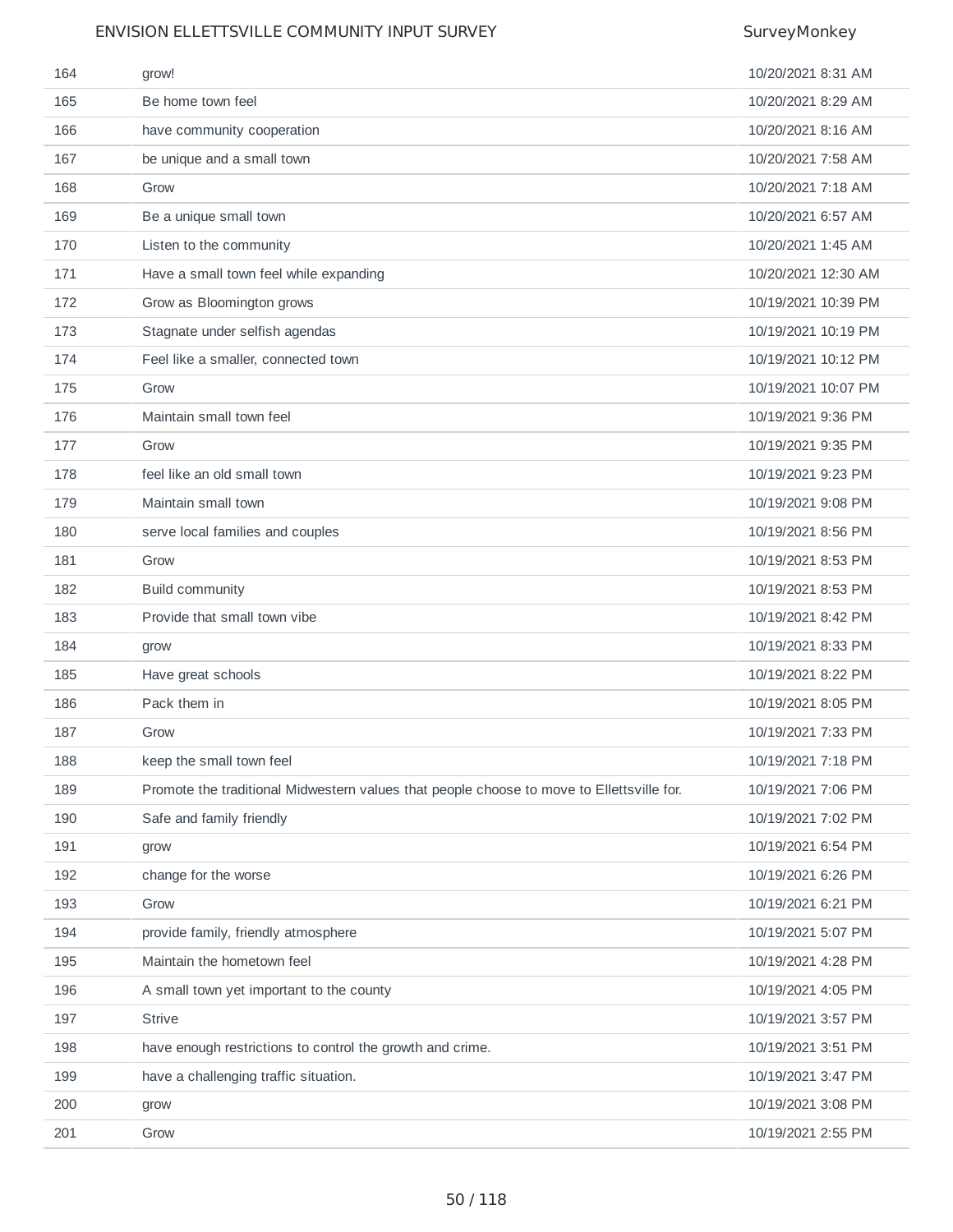| 202 | be a safe community to live and work in                                                                                | 10/19/2021 2:45 PM  |
|-----|------------------------------------------------------------------------------------------------------------------------|---------------------|
| 203 | lose some of its rural feel                                                                                            | 10/19/2021 2:24 PM  |
| 204 | have a top notch school system                                                                                         | 10/19/2021 2:19 PM  |
| 205 | take advantage of new opportunities for residential and business development                                           | 10/19/2021 1:53 PM  |
| 206 | support local businesses                                                                                               | 10/19/2021 1:50 PM  |
| 207 | grow                                                                                                                   | 10/19/2021 1:42 PM  |
| 208 | Think of the long term residents                                                                                       | 10/19/2021 1:42 PM  |
| 209 | grow                                                                                                                   | 10/19/2021 1:31 PM  |
| 210 | Be unlike Bloomington where nothing gets done                                                                          | 10/19/2021 1:22 PM  |
| 211 | Win marching band state finals                                                                                         | 10/19/2021 1:15 PM  |
| 212 | flood                                                                                                                  | 10/19/2021 1:12 PM  |
| 213 | Be small town feel                                                                                                     | 10/19/2021 1:09 PM  |
| 214 | Draw people into the town                                                                                              | 10/19/2021 11:11 AM |
| 215 | grow                                                                                                                   | 10/19/2021 9:57 AM  |
| 216 | Be an affordable alternative to Bloomington proper                                                                     | 10/19/2021 7:54 AM  |
| 217 | Stay separate from Bloomington                                                                                         | 10/19/2021 7:33 AM  |
| 218 | Hopefully listen to the voice of the current residents                                                                 | 10/19/2021 7:31 AM  |
| 219 | Remember our history                                                                                                   | 10/19/2021 6:54 AM  |
| 220 | be a blink in the eye of those passing on 46.                                                                          | 10/19/2021 6:48 AM  |
| 221 | Be better                                                                                                              | 10/19/2021 6:36 AM  |
| 222 | Progress                                                                                                               | 10/19/2021 6:23 AM  |
| 223 | Be a welcoming town                                                                                                    | 10/15/2021 5:08 PM  |
| 224 | thrive & grow                                                                                                          | 10/15/2021 3:47 PM  |
| 225 | homey                                                                                                                  | 10/15/2021 1:43 PM  |
| 226 | Grow into a city                                                                                                       | 10/15/2021 1:30 PM  |
| 227 | Grow                                                                                                                   | 10/15/2021 9:40 AM  |
| 228 | Have a small town atmosphere                                                                                           | 10/15/2021 7:56 AM  |
| 229 | Flood                                                                                                                  | 10/14/2021 7:04 PM  |
| 230 | To try to get public backing by PROVING the flooding issue is being taken serious and<br>corrective action being taken | 10/14/2021 7:00 PM  |
| 231 | Grow                                                                                                                   | 10/14/2021 3:01 PM  |
| 232 | Add gas station/convenience stores and pizza places                                                                    | 10/12/2021 2:32 PM  |
| 233 | be innovative through human inter-action                                                                               | 10/8/2021 3:52 PM   |
| 234 | Struggle in its own identity                                                                                           | 10/4/2021 5:00 PM   |
| 235 | offer a small town feel                                                                                                | 10/4/2021 3:56 PM   |
| 236 | Have a character all its own and not become an extension of Bloomington                                                | 10/1/2021 12:53 PM  |
| 237 | be separate from Bloomington                                                                                           | 10/1/2021 10:38 AM  |
| 238 | Grow                                                                                                                   | 10/1/2021 9:55 AM   |
| 239 | Family friendly                                                                                                        | 10/1/2021 9:39 AM   |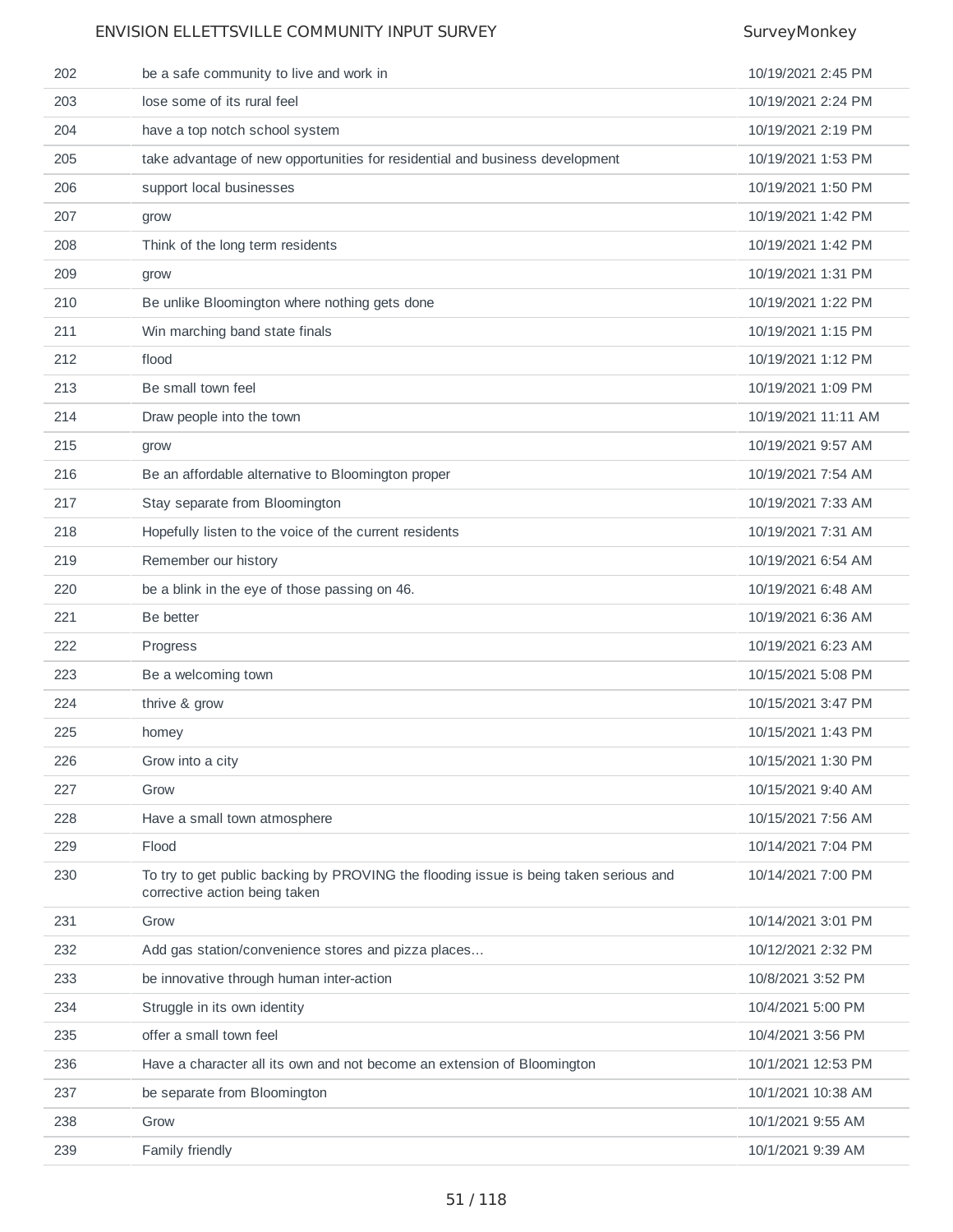| 240 | be a charming community.                        | 9/29/2021 10:25 AM |
|-----|-------------------------------------------------|--------------------|
| 241 | Be a tightnit community                         | 9/29/2021 9:54 AM  |
| 242 | be a strong community with its own identity     | 9/29/2021 8:29 AM  |
| 243 | embrace growth until it can't anymore           | 9/28/2021 2:59 PM  |
| 244 | 'feel' like a small community                   | 9/28/2021 12:49 PM |
| 245 | Grow                                            | 9/27/2021 9:42 PM  |
| 246 | <b>Attract families</b>                         | 9/27/2021 3:34 PM  |
| 247 | Decay                                           | 9/27/2021 2:51 PM  |
| 248 | grow intelligently, both community and schools. | 9/27/2021 9:04 AM  |
| 249 | Grow                                            | 9/26/2021 10:02 PM |
| 250 | Have the small town feel we appreciate          | 9/26/2021 9:52 PM  |
| 251 | Grow                                            | 9/26/2021 5:14 PM  |
| 252 | not grow                                        | 9/26/2021 12:48 PM |
| 253 | Be a small friendly town                        | 9/24/2021 8:36 PM  |
| 254 | grow and have more rentals                      | 9/24/2021 4:56 PM  |
| 255 | be a leader in arts, education, technology      | 9/24/2021 3:50 PM  |
| 256 | Grow                                            | 9/24/2021 12:28 PM |
| 257 | have a great marching band! :)                  | 9/24/2021 10:04 AM |
| 258 | Grow                                            | 9/24/2021 9:58 AM  |
| 259 | Grow                                            | 9/24/2021 9:54 AM  |
| 260 | Exist                                           | 9/24/2021 8:56 AM  |
| 261 | Grow                                            | 9/24/2021 6:40 AM  |
| 262 | Be affordable                                   | 9/24/2021 12:49 AM |
| 263 | Support family values                           | 9/23/2021 10:26 PM |
| 264 | Have an awesome library                         | 9/23/2021 9:40 PM  |
| 265 | Continue to be proud of our history.            | 9/23/2021 9:19 PM  |
| 266 | Be a small town!                                | 9/23/2021 8:23 PM  |
| 267 | provide the small town feel                     | 9/23/2021 8:12 PM  |
| 268 | Grow                                            | 9/23/2021 7:44 PM  |
| 269 | Have a small town feel                          | 9/23/2021 7:36 PM  |
| 270 | Welcome everyone                                | 9/23/2021 7:13 PM  |
| 271 | Promote hometown feel                           | 9/23/2021 6:55 PM  |
| 272 | Lack in amenities                               | 9/23/2021 6:49 PM  |
| 273 | Grow                                            | 9/23/2021 6:08 PM  |
| 274 | Meet the needs of the residents                 | 9/23/2021 5:53 PM  |
| 275 | Grow                                            | 9/23/2021 5:17 PM  |
| 276 | Have too many pizza options                     | 9/23/2021 5:11 PM  |
| 277 | Have great school                               | 9/23/2021 5:05 PM  |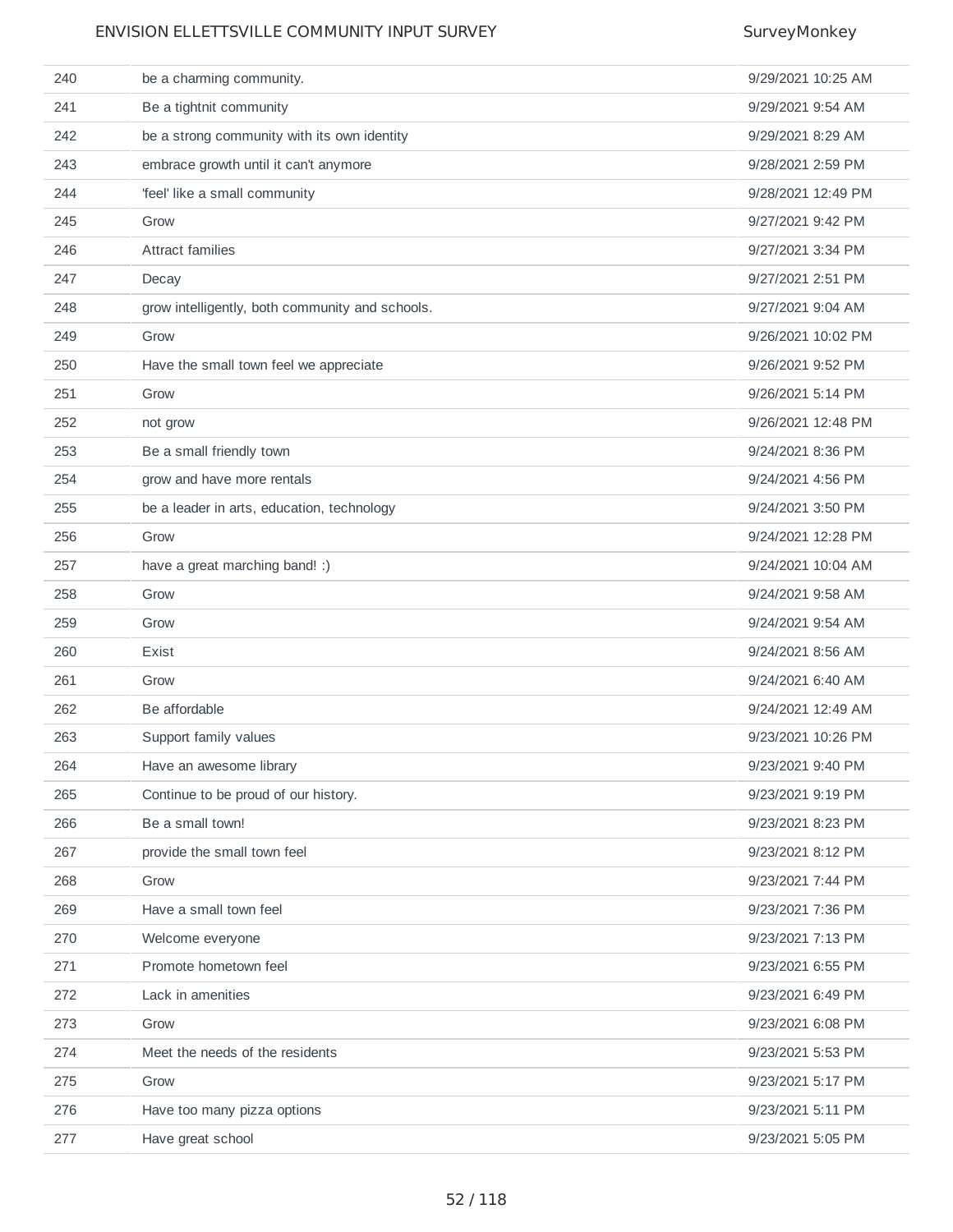| 278 | Raise taxes                                                                    | 9/23/2021 4:47 PM  |
|-----|--------------------------------------------------------------------------------|--------------------|
| 279 | Imporve                                                                        | 9/23/2021 4:36 PM  |
| 280 | Lose business                                                                  | 9/23/2021 4:32 PM  |
| 281 | Evolve hopefully                                                               | 9/23/2021 4:27 PM  |
| 282 | Struggle                                                                       | 9/23/2021 4:20 PM  |
| 283 | Add me pizza and storage places.                                               | 9/23/2021 4:19 PM  |
| 284 | Cut down the trees that make the power go out every storm.                     | 9/23/2021 4:15 PM  |
| 285 | Study good ideas and other small towns                                         | 9/23/2021 3:42 PM  |
| 286 | be close knit                                                                  | 9/23/2021 3:30 PM  |
| 287 | Be a connected community digitally and physically                              | 9/23/2021 2:42 PM  |
| 288 | Value community                                                                | 9/23/2021 9:13 AM  |
| 289 | Honor its rural heritage                                                       | 9/23/2021 7:38 AM  |
| 290 | Focus on community                                                             | 9/23/2021 12:07 AM |
| 291 | Have a small town feel                                                         | 9/22/2021 10:50 PM |
| 292 | Grow                                                                           | 9/22/2021 9:57 PM  |
| 293 | Keep building pizza joints and churches                                        | 9/22/2021 9:55 PM  |
| 294 | Maintain a small town charm                                                    | 9/22/2021 9:32 PM  |
| 295 | have a small town feel.                                                        | 9/22/2021 8:38 PM  |
| 296 | improve                                                                        | 9/22/2021 7:34 PM  |
|     |                                                                                |                    |
| 297 | have a great school district and feel like a safe community to raise a family. | 9/22/2021 6:35 PM  |
| 298 | Grow                                                                           | 9/22/2021 6:02 PM  |
| 299 | have a strong sense of community spirit                                        | 9/22/2021 3:20 PM  |
| 300 | Nothing to attract businrsses                                                  | 9/22/2021 2:25 PM  |
| 301 | Be kid friendly                                                                | 9/22/2021 12:31 PM |
| 302 | treat people with kindness and respect                                         | 9/22/2021 12:02 PM |
| 303 | Grow!                                                                          | 9/22/2021 9:56 AM  |
| 304 | Grow                                                                           | 9/22/2021 9:23 AM  |
| 305 | Evolve                                                                         | 9/22/2021 8:33 AM  |
| 306 | Have the small town feel                                                       | 9/21/2021 9:37 PM  |
| 307 | be a destination for new families                                              | 9/21/2021 8:35 PM  |
| 308 | Have small fell                                                                | 9/21/2021 7:35 PM  |
| 309 | attract businesses and new family.                                             | 9/21/2021 7:26 PM  |
| 310 | Need restaurants                                                               | 9/21/2021 5:40 PM  |
| 311 | have empty commercial property                                                 | 9/21/2021 5:22 PM  |
| 312 | a community filled with kind people who care about the well-being of all       | 9/21/2021 4:48 PM  |
| 313 | Invest in education                                                            | 9/21/2021 4:43 PM  |
| 314 | be friendly                                                                    | 9/21/2021 4:36 PM  |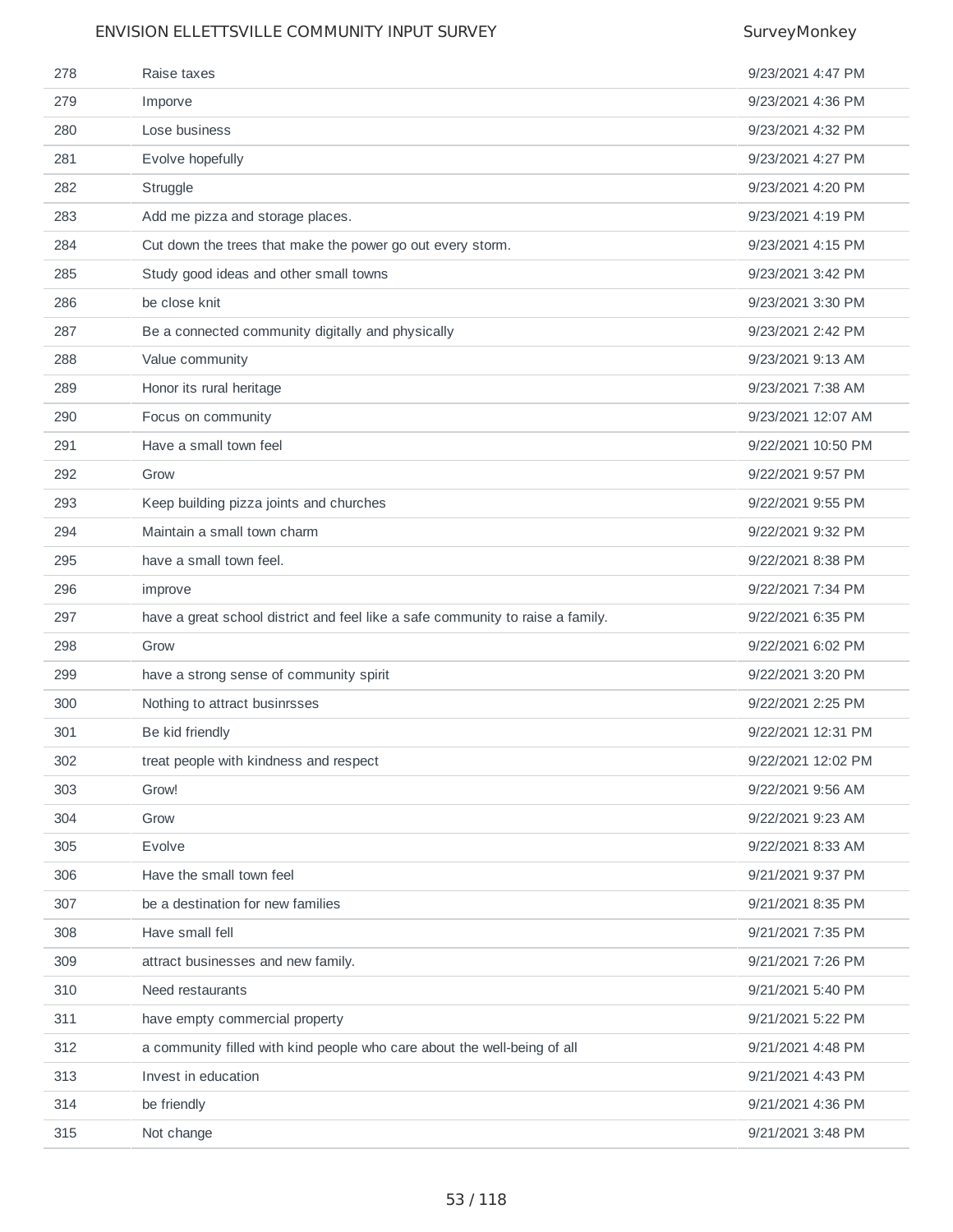| 316 | Be Behind                                                                 | 9/21/2021 2:42 PM  |
|-----|---------------------------------------------------------------------------|--------------------|
| 317 | be safe and relaxing.                                                     | 9/21/2021 2:23 PM  |
| 318 | Have vision                                                               | 9/21/2021 2:00 PM  |
| 319 | struggle with responsible growth                                          | 9/21/2021 11:08 AM |
| 320 | be a friendly, family oriented town                                       | 9/21/2021 8:10 AM  |
| 321 | be the place to live outside of bloomington                               | 9/20/2021 4:22 PM  |
| 322 | struggle with their own identity because of Bloomington                   | 9/20/2021 3:33 PM  |
| 323 | Keep community interconnections                                           | 9/19/2021 11:27 AM |
| 324 | be safe                                                                   | 9/16/2021 5:30 PM  |
| 325 | Grow                                                                      | 9/15/2021 7:54 AM  |
| 326 | Care and up lift our neighbors                                            | 9/14/2021 9:47 PM  |
| 327 | have residents wondering why the present and future is not like the past. | 9/14/2021 8:03 PM  |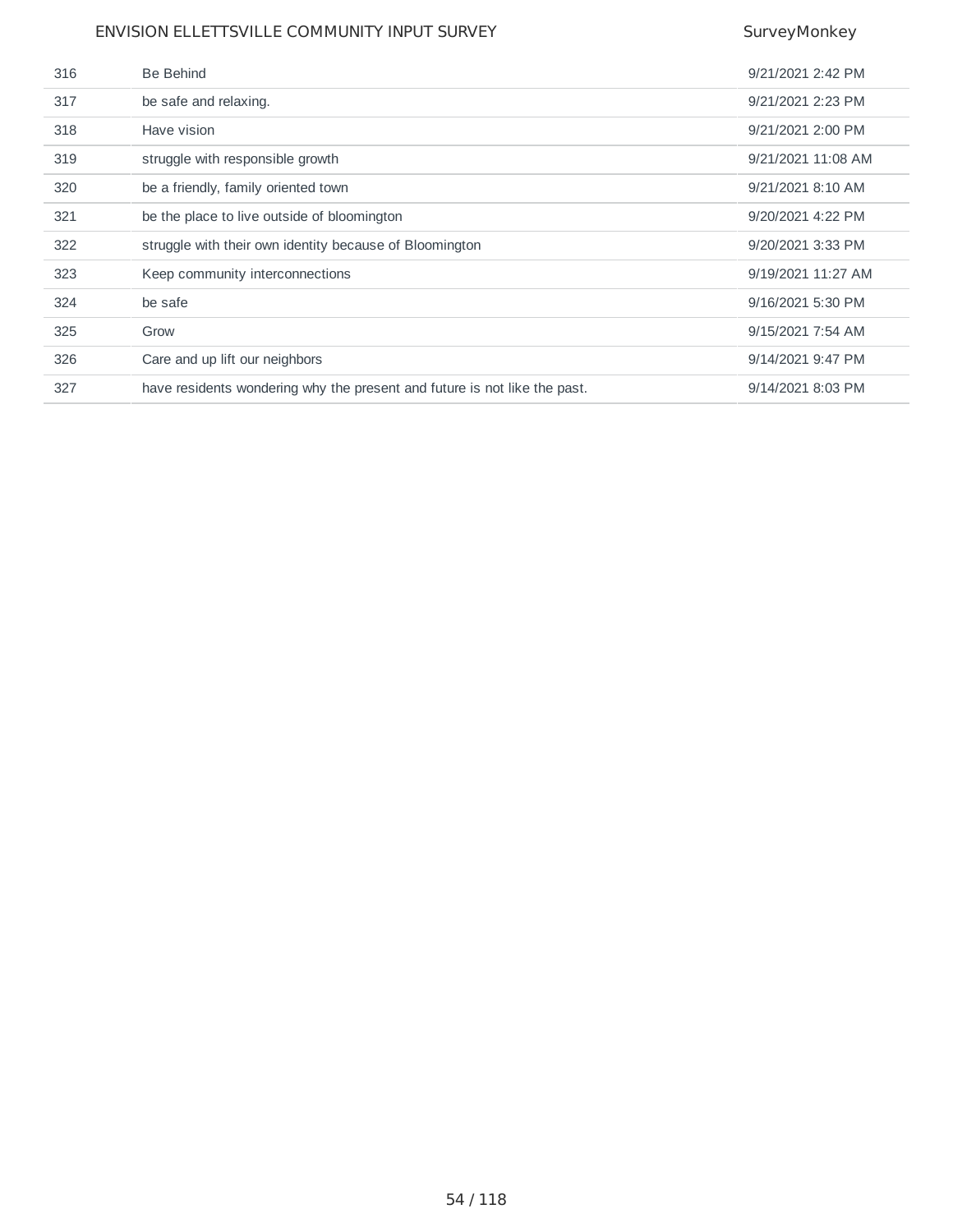## Q3 Using the statements below, select the statements you agree with. Please select all that apply. In the future, Ellettsville should:

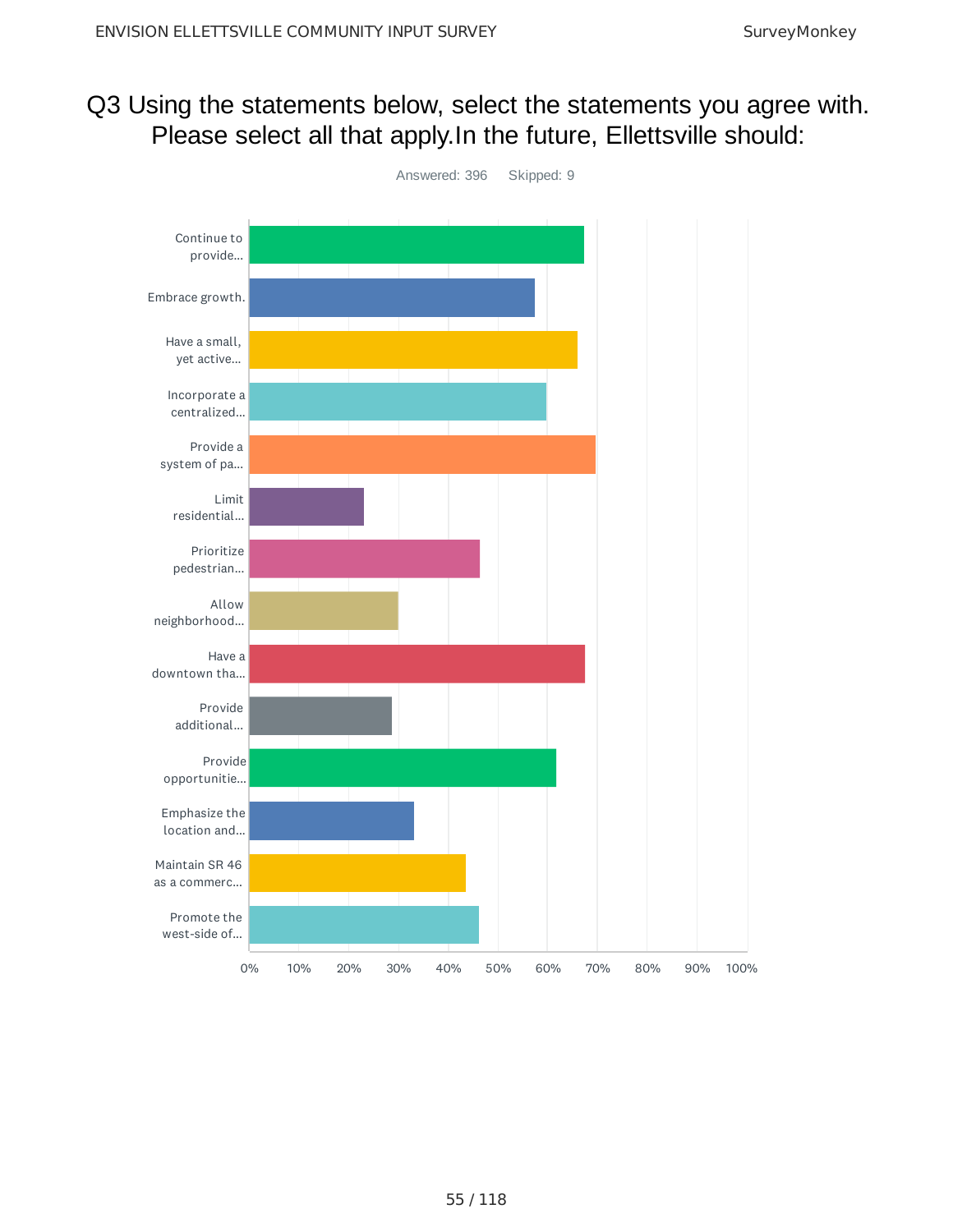| <b>ANSWER CHOICES</b>                                                                                                    | <b>RESPONSES</b> |     |
|--------------------------------------------------------------------------------------------------------------------------|------------------|-----|
| Continue to provide energetic, yet low-key, small-town living.                                                           | 67.42%           | 267 |
| Embrace growth.                                                                                                          | 57.58%           | 228 |
| Have a small, yet active downtown.                                                                                       | 66.16%           | 262 |
| Incorporate a centralized area in the downtown for social gatherings and events.                                         | 59.85%           | 237 |
| Provide a system of parks and trails.                                                                                    | 69.70%           | 276 |
| Limit residential development.                                                                                           | 23.23%           | 92  |
| Prioritize pedestrian safety and connectivity.                                                                           | 46.46%           | 184 |
| Allow neighborhood scale retail and office near residential areas.                                                       | 30.05%           | 119 |
| Have a downtown that is bustling with small shops and restaurants.                                                       | 67.68%           | 268 |
| Provide additional housing options? (Apartments, duplexes, senior housing etc.)                                          | 28.79%           | 114 |
| Provide opportunities for recreation and leisure activities.                                                             | 61.87%           | 245 |
| Emphasize the location and appearance of new development.                                                                | 33.33%           | 132 |
| Maintain SR 46 as a commercial corridor.                                                                                 | 43.69%           | 173 |
| Promote the west-side of Ellettsville as an employment center with light industrial, manufacturing, and tech businesses. | 46.21%           | 183 |
| Total Respondents: 396                                                                                                   |                  |     |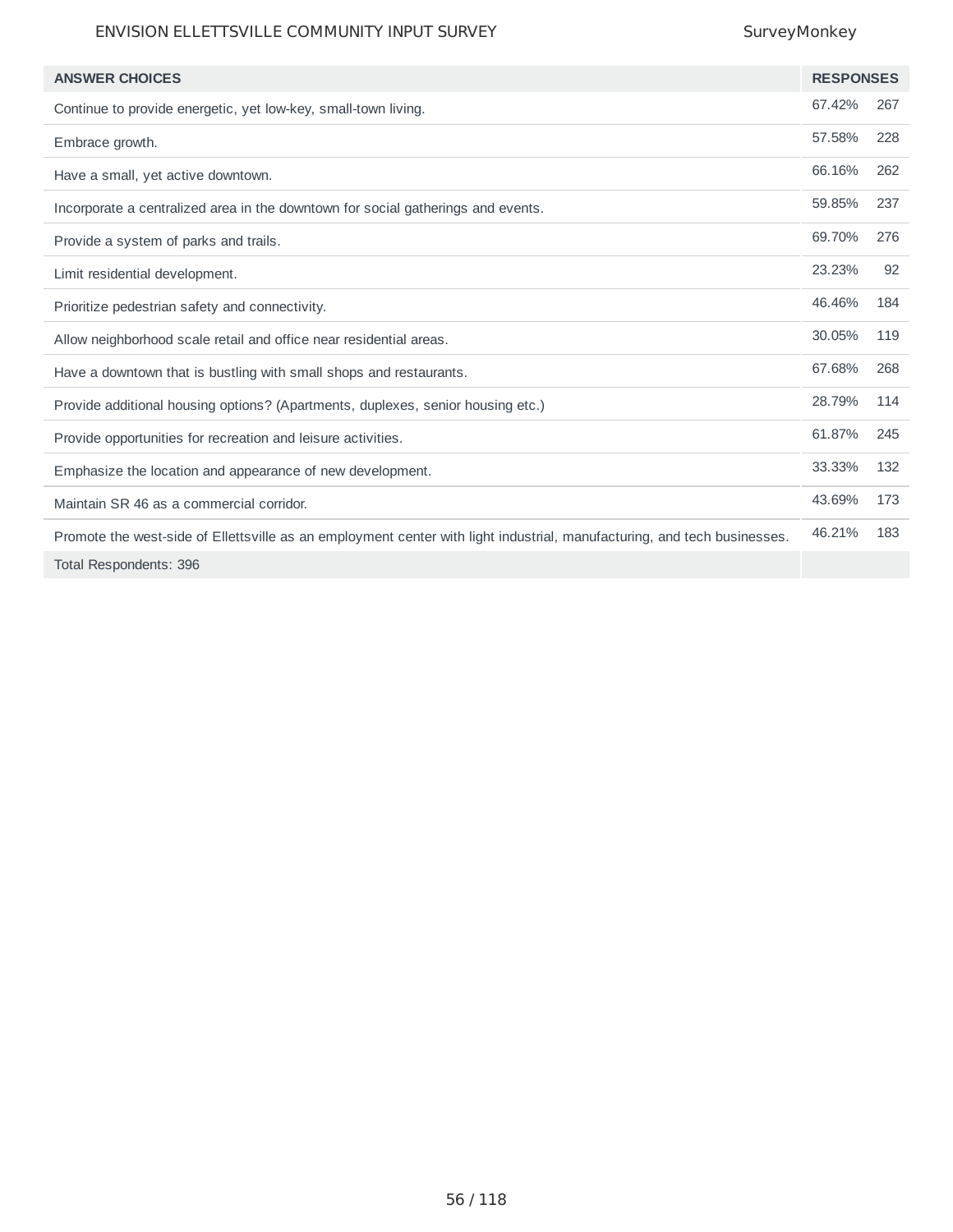## Q4 Ellettsville wouldn't be the same without…

Answered: 294 Skipped: 111

| #  | <b>RESPONSES</b>                                                                                                                                                                                                                                                                                                                                                                                                                                                                                                                                                                                                          | <b>DATE</b>         |
|----|---------------------------------------------------------------------------------------------------------------------------------------------------------------------------------------------------------------------------------------------------------------------------------------------------------------------------------------------------------------------------------------------------------------------------------------------------------------------------------------------------------------------------------------------------------------------------------------------------------------------------|---------------------|
| 1  | it's safety and low crime                                                                                                                                                                                                                                                                                                                                                                                                                                                                                                                                                                                                 | 12/3/2021 11:36 AM  |
| 2  | The school, the librairy, the small town feel                                                                                                                                                                                                                                                                                                                                                                                                                                                                                                                                                                             | 11/29/2021 9:31 AM  |
| 3  | the people that reside there                                                                                                                                                                                                                                                                                                                                                                                                                                                                                                                                                                                              | 11/23/2021 2:16 PM  |
| 4  | Cook Medical                                                                                                                                                                                                                                                                                                                                                                                                                                                                                                                                                                                                              | 11/23/2021 11:27 AM |
| 5  | Jiffy treat                                                                                                                                                                                                                                                                                                                                                                                                                                                                                                                                                                                                               | 11/21/2021 11:04 PM |
| 6  | Some of the key employers (Smithville, People's State Bank, Cook)                                                                                                                                                                                                                                                                                                                                                                                                                                                                                                                                                         | 11/19/2021 5:42 PM  |
| 7  | Hoosier Bar & Grill                                                                                                                                                                                                                                                                                                                                                                                                                                                                                                                                                                                                       | 11/19/2021 2:06 PM  |
| 8  | It's small town feel                                                                                                                                                                                                                                                                                                                                                                                                                                                                                                                                                                                                      | 11/19/2021 1:52 PM  |
| 9  | I hope Ellettsville ISN'T the same in the future. It's leaders are too slow to make any<br>improvements in the way of business or growth. We should be like Avon and Plainfield are<br>now, after their addition of 4-lane highway. The only thing keeping Ellettsville the same is the<br>schools, and community leaders. There isn't anything, in my personal opinion, that we could<br>lose that would make a big impact on this town other than the school system. It's too stuck in<br>it's own little bubble with no progress, no forward thinking, no urgency to become a better,<br>thriving, bustling community. | 11/19/2021 10:03 AM |
| 10 | the small town                                                                                                                                                                                                                                                                                                                                                                                                                                                                                                                                                                                                            | 11/19/2021 9:35 AM  |
| 11 | the people                                                                                                                                                                                                                                                                                                                                                                                                                                                                                                                                                                                                                | 11/18/2021 8:35 AM  |
| 12 | no idea. I've lived in the area for 16 years, and Ellettsville has never had much of an identity<br>or attractions. It too often feels like a bedroom community for Bloomington.                                                                                                                                                                                                                                                                                                                                                                                                                                          | 11/17/2021 8:50 PM  |
| 13 | small businesses                                                                                                                                                                                                                                                                                                                                                                                                                                                                                                                                                                                                          | 11/17/2021 6:48 PM  |
| 14 | being small and homey                                                                                                                                                                                                                                                                                                                                                                                                                                                                                                                                                                                                     | 11/17/2021 4:52 PM  |
| 15 | Jiffy Treet                                                                                                                                                                                                                                                                                                                                                                                                                                                                                                                                                                                                               | 11/17/2021 1:08 PM  |
| 16 | cook                                                                                                                                                                                                                                                                                                                                                                                                                                                                                                                                                                                                                      | 11/17/2021 12:51 PM |
| 17 | SMALL TOWN PRIDE. KEEPING BLOOMINGTON'S RULES AWAY FROM US.                                                                                                                                                                                                                                                                                                                                                                                                                                                                                                                                                               | 11/17/2021 7:37 AM  |
| 18 | Community                                                                                                                                                                                                                                                                                                                                                                                                                                                                                                                                                                                                                 | 11/17/2021 6:13 AM  |
| 19 | The quaint downtown. It needs to be bolstered and more coffee shops, etc brought back in and<br>helped to stay. Not chain restaurants                                                                                                                                                                                                                                                                                                                                                                                                                                                                                     | 11/17/2021 6:11 AM  |
| 20 | their strong sense of community. It's what sets them apart from the rest of Monroe County, aka<br>Bloomington.                                                                                                                                                                                                                                                                                                                                                                                                                                                                                                            | 11/17/2021 6:08 AM  |
| 21 | The churches and businesses that have been staples of the area.                                                                                                                                                                                                                                                                                                                                                                                                                                                                                                                                                           | 11/16/2021 9:31 PM  |
| 22 | I'm personally interested in drastic change to Ellettsville. While there are benefits of a small<br>town, there is tremendous opportunity to transform Ellettsville into a modern and thriving city.                                                                                                                                                                                                                                                                                                                                                                                                                      | 11/16/2021 4:50 PM  |
| 23 | It's historical past                                                                                                                                                                                                                                                                                                                                                                                                                                                                                                                                                                                                      | 11/16/2021 4:01 PM  |
| 24 | fall festival                                                                                                                                                                                                                                                                                                                                                                                                                                                                                                                                                                                                             | 11/16/2021 3:37 PM  |
| 25 | the small town Charm. It's so quaint and picturesque.                                                                                                                                                                                                                                                                                                                                                                                                                                                                                                                                                                     | 11/16/2021 3:31 PM  |
| 26 | small businesses                                                                                                                                                                                                                                                                                                                                                                                                                                                                                                                                                                                                          | 11/16/2021 2:55 PM  |
| 27 | the low-key, small town feel. The addition of family owned restaurants and businesses.                                                                                                                                                                                                                                                                                                                                                                                                                                                                                                                                    | 11/16/2021 1:54 PM  |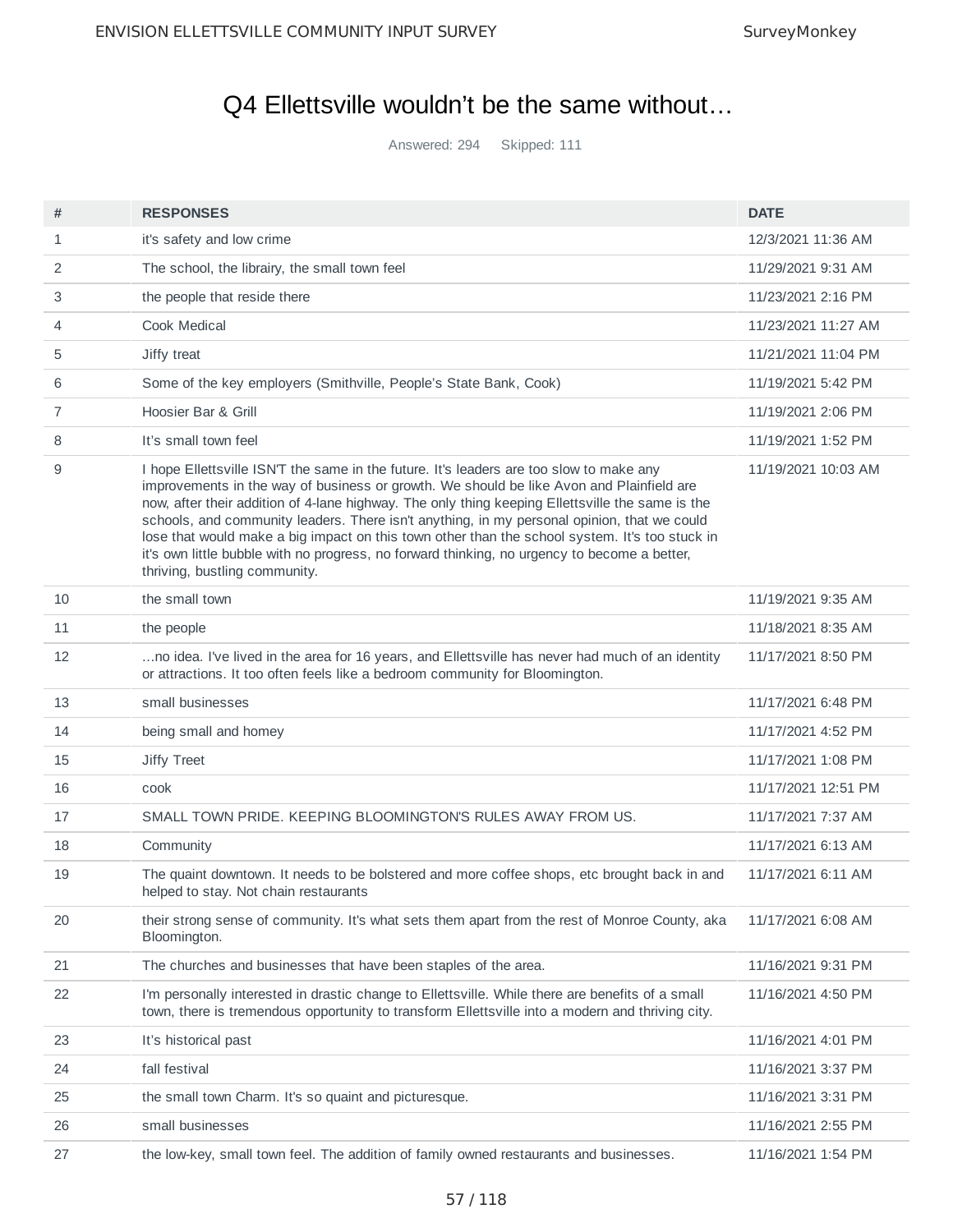| 28 | Pizza Pantry and Jiffy Treet                                                                                                                                                                                                                                                                                                                                                                                                                                                                                                                                                                    | 11/16/2021 1:47 PM  |
|----|-------------------------------------------------------------------------------------------------------------------------------------------------------------------------------------------------------------------------------------------------------------------------------------------------------------------------------------------------------------------------------------------------------------------------------------------------------------------------------------------------------------------------------------------------------------------------------------------------|---------------------|
| 29 | its small town culture and values.                                                                                                                                                                                                                                                                                                                                                                                                                                                                                                                                                              | 11/16/2021 1:33 PM  |
| 30 | Small restaurants and businesses                                                                                                                                                                                                                                                                                                                                                                                                                                                                                                                                                                | 11/16/2021 1:24 PM  |
| 31 | <b>Fall Festival</b>                                                                                                                                                                                                                                                                                                                                                                                                                                                                                                                                                                            | 11/16/2021 1:19 PM  |
| 32 | Core growth families                                                                                                                                                                                                                                                                                                                                                                                                                                                                                                                                                                            | 11/16/2021 1:06 PM  |
| 33 | quality food                                                                                                                                                                                                                                                                                                                                                                                                                                                                                                                                                                                    | 11/16/2021 1:04 PM  |
| 34 | the small town feel                                                                                                                                                                                                                                                                                                                                                                                                                                                                                                                                                                             | 11/16/2021 1:03 PM  |
| 35 | the accessibility to highways and interstate 69                                                                                                                                                                                                                                                                                                                                                                                                                                                                                                                                                 | 11/16/2021 12:53 PM |
| 36 | Family restaurants like Wee Willies, Jiffy Treat and the Village Inn.                                                                                                                                                                                                                                                                                                                                                                                                                                                                                                                           | 11/16/2021 12:51 PM |
| 37 | Cook Inc                                                                                                                                                                                                                                                                                                                                                                                                                                                                                                                                                                                        | 11/16/2021 12:48 PM |
| 38 | a strong school system                                                                                                                                                                                                                                                                                                                                                                                                                                                                                                                                                                          | 11/16/2021 12:44 PM |
| 39 | The school and softball park                                                                                                                                                                                                                                                                                                                                                                                                                                                                                                                                                                    | 11/16/2021 12:40 PM |
| 40 | rural farm fields                                                                                                                                                                                                                                                                                                                                                                                                                                                                                                                                                                               | 11/16/2021 12:36 PM |
| 41 | The small community feel and willingness of community members to work together.                                                                                                                                                                                                                                                                                                                                                                                                                                                                                                                 | 11/16/2021 12:36 PM |
| 42 | The country                                                                                                                                                                                                                                                                                                                                                                                                                                                                                                                                                                                     | 11/16/2021 12:32 PM |
| 43 | Our small town/community feel                                                                                                                                                                                                                                                                                                                                                                                                                                                                                                                                                                   | 11/16/2021 12:26 PM |
| 44 | small town feel. Ellettsville has built a very strong reputation for being a place where you want<br>to live and you want your kids to grow and go to school. By allowing the growth of subdivisions<br>and more kids to come into the school system, it's becoming overcrowded and losing that<br>stigma. It's no longer a place where you strive to live but a place where everyone does live.<br>Loses its value and appeal                                                                                                                                                                  | 11/16/2021 12:26 PM |
| 45 | A small-town feel with opportunities to reach a diverse community in Bloomington and<br>surrounding cities.                                                                                                                                                                                                                                                                                                                                                                                                                                                                                     | 11/16/2021 12:20 PM |
| 46 | it's friendly community                                                                                                                                                                                                                                                                                                                                                                                                                                                                                                                                                                         | 11/16/2021 12:15 PM |
| 47 | the school system. The one somewhat unifying part of the community is the school system.<br>The entire community doesn't rally around the schools, athletics, or extra curricular activities in<br>an impressive fashion, but it is the core driver today. I frequently find greater turnouts at<br>Paragon and Gosport community events than I do at Ellettsville, despite having a much larger<br>population segment. We need more Wee Willies, Americano, and Vine Street BBQ's. Then we<br>need to empower/promote these types of restaurants/shops to the larger surrounding<br>community. | 11/16/2021 12:09 PM |
| 48 | a quaint downtown atmosphere.                                                                                                                                                                                                                                                                                                                                                                                                                                                                                                                                                                   | 11/16/2021 12:00 PM |
| 49 | ease of access                                                                                                                                                                                                                                                                                                                                                                                                                                                                                                                                                                                  | 11/16/2021 11:56 AM |
| 50 | I don't really know.                                                                                                                                                                                                                                                                                                                                                                                                                                                                                                                                                                            | 11/16/2021 11:54 AM |
| 51 | Its small time charm to some extent.                                                                                                                                                                                                                                                                                                                                                                                                                                                                                                                                                            | 11/16/2021 11:53 AM |
| 52 | Edgewood and all every single neighborhood. I grew up trick or treating in ALL OF THEM. And<br>of course the ball courts! IGA. It's all legendary.                                                                                                                                                                                                                                                                                                                                                                                                                                              | 11/16/2021 11:50 AM |
| 53 | the fall festival and Christmas downtown.                                                                                                                                                                                                                                                                                                                                                                                                                                                                                                                                                       | 11/16/2021 11:50 AM |
| 54 | its small town atmosphere                                                                                                                                                                                                                                                                                                                                                                                                                                                                                                                                                                       | 11/16/2021 11:48 AM |
| 55 | library, local hardware store, post office, small-town vibe                                                                                                                                                                                                                                                                                                                                                                                                                                                                                                                                     | 11/16/2021 11:47 AM |
| 56 | Its commitment to the local schools and supporting them                                                                                                                                                                                                                                                                                                                                                                                                                                                                                                                                         | 11/16/2021 11:46 AM |
| 57 | Small town atmosphere with events such as the Fall Festival, local library, small post office,<br>all while growing and evolving!                                                                                                                                                                                                                                                                                                                                                                                                                                                               | 11/16/2021 11:46 AM |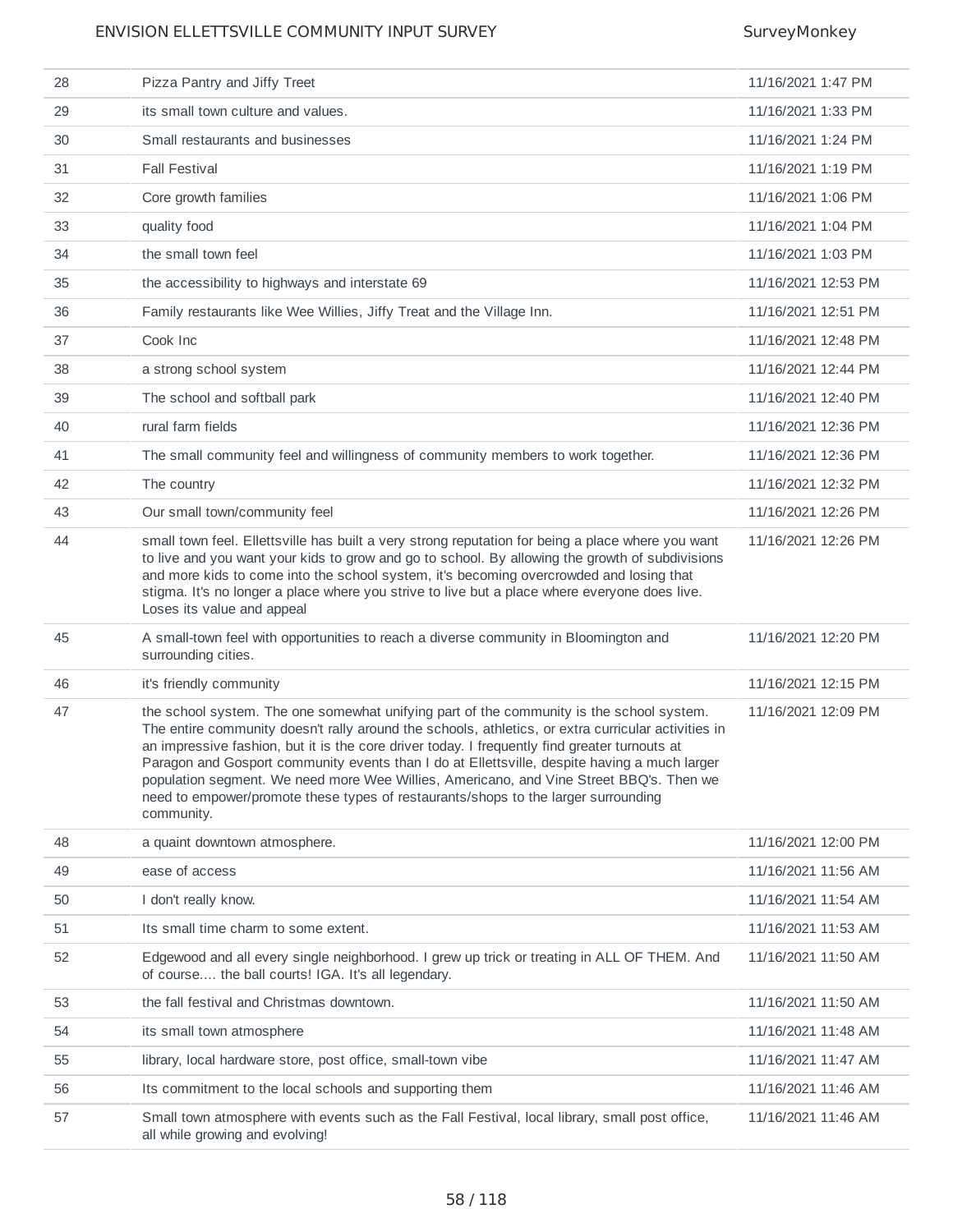| 58 | appreciation that we want to get along as a community, and maintain a distinctive feel and<br>character vs. Bloomington or Spencer.                                             | 11/16/2021 11:42 AM |
|----|---------------------------------------------------------------------------------------------------------------------------------------------------------------------------------|---------------------|
| 59 | The small-town vibe                                                                                                                                                             | 11/16/2021 11:40 AM |
| 60 | local business owners                                                                                                                                                           | 11/16/2021 11:39 AM |
| 61 | Our locally owned businesses.                                                                                                                                                   | 11/16/2021 11:39 AM |
| 62 | the school system.                                                                                                                                                              | 11/16/2021 11:38 AM |
| 63 | Cook                                                                                                                                                                            | 11/16/2021 11:37 AM |
| 64 | The small town look and feel                                                                                                                                                    | 11/16/2021 7:26 AM  |
| 65 | I always liked the small downtown. newspaper, barber shop, flower shop etc                                                                                                      | 11/16/2021 7:12 AM  |
| 66 | It's quite and quaint residential area that is more affordable than Bloomington                                                                                                 | 11/16/2021 6:13 AM  |
| 67 | it's small town community                                                                                                                                                       | 11/16/2021 5:17 AM  |
| 68 | The R-BB school system                                                                                                                                                          | 11/15/2021 11:07 PM |
| 69 | Jiffy Treat                                                                                                                                                                     | 11/15/2021 4:53 PM  |
| 70 | Jiffy Treat                                                                                                                                                                     | 11/15/2021 3:33 PM  |
| 71 | fall festival                                                                                                                                                                   | 11/15/2021 3:32 PM  |
| 72 | The businesses that it currently has.                                                                                                                                           | 11/15/2021 3:22 PM  |
| 73 | an antique mall                                                                                                                                                                 | 11/15/2021 2:34 PM  |
| 74 | the old downtown                                                                                                                                                                | 11/15/2021 2:33 PM  |
| 75 | The Fall Festival                                                                                                                                                               | 11/15/2021 2:28 PM  |
| 76 | Bloomington next to it.                                                                                                                                                         | 11/15/2021 1:48 PM  |
| 77 | Bloomington close by                                                                                                                                                            | 11/15/2021 1:07 PM  |
| 78 | The small town feel.                                                                                                                                                            | 11/15/2021 12:22 PM |
| 79 | don't know                                                                                                                                                                      | 11/15/2021 12:03 PM |
| 80 | Small town charm                                                                                                                                                                | 11/15/2021 11:53 AM |
| 81 | $\tilde{?}$                                                                                                                                                                     | 11/15/2021 11:45 AM |
| 82 | Edgewood school Community                                                                                                                                                       | 11/15/2021 11:43 AM |
| 83 | Small town life style.                                                                                                                                                          | 11/15/2021 11:40 AM |
| 84 | The small town charm and small high school.                                                                                                                                     | 11/15/2021 11:39 AM |
| 85 | Bloomington/Indiana University                                                                                                                                                  | 11/15/2021 11:38 AM |
| 86 | Small town atmosphere.                                                                                                                                                          | 11/15/2021 11:35 AM |
| 87 | Highway 46. It is the bane of people just trying to live peacefully, but also the lifeline that gives<br>Ellettsville the opportunity to be more than a place like Harrodsburg. | 11/15/2021 11:33 AM |
| 88 | Cook Bybee                                                                                                                                                                      | 11/15/2021 11:26 AM |
| 89 | Family ran Diners                                                                                                                                                               | 11/15/2021 11:25 AM |
| 90 | the school system                                                                                                                                                               | 11/15/2021 11:14 AM |
| 91 | White trash                                                                                                                                                                     | 11/15/2021 11:09 AM |
| 92 | the beautiful country spaces.                                                                                                                                                   | 11/15/2021 11:08 AM |
| 93 | The people                                                                                                                                                                      | 11/15/2021 11:04 AM |
| 94 | <b>COOK</b>                                                                                                                                                                     | 11/15/2021 11:04 AM |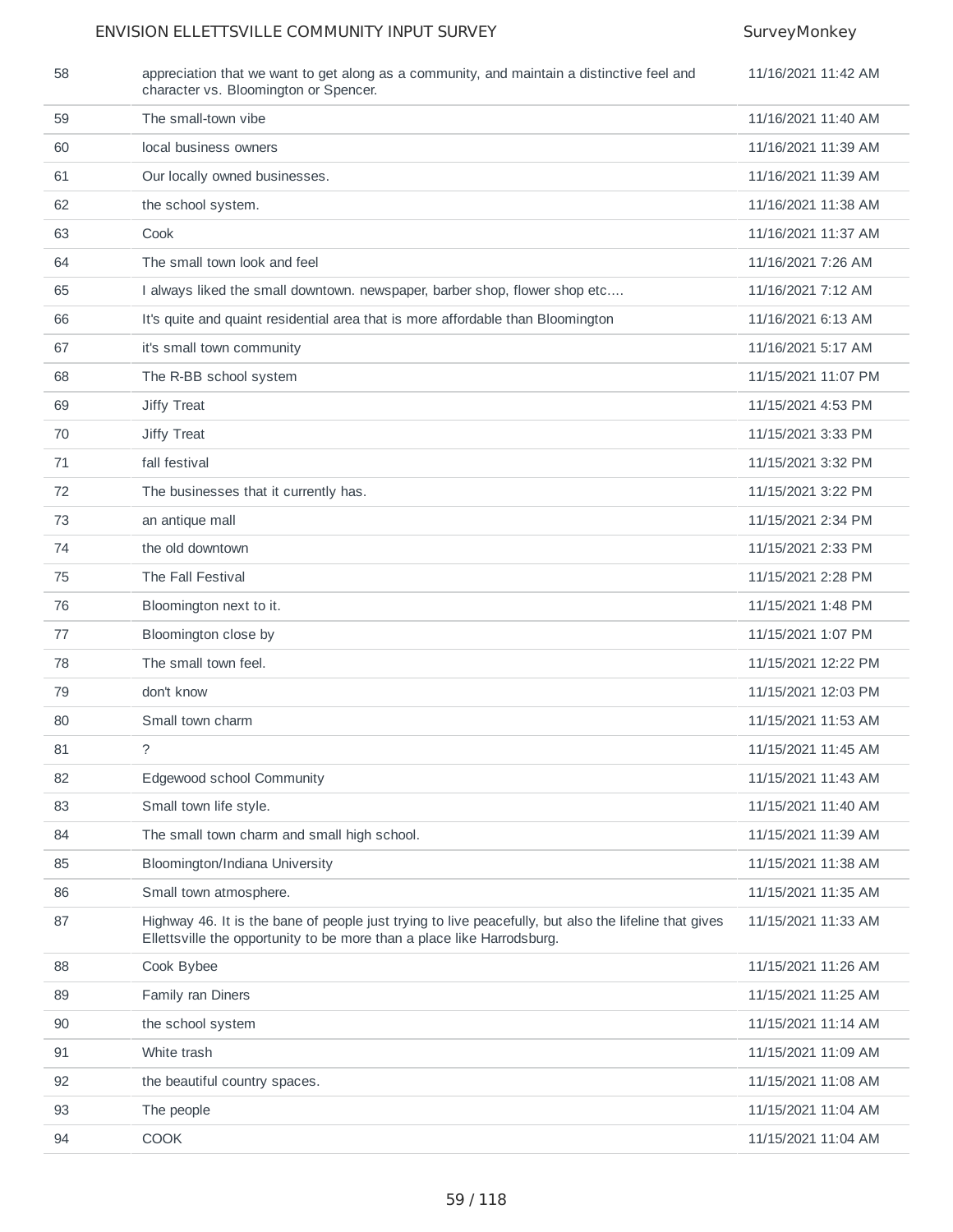| 95  | The small town feel.                                                                                                                                                                                                                                                                                | 11/15/2021 11:02 AM |
|-----|-----------------------------------------------------------------------------------------------------------------------------------------------------------------------------------------------------------------------------------------------------------------------------------------------------|---------------------|
| 96  | <b>Chandler Funeral Home</b>                                                                                                                                                                                                                                                                        | 11/15/2021 11:02 AM |
| 97  | Jiffy Treat                                                                                                                                                                                                                                                                                         | 11/15/2021 11:01 AM |
| 98  | affordable housing options                                                                                                                                                                                                                                                                          | 11/15/2021 10:59 AM |
| 99  | small town feel                                                                                                                                                                                                                                                                                     | 11/15/2021 10:58 AM |
| 100 | NO idea                                                                                                                                                                                                                                                                                             | 11/15/2021 10:57 AM |
| 101 | ellettsville is very outdated                                                                                                                                                                                                                                                                       | 11/15/2021 10:57 AM |
| 102 | The local and unique shops and culture                                                                                                                                                                                                                                                              | 11/15/2021 10:57 AM |
| 103 | the lower population density than Bloomington.                                                                                                                                                                                                                                                      | 11/15/2021 10:56 AM |
| 104 | STATE ROAD 46                                                                                                                                                                                                                                                                                       | 11/15/2021 10:55 AM |
| 105 | Affordable housing.                                                                                                                                                                                                                                                                                 | 11/15/2021 10:54 AM |
| 106 | the limestone heritage and privately owned businesses that have made Ellettsville its home<br>base for many, many years.                                                                                                                                                                            | 11/15/2021 8:01 AM  |
| 107 | I would like to see a newspaper or some type of communication for Ellettsville now that there<br>is no Journal.                                                                                                                                                                                     | 11/12/2021 10:27 AM |
| 108 | Jiffy treat                                                                                                                                                                                                                                                                                         | 11/9/2021 5:32 PM   |
| 109 | Small town feel                                                                                                                                                                                                                                                                                     | 11/9/2021 12:14 PM  |
| 110 | Cook's Cancer factory. Ellettsville is currently nothing special. It's a bedroom community for<br>Bloomington.                                                                                                                                                                                      | 11/8/2021 9:42 AM   |
| 111 | Downtown                                                                                                                                                                                                                                                                                            | 11/3/2021 4:50 PM   |
| 112 | It's own school system. Edgewood schools continue to be progressive in their approach to<br>educate.                                                                                                                                                                                                | 11/2/2021 12:23 PM  |
| 113 | the school district and engaged stakeholders with a commitment to make Ellettsville a great<br>place to live and raise a family.                                                                                                                                                                    | 11/1/2021 2:48 PM   |
| 114 | The small town feel and values. We are not Bloomington and don't want to be. Families stay in<br>Ellettsville for that reason and after the last 2 years many are wishing we weren't a part of<br>Monroe County.                                                                                    | 11/1/2021 10:03 AM  |
| 115 | companies like Smithville.                                                                                                                                                                                                                                                                          | 11/1/2021 8:15 AM   |
| 116 | Our schools                                                                                                                                                                                                                                                                                         | 10/29/2021 6:49 PM  |
| 117 | proximity to Bloomington                                                                                                                                                                                                                                                                            | 10/29/2021 10:55 AM |
| 118 | Downtown Sale St                                                                                                                                                                                                                                                                                    | 10/28/2021 8:58 AM  |
| 119 | the small town feel                                                                                                                                                                                                                                                                                 | 10/27/2021 7:45 AM  |
| 120 | Bloomington                                                                                                                                                                                                                                                                                         | 10/26/2021 6:29 PM  |
| 121 | small town charm.                                                                                                                                                                                                                                                                                   | 10/25/2021 11:37 AM |
| 122 | Locally owned businesses                                                                                                                                                                                                                                                                            | 10/25/2021 11:14 AM |
| 123 | the small-town vibe.                                                                                                                                                                                                                                                                                | 10/25/2021 9:18 AM  |
| 124 | It's people. We have a strong community where people from all over choose to live and raise<br>their kids. It's safe, welcoming, and inclusive.                                                                                                                                                     | 10/25/2021 9:17 AM  |
| 125 | downtown shops.                                                                                                                                                                                                                                                                                     | 10/25/2021 8:06 AM  |
| 126 | places of worship diligent governmental leadership businesses who contribute necessary<br>revenue good infrasture - necessary services - water, sewer, electricity, streets in town and<br>connection to other communities small town personality Community spirit - neighbors helping<br>neighbors | 10/24/2021 9:02 PM  |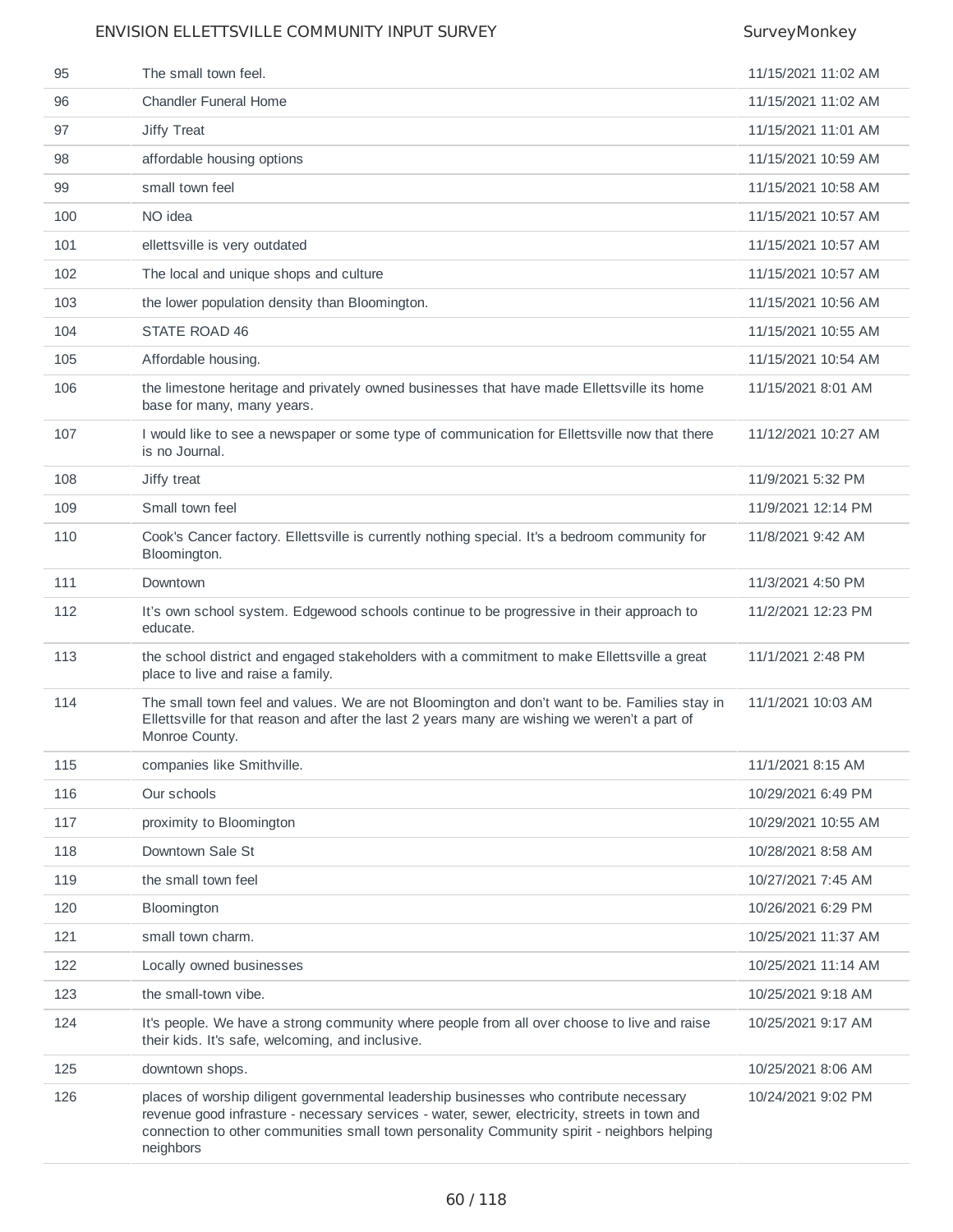| 127 | a unique, historic downtown area                                                               | 10/22/2021 10:46 AM |
|-----|------------------------------------------------------------------------------------------------|---------------------|
| 128 | Quiet neighborhoods free of commercial buildings                                               | 10/22/2021 9:23 AM  |
| 129 | Local farms and farmers                                                                        | 10/22/2021 8:35 AM  |
| 130 | Jiffy Treat                                                                                    | 10/21/2021 8:50 PM  |
| 131 | The historic buildings in the downtown core.                                                   | 10/21/2021 7:17 PM  |
| 132 | The Library, Schools, Fall Festival, and all local shops/restaurants.                          | 10/21/2021 4:55 PM  |
| 133 | it's natural beauty.                                                                           | 10/21/2021 2:23 PM  |
| 134 | Community                                                                                      | 10/21/2021 2:22 PM  |
| 135 | people who like each other                                                                     | 10/21/2021 2:12 PM  |
| 136 | Jiffy Treat                                                                                    | 10/21/2021 11:39 AM |
| 137 | Our school system                                                                              | 10/21/2021 11:27 AM |
| 138 | FOCUS ON NEW LOCAL BUSINESSES                                                                  | 10/21/2021 9:52 AM  |
| 139 | its schools, local government leaders, and Smithville Communications                           | 10/21/2021 9:05 AM  |
| 140 | The library snd the branch post office                                                         | 10/21/2021 8:25 AM  |
| 141 | friendly, helpful neighbors                                                                    | 10/20/2021 5:40 PM  |
| 142 | Bloomington                                                                                    | 10/20/2021 5:30 PM  |
| 143 | RBB Schools                                                                                    | 10/20/2021 1:55 PM  |
| 144 | independent local businesses                                                                   | 10/20/2021 12:57 PM |
| 145 | community input and emphasis                                                                   | 10/20/2021 12:34 PM |
| 146 | Jiffy Treat                                                                                    | 10/20/2021 12:12 PM |
| 147 | The shell station                                                                              | 10/20/2021 11:16 AM |
| 148 | RBBSC. The quality of education should be highlighted as a calling card to would be residents. | 10/20/2021 9:53 AM  |
| 149 | schools                                                                                        | 10/20/2021 8:21 AM  |
| 150 | a specific downtown that offers many shops and restaurants                                     | 10/20/2021 8:04 AM  |
| 151 | Our small businesses and community events.                                                     | 10/20/2021 7:22 AM  |
| 152 | Downtown shops and festivals                                                                   | 10/20/2021 7:12 AM  |
| 153 | The fall festival                                                                              | 10/20/2021 1:52 AM  |
| 154 |                                                                                                |                     |
|     | Low crime and safe place to raise a family                                                     | 10/20/2021 12:44 AM |
| 155 | Pizza pantry                                                                                   | 10/19/2021 11:35 PM |
| 156 | I can't think of anything                                                                      | 10/19/2021 10:52 PM |
| 157 | Street Department workers who keep the town and parks looking clean and well maintained        | 10/19/2021 10:38 PM |
| 158 | Our limestone heritage                                                                         | 10/19/2021 10:18 PM |
| 159 | Jiffy Treet. Lol                                                                               | 10/19/2021 10:09 PM |
| 160 | The post office and library                                                                    | 10/19/2021 9:44 PM  |
| 161 | small, family owned businesses and historical downtown                                         | 10/19/2021 9:27 PM  |
| 162 | The contributions of the school district and local parents                                     | 10/19/2021 9:03 PM  |
| 163 | <b>Fall Festival</b>                                                                           | 10/19/2021 8:57 PM  |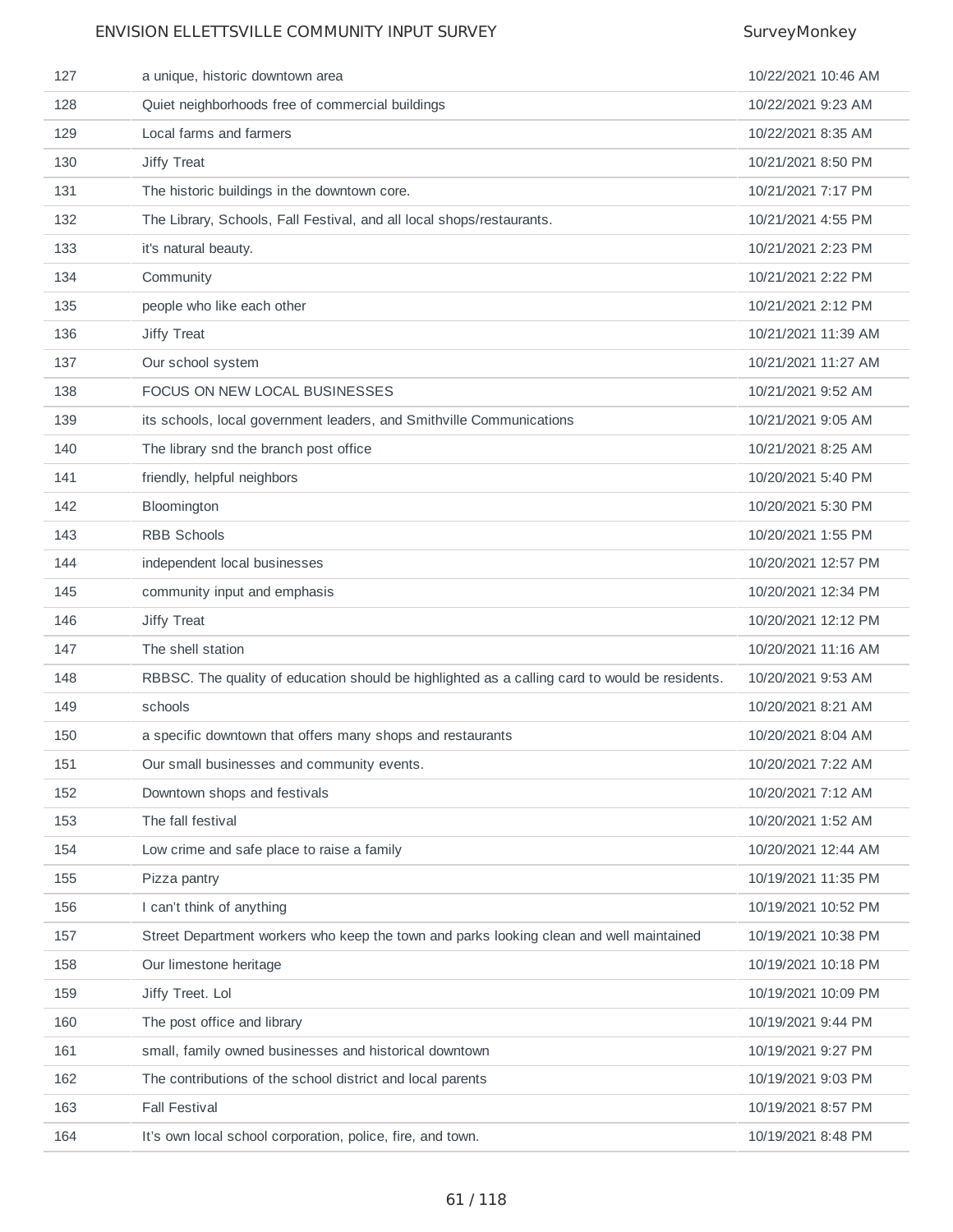| 165 | a better park area                                                                                                          | 10/19/2021 8:40 PM  |
|-----|-----------------------------------------------------------------------------------------------------------------------------|---------------------|
| 166 | It's schools and sense of community                                                                                         | 10/19/2021 8:26 PM  |
| 167 | <b>IGA</b>                                                                                                                  | 10/19/2021 8:10 PM  |
| 168 | The small town feel it provides.                                                                                            | 10/19/2021 7:30 PM  |
| 169 | a town area                                                                                                                 | 10/19/2021 7:24 PM  |
| 170 | Fantastic school system & small town feel, why we chose Ellettsville instead of Bloomington                                 | 10/19/2021 7:24 PM  |
| 171 | It's own school district                                                                                                    | 10/19/2021 6:57 PM  |
| 172 | Library & Kennys                                                                                                            | 10/19/2021 6:27 PM  |
| 173 | The people                                                                                                                  | 10/19/2021 6:25 PM  |
| 174 | Jiffy Treet                                                                                                                 | 10/19/2021 5:15 PM  |
| 175 | Small storefront businesses                                                                                                 | 10/19/2021 4:37 PM  |
| 176 | small town feel and locally owned businesses.                                                                               | 10/19/2021 4:19 PM  |
| 177 | The Fall festival, small downtown where you can walk, local school involvement, maintaining<br>our old historical buildings | 10/19/2021 4:13 PM  |
| 178 | a small town feel.                                                                                                          | 10/19/2021 3:51 PM  |
| 179 | It's small town feel, which I think can be maintained while allowing growth                                                 | 10/19/2021 3:13 PM  |
| 180 | The small town feel that it has.                                                                                            | 10/19/2021 2:59 PM  |
| 181 | its school system                                                                                                           | 10/19/2021 2:42 PM  |
| 182 | the scenic backdrop                                                                                                         | 10/19/2021 2:28 PM  |
| 183 | small town character/culture                                                                                                | 10/19/2021 2:01 PM  |
| 184 | The Fall Festival and the small town appeal                                                                                 | 10/19/2021 2:01 PM  |
| 185 | The downtown old buildings.                                                                                                 | 10/19/2021 1:54 PM  |
| 186 | <b>Fall Festival</b>                                                                                                        | 10/19/2021 1:49 PM  |
| 187 | Strong school system and sense of community.                                                                                | 10/19/2021 1:42 PM  |
| 188 | being a place where you can more afford to live and work without the restrictions in<br>Bloomington                         | 10/19/2021 1:27 PM  |
| 189 | Speedway                                                                                                                    | 10/19/2021 1:19 PM  |
| 190 | The schools                                                                                                                 | 10/19/2021 1:12 PM  |
| 191 | the school system                                                                                                           | 10/19/2021 12:24 PM |
| 192 | State rd 46                                                                                                                 | 10/19/2021 10:48 AM |
| 193 | RBB Store, library                                                                                                          | 10/19/2021 10:00 AM |
| 194 | Local Business, hometown values.                                                                                            | 10/19/2021 7:48 AM  |
| 195 | Edgewood                                                                                                                    | 10/19/2021 7:37 AM  |
| 196 | flooding.                                                                                                                   | 10/19/2021 7:03 AM  |
| 197 | The hometown feel.                                                                                                          | 10/19/2021 7:01 AM  |
| 198 | It's small town feel                                                                                                        | 10/19/2021 6:30 AM  |
| 199 | Great cooperation amongst the town members.                                                                                 | 10/15/2021 5:30 PM  |
| 200 | It's small town friendliness and appeal                                                                                     | 10/15/2021 4:06 PM  |
| 201 | our school system                                                                                                           | 10/15/2021 1:55 PM  |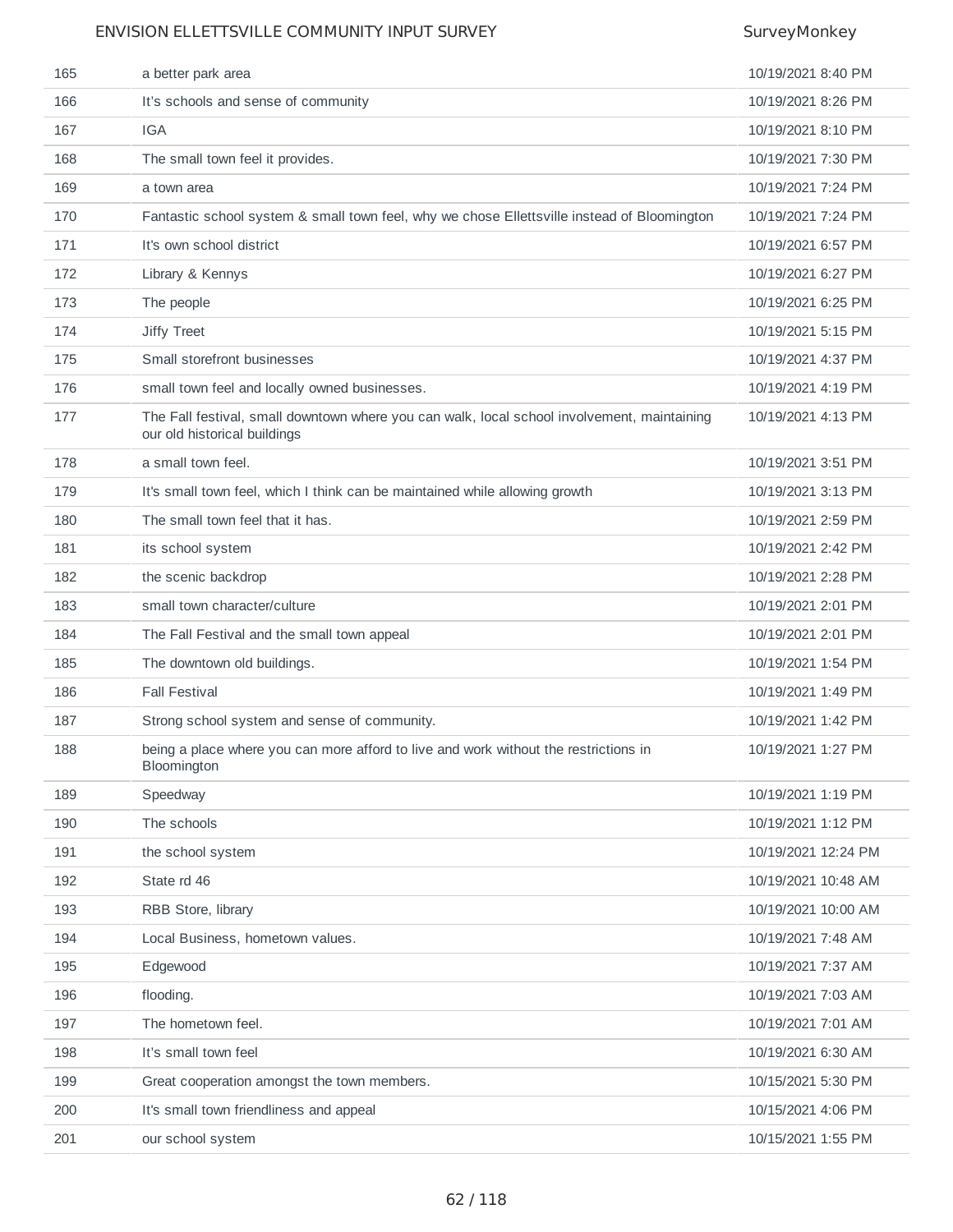| 202 | In my personal opinion there is nothing in Ellettsville that truly stands out as "can't live without<br>" What is here besides pizza joints and a dirty, high-priced little grocery store?                                                            | 10/15/2021 1:44 PM |
|-----|-------------------------------------------------------------------------------------------------------------------------------------------------------------------------------------------------------------------------------------------------------|--------------------|
| 203 | Small town feel                                                                                                                                                                                                                                       | 10/15/2021 9:48 AM |
| 204 | The highest taxation in the county                                                                                                                                                                                                                    | 10/14/2021 7:14 PM |
| 205 | Music                                                                                                                                                                                                                                                 | 10/14/2021 4:12 PM |
| 206 | The journal and fall festival and small town feel                                                                                                                                                                                                     | 10/14/2021 3:07 PM |
| 207 | Its' churches and sports.                                                                                                                                                                                                                             | 10/12/2021 2:39 PM |
| 208 | people                                                                                                                                                                                                                                                | 10/8/2021 3:59 PM  |
| 209 | The school system                                                                                                                                                                                                                                     | 10/4/2021 5:03 PM  |
| 210 | Community spirit                                                                                                                                                                                                                                      | 10/1/2021 3:18 PM  |
| 211 | The ability to keep its character and be different than Bloomington                                                                                                                                                                                   | 10/1/2021 1:09 PM  |
| 212 | The school system                                                                                                                                                                                                                                     | 10/1/2021 10:46 AM |
| 213 | a great Fall Festival and similar community events                                                                                                                                                                                                    | 10/1/2021 9:59 AM  |
| 214 | its small town charm and historical value.                                                                                                                                                                                                            | 9/29/2021 10:31 AM |
| 215 | The people that make up our small town community.                                                                                                                                                                                                     | 9/29/2021 9:58 AM  |
| 216 | its schools, its stonework heritage, the fall festival, its own separate identity                                                                                                                                                                     | 9/29/2021 8:38 AM  |
| 217 | being so close to Bloomington.                                                                                                                                                                                                                        | 9/28/2021 3:09 PM  |
| 218 | that small town feeling that can be evoked through architecture, connectivity, and opportunities<br>to gather/celebrate                                                                                                                               | 9/28/2021 12:52 PM |
| 219 | The small town feel. Welcome single family homes. No more apartment complexes or<br>duplexes.                                                                                                                                                         | 9/27/2021 9:52 PM  |
| 220 | Ease of car travel                                                                                                                                                                                                                                    | 9/27/2021 3:38 PM  |
| 221 | Local government                                                                                                                                                                                                                                      | 9/27/2021 2:57 PM  |
| 222 | a school system separate from the Monroe County system, that continues to innovate and<br>provide the necessary skills for advancement toward college degrees AND trades based<br>careers.                                                            | 9/27/2021 9:17 AM  |
| 223 | The schools                                                                                                                                                                                                                                           | 9/27/2021 8:29 AM  |
| 224 | The schools                                                                                                                                                                                                                                           | 9/26/2021 10:07 PM |
| 225 | It's small town feel.                                                                                                                                                                                                                                 | 9/26/2021 10:01 PM |
| 226 | Small-town family friendly feel                                                                                                                                                                                                                       | 9/26/2021 5:21 PM  |
| 227 | small town atmosphere                                                                                                                                                                                                                                 | 9/26/2021 12:59 PM |
| 228 | Sense of community                                                                                                                                                                                                                                    | 9/24/2021 8:44 PM  |
| 229 | small town size and residential single home areas with - keep the ball diamonds and re do the<br>park                                                                                                                                                 | 9/24/2021 5:01 PM  |
| 230 | its schools                                                                                                                                                                                                                                           | 9/24/2021 3:55 PM  |
| 231 | Baseball field and Fall Festival, 6 pizza options, the small town atmosphere where you know<br>everyone. My parents moved us to Ellettsville 40+ years ago for a small town atmosphere and<br>smaller schools. That seems to be going by the wayside. | 9/24/2021 10:17 AM |
| 232 | Can't think of anything.                                                                                                                                                                                                                              | 9/24/2021 10:08 AM |
| 233 | IGA and the little restaurants                                                                                                                                                                                                                        | 9/24/2021 9:56 AM  |
| 234 | Edgewood                                                                                                                                                                                                                                              | 9/24/2021 6:43 AM  |
| 235 | Small town fell                                                                                                                                                                                                                                       | 9/24/2021 12:55 AM |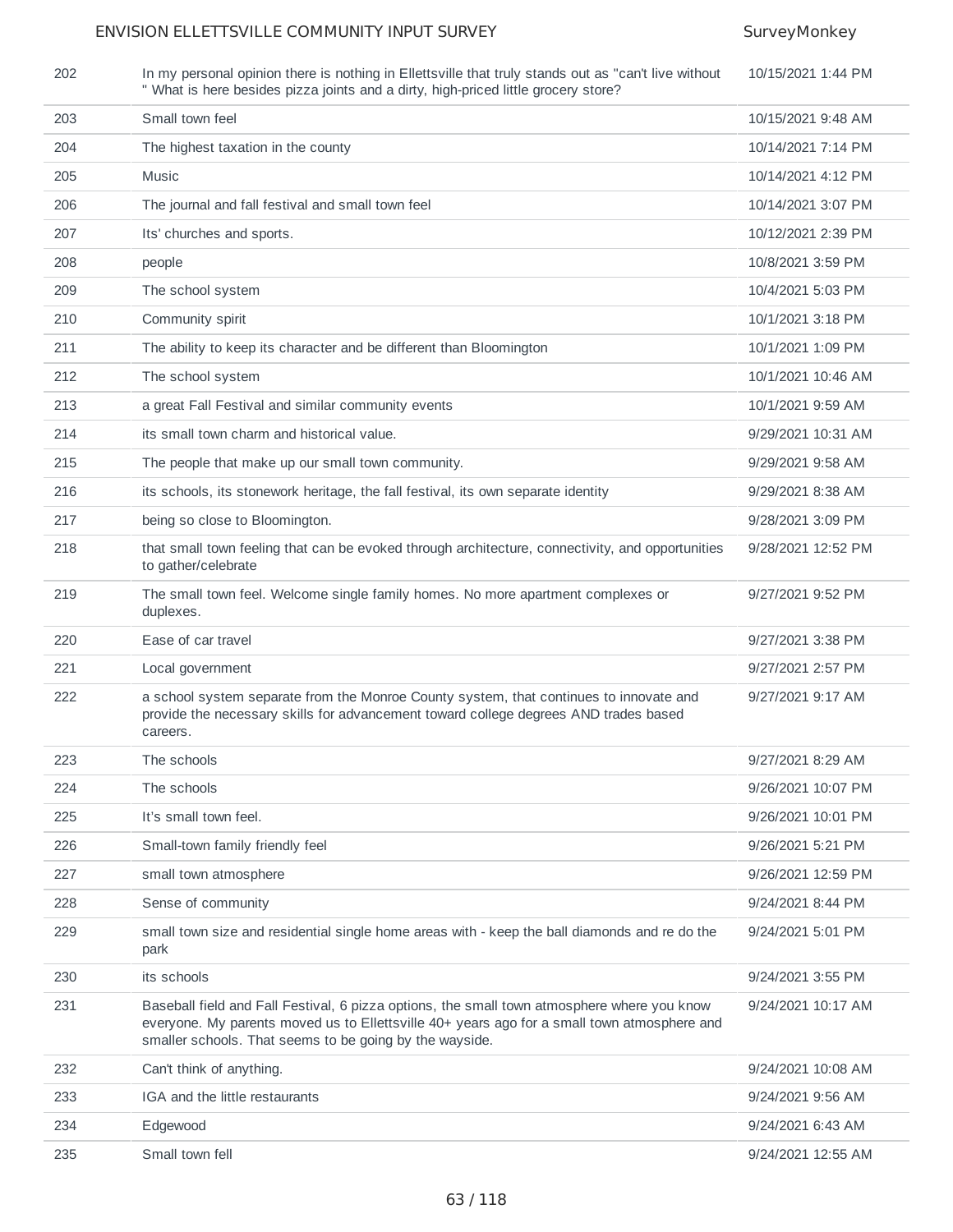| 236 | The RBB schools                                                                                                                                  | 9/23/2021 10:31 PM |
|-----|--------------------------------------------------------------------------------------------------------------------------------------------------|--------------------|
| 237 | A strong sense of community                                                                                                                      | 9/23/2021 10:19 PM |
| 238 | The library                                                                                                                                      | 9/23/2021 9:46 PM  |
| 239 | Without the Monroe County fall festival.                                                                                                         | 9/23/2021 9:30 PM  |
| 240 | Kenny's Tavern                                                                                                                                   | 9/23/2021 8:34 PM  |
| 241 | Small business owners                                                                                                                            | 9/23/2021 7:53 PM  |
| 242 | The small downtown area.                                                                                                                         | 9/23/2021 7:44 PM  |
| 243 | Churches                                                                                                                                         | 9/23/2021 7:18 PM  |
| 244 | Cute local cozy restaurants and coffee places. Good walking trails.                                                                              | 9/23/2021 7:05 PM  |
| 245 | Independent businesses                                                                                                                           | 9/23/2021 7:01 PM  |
| 246 | Hidden residential areas                                                                                                                         | 9/23/2021 6:18 PM  |
| 247 | Small town feel                                                                                                                                  | 9/23/2021 6:00 PM  |
| 248 | Mom and pop restaurants, shops.                                                                                                                  | 9/23/2021 5:25 PM  |
| 249 | The ballparks                                                                                                                                    | 9/23/2021 5:24 PM  |
| 250 | There is literally nothing that stands out in Ellettsville. It's mostly pizza places.                                                            | 9/23/2021 4:52 PM  |
| 251 | the small town feel                                                                                                                              | 9/23/2021 4:40 PM  |
| 252 | Nothing here now                                                                                                                                 | 9/23/2021 4:35 PM  |
| 253 | Jiffy Treet                                                                                                                                      | 9/23/2021 4:32 PM  |
| 254 | Old white people                                                                                                                                 | 9/23/2021 4:30 PM  |
| 255 | Smithville Telephone                                                                                                                             | 9/23/2021 4:26 PM  |
| 256 | Highway 46 Corridor, identity separate from Bloomington, and the hometown feel (that<br>Bloomington lost many years ago) & welcoming of visitors | 9/23/2021 3:06 PM  |
| 257 | Its people, land, school system                                                                                                                  | 9/23/2021 7:52 AM  |
| 258 | Churches, school system, community events like Fall Festival                                                                                     | 9/23/2021 12:22 AM |
| 259 | Small local shops                                                                                                                                | 9/22/2021 10:56 PM |
| 260 | Community                                                                                                                                        | 9/22/2021 10:01 PM |
| 261 | Small town feel                                                                                                                                  | 9/22/2021 10:01 PM |
| 262 | Small town charm                                                                                                                                 | 9/22/2021 9:39 PM  |
| 263 | Edgewood schools.                                                                                                                                | 9/22/2021 8:55 PM  |
| 264 | the small-town feel.                                                                                                                             | 9/22/2021 7:40 PM  |
| 265 | <b>RBB</b>                                                                                                                                       | 9/22/2021 6:44 PM  |
| 266 | Its local, strong community focused individuals and organizations.                                                                               | 9/22/2021 4:05 PM  |
| 267 | Limestone The people                                                                                                                             | 9/22/2021 12:06 PM |
| 268 | Quiet residential areas                                                                                                                          | 9/22/2021 9:59 AM  |
| 269 | Bloomington                                                                                                                                      | 9/22/2021 9:26 AM  |
| 270 | Sense of community                                                                                                                               | 9/22/2021 8:45 AM  |
| 271 | The highways                                                                                                                                     | 9/21/2021 9:41 PM  |
| 272 | Affordable housing and options                                                                                                                   | 9/21/2021 8:40 PM  |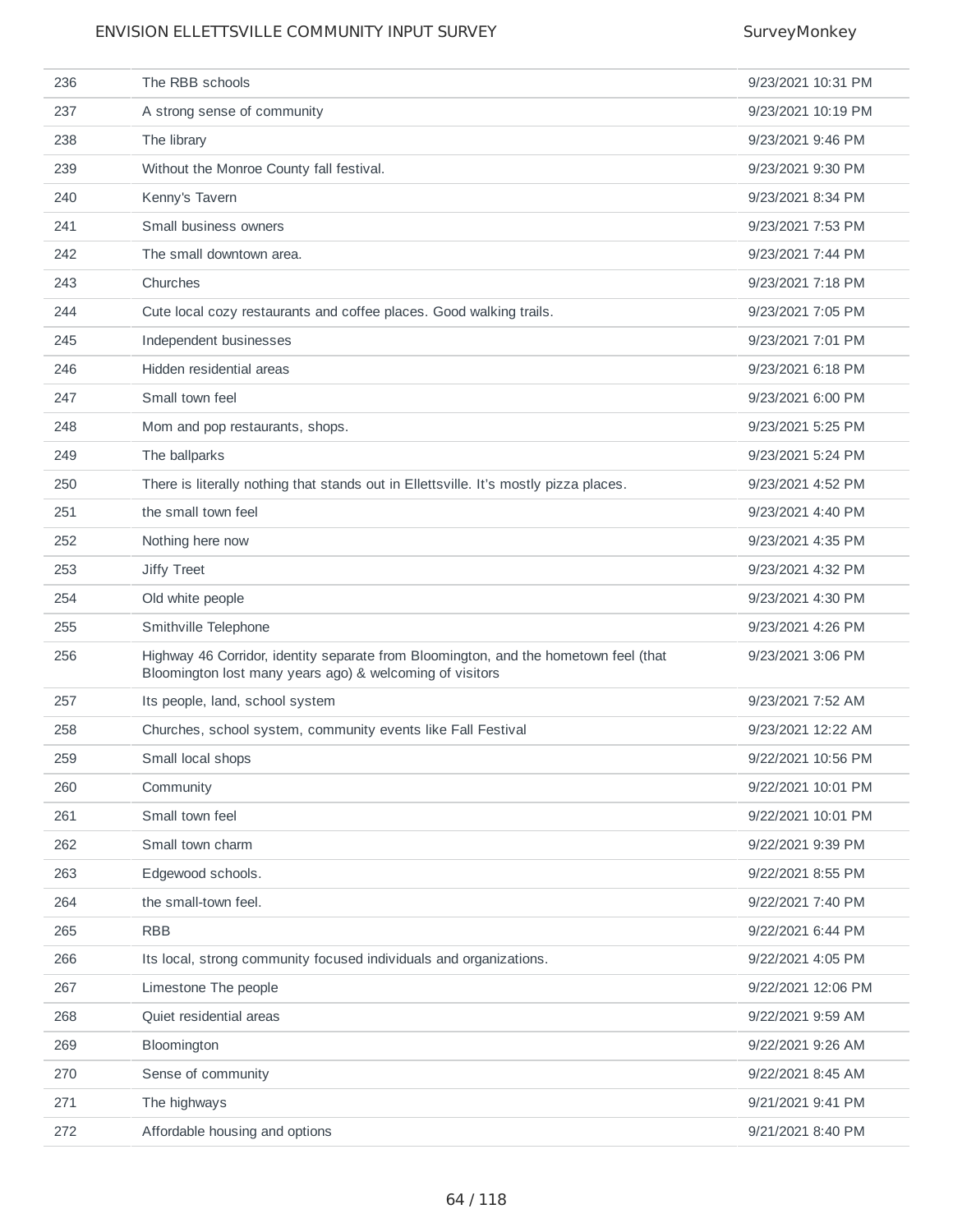| 273 | It's safe neighborhoods                                                 | 9/21/2021 7:44 PM  |
|-----|-------------------------------------------------------------------------|--------------------|
| 274 | the country vibe/space.                                                 | 9/21/2021 7:36 PM  |
| 275 | <b>RBB</b>                                                              | 9/21/2021 5:44 PM  |
| 276 | A few developers taking advantage of whatever they can get.             | 9/21/2021 5:37 PM  |
| 277 | Adorable downtown, Edgewood Schools, the fall festival                  | 9/21/2021 5:07 PM  |
| 278 | It's caring community and great school system                           | 9/21/2021 4:53 PM  |
| 279 | Edgewood Schools and the library                                        | 9/21/2021 4:53 PM  |
| 280 | green space                                                             | 9/21/2021 4:40 PM  |
| 281 | Neighbors that take care of each other                                  | 9/21/2021 4:35 PM  |
| 282 | Can't think of anything that sets it apart                              | 9/21/2021 3:52 PM  |
| 283 | The small town feel.                                                    | 9/21/2021 2:47 PM  |
| 284 | the Fall Festival. It's really our only claim to fame.                  | 9/21/2021 2:44 PM  |
| 285 | a gathering place, preferably in the Sale/Vine. Also the Fall Festival. | 9/21/2021 2:05 PM  |
| 286 | a preservation of its small town, residentially focused community.      | 9/21/2021 11:28 AM |
| 287 | Its small-town, friendly atmosphere                                     | 9/21/2021 8:18 AM  |
| 288 | its people and community                                                | 9/20/2021 4:26 PM  |
| 289 | The school system with their conservative values                        | 9/20/2021 3:37 PM  |
| 290 | Community Events / Sports                                               | 9/19/2021 11:35 AM |
| 291 | <b>Historic limestone</b>                                               | 9/16/2021 5:35 PM  |
| 292 | The school, library, Dollar General, IGA, CVS, and McDonalds.           | 9/15/2021 8:03 AM  |
| 293 | The small family business                                               | 9/14/2021 9:52 PM  |
| 294 | Its people and community spirit.                                        | 9/14/2021 8:14 PM  |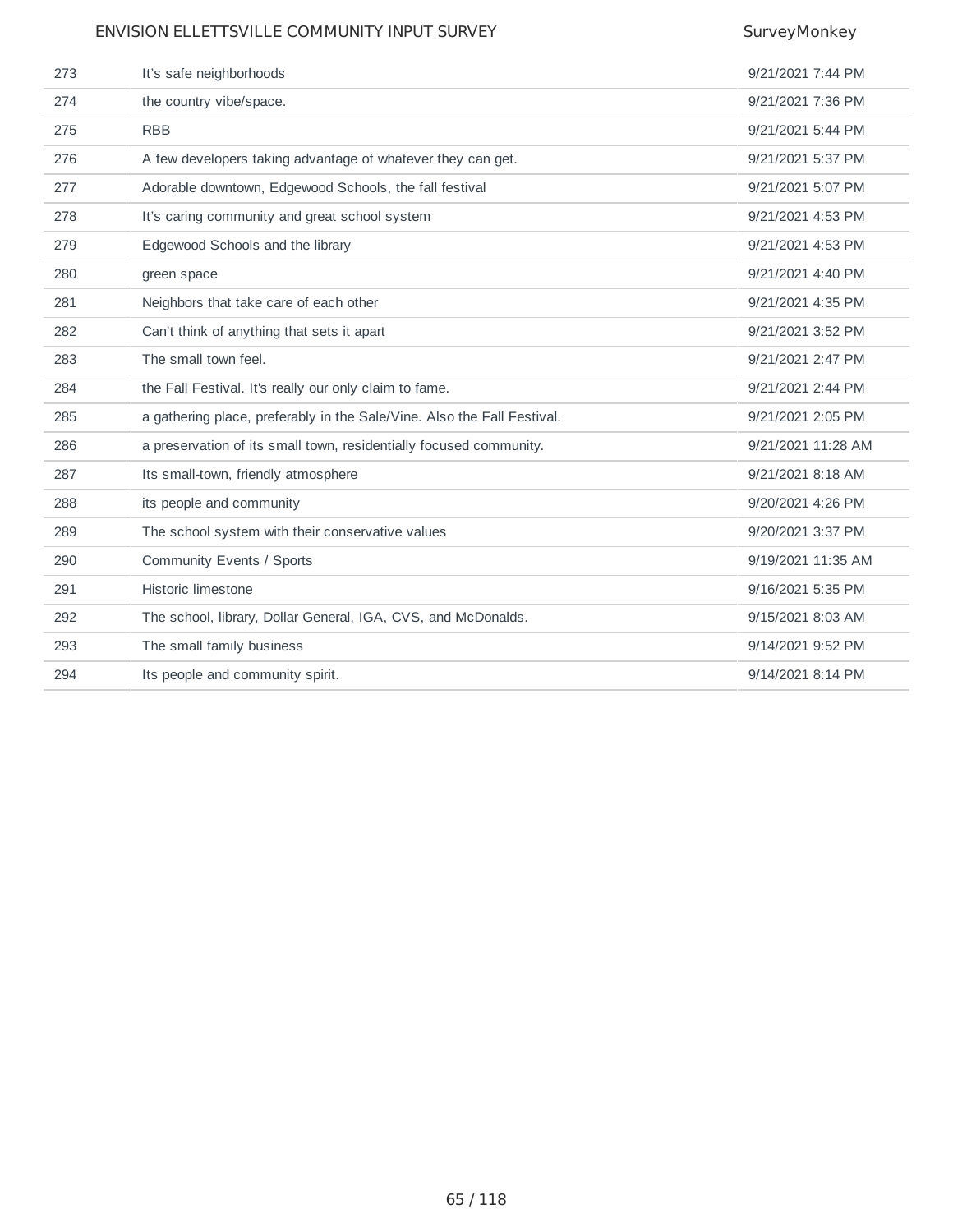# Q5 Ellettsville could be…

Answered: 280 Skipped: 125

| #  | <b>RESPONSES</b>                                                                                                                                                                                                                                                                                                                                                                                                                                                                                                                              | <b>DATE</b>         |
|----|-----------------------------------------------------------------------------------------------------------------------------------------------------------------------------------------------------------------------------------------------------------------------------------------------------------------------------------------------------------------------------------------------------------------------------------------------------------------------------------------------------------------------------------------------|---------------------|
| 1  | a great suburb town                                                                                                                                                                                                                                                                                                                                                                                                                                                                                                                           | 12/3/2021 11:36 AM  |
| 2  | upwardly mobile with attractive housing at all ranges: entry level first time owners, those with<br>growing families, empty nest families, and retirement housing.                                                                                                                                                                                                                                                                                                                                                                            | 11/29/2021 9:31 AM  |
| 3  | a place with more student living, the ones that spend the money and want to be out and about                                                                                                                                                                                                                                                                                                                                                                                                                                                  | 11/23/2021 2:16 PM  |
| 4  | better maintained                                                                                                                                                                                                                                                                                                                                                                                                                                                                                                                             | 11/23/2021 11:27 AM |
| 5  | An adorable and safe little town. I researched and researched different smaller towns in the<br>area before we moved here and I saw the potential our town has. We have great small schools,<br>parks all around, ect. I just feel like we need some restaurants and local shops.                                                                                                                                                                                                                                                             | 11/22/2021 8:47 AM  |
| 6  | A large area for businesses and home development                                                                                                                                                                                                                                                                                                                                                                                                                                                                                              | 11/21/2021 11:04 PM |
| 7  | An attractive location for new industry and business                                                                                                                                                                                                                                                                                                                                                                                                                                                                                          | 11/19/2021 5:42 PM  |
| 8  | Better if it had more restaurants and a real grocery store                                                                                                                                                                                                                                                                                                                                                                                                                                                                                    | 11/19/2021 2:06 PM  |
| 9  | More visually appealing                                                                                                                                                                                                                                                                                                                                                                                                                                                                                                                       | 11/19/2021 1:52 PM  |
| 10 | Like Avon and Plainfield IN after their addition of 4-lane highway. A smaller version of<br>Bloomington as far as businesses and restaurants, we don't even have anything "high-end" like<br>a quality furniture store, or a dry cleaners, or a ladies clothing store. Why can't Ellettsville be a<br>smaller version of Greenwood?                                                                                                                                                                                                           | 11/19/2021 10:03 AM |
| 11 | better with more healthy local owned restaurants we have enough fast food except maybe Chic<br>Fila or a Chipotle we didn't need Starbucks that serves garbage coffee.                                                                                                                                                                                                                                                                                                                                                                        | 11/18/2021 8:35 AM  |
| 12 | an active town in its own right, with a welcoming and active identity.                                                                                                                                                                                                                                                                                                                                                                                                                                                                        | 11/17/2021 8:50 PM  |
| 13 | a nice place to get away from Bloomington                                                                                                                                                                                                                                                                                                                                                                                                                                                                                                     | 11/17/2021 4:52 PM  |
| 14 | a mores cohesive town.                                                                                                                                                                                                                                                                                                                                                                                                                                                                                                                        | 11/17/2021 1:08 PM  |
| 15 | better with more manufacturing and housing                                                                                                                                                                                                                                                                                                                                                                                                                                                                                                    | 11/17/2021 12:51 PM |
| 16 | ENTIRELY SEPARATED FROM BLOOMINGTON                                                                                                                                                                                                                                                                                                                                                                                                                                                                                                           | 11/17/2021 7:37 AM  |
| 17 | The town I stay in the rest of my life.                                                                                                                                                                                                                                                                                                                                                                                                                                                                                                       | 11/17/2021 6:13 AM  |
| 18 | a town with more growth. At the moment though, there are so many struggling local<br>businesses unable to maintain a full staff of employees.                                                                                                                                                                                                                                                                                                                                                                                                 | 11/17/2021 6:08 AM  |
| 19 | a retreat from Bloomington                                                                                                                                                                                                                                                                                                                                                                                                                                                                                                                    | 11/16/2021 9:31 PM  |
| 20 | An incredible neighboring city to Bloomington. There is plenty of room for opportunity.                                                                                                                                                                                                                                                                                                                                                                                                                                                       | 11/16/2021 4:50 PM  |
| 21 | A great small town with a variety of locally owned shops and restaurants for the community to<br>gather.                                                                                                                                                                                                                                                                                                                                                                                                                                      | 11/16/2021 4:01 PM  |
| 22 | a place for families to live in Monroe county                                                                                                                                                                                                                                                                                                                                                                                                                                                                                                 | 11/16/2021 3:37 PM  |
| 23 | bustling with small shops and restaurant's. This would bring in more tax dollars for the<br>community. Being so close to Bloomington, Ellettsville has a market not utilized. People who<br>have lived in Ellettsville and even Bloomington hates going downtown Bloomington. The traffic,<br>the parking issues, demographic of bars and college students everywhere, etc, however the<br>restaurants and the shops are the allure. If Ellettsville had that feel and charm of downtown<br>without the hustle and bustle, people would come. | 11/16/2021 3:31 PM  |
| 24 | bustling                                                                                                                                                                                                                                                                                                                                                                                                                                                                                                                                      | 11/16/2021 2:55 PM  |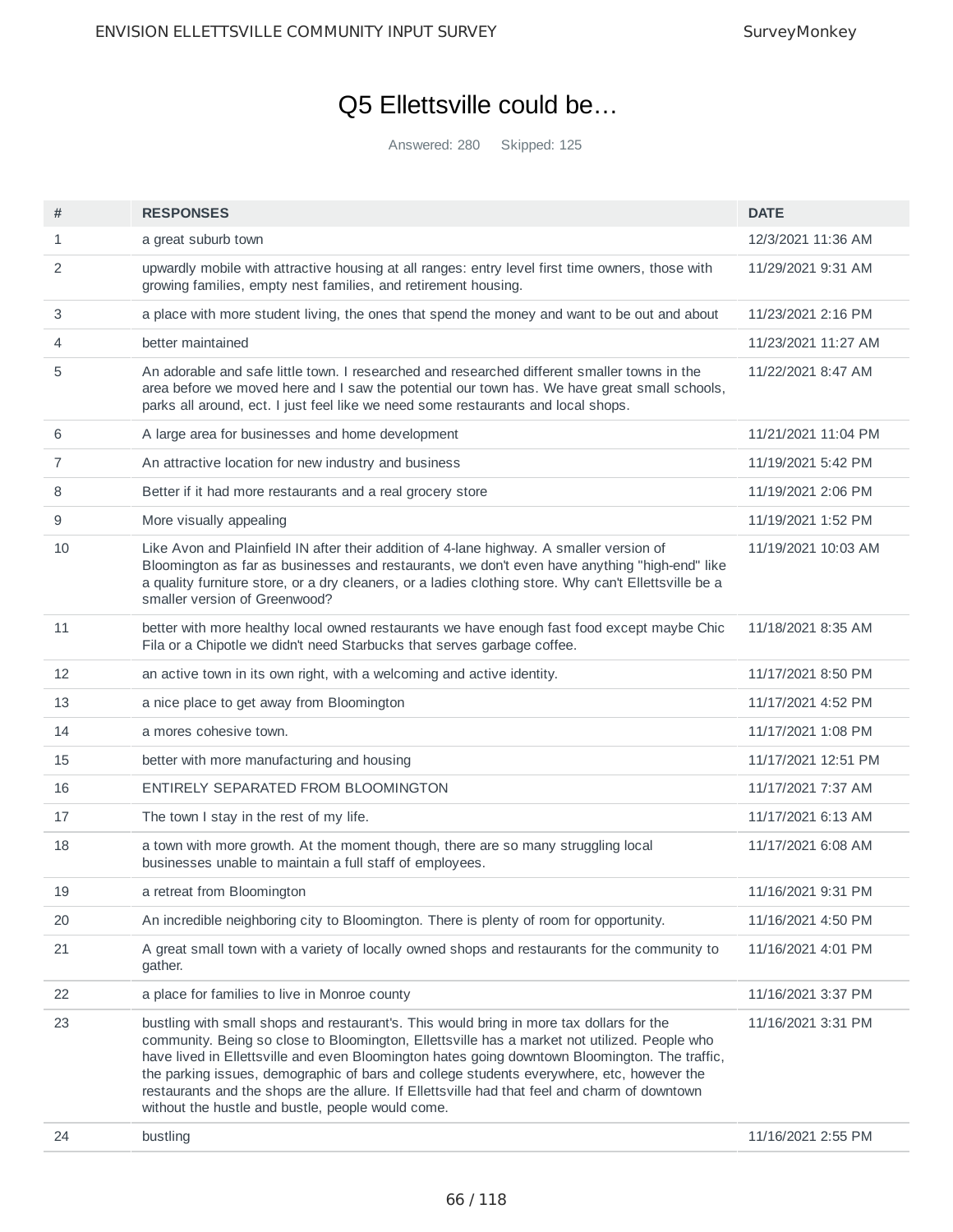| 25 | better                                                                                                                                                                                                                                                                                                                                                                                                                                      | 11/16/2021 2:16 PM  |
|----|---------------------------------------------------------------------------------------------------------------------------------------------------------------------------------------------------------------------------------------------------------------------------------------------------------------------------------------------------------------------------------------------------------------------------------------------|---------------------|
| 26 | A great rural living option outside of Bloomington with great companies for employment.                                                                                                                                                                                                                                                                                                                                                     | 11/16/2021 1:54 PM  |
| 27 | a great corridor into Stinesville and Spencer, providing more housing, new restaurants and<br>shops, and even rebuilding the Stinesville area to incorporate into the west side growth.                                                                                                                                                                                                                                                     | 11/16/2021 1:47 PM  |
| 28 | more diverse.                                                                                                                                                                                                                                                                                                                                                                                                                               | 11/16/2021 1:33 PM  |
| 29 | The best place to raise a family                                                                                                                                                                                                                                                                                                                                                                                                            | 11/16/2021 1:24 PM  |
| 30 | better at attracting non-chain establishments                                                                                                                                                                                                                                                                                                                                                                                               | 11/16/2021 1:19 PM  |
| 31 | attractive to relocation                                                                                                                                                                                                                                                                                                                                                                                                                    | 11/16/2021 1:06 PM  |
| 32 | a shopping hub                                                                                                                                                                                                                                                                                                                                                                                                                              | 11/16/2021 1:04 PM  |
| 33 | more up to date, with more things to do for couples/families                                                                                                                                                                                                                                                                                                                                                                                | 11/16/2021 1:03 PM  |
| 34 | A place for young families to live, thrive and stay forever in.                                                                                                                                                                                                                                                                                                                                                                             | 11/16/2021 12:53 PM |
| 35 | A place with more family activities.                                                                                                                                                                                                                                                                                                                                                                                                        | 11/16/2021 12:51 PM |
| 36 | more of a place to play and spend extra income. My family and I leave Ellettsville and go to<br>Bloomington for most leisure and family time. Would love places in town that we could go to.                                                                                                                                                                                                                                                | 11/16/2021 12:44 PM |
| 37 | more fun with things for kids to do                                                                                                                                                                                                                                                                                                                                                                                                         | 11/16/2021 12:40 PM |
| 38 | Even more of community with more community members involvement.                                                                                                                                                                                                                                                                                                                                                                             | 11/16/2021 12:36 PM |
| 39 | the next bloomington                                                                                                                                                                                                                                                                                                                                                                                                                        | 11/16/2021 12:32 PM |
| 40 | A bustling small community similar to Nashville Indiana                                                                                                                                                                                                                                                                                                                                                                                     | 11/16/2021 12:26 PM |
| 41 | and continue to be a place where people strive to live which with a competitive market and<br>higher property values, but with the apartments and never ending subdivision builds the value<br>will eventually plateau and then decrease over then next 10 years.                                                                                                                                                                           | 11/16/2021 12:26 PM |
| 42 | the next community expansion for Bloomington                                                                                                                                                                                                                                                                                                                                                                                                | 11/16/2021 12:20 PM |
| 43 | so much more exciting with a vibrant downtown                                                                                                                                                                                                                                                                                                                                                                                               | 11/16/2021 12:15 PM |
| 44 | a marvelous small-town located just outside a college town. Instead it is becoming more of a<br>bedroom community with an endless line of pizza chains instead of a thriving small town with<br>original/unique shopping, dining, and recreation. Ellettsville could be a destination that people<br>come to for family activities and weekend fun, instead its just a place cars are passing through<br>on their way to their destination. | 11/16/2021 12:09 PM |
| 45 | recognized as a popular hub of restaurants and stores.                                                                                                                                                                                                                                                                                                                                                                                      | 11/16/2021 12:00 PM |
| 46 | the Carmel of Bloomington without the sense of entitlement                                                                                                                                                                                                                                                                                                                                                                                  | 11/16/2021 11:56 AM |
| 47 | A stronger town growing with more opportunities rather than just with people fleeing<br>Bloomington.                                                                                                                                                                                                                                                                                                                                        | 11/16/2021 11:54 AM |
| 48 | A lot cooler in general and have better dining options.                                                                                                                                                                                                                                                                                                                                                                                     | 11/16/2021 11:53 AM |
| 49 | Safer. I see more and more traffic passing through. It's starting to feel like Bloomington. I used<br>to recognize everyone I passed I couldn't tell you who anyone is anymore. There is always<br>so much traffic going down SR46 it's ridiculous.                                                                                                                                                                                         | 11/16/2021 11:50 AM |
| 50 | a unique small town that encourages and supports local shopping, recreation and dining<br>opportunities.                                                                                                                                                                                                                                                                                                                                    | 11/16/2021 11:50 AM |
| 51 | a destination.                                                                                                                                                                                                                                                                                                                                                                                                                              | 11/16/2021 11:48 AM |
| 52 | a mini-Nashville or Frenchlick. Local shops, crafts, encourage small businesses locate<br>thereno more large chains- it doesn't need big biz growth, but charm (what Bton used to<br>have)- huge opportunity to fill the gap                                                                                                                                                                                                                | 11/16/2021 11:47 AM |
| 53 | larger community that offers more affordable housing options for people working in<br>Bloomington. For example, the StoneChase addition across from P48 could easily fit on the                                                                                                                                                                                                                                                             | 11/16/2021 11:46 AM |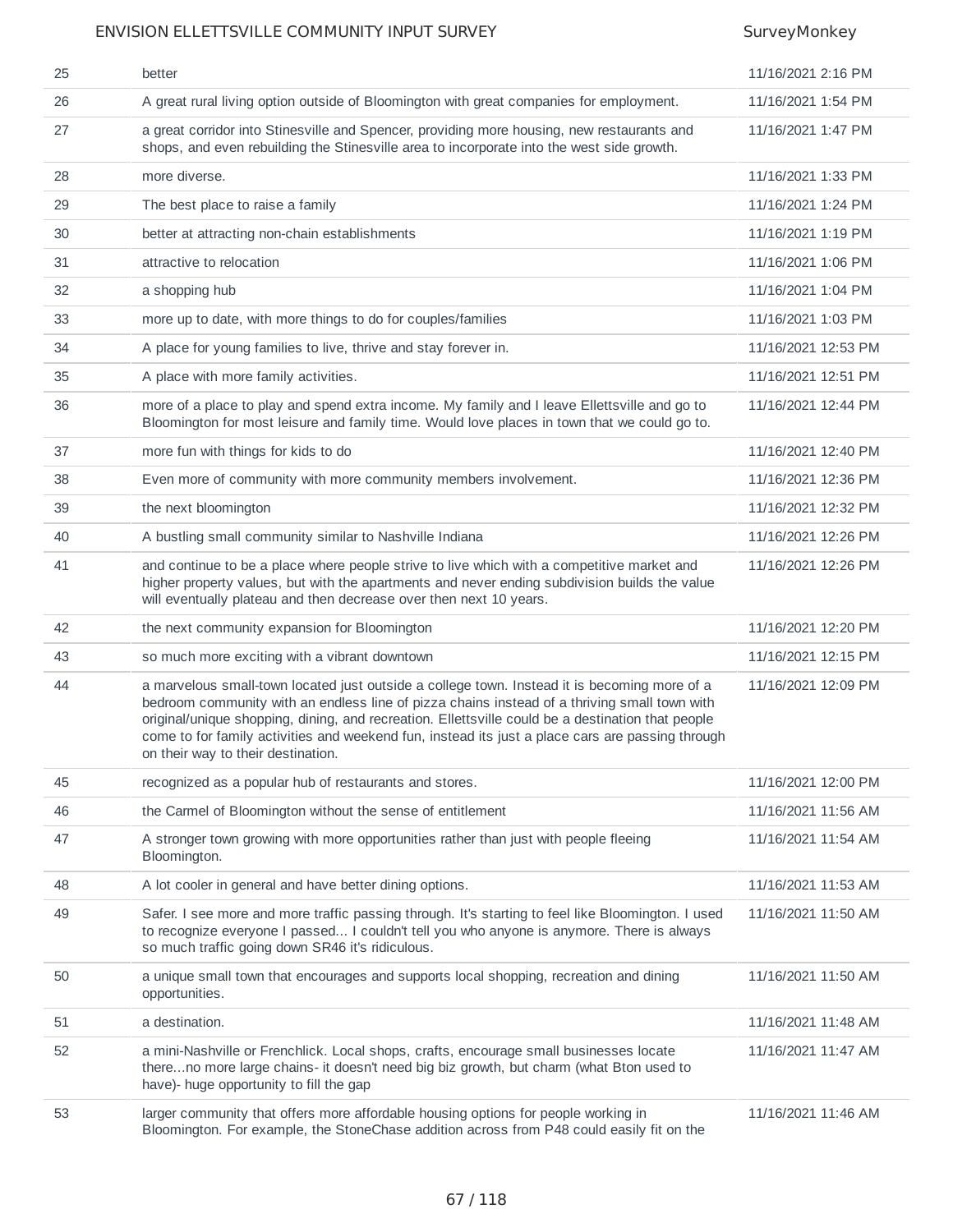outskirts of Ellettsville. There really isn't any other new single family homes on the westside of Bloomington.

| 54 | More inclusive and diverse.                                                                                                                                                                                                                                                                                                                                                                                                                   | 11/16/2021 11:46 AM |
|----|-----------------------------------------------------------------------------------------------------------------------------------------------------------------------------------------------------------------------------------------------------------------------------------------------------------------------------------------------------------------------------------------------------------------------------------------------|---------------------|
| 55 | a place that understands we bridge rural, county culture while at the same time being proximal<br>to the Bloomington area and have a nice small-town feel, though not really "metro".                                                                                                                                                                                                                                                         | 11/16/2021 11:42 AM |
| 56 | an affordable, more real place for families to live and grow                                                                                                                                                                                                                                                                                                                                                                                  | 11/16/2021 11:41 AM |
| 57 | Much more diverse in terms of people and local businesses                                                                                                                                                                                                                                                                                                                                                                                     | 11/16/2021 11:40 AM |
| 58 | a great place to raise a family                                                                                                                                                                                                                                                                                                                                                                                                               | 11/16/2021 11:39 AM |
| 59 | better in developing their downtown area.                                                                                                                                                                                                                                                                                                                                                                                                     | 11/16/2021 11:38 AM |
| 60 | even a better place to live and work                                                                                                                                                                                                                                                                                                                                                                                                          | 11/16/2021 11:37 AM |
| 61 | Better with more things to do outside, like parks and small shops                                                                                                                                                                                                                                                                                                                                                                             | 11/16/2021 7:26 AM  |
| 62 | Forgottenall the traffic, new buildings that have no look or feel of originality. I really don't<br>want it to start looking like a mini Bloomington, but at the same time realize it has to grow a<br>little.                                                                                                                                                                                                                                | 11/16/2021 7:12 AM  |
| 63 | A more relaxing residential area to escape the hustle and bustle of the city next door                                                                                                                                                                                                                                                                                                                                                        | 11/16/2021 6:13 AM  |
| 64 | the non-student escape from Bloomington, with destinations/activities unique to the town and<br>landscape. Instead it seems to be modeling itself after Bedford, etc. No curb appeal,<br>somewhere to drive through as quickly as possible. Frankly, ugly and generic. Flow of traffic<br>could be improved/maintained (very important for daily commuters) with pedestrian/bike<br>overpass options and possible rail option to Bloomington. | 11/16/2021 5:18 AM  |
| 65 | An easier and safer place for bicycles and pedestrians                                                                                                                                                                                                                                                                                                                                                                                        | 11/15/2021 11:07 PM |
| 66 | more entertaining                                                                                                                                                                                                                                                                                                                                                                                                                             | 11/15/2021 4:53 PM  |
| 67 | a great central area between spencer and bloomington                                                                                                                                                                                                                                                                                                                                                                                          | 11/15/2021 3:44 PM  |
| 68 | a better shopping town.                                                                                                                                                                                                                                                                                                                                                                                                                       | 11/15/2021 3:33 PM  |
| 69 | modern small town                                                                                                                                                                                                                                                                                                                                                                                                                             | 11/15/2021 3:32 PM  |
| 70 | A family destination a mear hour from our states capital.                                                                                                                                                                                                                                                                                                                                                                                     | 11/15/2021 3:22 PM  |
| 71 | better                                                                                                                                                                                                                                                                                                                                                                                                                                        | 11/15/2021 2:34 PM  |
| 72 | small town place for people to love but to much growing with business.                                                                                                                                                                                                                                                                                                                                                                        | 11/15/2021 2:33 PM  |
| 73 | more than just "Pizza"                                                                                                                                                                                                                                                                                                                                                                                                                        | 11/15/2021 2:28 PM  |
| 74 | a family friendly community that caters to families for activates and family outlets.                                                                                                                                                                                                                                                                                                                                                         | 11/15/2021 1:48 PM  |
| 75 | a great place to raise a family                                                                                                                                                                                                                                                                                                                                                                                                               | 11/15/2021 1:07 PM  |
| 76 | More of a destination.                                                                                                                                                                                                                                                                                                                                                                                                                        | 11/15/2021 12:22 PM |
| 77 | don't know                                                                                                                                                                                                                                                                                                                                                                                                                                    | 11/15/2021 12:03 PM |
| 78 | better if the downtown area were to be cleaned up a bit, fresh coat of paint so to speak and<br>some new businesses starting up in the empty abandoned buildings in the area. These empty<br>buildings make the area very slum looking and it's very sad to see the area looking run down.                                                                                                                                                    | 11/15/2021 11:53 AM |
| 79 | more if they would put the money into the small town.                                                                                                                                                                                                                                                                                                                                                                                         | 11/15/2021 11:45 AM |
| 80 | Another downtown Brown County                                                                                                                                                                                                                                                                                                                                                                                                                 | 11/15/2021 11:43 AM |
| 81 | More independent from Bloomington.                                                                                                                                                                                                                                                                                                                                                                                                            | 11/15/2021 11:40 AM |
| 82 | A bigger sport haven                                                                                                                                                                                                                                                                                                                                                                                                                          | 11/15/2021 11:39 AM |
| 83 | a bigger factor in Monroe Country if the town would be more assertive in annexing and<br>administering the land around SR 46 towards I-69.                                                                                                                                                                                                                                                                                                    | 11/15/2021 11:38 AM |
| 84 | Over built and expensive                                                                                                                                                                                                                                                                                                                                                                                                                      | 11/15/2021 11:35 AM |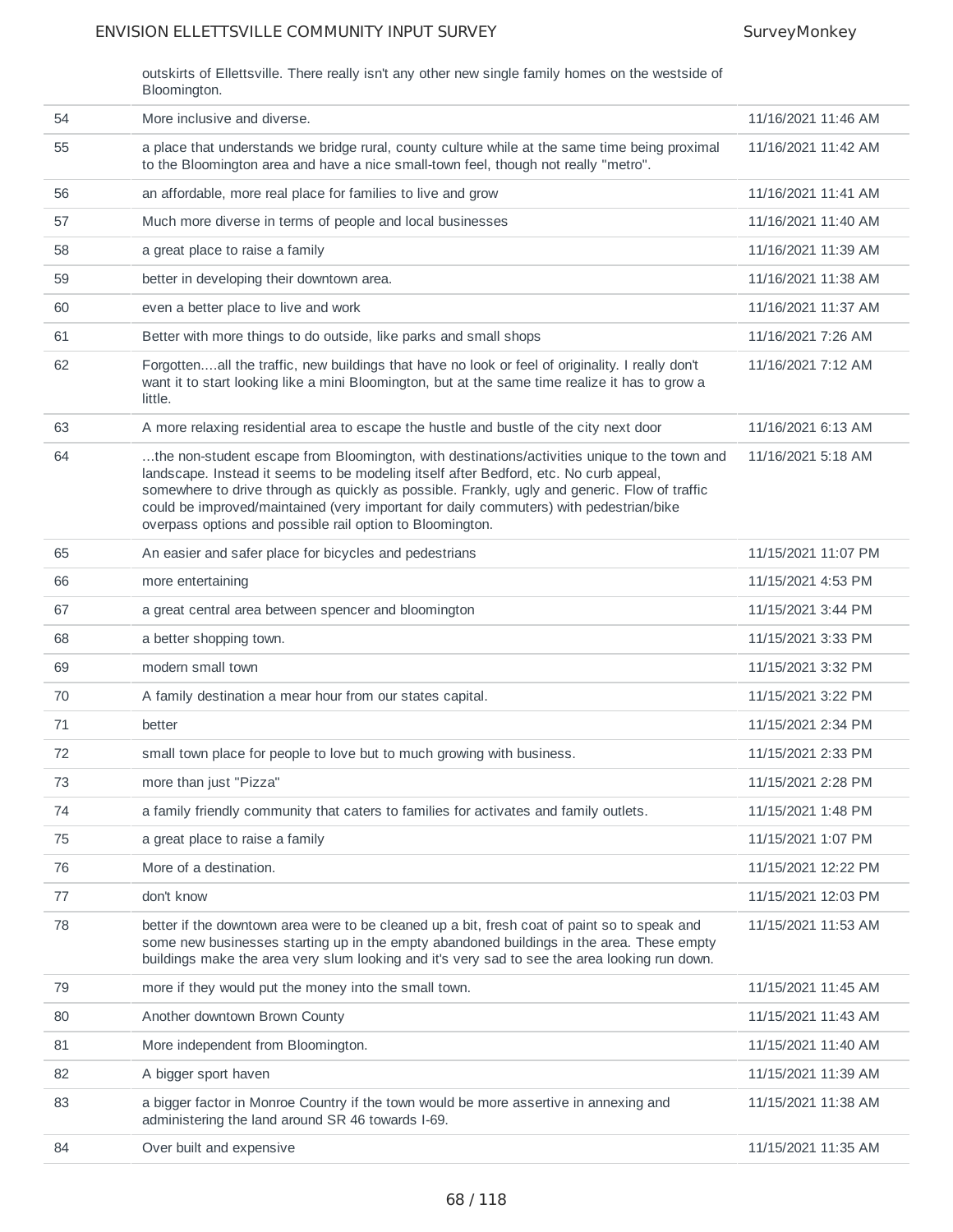85 A quality rural/suburban small town if they would add places to live away from the highway.

Ideally, convert the homes that nobody wants right along the highway into small businesses

11/15/2021 11:33 AM

|     | similar to what Vine Street BBQ has done.                                                                                                                                                                                                                                                                                                         |                     |
|-----|---------------------------------------------------------------------------------------------------------------------------------------------------------------------------------------------------------------------------------------------------------------------------------------------------------------------------------------------------|---------------------|
| 86  | modernized                                                                                                                                                                                                                                                                                                                                        | 11/15/2021 11:26 AM |
| 87  | The next Bloomington if you are not careful. Keep it simple, friendly and clean.                                                                                                                                                                                                                                                                  | 11/15/2021 11:25 AM |
| 88  | an economic driver                                                                                                                                                                                                                                                                                                                                | 11/15/2021 11:14 AM |
| 89  | Stop buying such expensive police and firefighter equipment.                                                                                                                                                                                                                                                                                      | 11/15/2021 11:09 AM |
| 90  | more inviting by having newer affordable apartments                                                                                                                                                                                                                                                                                               | 11/15/2021 11:08 AM |
| 91  | a place where more people from neighboring counties visit.                                                                                                                                                                                                                                                                                        | 11/15/2021 11:06 AM |
| 92  | Better at family orientated activities.                                                                                                                                                                                                                                                                                                           | 11/15/2021 11:04 AM |
| 93  | BETTER TRAFFIC LANES                                                                                                                                                                                                                                                                                                                              | 11/15/2021 11:04 AM |
| 94  | a hub for boutiques, arts, retail shopping.                                                                                                                                                                                                                                                                                                       | 11/15/2021 11:02 AM |
| 95  | A great place to live as long as it does not get annexed by Bloomington.                                                                                                                                                                                                                                                                          | 11/15/2021 11:02 AM |
| 96  | taxed less                                                                                                                                                                                                                                                                                                                                        | 11/15/2021 11:02 AM |
| 97  | quickly overrun with traffic and overcrowding if not managed appropriately                                                                                                                                                                                                                                                                        | 11/15/2021 11:01 AM |
| 98  | a place with more healthy lifestyle options                                                                                                                                                                                                                                                                                                       | 11/15/2021 10:59 AM |
| 99  | <b>Better</b>                                                                                                                                                                                                                                                                                                                                     | 11/15/2021 10:57 AM |
| 100 | a nice place to live and shop                                                                                                                                                                                                                                                                                                                     | 11/15/2021 10:57 AM |
| 101 | A great place to embrace local grown products and small shops.                                                                                                                                                                                                                                                                                    | 11/15/2021 10:57 AM |
| 102 | a place with easier access to groceries and restaurants.                                                                                                                                                                                                                                                                                          | 11/15/2021 10:56 AM |
| 103 | <b>LARGER</b>                                                                                                                                                                                                                                                                                                                                     | 11/15/2021 10:55 AM |
| 104 | More affordable for young and developing families.                                                                                                                                                                                                                                                                                                | 11/15/2021 10:54 AM |
| 105 | better at attracting small businesses to the area, especially downtown. Creating signage for the<br>business in the area along the main SR46 corridor.                                                                                                                                                                                            | 11/15/2021 8:01 AM  |
| 106 | A unique alternative to Bloomington. It needs a distinctive attraction.                                                                                                                                                                                                                                                                           | 11/12/2021 10:27 AM |
| 107 | More appealing to new local businesses                                                                                                                                                                                                                                                                                                            | 11/9/2021 5:32 PM   |
| 108 | Better diverse, have cleaner air practices, maintain the sidewalks along 46, improve its<br>downtown and flooding issues                                                                                                                                                                                                                          | 11/9/2021 12:14 PM  |
| 109 | A desirable place to live.                                                                                                                                                                                                                                                                                                                        | 11/8/2021 9:42 AM   |
| 110 | Stronger                                                                                                                                                                                                                                                                                                                                          | 11/3/2021 4:50 PM   |
| 111 | A robust community with multiple housing options, strong infrastructure, and focused on the<br>future.                                                                                                                                                                                                                                            | 11/2/2021 12:23 PM  |
| 112 | one of the Upland Regions leading, business friendly, economic development center for traded<br>sector businesses in advance manufacturing, technology innovation, and life sciences.<br>Ellettsville can position itself as one of the areas economic hubs with thoughtful and careful<br>planning to set aside land for industrial development. | 11/1/2021 2:48 PM   |
| 113 | It's own county.                                                                                                                                                                                                                                                                                                                                  | 11/1/2021 10:03 AM  |
| 114 | A progressive and innovative small town that attracts the younger generations to stay and<br>continue to grow the community.                                                                                                                                                                                                                      | 11/1/2021 8:15 AM   |
| 115 | better designed, better layout, better retail                                                                                                                                                                                                                                                                                                     | 10/29/2021 10:55 AM |
| 116 | A nice retirement community                                                                                                                                                                                                                                                                                                                       | 10/28/2021 8:58 AM  |
| 117 | a destination, instead a place you travel through on the way somewhere.                                                                                                                                                                                                                                                                           | 10/27/2021 7:45 AM  |
|     |                                                                                                                                                                                                                                                                                                                                                   |                     |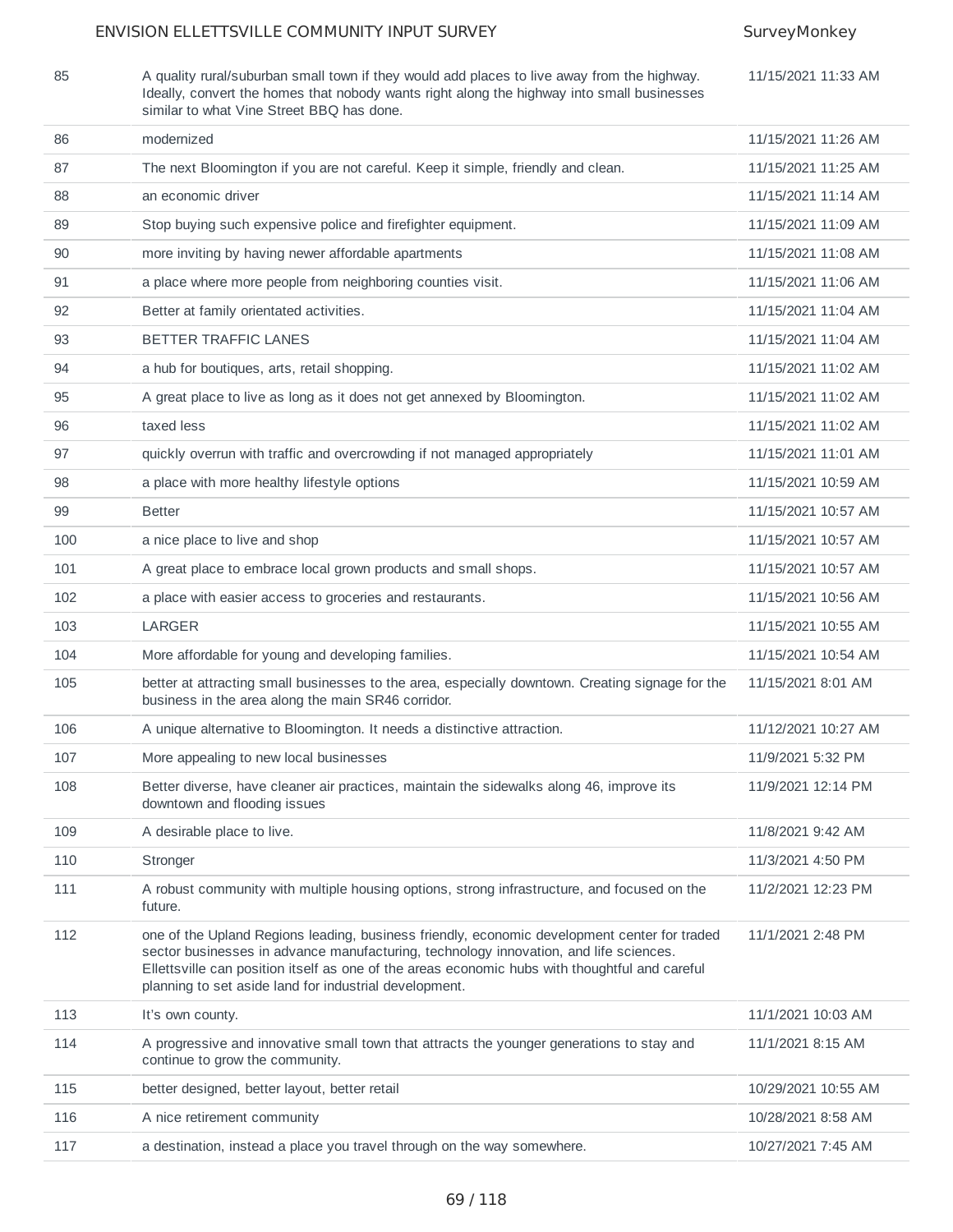| 118 | more self sustainable without having to go to Bloomington                                                                                                                                                                                                                                                               | 10/26/2021 6:29 PM  |
|-----|-------------------------------------------------------------------------------------------------------------------------------------------------------------------------------------------------------------------------------------------------------------------------------------------------------------------------|---------------------|
| 119 | a solution to the housing crisis.                                                                                                                                                                                                                                                                                       | 10/25/2021 11:37 AM |
| 120 | Easier for students to walk to school off of Reeves, stay a small town, cheaper housing.<br>Would be better off without McDonald's continually giving the community a bad name.                                                                                                                                         | 10/25/2021 11:14 AM |
| 121 | revitalized by encouraging more local businesses (shops, restaurants) to open here. With the<br>addition of parking areas, the downtown area could have a "Nashville, IN" kind of feel.                                                                                                                                 | 10/25/2021 9:18 AM  |
| 122 | The upscale community of Monroe Cothe Fishers of Bloomington. Ellettsville could be the<br>most desirable place to live in the area.                                                                                                                                                                                    | 10/25/2021 9:17 AM  |
| 123 | thriving if only we could add more small restaurant and shop options.                                                                                                                                                                                                                                                   | 10/25/2021 8:06 AM  |
| 124 | more self-sufficient - spending more money within the community for groceries, home and<br>business needs, and entertainment be a regional workforce center - specialize in certain<br>businesses - life science technology, Crane defense contractors, use telecommunications<br>strength to support high-tech offices | 10/24/2021 9:02 PM  |
| 125 | a great place to live, work, and play                                                                                                                                                                                                                                                                                   | 10/22/2021 10:46 AM |
| 126 | A great place for businesses with a small footprint, like boutique shops and tech offices                                                                                                                                                                                                                               | 10/22/2021 9:23 AM  |
| 127 | A large rural community with family values                                                                                                                                                                                                                                                                              | 10/22/2021 8:35 AM  |
| 128 | like West Lafayette                                                                                                                                                                                                                                                                                                     | 10/21/2021 8:50 PM  |
| 129 | Much more vibrant by increasing opportunities and access.                                                                                                                                                                                                                                                               | 10/21/2021 7:17 PM  |
| 130 | More inviting, more beautification and connected with sidewalks/paths.                                                                                                                                                                                                                                                  | 10/21/2021 4:55 PM  |
| 131 | better for commuting beside cars                                                                                                                                                                                                                                                                                        | 10/21/2021 2:23 PM  |
| 132 | Less in one line                                                                                                                                                                                                                                                                                                        | 10/21/2021 2:22 PM  |
| 133 | place to live and work at the same time                                                                                                                                                                                                                                                                                 | 10/21/2021 2:12 PM  |
| 134 | A commercial hub providing good jobs and opportunities                                                                                                                                                                                                                                                                  | 10/21/2021 11:39 AM |
| 135 | A DOWNTOWN WHERE RESTAURANTS AND SMALL BUSINESSES ATTRACT VISITORS.<br>NEED BETTER ACCESS AND COMPLETION OF THE WALKING TRAIL!                                                                                                                                                                                          | 10/21/2021 9:52 AM  |
| 136 | expanded by annexation with additional improvements to its utilities                                                                                                                                                                                                                                                    | 10/21/2021 9:05 AM  |
| 137 | A place to go to eat; a visitor and education center for the limestone and limestone carving<br>industries.                                                                                                                                                                                                             | 10/21/2021 8:25 AM  |
| 138 | It's own vibrant cultural destination                                                                                                                                                                                                                                                                                   | 10/20/2021 5:30 PM  |
| 139 | The gold standard of suburban living.                                                                                                                                                                                                                                                                                   | 10/20/2021 1:55 PM  |
| 140 | more modern and offer more amenities to residents in a way that supports local business<br>owners, not large out-of-state corporations.                                                                                                                                                                                 | 10/20/2021 12:57 PM |
| 141 | vibrant, energetic with small retail shops and more restaurants, parks and walking/biking trails                                                                                                                                                                                                                        | 10/20/2021 12:34 PM |
| 142 | a great place to live                                                                                                                                                                                                                                                                                                   | 10/20/2021 12:12 PM |
| 143 | Better if money were available                                                                                                                                                                                                                                                                                          | 10/20/2021 11:16 AM |
| 144 | a regional hub for outdoor recreational opportunities. See answer to question #7.                                                                                                                                                                                                                                       | 10/20/2021 9:53 AM  |
| 145 | a community that is diverse and welcoming                                                                                                                                                                                                                                                                               | 10/20/2021 8:21 AM  |
| 146 | a wonderful small town                                                                                                                                                                                                                                                                                                  | 10/20/2021 8:04 AM  |
| 147 | Even better if we promoted more small business ownership. Limit pizza places and storage<br>units.                                                                                                                                                                                                                      | 10/20/2021 7:22 AM  |
| 148 | Self sufficient with a Meijer and more community trails and opportunities for outdoor activity                                                                                                                                                                                                                          | 10/20/2021 7:12 AM  |
| 149 | So much more. With a wider variety of restaurants                                                                                                                                                                                                                                                                       | 10/20/2021 1:52 AM  |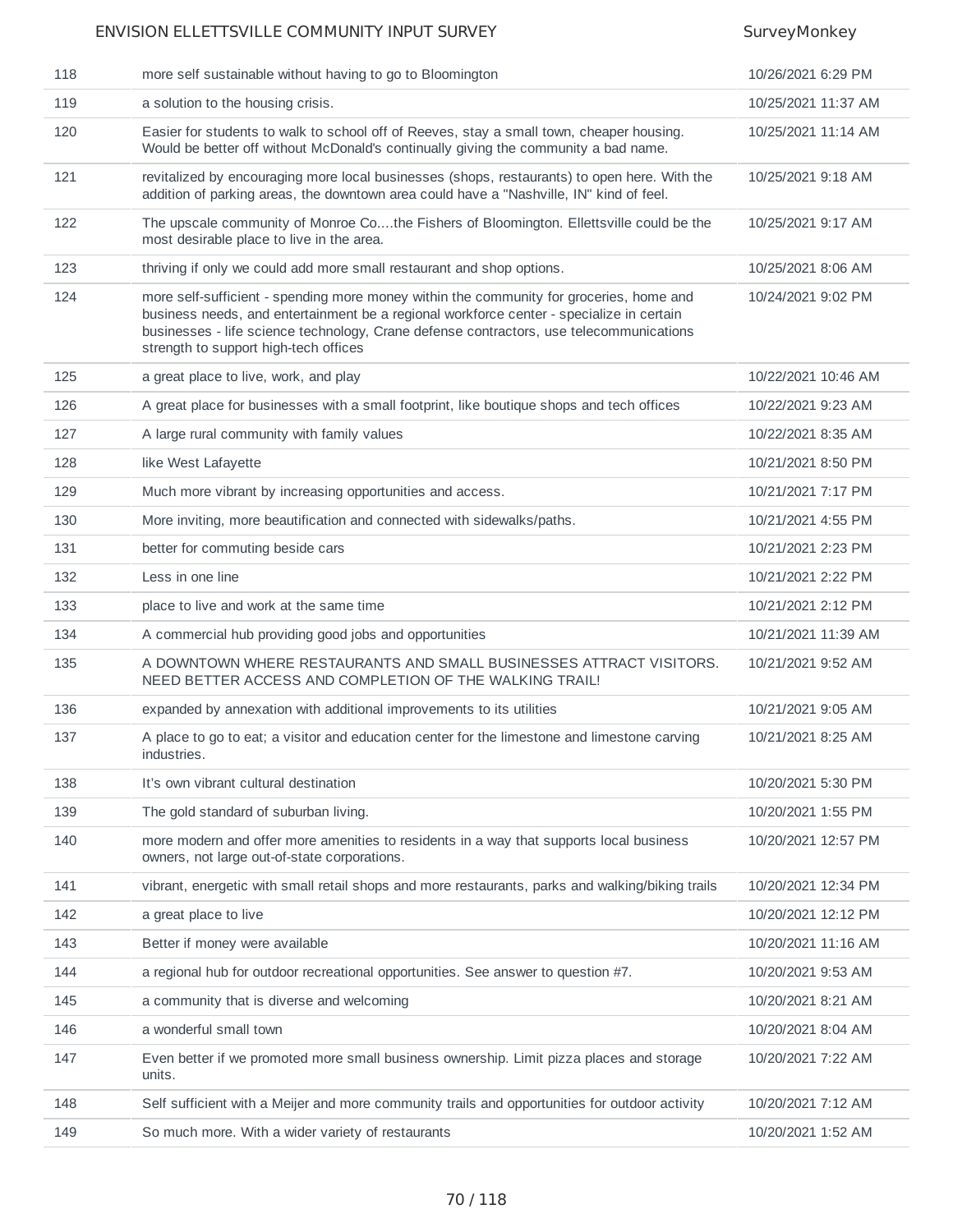## ENVISION ELLETTSVILLE COMMUNITY INPUT SURVEY SURVEY SurveyMonkey 150 More self-contained without the need to travel to Bloomington or Spencer as frequently. Add more shopping options and activities. Clothing stores, grocery stores, better restaurants, movie theater, etc. 10/20/2021 12:44 AM 151 Community based 10/19/2021 11:35 PM 152 The alternative for people wanting a more pragmatic, less liberal place to I've and still be in the Bloomington area 10/19/2021 10:52 PM 153 So much more. Too many people with stale agendas occupy board seats that need to go to younger residents who have fresh ideas and are dynamic in making changes and improvements 10/19/2021 10:38 PM 154 The best community in Monroe County 10/19/2021 10:18 PM 155 Grow into a wonderful community. If managed. 10/19/2021 10:09 PM 156 even better! 10/19/2021 9:27 PM 157 More interconnected among all age groups 10 and 100 mm and 100 mm and 100 mm and 100 mm and 100 mm and 100 mm and 100 mm and 100 mm and 100 mm and 100 mm and 100 mm and 100 mm and 100 mm and 100 mm and 100 mm and 100 m 158 Better with walking trails 10/19/2021 8:57 PM 159 Much nicer looking down 46 and into the downtown. Think of Nashville, IN 10/19/2021 8:48 PM 160 Much better and attract more growth 10/19/2021 8:26 PM 161 Housing better people 10/19/2021 8:10 PM 162 Charming and cleaned up. Should go the route of Carmel as far as attention to detail. Things like street lights and guard rails need not to be ugly. The character is lacking. The industrial aspect is over running the town. Even small changes (like the lights and rails) aesthetically make a difference. 10/19/2021 7:30 PM 163 a strong living location that offers small town appeal and events 10/19/2021 7:24 PM 164 Prettier, more quaint . It's pretty, but Richland plaza could use a facelift, just paint 10/19/2021 7:24 PM 165 more locatized 10/19/2021 6:57 PM 166 Use a more diverse option of restaurants 10/19/2021 6:25 PM 167 the next upcoming town growth wise 10/19/2021 5:15 PM 168 better with competing grocery stores and farmers markets 10/19/2021 4:37 PM 169 A better place for social and leisure activities, community involvement, historical feel 10/19/2021 4:13 PM 170 absorbed into Bloomington or a County-Wide government at some point. That would be a bad thing. 10/19/2021 3:51 PM 171 A place where long term residents can live, not college students, quaint with having intentional growth 10/19/2021 3:13 PM 172 Open to having more businesses. 10/19/2021 2:59 PM 173 a growing residential and business community. 10/19/2021 2:54 PM 174 Carmel-like in regards to quality of life and Nashville-like regarding shopping 10/19/2021 2:42 PM 175 bustling with a non-bedroom community feel 10/19/2021 2:28 PM 176 the best place to live and work in Monroe county 10/19/2021 2:01 PM 177 overrun with pizza 10/19/2021 2:01 PM 178 A very cool and historical town 10/19/2021 1:54 PM 179 a town with a vibrant downtown and lower taxes for residents. 10/19/2021 1:49 PM 180 desired quality housing, schools, recreational community 10/19/2021 1:42 PM 181 THE place for growth of residential, business and leisure options 10/19/2021 1:27 PM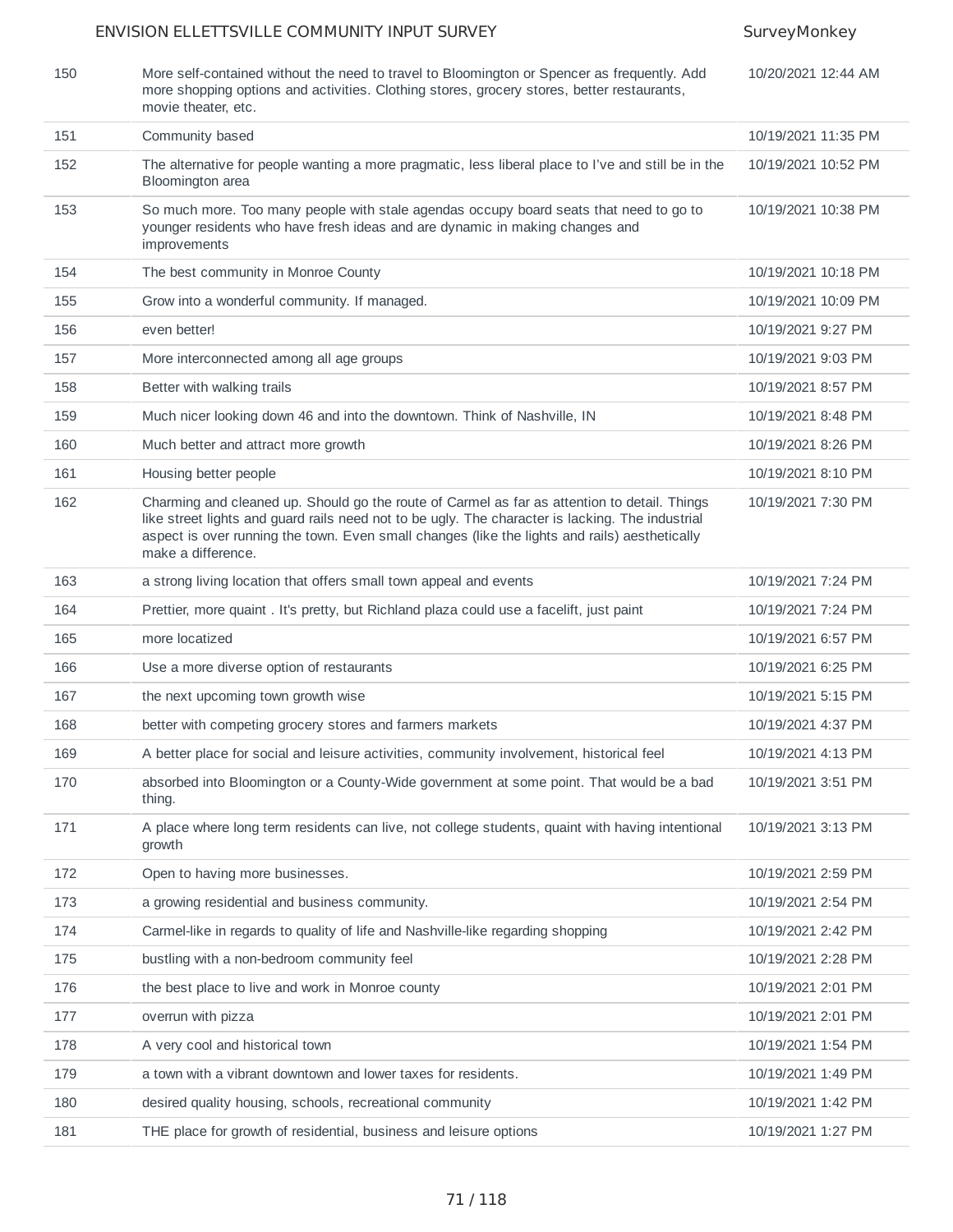| 182 | Under my control                                                                                                                                                                                                                 | 10/19/2021 1:19 PM  |
|-----|----------------------------------------------------------------------------------------------------------------------------------------------------------------------------------------------------------------------------------|---------------------|
| 183 | more diverse                                                                                                                                                                                                                     | 10/19/2021 12:24 PM |
| 184 | <b>Better</b>                                                                                                                                                                                                                    | 10/19/2021 10:48 AM |
| 185 | More social opportunities                                                                                                                                                                                                        | 10/19/2021 7:37 AM  |
| 186 | a niche community for outdoor recreation, events, and urban living if the traffic pattern was<br>changed and flooding was fixed.                                                                                                 | 10/19/2021 7:03 AM  |
| 187 | It's own community.                                                                                                                                                                                                              | 10/19/2021 7:01 AM  |
| 188 | More of a community if we had more events to create that community.                                                                                                                                                              | 10/19/2021 6:30 AM  |
| 189 | More inviting to new business opportunities downtown.                                                                                                                                                                            | 10/15/2021 5:30 PM  |
| 190 | a beautiful small town that grows into offering a wonderful downtown area with shops and<br>restaurants that is more quaint and has a personality of it's own that would attract people to<br>visit and move into the community. | 10/15/2021 4:06 PM  |
| 191 | more self sufficient with better retail shops and restaurants                                                                                                                                                                    | 10/15/2021 1:55 PM  |
| 192 | Just like Plainfield or Avon, teeming with substantial businesses and quality restaurants and<br>cultural opportunities.                                                                                                         | 10/15/2021 1:44 PM  |
| 193 | More attractive                                                                                                                                                                                                                  | 10/15/2021 9:48 AM  |
| 194 | Bloomington west, but let's hope it never gets to that.                                                                                                                                                                          | 10/14/2021 7:14 PM  |
| 195 | Kept to itself                                                                                                                                                                                                                   | 10/14/2021 3:07 PM  |
| 196 | More business-oriented through the use of zoning ordinances and incentives. There is space<br>and opportunity to build a business campus here if a good business wanted to locate here.                                          | 10/12/2021 2:39 PM  |
| 197 | the growth center of the county                                                                                                                                                                                                  | 10/8/2021 3:59 PM   |
| 198 | A Mecca for small subdivisions small business that based on marketing are needed for<br>Ellettsville                                                                                                                             | 10/4/2021 5:03 PM   |
| 199 | More inviting to newcomers                                                                                                                                                                                                       | 10/1/2021 3:18 PM   |
| 200 | A small town destination with a unique character.                                                                                                                                                                                | 10/1/2021 1:09 PM   |
| 201 | A better community of faith-diverse faiths                                                                                                                                                                                       | 10/1/2021 10:46 AM  |
| 202 | a destination with its own clear identity and pride                                                                                                                                                                              | 10/1/2021 9:59 AM   |
| 203 | cleaned up and more viable.                                                                                                                                                                                                      | 9/29/2021 10:31 AM  |
| 204 | More active and bustling. Up with the times.                                                                                                                                                                                     | 9/29/2021 9:58 AM   |
| 205 | too suburban, a vibrant, small-town option in Monroe County                                                                                                                                                                      | 9/29/2021 8:38 AM   |
| 206 | better at promoting community spaces available to its residents.                                                                                                                                                                 | 9/28/2021 3:09 PM   |
| 207 | a much more aesthetically pleasing community if the growth was harnessed                                                                                                                                                         | 9/28/2021 12:52 PM  |
| 208 | A great community that people look out for each other.                                                                                                                                                                           | 9/27/2021 9:52 PM   |
| 209 | More established                                                                                                                                                                                                                 | 9/27/2021 3:38 PM   |
| 210 | Great if it cuts all ties to Bloomington                                                                                                                                                                                         | 9/27/2021 2:57 PM   |
| 211 | The ideal community with access to all of the amenities/attractions of IU/Bloomington, but<br>more of a midwestern, "I want to raise my family there" type of vibe.                                                              | 9/27/2021 9:17 AM   |
| 212 | a town with unique shops and restaurants                                                                                                                                                                                         | 9/27/2021 8:29 AM   |
| 213 | Better about welcoming all.                                                                                                                                                                                                      | 9/26/2021 10:07 PM  |
| 214 | More of a place that people notice if we had a better downtown, or area with small shops,<br>restaurants, to draw people in                                                                                                      | 9/26/2021 10:01 PM  |
| 215 | A prosperous active family-friendly community                                                                                                                                                                                    | 9/26/2021 5:21 PM   |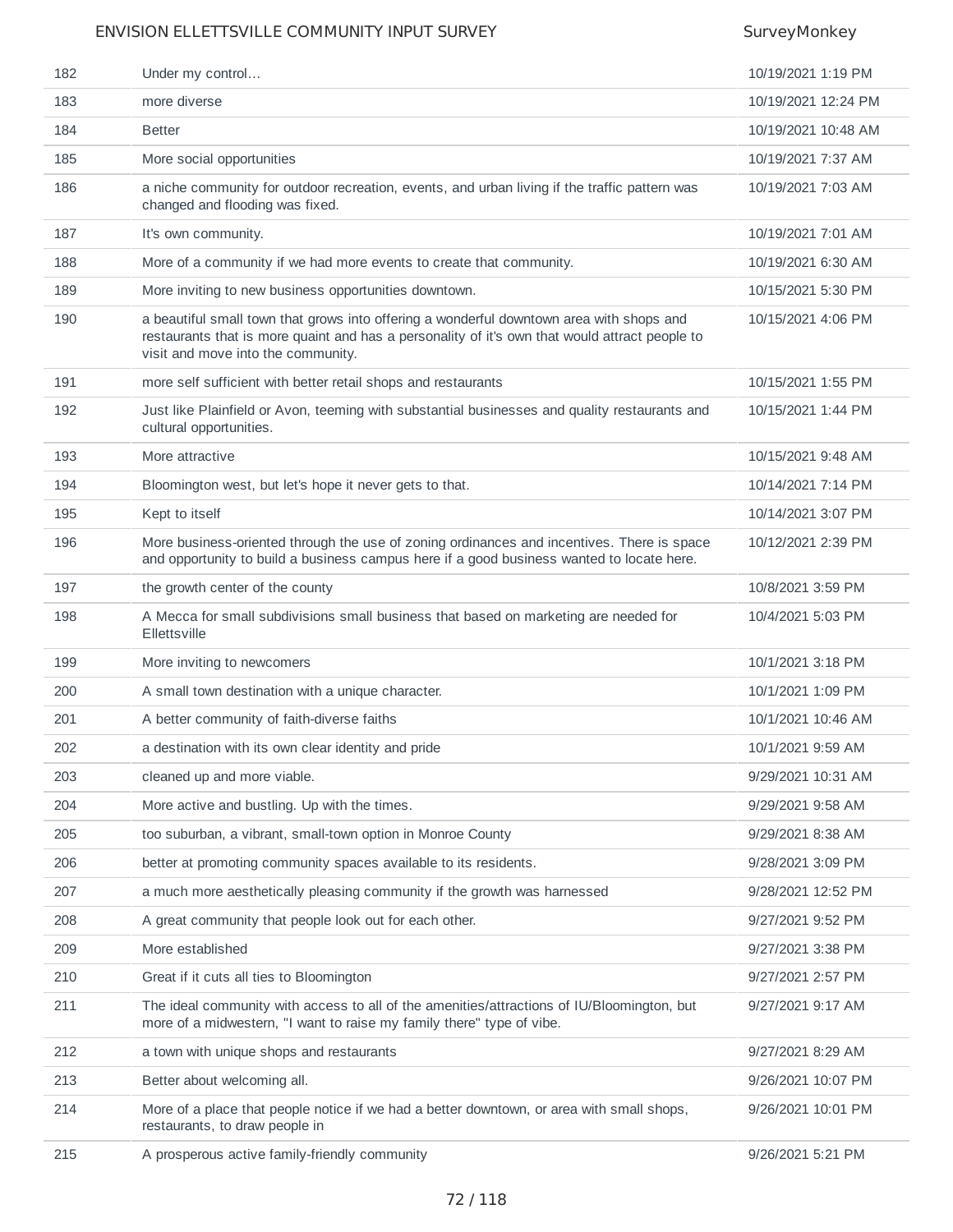| 216 | a jewel, if it remains small                                                                                                                                                                                                     | 9/26/2021 12:59 PM |
|-----|----------------------------------------------------------------------------------------------------------------------------------------------------------------------------------------------------------------------------------|--------------------|
| 217 | A bit more colorful                                                                                                                                                                                                              | 9/24/2021 8:44 PM  |
| 218 | too big and bustling becoming more like Bton                                                                                                                                                                                     | 9/24/2021 5:01 PM  |
| 219 | more enticing to active families and grow its downtown                                                                                                                                                                           | 9/24/2021 3:55 PM  |
| 220 | better without the current Town Council, specifically William Ellis.                                                                                                                                                             | 9/24/2021 10:08 AM |
| 221 | A bit bigger with a transit system                                                                                                                                                                                               | 9/24/2021 9:56 AM  |
| 222 | More diverse and welcoming                                                                                                                                                                                                       | 9/24/2021 6:43 AM  |
| 223 | One of the best small towns                                                                                                                                                                                                      | 9/24/2021 12:55 AM |
| 224 | Growing to support the citizens.                                                                                                                                                                                                 | 9/23/2021 10:31 PM |
| 225 | More developed so residents did not have to go to Bloomington for most things                                                                                                                                                    | 9/23/2021 10:19 PM |
| 226 | Could be more enlightened and haven't a historical district There's homes on Vine street old<br>family homes that are falling down These homes belonged some of tyeah some of the the 1st<br>families that lived in Ellensville. | 9/23/2021 9:30 PM  |
| 227 | Overgrown like Bloomington                                                                                                                                                                                                       | 9/23/2021 8:34 PM  |
| 228 | A cultural downtown area with food trucks and music                                                                                                                                                                              | 9/23/2021 7:53 PM  |
| 229 | More family friendly with a better park.                                                                                                                                                                                         | 9/23/2021 7:44 PM  |
| 230 | More connected. Newspaper, more social media, more events besides school functions                                                                                                                                               | 9/23/2021 7:18 PM  |
| 231 | Provide places for more local shops to utilize and expand trails/ parks.                                                                                                                                                         | 9/23/2021 7:05 PM  |
| 232 | So much more                                                                                                                                                                                                                     | 9/23/2021 7:01 PM  |
| 233 | A better option than bloomington, without the students                                                                                                                                                                           | 9/23/2021 6:18 PM  |
| 234 | More inviting to culturally different people.                                                                                                                                                                                    | 9/23/2021 6:00 PM  |
| 235 | A thriving small town with independently owned businesses.                                                                                                                                                                       | 9/23/2021 5:25 PM  |
| 236 | Be a wonderful community for POC and LGBBTQ members of the residents and town were<br>more inclusive                                                                                                                             | 9/23/2021 5:24 PM  |
| 237 | Better downtown                                                                                                                                                                                                                  | 9/23/2021 5:15 PM  |
| 238 | Enhanced by more attractive retail and dining                                                                                                                                                                                    | 9/23/2021 4:40 PM  |
| 239 | A lot better                                                                                                                                                                                                                     | 9/23/2021 4:35 PM  |
| 240 | A lot better, better planned, more encouraging of local and big business.                                                                                                                                                        | 9/23/2021 4:32 PM  |
| 241 | Fun, have food options, not be so boring, finish the trail to the park that was supposed to be<br>done already, when the police are called for domestic they could actually do something<br>besides just leave.                  | 9/23/2021 4:30 PM  |
| 242 | More vibrant                                                                                                                                                                                                                     | 9/23/2021 4:26 PM  |
| 243 | A source of jobs for residents and corporate tax base as well as increasing the continued<br>advantages of being a bedroom community (i.e., the best of both worlds)                                                             | 9/23/2021 3:06 PM  |
| 244 | A thriving town for families that honors its rural space and offers an alternative to living in<br>Bloomington.                                                                                                                  | 9/23/2021 7:52 AM  |
| 245 | Bigger but keeping a small town feel                                                                                                                                                                                             | 9/23/2021 12:22 AM |
| 246 | More entertaining                                                                                                                                                                                                                | 9/22/2021 10:56 PM |
| 247 | Large and prosperous while still having the feel of a smaller community.                                                                                                                                                         | 9/22/2021 10:01 PM |
| 248 | Better without all the pizza shops and a variety of restaurants                                                                                                                                                                  | 9/22/2021 10:01 PM |
| 249 | Better connected with attractive neighborhoods towards Bloomington, offering more parks and                                                                                                                                      | 9/22/2021 9:39 PM  |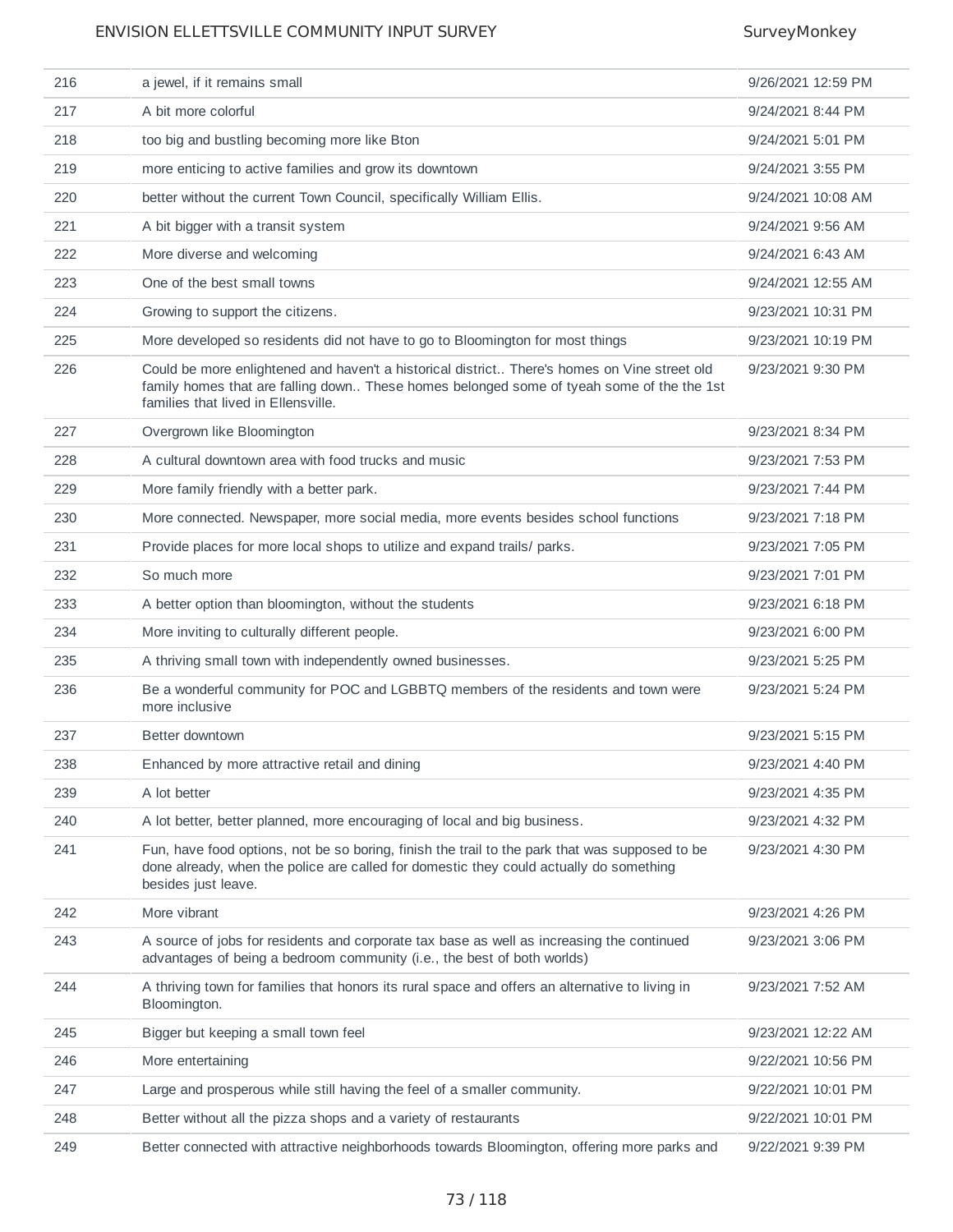|     | recreation near Union Valley                                                                                                                                                                                                                                                                                                                         |                    |
|-----|------------------------------------------------------------------------------------------------------------------------------------------------------------------------------------------------------------------------------------------------------------------------------------------------------------------------------------------------------|--------------------|
| 250 | the best small town in Indiana.                                                                                                                                                                                                                                                                                                                      | 9/22/2021 8:55 PM  |
| 251 | Better if they would stop trying to follow the mayor of Bloomington and turn Ellettsville in to the<br>next Bloomington.                                                                                                                                                                                                                             | 9/22/2021 8:16 PM  |
| 252 | a place where people want to come visit.                                                                                                                                                                                                                                                                                                             | 9/22/2021 7:40 PM  |
| 253 | a better known and highly desirable place to live outside of Bloomington.                                                                                                                                                                                                                                                                            | 9/22/2021 6:44 PM  |
| 254 | A growing family and workforce focused residential community with modern resources,<br>amenities, connectivity and quality of place assets with a small but vibrant downtown.                                                                                                                                                                        | 9/22/2021 4:05 PM  |
| 255 | so much more than a drive through town. Give people a reason to stop and explore                                                                                                                                                                                                                                                                     | 9/22/2021 12:06 PM |
| 256 | Up scaled                                                                                                                                                                                                                                                                                                                                            | 9/22/2021 9:59 AM  |
| 257 | More inclusive                                                                                                                                                                                                                                                                                                                                       | 9/22/2021 9:26 AM  |
| 258 | Bedroom community for btown with quick access to I-69                                                                                                                                                                                                                                                                                                | 9/22/2021 8:45 AM  |
| 259 | the place where Bloomington residents want to live                                                                                                                                                                                                                                                                                                   | 9/21/2021 8:40 PM  |
| 260 | More attractive with new commercial space                                                                                                                                                                                                                                                                                                            | 9/21/2021 7:44 PM  |
| 261 | brighter, with more street lights.                                                                                                                                                                                                                                                                                                                   | 9/21/2021 7:36 PM  |
| 262 | More committed to growth                                                                                                                                                                                                                                                                                                                             | 9/21/2021 5:44 PM  |
| 263 | A vibrant small town if it actually supported individual small business growth instead of<br>attracting SR 46 drive-by chain businesses that discourage small business growth. The empty<br>downtown spaces could be filled with attractive places that would give residents and<br>passersby a reason to stop on their way to and from Bloomington. | 9/21/2021 5:37 PM  |
| 264 | A place to eat, shop, and recreate with a unique identity (not just some place to drive through<br>on your way somewhere else).                                                                                                                                                                                                                      | 9/21/2021 5:07 PM  |
| 265 | A fun place to visit with shops and restaurants and festivals.                                                                                                                                                                                                                                                                                       | 9/21/2021 4:53 PM  |
| 266 | More connected                                                                                                                                                                                                                                                                                                                                       | 9/21/2021 4:53 PM  |
| 267 | more active with places to eat, shop, connect with people                                                                                                                                                                                                                                                                                            | 9/21/2021 4:40 PM  |
| 268 | So much better than it is                                                                                                                                                                                                                                                                                                                            | 9/21/2021 3:52 PM  |
| 269 | AMAZING Could be a vibrant small town that people where people want to live.                                                                                                                                                                                                                                                                         | 9/21/2021 2:47 PM  |
| 270 | a nice bedroom community to Bloomington with hip eateries and lots of opportunities for<br>recreation.                                                                                                                                                                                                                                               | 9/21/2021 2:44 PM  |
| 271 | a destination                                                                                                                                                                                                                                                                                                                                        | 9/21/2021 2:05 PM  |
| 272 | revitalized with small businesses that are carefully integrated into the community without<br>disrupting current single family homes. Ellettsville has good schools, but it lacks in many other<br>quality of life assets and amenities.                                                                                                             | 9/21/2021 11:28 AM |
| 273 | a little Nashville (IN) with cute shops in the downtown area                                                                                                                                                                                                                                                                                         | 9/21/2021 8:18 AM  |
| 274 | outstanding place to live                                                                                                                                                                                                                                                                                                                            | 9/20/2021 4:26 PM  |
| 275 | the location for the Charter School of the Year                                                                                                                                                                                                                                                                                                      | 9/20/2021 3:37 PM  |
| 276 | Bustling commercial and community center                                                                                                                                                                                                                                                                                                             | 9/19/2021 11:35 AM |
| 277 | more diverse                                                                                                                                                                                                                                                                                                                                         | 9/16/2021 5:35 PM  |
| 278 | Better connected                                                                                                                                                                                                                                                                                                                                     | 9/15/2021 8:03 AM  |
| 279 | Really great for the people that live here if we had our own mayor                                                                                                                                                                                                                                                                                   | 9/14/2021 9:52 PM  |
| 280 | A footnote in the past of Monroe County history.                                                                                                                                                                                                                                                                                                     | 9/14/2021 8:14 PM  |
|     |                                                                                                                                                                                                                                                                                                                                                      |                    |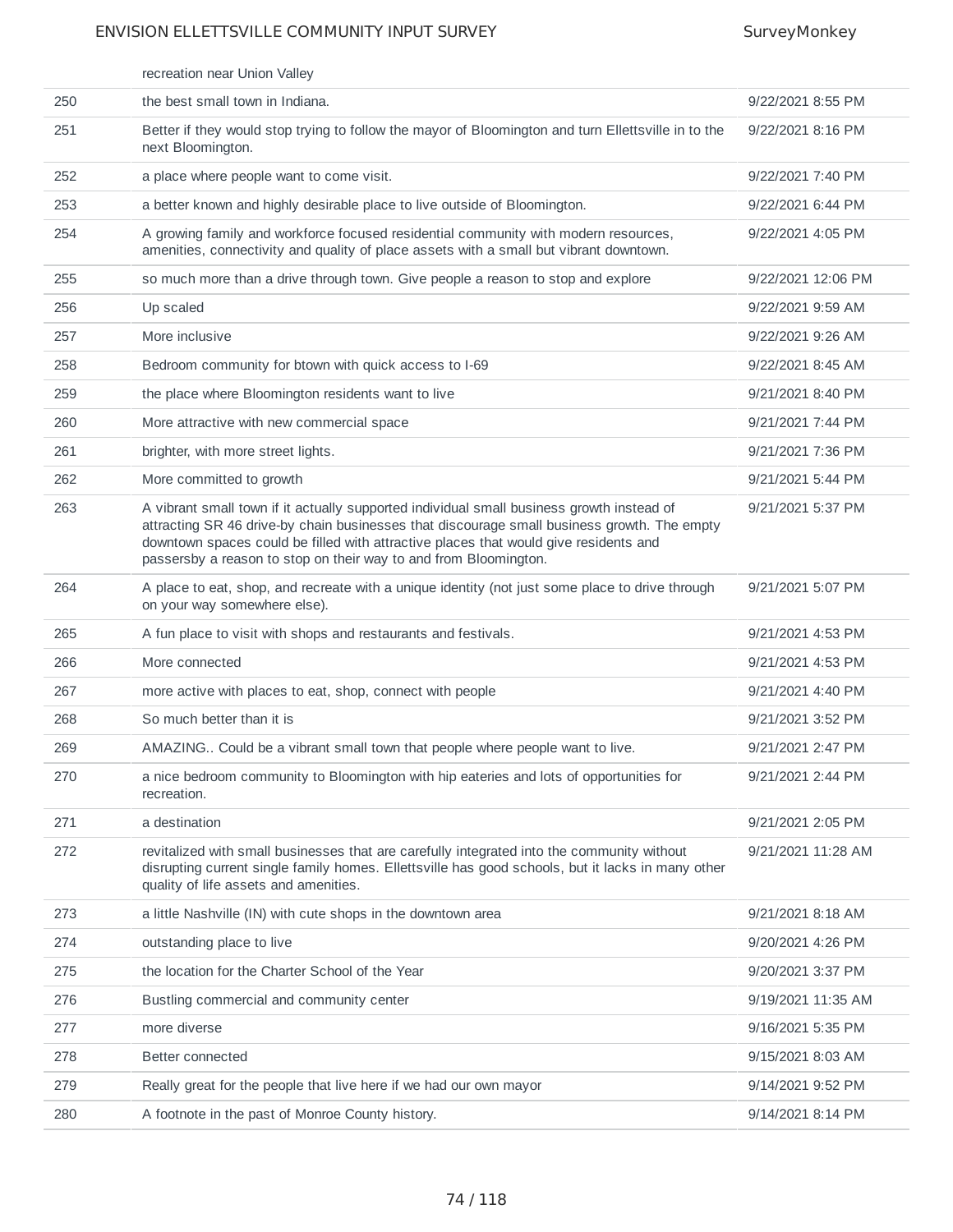## Q6 What are Ellettsville's greatest assets? Choose up to five.

Answered: 359 Skipped: 46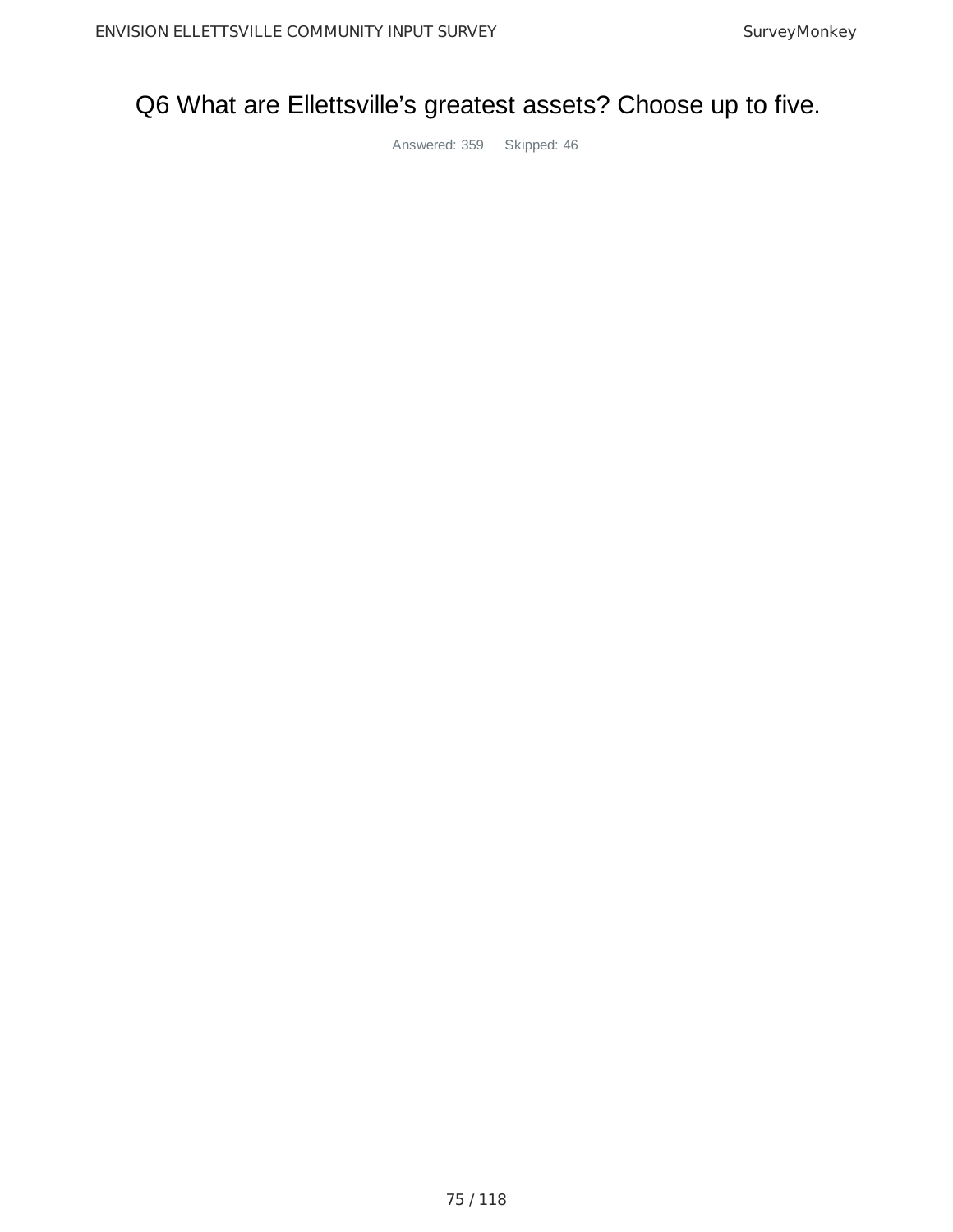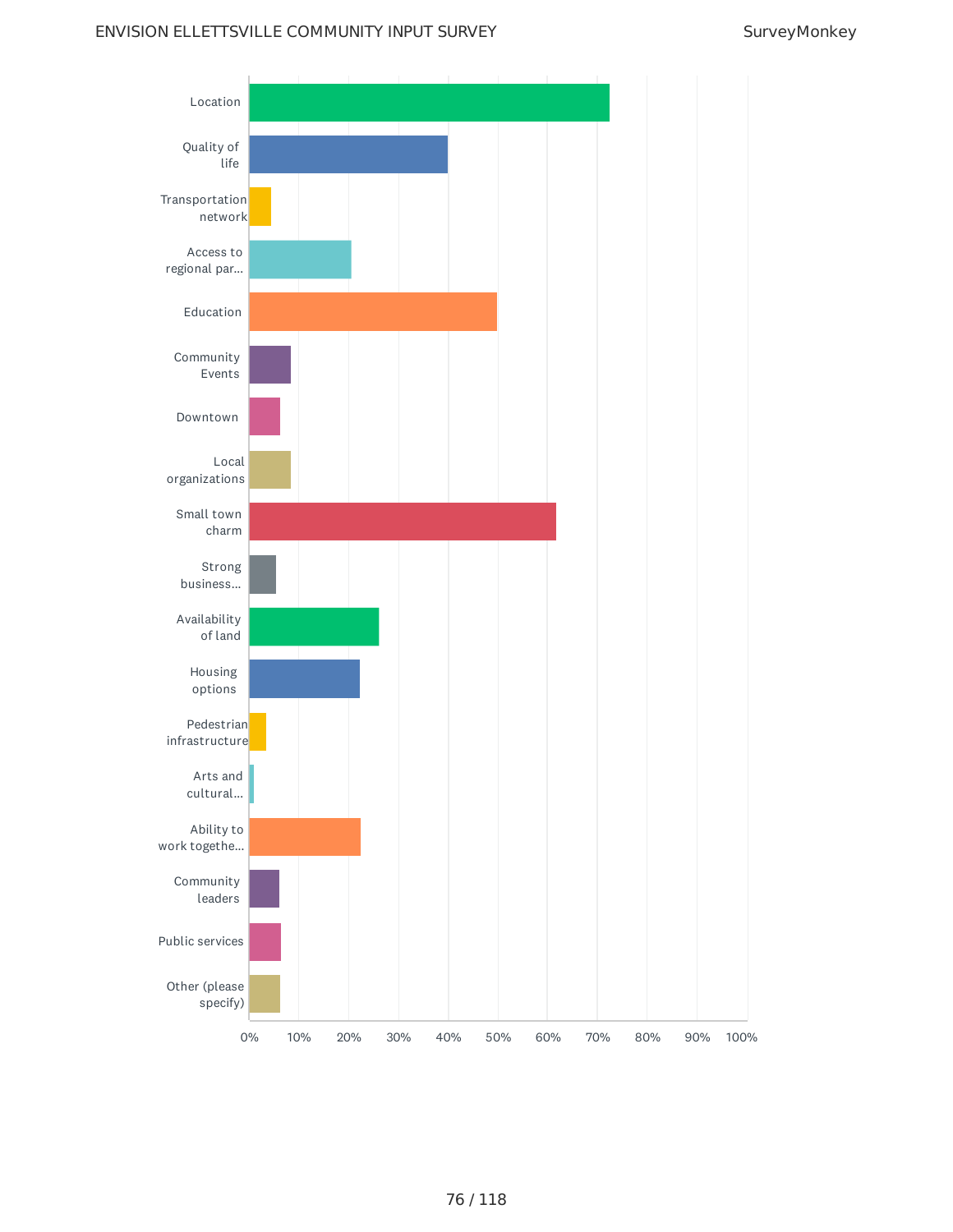| <b>ANSWER CHOICES</b>                                   | <b>RESPONSES</b> |                |
|---------------------------------------------------------|------------------|----------------|
| Location                                                | 72.42%           | 260            |
| Quality of life                                         | 40.11%           | 144            |
| Transportation network                                  | 4.46%            | 16             |
| Access to regional parks and recreational opportunities | 20.61%           | 74             |
| Education                                               | 49.86%           | 179            |
| <b>Community Events</b>                                 | 8.64%            | 31             |
| Downtown                                                | 6.41%            | 23             |
| Local organizations                                     | 8.64%            | 31             |
| Small town charm                                        | 61.84%           | 222            |
| Strong business environment                             | 5.57%            | 20             |
| Availability of land                                    | 26.18%           | 94             |
| Housing options                                         | 22.28%           | 80             |
| Pedestrian infrastructure                               | 3.62%            | 13             |
| Arts and cultural amenities                             | 1.11%            | $\overline{4}$ |
| Ability to work together as a community                 | 22.56%           | 81             |
| Community leaders                                       | 6.13%            | 22             |
| Public services                                         | 6.69%            | 24             |
| Other (please specify)                                  | 6.41%            | 23             |
| Total Respondents: 359                                  |                  |                |

| <b>OTHER (PLEASE SPECIFY)</b>                                        | <b>DATE</b>         |
|----------------------------------------------------------------------|---------------------|
| Safety and low crime                                                 | 12/3/2021 11:36 AM  |
| it's not Bloomington                                                 | 11/17/2021 4:52 PM  |
| Maintaining its independence from Bloomington                        | 11/17/2021 7:15 AM  |
| Youth Sports                                                         | 11/16/2021 1:19 PM  |
| easy to drive around                                                 | 11/15/2021 12:03 PM |
| Multiple routes to/from Bloomington                                  | 11/15/2021 11:38 AM |
| school                                                               | 11/15/2021 11:26 AM |
| music                                                                | 11/15/2021 11:12 AM |
| Having a road through it                                             | 11/15/2021 11:09 AM |
| Dominos Pizza                                                        | 11/15/2021 11:02 AM |
| none                                                                 | 11/15/2021 10:57 AM |
| Future-proof fiber optic communications network throughout the town. | 11/2/2021 12:23 PM  |
| Affordable                                                           | 10/29/2021 10:55 AM |
| <b>Employment opportunities</b>                                      | 10/20/2021 12:57 PM |
|                                                                      |                     |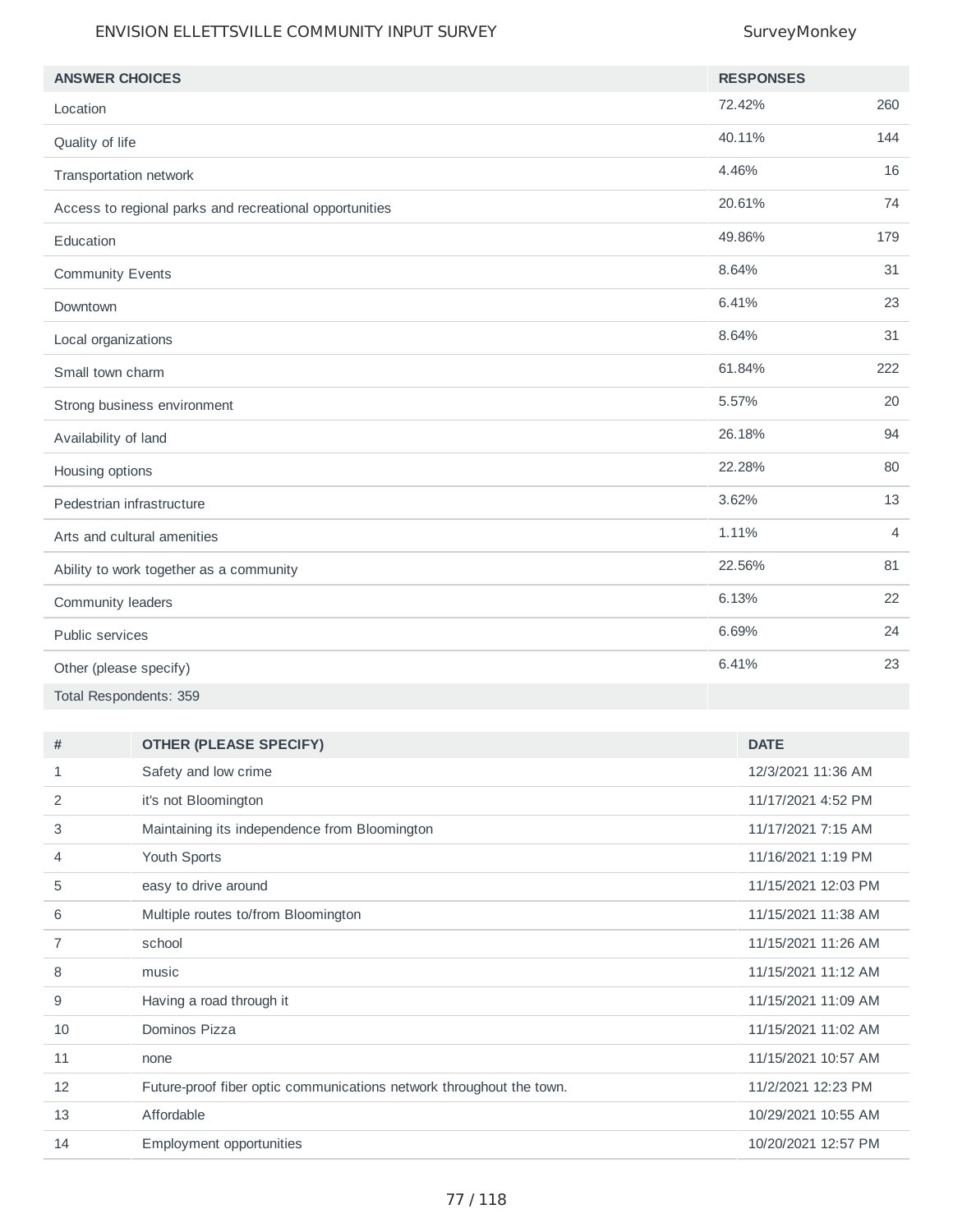| 15 | Everything around Ellettsville is dying. We go out of county to shop and dine due to<br>Bloomington's demise | 10/19/2021 10:38 PM |
|----|--------------------------------------------------------------------------------------------------------------|---------------------|
| 16 | Library                                                                                                      | 10/19/2021 4:37 PM  |
| 17 | eager to grow responsibly                                                                                    | 10/19/2021 2:42 PM  |
| 18 | None. A very prejudiced town                                                                                 | 10/19/2021 10:48 AM |
| 19 | Smithville Fiber                                                                                             | 9/27/2021 3:38 PM   |
| 20 | An escape from bloomington, gentrification, and the university                                               | 9/23/2021 7:01 PM   |
| 21 | There is no good in ellettsville                                                                             | 9/23/2021 4:35 PM   |
| 22 | Price of rent                                                                                                | 9/23/2021 4:30 PM   |
| 23 | Schools                                                                                                      | 9/21/2021 11:28 AM  |
|    |                                                                                                              |                     |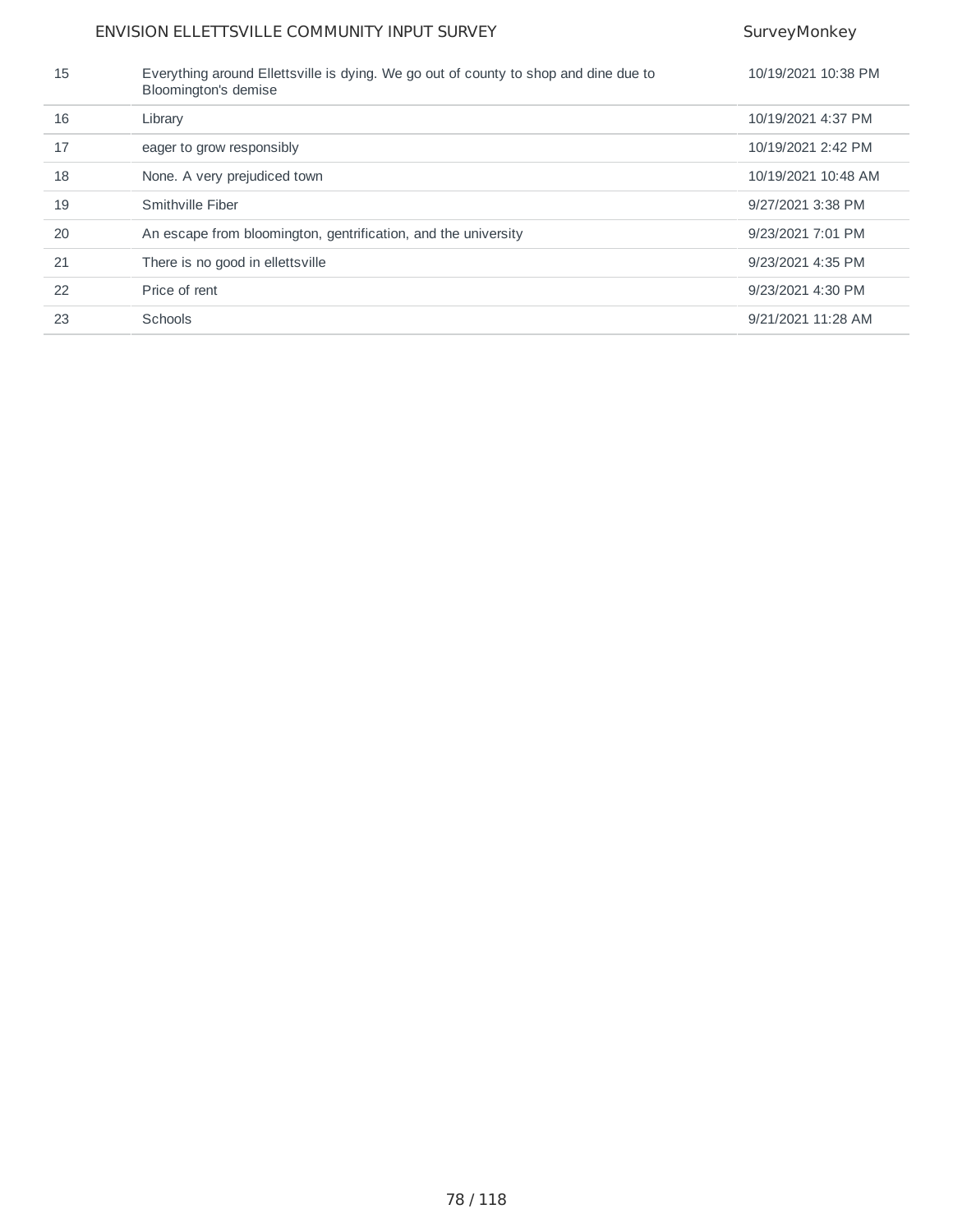## Q7 Ellettsville needs to focus on improving…

Answered: 292 Skipped: 113

| #  | <b>RESPONSES</b>                                                                                                                                                                                                                                                                                                                                                                                                                                                                                                                                                                                                                                                                                                       | <b>DATE</b>         |
|----|------------------------------------------------------------------------------------------------------------------------------------------------------------------------------------------------------------------------------------------------------------------------------------------------------------------------------------------------------------------------------------------------------------------------------------------------------------------------------------------------------------------------------------------------------------------------------------------------------------------------------------------------------------------------------------------------------------------------|---------------------|
| 1  | 46 drainage                                                                                                                                                                                                                                                                                                                                                                                                                                                                                                                                                                                                                                                                                                            | 12/3/2021 11:36 AM  |
| 2  | community activities: neighborhood identities downtown utilization of space flood mitigation                                                                                                                                                                                                                                                                                                                                                                                                                                                                                                                                                                                                                           | 11/29/2021 9:31 AM  |
| 3  | the downtown                                                                                                                                                                                                                                                                                                                                                                                                                                                                                                                                                                                                                                                                                                           | 11/23/2021 2:16 PM  |
| 4  | community envolvment                                                                                                                                                                                                                                                                                                                                                                                                                                                                                                                                                                                                                                                                                                   | 11/23/2021 11:27 AM |
| 5  | Safety. I know we are super duper safe but I am worried as more people move in and the West<br>side of Bloomington continues to have issues that if we aren't careful we could become a hot<br>spot for crime.                                                                                                                                                                                                                                                                                                                                                                                                                                                                                                         | 11/22/2021 8:47 AM  |
| 6  | Roads being the 46 four lane drop down to two lane to Spencer. This needs opened up bad.                                                                                                                                                                                                                                                                                                                                                                                                                                                                                                                                                                                                                               | 11/21/2021 11:04 PM |
| 7  | More lights in neighborhoods and ease of getting on to 46                                                                                                                                                                                                                                                                                                                                                                                                                                                                                                                                                                                                                                                              | 11/20/2021 8:39 AM  |
| 8  | Planning cohesiveness                                                                                                                                                                                                                                                                                                                                                                                                                                                                                                                                                                                                                                                                                                  | 11/19/2021 5:42 PM  |
| 9  | Options for groceries and restaurants that aren't pizza.                                                                                                                                                                                                                                                                                                                                                                                                                                                                                                                                                                                                                                                               | 11/19/2021 2:06 PM  |
| 10 | Affordable and attractive housing options. Pedestrian connectivity and safety                                                                                                                                                                                                                                                                                                                                                                                                                                                                                                                                                                                                                                          | 11/19/2021 1:52 PM  |
| 11 | GROWTH!!! Not one "bigger" business came to Ellettsville when the 4-lane opened up. We<br>have an over abundance of pizza shops but no other business that would make Ellettsville<br>come up to the 20th century! This town is stuck in the past. Why can't we have high-quality<br>furniture stores, clothing stores, a dry cleaners, a bookstore, jewelers, etc., and for pete's sake<br>we are in DESPERATE NEED of a quality grocery store or two. IGA is not quality. It's good for<br>a bread and milk pick up. There is no competition for IGA here. Competition is GOOD! Get<br>progressive thinkers in town to make things happen. None of these survey questions pertain to<br>business driven growth. Sad. | 11/19/2021 10:03 AM |
| 12 | roads maybe better dinning options too many pizza places.                                                                                                                                                                                                                                                                                                                                                                                                                                                                                                                                                                                                                                                              | 11/19/2021 9:35 AM  |
| 13 | the governing body; zoning/planning commission and town council                                                                                                                                                                                                                                                                                                                                                                                                                                                                                                                                                                                                                                                        | 11/18/2021 8:40 AM  |
| 14 | keeping the small town feel don't let it get over built and let the corporations take over. Keeping<br>the liberals out so they don't ruin Ellettsville like they did Bloomington.                                                                                                                                                                                                                                                                                                                                                                                                                                                                                                                                     | 11/18/2021 8:35 AM  |
| 15 | Building a welcoming identity that's friendly to growth (not trying to shut itself off in the name of<br>maintaining some "small town" charm). There is no charm in a downtown that feels stagnant or<br>in a busy highway commercial corridor that feels chaotic and haphazard. Development of<br>downtown (small offices/companies, restaurants, retail) should be a main priority. Expanding<br>town limits to better capture tax revenue and guide proactively guide development are also<br>important. Town government often seems far too hands-off.                                                                                                                                                             | 11/17/2021 8:50 PM  |
| 16 | downtown upgrades and flow of traffic                                                                                                                                                                                                                                                                                                                                                                                                                                                                                                                                                                                                                                                                                  | 11/17/2021 6:48 PM  |
| 17 | the main rt 46 corridor and keep existing businesses thriving and attractive while filling in the<br>closed business real estate with businesses supported by locals and local government                                                                                                                                                                                                                                                                                                                                                                                                                                                                                                                              | 11/17/2021 4:52 PM  |
| 18 | the town layout, highway 46 dominates the landscape and detracts from the charm of the town.                                                                                                                                                                                                                                                                                                                                                                                                                                                                                                                                                                                                                           | 11/17/2021 1:08 PM  |
| 19 | housing and manufacturing                                                                                                                                                                                                                                                                                                                                                                                                                                                                                                                                                                                                                                                                                              | 11/17/2021 12:51 PM |
| 20 | access to childcare for those who want to work close to Ellettsville, but have children                                                                                                                                                                                                                                                                                                                                                                                                                                                                                                                                                                                                                                | 11/17/2021 9:36 AM  |
| 21 | KEEPING HOUSING AFFORDABLE SO THOSE WHO GREW UP THERE CAN COME<br>BACK.                                                                                                                                                                                                                                                                                                                                                                                                                                                                                                                                                                                                                                                | 11/17/2021 7:37 AM  |
| 22 | Individuality, Education, Small Town Appeal                                                                                                                                                                                                                                                                                                                                                                                                                                                                                                                                                                                                                                                                            | 11/17/2021 7:15 AM  |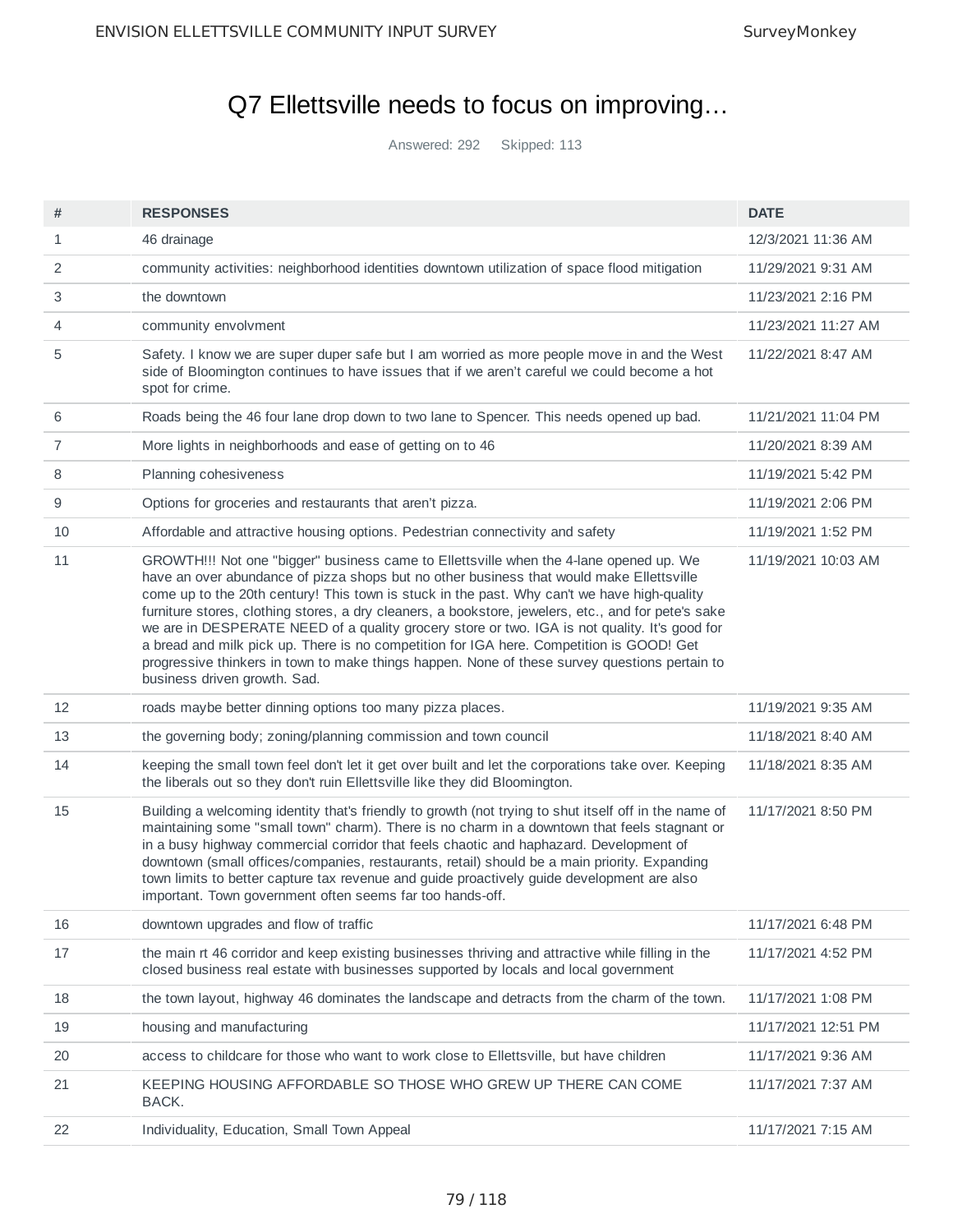| 23 | Downtown Flooding                                                                                                                                                                                                                                                              | 11/17/2021 6:13 AM  |
|----|--------------------------------------------------------------------------------------------------------------------------------------------------------------------------------------------------------------------------------------------------------------------------------|---------------------|
| 24 | lower cost housing. It seems that most of the lower cost housing is in the areas that<br>constantly suffer because of flooding throughout the year.                                                                                                                            | 11/17/2021 6:08 AM  |
| 25 | Annexation efforts and Planning Dept. Lack of a responsive and cooperative Planning<br>Department is a detriment to encouraging growth. Annexation efforts Must be actively pursued.                                                                                           | 11/16/2021 9:31 PM  |
| 26 | Attractiveness - moving to Ellettsville, there are limited dining options & parks. Compared to<br>Bloomington, who has large gathering areas (Switchyard Park), which are excellent for children<br>and family events.                                                         | 11/16/2021 4:50 PM  |
| 27 | Growth at a sustainable rate                                                                                                                                                                                                                                                   | 11/16/2021 4:01 PM  |
| 28 | Building family houses                                                                                                                                                                                                                                                         | 11/16/2021 3:37 PM  |
| 29 | I know bringing in more homes, etc helps, but I feel like it may be killing the charm of small<br>town Ellettsville.                                                                                                                                                           | 11/16/2021 3:31 PM  |
| 30 | the downtown                                                                                                                                                                                                                                                                   | 11/16/2021 2:55 PM  |
| 31 | Food choices                                                                                                                                                                                                                                                                   | 11/16/2021 2:53 PM  |
| 32 | The political stance. We are stuck in the old mindset of Ellettsville and need to adapt to the<br>changing world.                                                                                                                                                              | 11/16/2021 2:26 PM  |
| 33 | more entertainment and restaurants. Downtown is drab and boring. Outside of housing (and<br>school) there isn't anything drawing you to Ellettsville                                                                                                                           | 11/16/2021 2:16 PM  |
| 34 | Room for improvement on bike trails and walking paths around town and into Bloomington.                                                                                                                                                                                        | 11/16/2021 1:54 PM  |
| 35 | locally owned dining and retail options - less corporate and commercial businesses reducing its<br>charm as what happened in Bloomington.                                                                                                                                      | 11/16/2021 1:33 PM  |
| 36 | Residential areas                                                                                                                                                                                                                                                              | 11/16/2021 1:24 PM  |
| 37 | SR 46 landscape appearance                                                                                                                                                                                                                                                     | 11/16/2021 1:19 PM  |
| 38 | Not to Fast of growth see how things progress over small amounts of time                                                                                                                                                                                                       | 11/16/2021 1:06 PM  |
| 39 | road safety                                                                                                                                                                                                                                                                    | 11/16/2021 1:04 PM  |
| 40 | old buildings downtown, bringing in other businesses besides Mexican food and pizza places                                                                                                                                                                                     | 11/16/2021 1:03 PM  |
| 41 | affordable housing                                                                                                                                                                                                                                                             | 11/16/2021 12:53 PM |
| 42 | Separation from Bloomington. Many people move away from Bloomington to escape the liberal<br>mindset, homelessness and students. Ellettsville provides access to aspects of Bloomington<br>but also provides a family atmosphere, plenty of places to worship and be at peace. | 11/16/2021 12:51 PM |
| 43 | the downtown and ways to encourage small businesses to come into town.                                                                                                                                                                                                         | 11/16/2021 12:44 PM |
| 44 | Parks in the area                                                                                                                                                                                                                                                              | 11/16/2021 12:40 PM |
| 45 | Shorter bus commutes for rural school children.                                                                                                                                                                                                                                | 11/16/2021 12:36 PM |
| 46 | Downtown                                                                                                                                                                                                                                                                       | 11/16/2021 12:36 PM |
| 47 | Events, things to do and parks for children                                                                                                                                                                                                                                    | 11/16/2021 12:32 PM |
| 48 | The draw for businesses that are a destination business such as a robust family steak house<br>restaurant not just another franchise chain. This will add to our uniqueness that Ellettsville is<br>famous for already.                                                        | 11/16/2021 12:26 PM |
| 49 | Limiting amounts of new development with small property sizes and apartments                                                                                                                                                                                                   | 11/16/2021 12:26 PM |
| 50 | Adopting change, old-school mentality is still prevalent throughout the community. Embrace<br>growth and change.                                                                                                                                                               | 11/16/2021 12:20 PM |
| 51 | downtown shops and attractions                                                                                                                                                                                                                                                 | 11/16/2021 12:15 PM |
| 52 | small business opportunity. Small business's promote community and attract people as a<br>destination. We also need to improve the quality of housing at an affordable price. Housing                                                                                          | 11/16/2021 12:09 PM |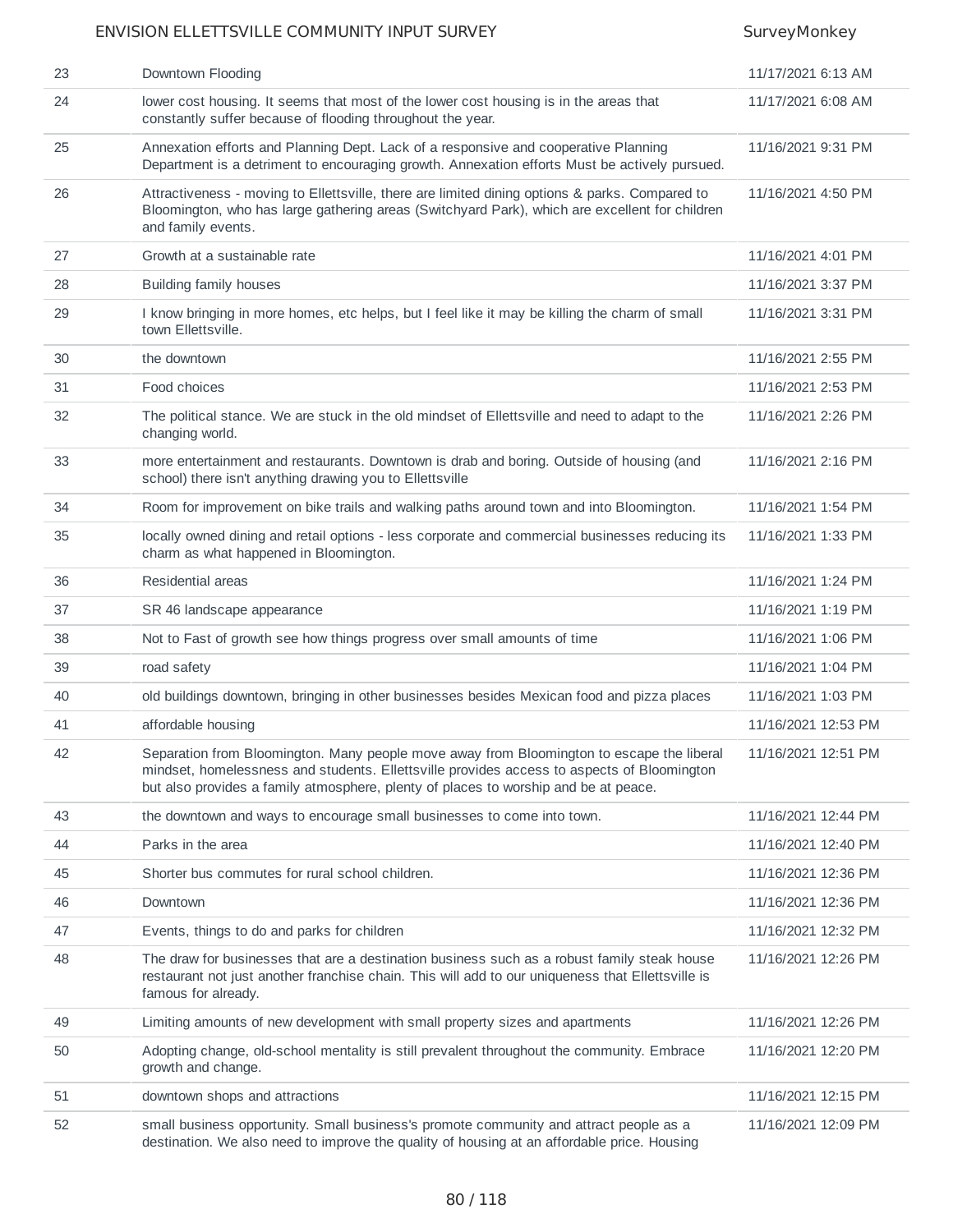expansion will only continue to make Ellettsville less of a community and more of a place to sleep. Let's improve the infrastructure that we have, residential and commercial and make Ellettsville a beautiful small town with appealing qualities opposed to just being a price point for consumers in the Bloomington area.

| 53 | The "look" of downtown.                                                                                                                                                                                                                                      | 11/16/2021 12:00 PM |
|----|--------------------------------------------------------------------------------------------------------------------------------------------------------------------------------------------------------------------------------------------------------------|---------------------|
| 54 | traffic management for vehicles and pedestrians                                                                                                                                                                                                              | 11/16/2021 11:56 AM |
| 55 | The attraction of the downtown, for many it is an after thought as they fly by on 46.                                                                                                                                                                        | 11/16/2021 11:54 AM |
| 56 | Keeping the small town charm!                                                                                                                                                                                                                                | 11/16/2021 11:50 AM |
| 57 | aesthetics. There is no character that reflects the uniqueness of Ellettsville. A long-term<br>development plan could positively impact "the look and feel" of businesses along both E & E<br>46 - the first things one sees in Ellettsville.                | 11/16/2021 11:50 AM |
| 58 | Look at "Main Street Spencer" for guidance. They have unique shops around the square with<br>plenty of places to eat. Ellettsville has one restaurant, no parking, and no real way of knowing<br>what is there (visible signage) and it isn't very inviting. | 11/16/2021 11:48 AM |
| 59 | non-commercial corridor businesses, culture. its feeling more like an overpriced Bloomington-<br>West, full of chain stores and cut-through traffic                                                                                                          | 11/16/2021 11:47 AM |
| 60 | The downtown area seems very small and there does not seem to be alot of land to grow or<br>add additional development.                                                                                                                                      | 11/16/2021 11:46 AM |
| 61 | the downtown area and bringing some restaurants in. Fast food is OK, but we would really<br>enjoy having a nice, local place to have dinner.                                                                                                                 | 11/16/2021 11:42 AM |
| 62 | culture/diversity                                                                                                                                                                                                                                            | 11/16/2021 11:40 AM |
| 63 | youth programs                                                                                                                                                                                                                                               | 11/16/2021 11:39 AM |
| 64 | Downtown area                                                                                                                                                                                                                                                | 11/16/2021 11:38 AM |
| 65 | housing                                                                                                                                                                                                                                                      | 11/16/2021 11:37 AM |
| 66 | Housing for low income                                                                                                                                                                                                                                       | 11/16/2021 7:26 AM  |
| 67 | Small town appeal without becoming unrecognizable.                                                                                                                                                                                                           | 11/16/2021 7:12 AM  |
| 68 | expanding away from highway 46. It feels less like an upcoming city and more like a causeway<br>to get to Bloomington                                                                                                                                        | 11/16/2021 6:13 AM  |
| 69 | putting in less HUGE expensive housing additions, that are taking away our natural<br>environment.                                                                                                                                                           | 11/16/2021 5:34 AM  |
| 70 | Curb appeal with pleasant pedestrian/biking. Developing speedy public transit like rail to<br>Bloomington and even Indy.                                                                                                                                     | 11/16/2021 5:18 AM  |
| 71 | it's reliance on Hwy 46 as the primary traffic option through the community                                                                                                                                                                                  | 11/15/2021 11:07 PM |
| 72 | nightlife                                                                                                                                                                                                                                                    | 11/15/2021 4:53 PM  |
| 73 | Ellettsville needs a Walmart, Target or Kroger. IGA is too expensive for families.                                                                                                                                                                           | 11/15/2021 3:33 PM  |
| 74 | Diversity big lack. I think the school systems need a program like North has for hands on<br>work (HVAC, plumbing)                                                                                                                                           | 11/15/2021 3:32 PM  |
| 75 | Its infrastructure.                                                                                                                                                                                                                                          | 11/15/2021 3:22 PM  |
| 76 | is not inviting of outsiders                                                                                                                                                                                                                                 | 11/15/2021 2:34 PM  |
| 77 | highway and backroads and bring back the downtown area                                                                                                                                                                                                       | 11/15/2021 2:33 PM  |
| 78 | Restaurants, Education                                                                                                                                                                                                                                       | 11/15/2021 2:28 PM  |
| 79 | in areas that will make them sustainable. DO not try to become a smaller Bloomington. Be a<br>town that caters to families, and build a better community for them.                                                                                           | 11/15/2021 1:48 PM  |
| 80 | the downtown area. There really is no downtown and no need to visit. It would be awesome if<br>we could get some shops.                                                                                                                                      | 11/15/2021 1:07 PM  |
|    |                                                                                                                                                                                                                                                              |                     |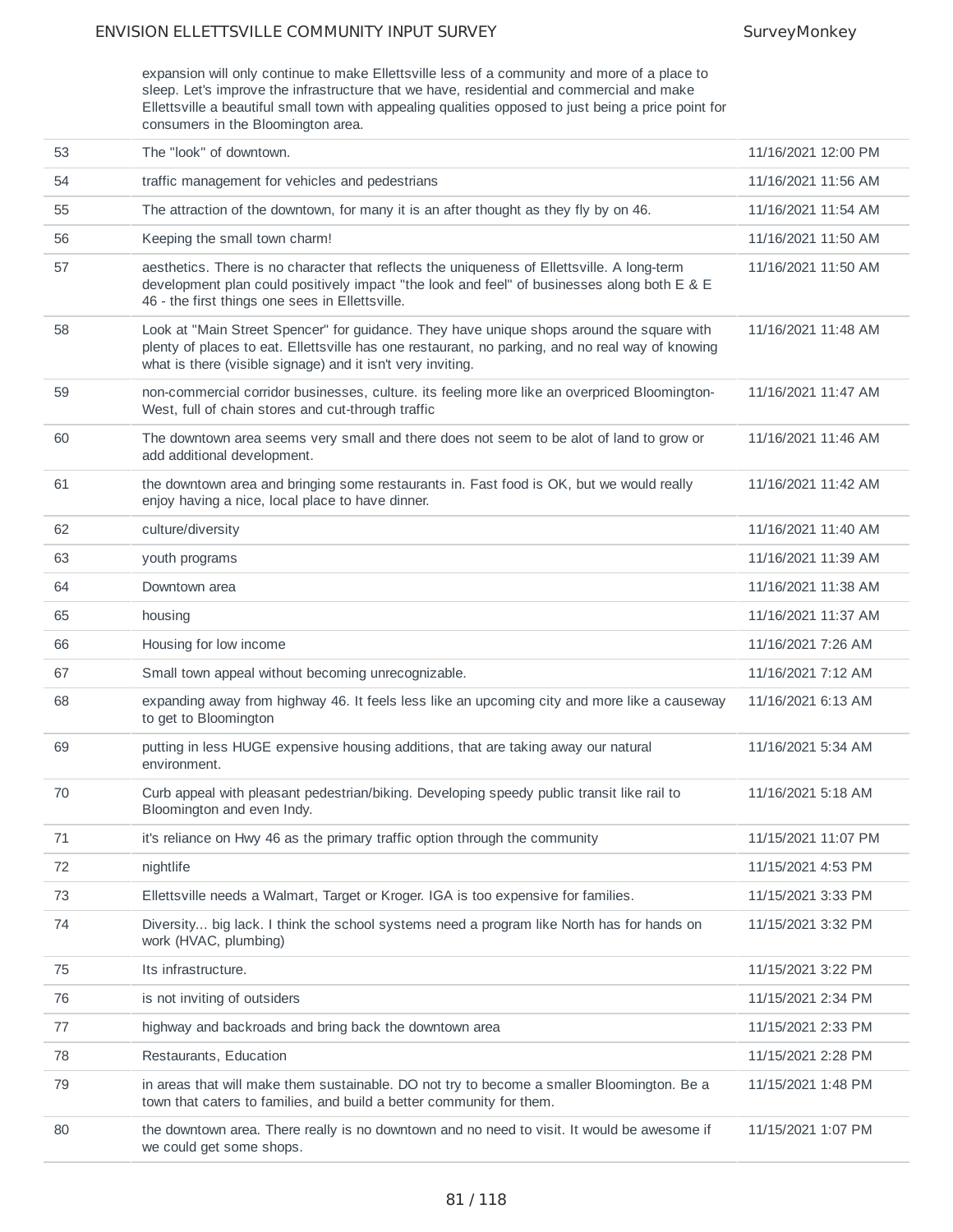| 81  | Just improving. Stagnation is the biggest threat                                                                                                                                                                                                                                                                | 11/15/2021 12:22 PM |
|-----|-----------------------------------------------------------------------------------------------------------------------------------------------------------------------------------------------------------------------------------------------------------------------------------------------------------------|---------------------|
| 82  | There's no reason to come to Ellettsville except for work, I have a second job located in<br>Ellettsville.                                                                                                                                                                                                      | 11/15/2021 12:03 PM |
| 83  | Downtown area is run down needs cleaned up and new businesses to move into empty<br>buildings.                                                                                                                                                                                                                  | 11/15/2021 11:53 AM |
| 84  | Aesthetics and clean up of commercial and residential areas through community outreach and<br>enforcement, improving infrastructure for stormwater removal, small business development.                                                                                                                         | 11/15/2021 11:43 AM |
| 85  | Maintain their independence from Bloomington.                                                                                                                                                                                                                                                                   | 11/15/2021 11:40 AM |
| 86  | Flooding in the downtown area and keeping housing affordable.                                                                                                                                                                                                                                                   | 11/15/2021 11:39 AM |
| 87  | dining and retail (especially grocery) shopping options in and near the town. Ellettsville is a bit<br>of a food desert in comparison to Bloomington.                                                                                                                                                           | 11/15/2021 11:38 AM |
| 88  | The flow of traffic for people trying to enter on to SR46 from residential areas.                                                                                                                                                                                                                               | 11/15/2021 11:35 AM |
| 89  | Everything. Increase the variety of food options such as getting some sit-down restaurants.<br>Support small business development along Highway 46. Provide additional local community<br>services for families. When I was a kid in Ellettsville, there was a Community Center. Now it's<br>Kenny's Tavern : ( | 11/15/2021 11:33 AM |
| 90  | updating                                                                                                                                                                                                                                                                                                        | 11/15/2021 11:26 AM |
| 91  | Rental properties. Going through town, some of those places are eye sores.                                                                                                                                                                                                                                      | 11/15/2021 11:25 AM |
| 92  | parks and recreation core neighborhoods                                                                                                                                                                                                                                                                         | 11/15/2021 11:14 AM |
| 93  | Removing rundown housing                                                                                                                                                                                                                                                                                        | 11/15/2021 11:09 AM |
| 94  | ROADS FOR ALL THE TRAFFIC                                                                                                                                                                                                                                                                                       | 11/15/2021 11:04 AM |
| 95  | The curb appeal of the entire town. I live in Ellettsville and it feels like there hasn't been a<br>cohesive city plan in building/growing the town. Putting up a mini storage facility on the main<br>road through town? No one wants to look at that.                                                         | 11/15/2021 11:03 AM |
| 96  | retail options. Bloomington stores are too focused on college students. We could use a Target<br>or Meijer with more focus on family needs. IGA is too expensive for weekly shopping.                                                                                                                           | 11/15/2021 11:02 AM |
| 97  | lowering property taxes.                                                                                                                                                                                                                                                                                        | 11/15/2021 11:02 AM |
| 98  | traffic flow along 46                                                                                                                                                                                                                                                                                           | 11/15/2021 11:01 AM |
| 99  | more restaurant options and places for residents and visitors to be drawn to (such as more<br>fitness centers and grocery stores)                                                                                                                                                                               | 11/15/2021 10:59 AM |
| 100 | n/a                                                                                                                                                                                                                                                                                                             | 11/15/2021 10:58 AM |
| 101 | clean the town up                                                                                                                                                                                                                                                                                               | 11/15/2021 10:57 AM |
| 102 | the small shops and businesses - large chains will take away the small town feeling                                                                                                                                                                                                                             | 11/15/2021 10:57 AM |
| 103 | access to groceries and restaurants.                                                                                                                                                                                                                                                                            | 11/15/2021 10:56 AM |
| 104 | <b>GROWTH</b>                                                                                                                                                                                                                                                                                                   | 11/15/2021 10:55 AM |
| 105 | Small business presence.                                                                                                                                                                                                                                                                                        | 11/15/2021 10:54 AM |
| 106 | The town could create an ordinance of no panhandling within city limits. Remove housing from<br>the downtown area or hold the landlords and renters accountable for the trash they leave laying<br>around.                                                                                                      | 11/15/2021 8:01 AM  |
| 107 | The Town Council-Leadership, stronger business options. Now that more businesses are going<br>up, we need a better traffic option, i.e. lights or something for State Road 46.                                                                                                                                  | 11/12/2021 10:27 AM |
| 108 | Making older businesses look new again                                                                                                                                                                                                                                                                          | 11/9/2021 5:32 PM   |
| 109 | Retail space and improving the look of ellettsville and getting rid of the blue collar history. It's<br>part of bloomington get over it.                                                                                                                                                                        | 11/9/2021 12:14 PM  |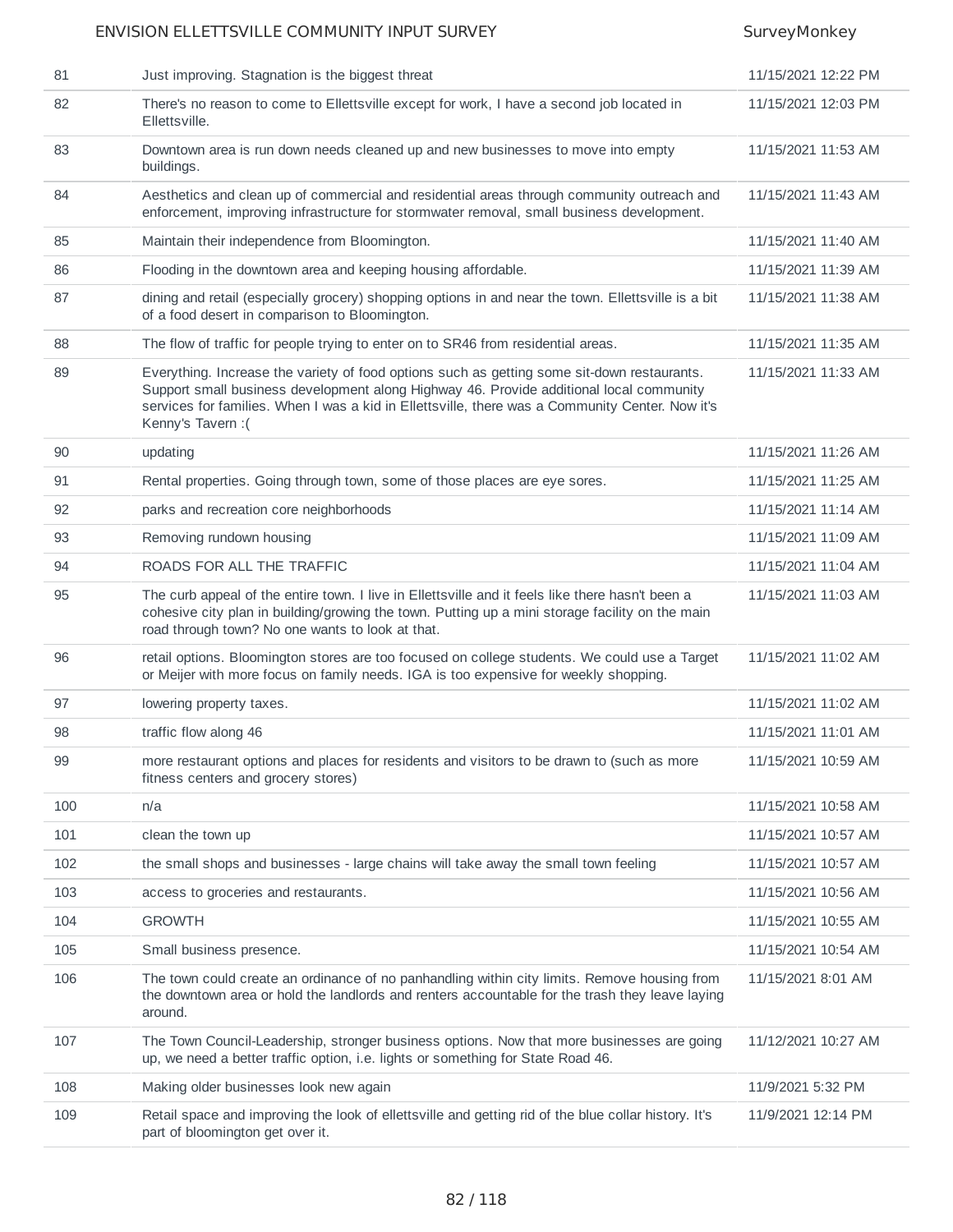| 110 | The probability of getting cancer might be a place to start. Other than that, pretty much<br>everything.                                                                                                                                                                                                                                                                                                                                                                                                                                                                                                                                                                                                            | 11/8/2021 9:42 AM   |
|-----|---------------------------------------------------------------------------------------------------------------------------------------------------------------------------------------------------------------------------------------------------------------------------------------------------------------------------------------------------------------------------------------------------------------------------------------------------------------------------------------------------------------------------------------------------------------------------------------------------------------------------------------------------------------------------------------------------------------------|---------------------|
| 111 | Business in town like restaurants. Shops                                                                                                                                                                                                                                                                                                                                                                                                                                                                                                                                                                                                                                                                            | 11/3/2021 4:50 PM   |
| 112 | The downtown and flood mitigation.                                                                                                                                                                                                                                                                                                                                                                                                                                                                                                                                                                                                                                                                                  | 11/2/2021 12:23 PM  |
| 113 | Their voice. Speak up and let the region know who you are and what you have to offer.                                                                                                                                                                                                                                                                                                                                                                                                                                                                                                                                                                                                                               | 11/1/2021 7:00 PM   |
| 114 | Entertainment and dining to attract younger families. In addition, they should concentrate on<br>annexation efforts to make more land available for future expansion plans for housing<br>development and industrial development or better jobsthe motto should be find a job, get a<br>better job which leads to a career. Redevelop the downtown through the formation of a RDC.<br>Consider adding TIF districts to generate funds for future acquisition of properties as they<br>become available so Envision Ellettsville plans can be implemented. Funding for projects will<br>need to be considered and the community needs for identify other means to raise capital<br>besides the community businesses. | 11/1/2021 2:48 PM   |
| 115 | Following Bloomington's lead on issues. People live in Ellettsville because they don't want to<br>live in Bloomington. We don't want Ellettsville to become Bloomington.                                                                                                                                                                                                                                                                                                                                                                                                                                                                                                                                            | 11/1/2021 10:03 AM  |
| 116 | On social growth and diversity.                                                                                                                                                                                                                                                                                                                                                                                                                                                                                                                                                                                                                                                                                     | 11/1/2021 8:15 AM   |
| 117 | Parks and Trails Things for Kids to Do                                                                                                                                                                                                                                                                                                                                                                                                                                                                                                                                                                                                                                                                              | 10/29/2021 6:49 PM  |
| 118 | State Road 46, improve and increase greenspace/trails, better city design and planning                                                                                                                                                                                                                                                                                                                                                                                                                                                                                                                                                                                                                              | 10/29/2021 10:55 AM |
| 119 | Flooding and building up the downtown area                                                                                                                                                                                                                                                                                                                                                                                                                                                                                                                                                                                                                                                                          | 10/28/2021 8:58 AM  |
| 120 | west side traffic flow. Too many semis trying to pull out onto 46 from kehe. Add stop lights to<br>control speeds and traffic flow                                                                                                                                                                                                                                                                                                                                                                                                                                                                                                                                                                                  | 10/27/2021 7:45 AM  |
| 121 | access to more businesses and pedestrian walkways                                                                                                                                                                                                                                                                                                                                                                                                                                                                                                                                                                                                                                                                   | 10/26/2021 6:29 PM  |
| 122 | residential development                                                                                                                                                                                                                                                                                                                                                                                                                                                                                                                                                                                                                                                                                             | 10/25/2021 11:37 AM |
| 123 | Walkability and affordable housing for families and dining options.                                                                                                                                                                                                                                                                                                                                                                                                                                                                                                                                                                                                                                                 | 10/25/2021 11:14 AM |
| 124 | its identity as a town that is separate from Bloomington. (not just a "suburb" of Bloomington.<br>Ellettsville needs businesses/amenities that cause people to stop and not just pass thru on the<br>way to some where else.                                                                                                                                                                                                                                                                                                                                                                                                                                                                                        | 10/25/2021 9:18 AM  |
| 125 | Providing world class communication networks to keep people connected and win people over<br>from IUso people choose to build and live in Ellettsville.                                                                                                                                                                                                                                                                                                                                                                                                                                                                                                                                                             | 10/25/2021 9:17 AM  |
| 126 | retail and dining options.                                                                                                                                                                                                                                                                                                                                                                                                                                                                                                                                                                                                                                                                                          | 10/25/2021 8:06 AM  |
| 127 | *attracting businesses to the downtown area *creating more opportunities for families to DO<br>things in Ellettsville - shopping and entertainment *branding itself for business attraction<br>*provide more options for affordable housing                                                                                                                                                                                                                                                                                                                                                                                                                                                                         | 10/24/2021 9:02 PM  |
| 128 | Growth                                                                                                                                                                                                                                                                                                                                                                                                                                                                                                                                                                                                                                                                                                              | 10/22/2021 12:31 PM |
| 129 | Quality shopping - beyond Dollar General. Parks. Restaurants that aren't pizza or Mexican.                                                                                                                                                                                                                                                                                                                                                                                                                                                                                                                                                                                                                          | 10/22/2021 10:54 AM |
| 130 | cohesive planning and zoning codes and a central community space                                                                                                                                                                                                                                                                                                                                                                                                                                                                                                                                                                                                                                                    | 10/22/2021 10:46 AM |
| 131 | Ensuring residential areas enforce rules against street parking, quiet hours, and commercial<br>use.                                                                                                                                                                                                                                                                                                                                                                                                                                                                                                                                                                                                                | 10/22/2021 9:23 AM  |
| 132 | Having one family monopolize the water systems and departments, by scamming local<br>citizens.                                                                                                                                                                                                                                                                                                                                                                                                                                                                                                                                                                                                                      | 10/22/2021 8:35 AM  |
| 133 | It's appearance on the main corridor                                                                                                                                                                                                                                                                                                                                                                                                                                                                                                                                                                                                                                                                                | 10/21/2021 8:50 PM  |
| 134 | Dialogue and foster start-up businesses. The heart of town w greenspace and shade.                                                                                                                                                                                                                                                                                                                                                                                                                                                                                                                                                                                                                                  | 10/21/2021 7:17 PM  |
| 135 | Walking and biking paths connecting the town, schools and community. It's a bit of a food<br>desert. It'd be nice to have more sit down restaurants, we have plenty of pizza places.                                                                                                                                                                                                                                                                                                                                                                                                                                                                                                                                | 10/21/2021 4:55 PM  |
| 136 | a bike path connecting existing trails, maybe running to McCormick's Creek State Park                                                                                                                                                                                                                                                                                                                                                                                                                                                                                                                                                                                                                               | 10/21/2021 2:23 PM  |
| 137 | The layout                                                                                                                                                                                                                                                                                                                                                                                                                                                                                                                                                                                                                                                                                                          | 10/21/2021 2:22 PM  |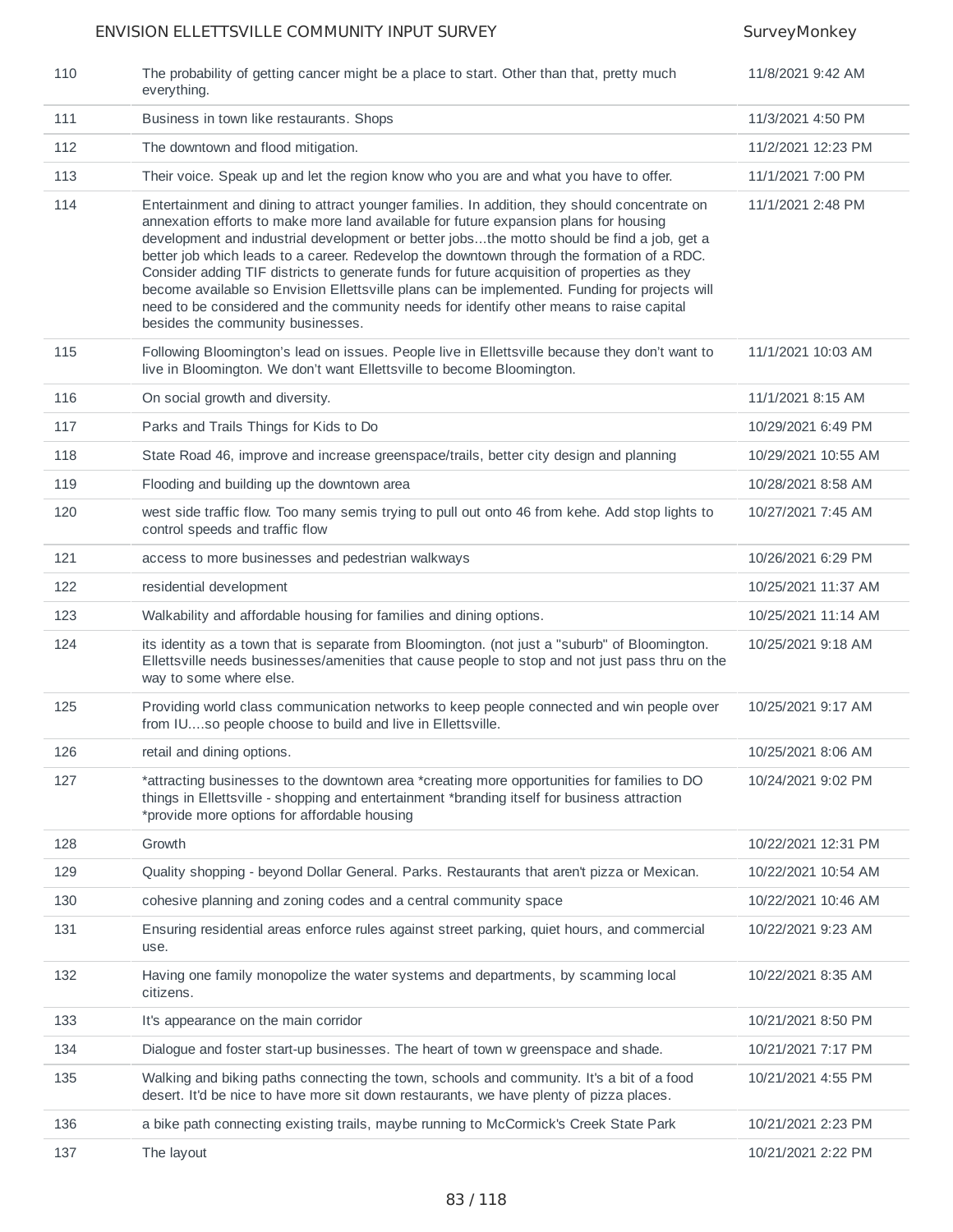| 138 | look of downtown and diverse restaurants - mom and pop food too                                                                                                                                                                                                                                                                                                                                                                                                                                                                                                                                                                            | 10/21/2021 2:12 PM  |
|-----|--------------------------------------------------------------------------------------------------------------------------------------------------------------------------------------------------------------------------------------------------------------------------------------------------------------------------------------------------------------------------------------------------------------------------------------------------------------------------------------------------------------------------------------------------------------------------------------------------------------------------------------------|---------------------|
| 139 | The downtown area                                                                                                                                                                                                                                                                                                                                                                                                                                                                                                                                                                                                                          | 10/21/2021 11:39 AM |
| 140 | Attracting a higher quality of retail/restaurant businesses. Too many pizza joints, dollar stores<br>and run down looking businesses.                                                                                                                                                                                                                                                                                                                                                                                                                                                                                                      | 10/21/2021 11:27 AM |
| 141 | THE WALKING TRAILYOU HAVE TO CROSS HWY 46 TO GET TO THE STARTAND<br>THEN THE TRAIL ENDS ABRUPTLY.                                                                                                                                                                                                                                                                                                                                                                                                                                                                                                                                          | 10/21/2021 9:52 AM  |
| 142 | As a business owner, I've always thought that Ellettsville did a very poor job of supporting their<br>own businesses. The illusion is that you can get goods, products and services that are better,<br>cheaper, faster, etcin Bloomington.                                                                                                                                                                                                                                                                                                                                                                                                | 10/21/2021 9:21 AM  |
| 143 | transportation and public utilities                                                                                                                                                                                                                                                                                                                                                                                                                                                                                                                                                                                                        | 10/21/2021 9:05 AM  |
| 144 | The vision of what downtown Ellettsville could be.                                                                                                                                                                                                                                                                                                                                                                                                                                                                                                                                                                                         | 10/20/2021 5:30 PM  |
| 145 | The area between the 46 split.                                                                                                                                                                                                                                                                                                                                                                                                                                                                                                                                                                                                             | 10/20/2021 1:55 PM  |
| 146 | Better support for residents suffering with issues like poverty, drug use, mental illness, etc.<br>And fostering a caring and open-minded attitude towards those who are "different"                                                                                                                                                                                                                                                                                                                                                                                                                                                       | 10/20/2021 12:57 PM |
| 147 | the growth, drawing in more businesses and customers                                                                                                                                                                                                                                                                                                                                                                                                                                                                                                                                                                                       | 10/20/2021 12:34 PM |
| 148 | A reason for people to visit                                                                                                                                                                                                                                                                                                                                                                                                                                                                                                                                                                                                               | 10/20/2021 11:16 AM |
| 149 | our need to be dependent on Bloomington as it's calling card to visitors. Ellettsville should be<br>advertised as a centralized jumping off spot for several state/local parks and recreational areas<br>nearby. We need to build the infrastructure to support the tourists coming to visit those areas<br>with retail and dining opportunities (no more pizza joints). The retail and dining could also be<br>patronized by our local residents, keeping those tax dollars and jobs here in town. There is no<br>large, dedicated retail outdoor outfitter available in Bloomington to support those tourists. Why<br>couldn't it be us. | 10/20/2021 9:53 AM  |
| 150 | Community events                                                                                                                                                                                                                                                                                                                                                                                                                                                                                                                                                                                                                           | 10/20/2021 9:31 AM  |
| 151 | Public services for low income and planning the town in a logical way. It seems like developers<br>are leading the way and not the town.                                                                                                                                                                                                                                                                                                                                                                                                                                                                                                   | 10/20/2021 8:21 AM  |
| 152 | the existing dilapidated buildings and offerings to the downtown area                                                                                                                                                                                                                                                                                                                                                                                                                                                                                                                                                                      | 10/20/2021 8:04 AM  |
| 153 | Community events, pedestrian leisure space/trails, encouraging more diversity and providing<br>opportunities for minority owned businesses                                                                                                                                                                                                                                                                                                                                                                                                                                                                                                 | 10/20/2021 7:12 AM  |
| 154 | Roads in housing additions                                                                                                                                                                                                                                                                                                                                                                                                                                                                                                                                                                                                                 | 10/20/2021 1:52 AM  |
| 155 | The cost of living is increasing, housing prices and taxes are too high. It is hard to afford nice<br>houses compared to neighboring locations like Bedford, Spencer, Martinsville, etc. Not enough<br>properties with land/acres available. All new housing is in small housing editions with tiny lots.<br>Also there is not much to do in Ellettsville. We need better restaurants, shopping,<br>entertainment, etc. Add a meijer or similar store, clothing stores like Kohl's (not just<br>boutiques), movie theater, fancy sit down restaurant, etc. Too many pizza places right now.<br>More family friendly festivals.             | 10/20/2021 12:44 AM |
| 156 | Really need to move the ball fields and improve the park.                                                                                                                                                                                                                                                                                                                                                                                                                                                                                                                                                                                  | 10/19/2021 11:35 PM |
| 157 | It's downtown and commercialization of the Hwy 46 corridor. It also needs to have a strong,<br>welcoming brand.                                                                                                                                                                                                                                                                                                                                                                                                                                                                                                                            | 10/19/2021 10:52 PM |
| 158 | Moving older generation members out of board seats and replace with new, younger, family and<br>Community oriented individuals                                                                                                                                                                                                                                                                                                                                                                                                                                                                                                             | 10/19/2021 10:38 PM |
| 159 | Downtown business                                                                                                                                                                                                                                                                                                                                                                                                                                                                                                                                                                                                                          | 10/19/2021 10:18 PM |
| 160 | Downtown and actually planning for the growth of downtown and ellettsville as a whole.                                                                                                                                                                                                                                                                                                                                                                                                                                                                                                                                                     | 10/19/2021 10:09 PM |
| 161 | Sidewalks                                                                                                                                                                                                                                                                                                                                                                                                                                                                                                                                                                                                                                  | 10/19/2021 9:44 PM  |
| 162 | adding more businesses and amenities off the beaten path of 46                                                                                                                                                                                                                                                                                                                                                                                                                                                                                                                                                                             | 10/19/2021 9:27 PM  |
| 163 | Growth that is right sized and not too much too soon                                                                                                                                                                                                                                                                                                                                                                                                                                                                                                                                                                                       | 10/19/2021 9:03 PM  |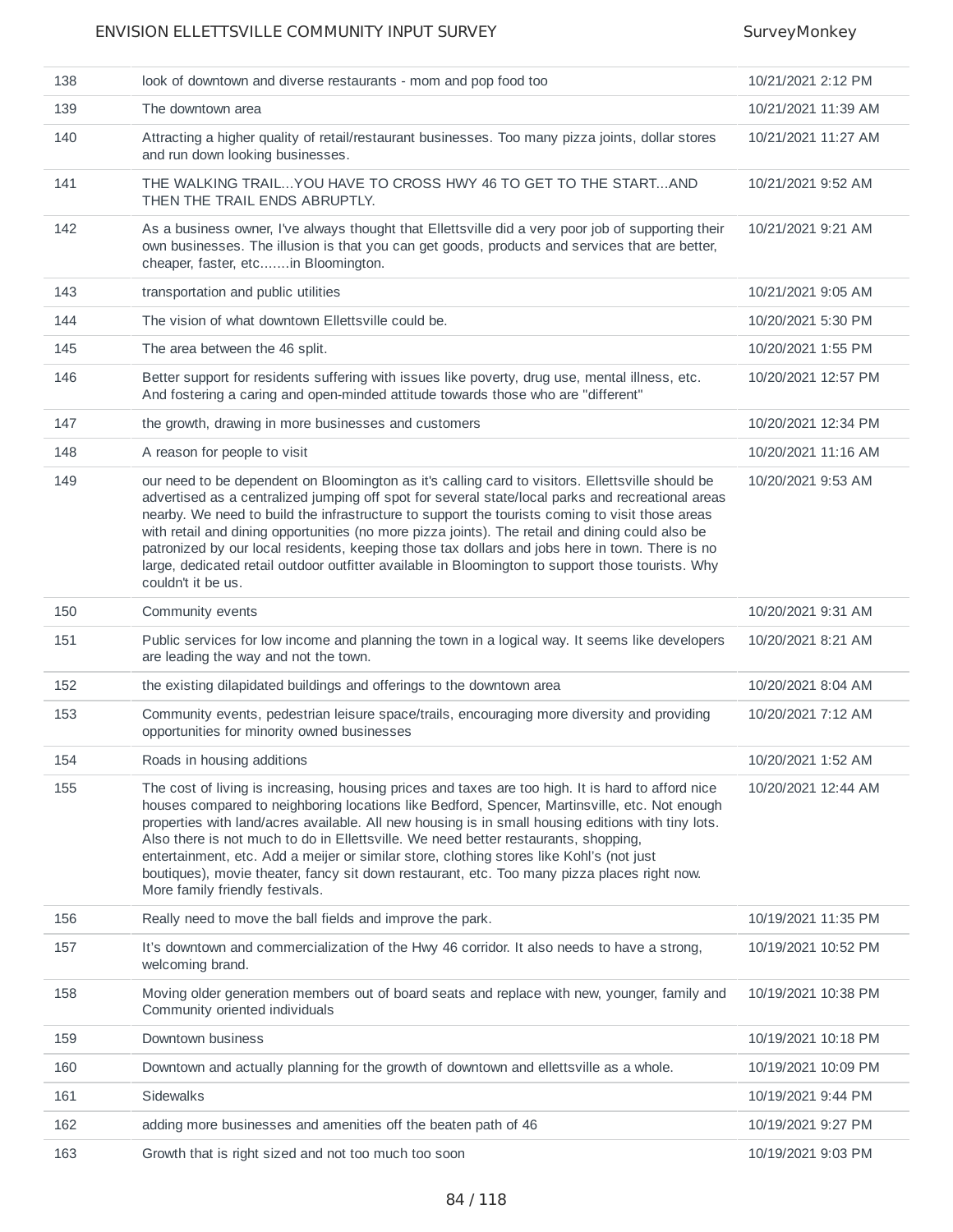| 164 | Walking trails                                                                                                                                                                                                                                                                                                                                                                                             | 10/19/2021 8:57 PM  |
|-----|------------------------------------------------------------------------------------------------------------------------------------------------------------------------------------------------------------------------------------------------------------------------------------------------------------------------------------------------------------------------------------------------------------|---------------------|
| 165 | It's image. Also keeping Bloomington City limits and MCCSC from encroaching on us!                                                                                                                                                                                                                                                                                                                         | 10/19/2021 8:48 PM  |
| 166 | entertainment opportunities for people                                                                                                                                                                                                                                                                                                                                                                     | 10/19/2021 8:40 PM  |
| 167 | Downs town and local business opportunities                                                                                                                                                                                                                                                                                                                                                                | 10/19/2021 8:26 PM  |
| 168 | People                                                                                                                                                                                                                                                                                                                                                                                                     | 10/19/2021 8:10 PM  |
| 169 | There is a major lack of homes for single families starting out. The only new developments are<br>overpriced and the arrowhead neighborhood is rapidly deteriorating. Ellettsville should focus on<br>charm and character. Keeping the small town feel people move here for. We can go industrial<br>like Plainfield or pay attention to detail like Carmel, but at our current route, we will be Bedford. | 10/19/2021 7:30 PM  |
| 170 | controlled development and focus on revitalizing a down town area with services, foods, places<br>to gather                                                                                                                                                                                                                                                                                                | 10/19/2021 7:24 PM  |
| 171 | More restaurants other than pizza. Craft beer, pub restaurant                                                                                                                                                                                                                                                                                                                                              | 10/19/2021 7:24 PM  |
| 172 | Schools and the worry of it growing to quick                                                                                                                                                                                                                                                                                                                                                               | 10/19/2021 6:57 PM  |
| 173 | Crime                                                                                                                                                                                                                                                                                                                                                                                                      | 10/19/2021 6:25 PM  |
| 174 | getting more choices for restaurants and a department/retail store                                                                                                                                                                                                                                                                                                                                         | 10/19/2021 5:15 PM  |
| 175 | Types of restaurants, too much pizza and mexican food                                                                                                                                                                                                                                                                                                                                                      | 10/19/2021 4:37 PM  |
| 176 | I truly afraid someone is going to get hurt on Hwy 46 coming out ot the suicide lane plus<br>another grocery store.                                                                                                                                                                                                                                                                                        | 10/19/2021 4:19 PM  |
| 177 | the downtown area with new stores                                                                                                                                                                                                                                                                                                                                                                          | 10/19/2021 4:05 PM  |
| 178 | I think the downtown needs to be revitalized and we need to support local businesses                                                                                                                                                                                                                                                                                                                       | 10/19/2021 3:13 PM  |
| 179 | Jobs in the area.                                                                                                                                                                                                                                                                                                                                                                                          | 10/19/2021 2:59 PM  |
| 180 | town planning, both residential and commercial.                                                                                                                                                                                                                                                                                                                                                            | 10/19/2021 2:54 PM  |
| 181 | The downtown                                                                                                                                                                                                                                                                                                                                                                                               | 10/19/2021 2:42 PM  |
| 182 | Can't stop progress, the length of time this apartment development took is embarrassing                                                                                                                                                                                                                                                                                                                    | 10/19/2021 2:28 PM  |
| 183 | coordinated planning to take advantage of transportation linkages while maintaining small own<br>atmosphere                                                                                                                                                                                                                                                                                                | 10/19/2021 2:01 PM  |
| 184 | Restaurants and shopping local                                                                                                                                                                                                                                                                                                                                                                             | 10/19/2021 2:01 PM  |
| 185 | The downtown possibilities of having retail shops and buses to take to Bloomington due to<br>having nothing here                                                                                                                                                                                                                                                                                           | 10/19/2021 1:54 PM  |
| 186 | taxes. We are one of the highest townships in the county. I think we have paid for the "new"<br>sewer plant many times over.                                                                                                                                                                                                                                                                               | 10/19/2021 1:49 PM  |
| 187 | Pedestrian improvements, zoning and planning and building                                                                                                                                                                                                                                                                                                                                                  | 10/19/2021 1:42 PM  |
| 188 | the ability to provide affordable housing and business environment that enable growth in the<br>county.                                                                                                                                                                                                                                                                                                    | 10/19/2021 1:27 PM  |
| 189 | their local government by voting the ideological local officials out of office.                                                                                                                                                                                                                                                                                                                            | 10/19/2021 1:20 PM  |
| 190 | Parks, trails, preserves, and such.                                                                                                                                                                                                                                                                                                                                                                        | 10/19/2021 1:19 PM  |
| 191 | More businesses                                                                                                                                                                                                                                                                                                                                                                                            | 10/19/2021 1:12 PM  |
| 192 | diversity, open mindedness, expanstion                                                                                                                                                                                                                                                                                                                                                                     | 10/19/2021 12:24 PM |
| 193 | <b>Diversity</b>                                                                                                                                                                                                                                                                                                                                                                                           | 10/19/2021 10:48 AM |
| 194 | Downtown                                                                                                                                                                                                                                                                                                                                                                                                   | 10/19/2021 7:37 AM  |
| 195 | old and dilapidated homes downtown.                                                                                                                                                                                                                                                                                                                                                                        | 10/19/2021 7:03 AM  |
| 196 | It's independence.                                                                                                                                                                                                                                                                                                                                                                                         | 10/19/2021 7:01 AM  |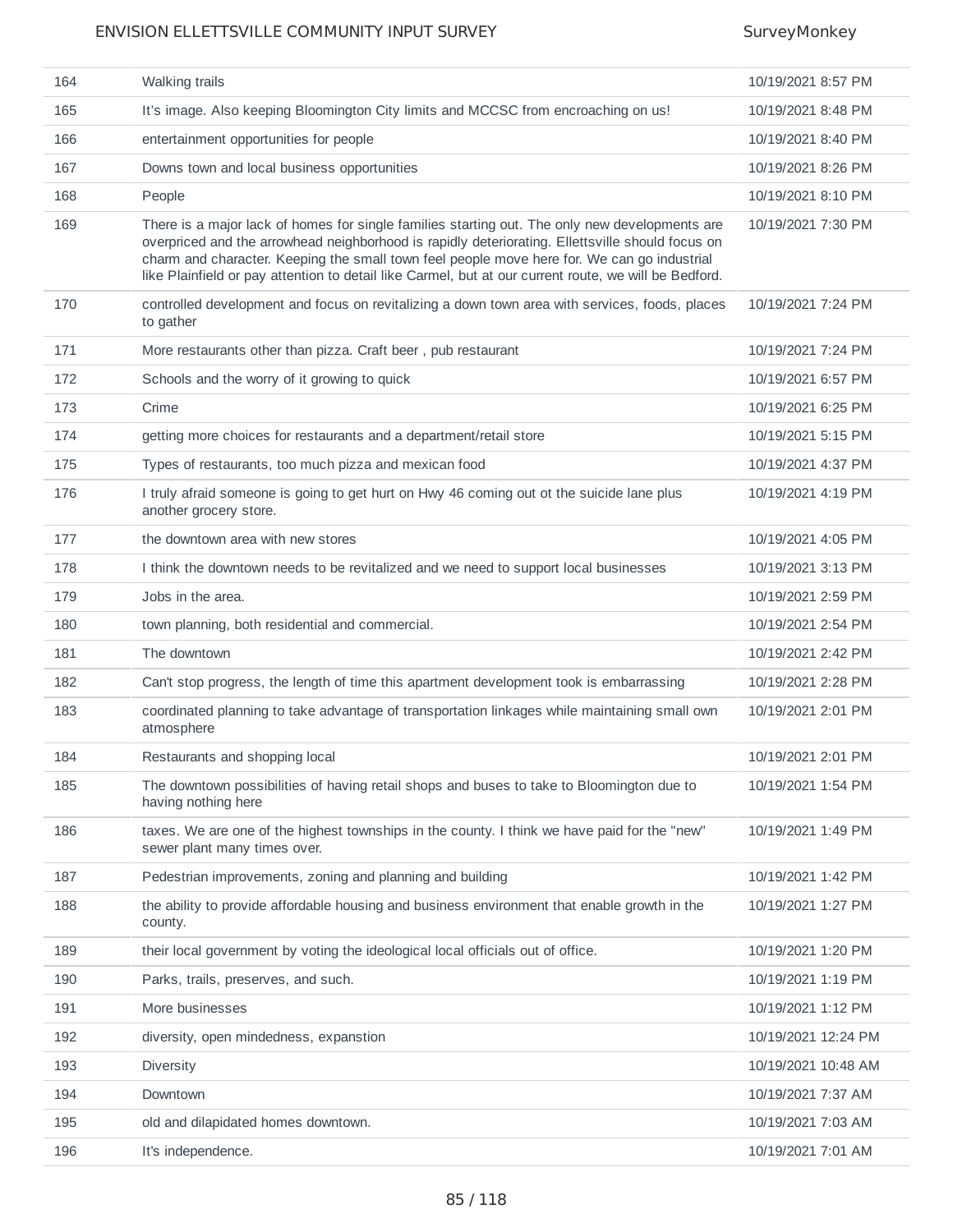| 197 | Community growth                                                                                                                                                                                                                                                                                                                                                                                                         | 10/19/2021 6:30 AM |
|-----|--------------------------------------------------------------------------------------------------------------------------------------------------------------------------------------------------------------------------------------------------------------------------------------------------------------------------------------------------------------------------------------------------------------------------|--------------------|
| 198 | Fall Festival location.                                                                                                                                                                                                                                                                                                                                                                                                  | 10/15/2021 5:30 PM |
| 199 | It's Aesthetics, to both the downtown area and the gateways, it's openness to new business<br>development and having a viable town center for activities.                                                                                                                                                                                                                                                                | 10/15/2021 4:06 PM |
| 200 | Parks and Swimming facilities                                                                                                                                                                                                                                                                                                                                                                                            | 10/15/2021 1:55 PM |
| 201 | Education, opportunity for quality businesses and restaurants and movie theaters and good<br>grocery stores. Housing without apartments, and housing for over 55 community.                                                                                                                                                                                                                                              | 10/15/2021 1:44 PM |
| 202 | Attractiveness of 46 corridor.                                                                                                                                                                                                                                                                                                                                                                                           | 10/15/2021 9:48 AM |
| 203 | Drainage                                                                                                                                                                                                                                                                                                                                                                                                                 | 10/15/2021 8:02 AM |
| 204 | The flooding issues                                                                                                                                                                                                                                                                                                                                                                                                      | 10/14/2021 7:14 PM |
| 205 | Opportunities for our teens and young adults to showcase their talents                                                                                                                                                                                                                                                                                                                                                   | 10/14/2021 4:12 PM |
| 206 | Small town feel                                                                                                                                                                                                                                                                                                                                                                                                          | 10/14/2021 3:07 PM |
| 207 | Traffic control. Traffic safety. Additional stoplights.                                                                                                                                                                                                                                                                                                                                                                  | 10/13/2021 9:42 PM |
| 208 | Dining options!                                                                                                                                                                                                                                                                                                                                                                                                          | 10/12/2021 2:39 PM |
| 209 | aesthetic appearance of the 46 corridor and residential areas of the core downtown area.<br>Incentives for improving in these areas.                                                                                                                                                                                                                                                                                     | 10/8/2021 3:59 PM  |
| 210 | equity, diversity and inclusion                                                                                                                                                                                                                                                                                                                                                                                          | 10/8/2021 9:21 AM  |
| 211 | Public safety                                                                                                                                                                                                                                                                                                                                                                                                            | 10/4/2021 5:03 PM  |
| 212 | Destination restaurants or activities                                                                                                                                                                                                                                                                                                                                                                                    | 10/1/2021 3:18 PM  |
| 213 | Neighborhood to neighborhood and retail connectors for pedestrian/bike/golf cart. It is not safe<br>to travel outside of most neighborhoods unless you are in a car. Increase the number of quality<br>destinations and require owners to maintain them adequately. For example, we do not need<br>any more storage units in prime town locations we need quality places for the community to<br>gather, shop, and dine. | 10/1/2021 1:09 PM  |
| 214 | Aesthetics. There is no central or plan that connects all aspects of the town's structures.                                                                                                                                                                                                                                                                                                                              | 10/1/2021 10:46 AM |
| 215 | traffic and availability of services that Bloomington has (parks & recreation, community center,<br>quality childcare, shopping)                                                                                                                                                                                                                                                                                         | 10/1/2021 9:59 AM  |
| 216 | accessibility for all.                                                                                                                                                                                                                                                                                                                                                                                                   | 9/29/2021 10:31 AM |
| 217 | More trendy small businesses and restaurants. Less pizza and fast food.                                                                                                                                                                                                                                                                                                                                                  | 9/29/2021 9:58 AM  |
| 218 | safety and traffic with all of the new development on 46                                                                                                                                                                                                                                                                                                                                                                 | 9/29/2021 8:38 AM  |
| 219 | its efforts to involve citizens on its community boards/commissions, if there are any, and if not<br>create areas of concern where citizens can serve to have a better community with citizen<br>involvement.                                                                                                                                                                                                            | 9/28/2021 3:09 PM  |
| 220 | the aesthetics of its primary corridor(s)                                                                                                                                                                                                                                                                                                                                                                                | 9/28/2021 12:52 PM |
| 221 | What you have now and making it better.                                                                                                                                                                                                                                                                                                                                                                                  | 9/27/2021 9:52 PM  |
| 222 | Downtown parking                                                                                                                                                                                                                                                                                                                                                                                                         | 9/27/2021 3:38 PM  |
| 223 | It's autonomy                                                                                                                                                                                                                                                                                                                                                                                                            | 9/27/2021 2:57 PM  |
| 224 | The look and feel of SR46 and how that corridor reflects on the town. Development along that<br>corridor will define the town over time. Right now, I can think of at least 3 large storage<br>facilities along that stretch. I don't want to be known as Bloomington's closet. Also, something<br>other than Pizza to eat.                                                                                              | 9/27/2021 9:17 AM  |
| 225 | small businesses                                                                                                                                                                                                                                                                                                                                                                                                         | 9/27/2021 8:29 AM  |
| 226 | Welcoming all. Lots of people want to live in a small town- including BIPOC & members of the<br>LGBTQIA+ community. They deserve to feel safe and welcome here too.                                                                                                                                                                                                                                                      | 9/26/2021 10:07 PM |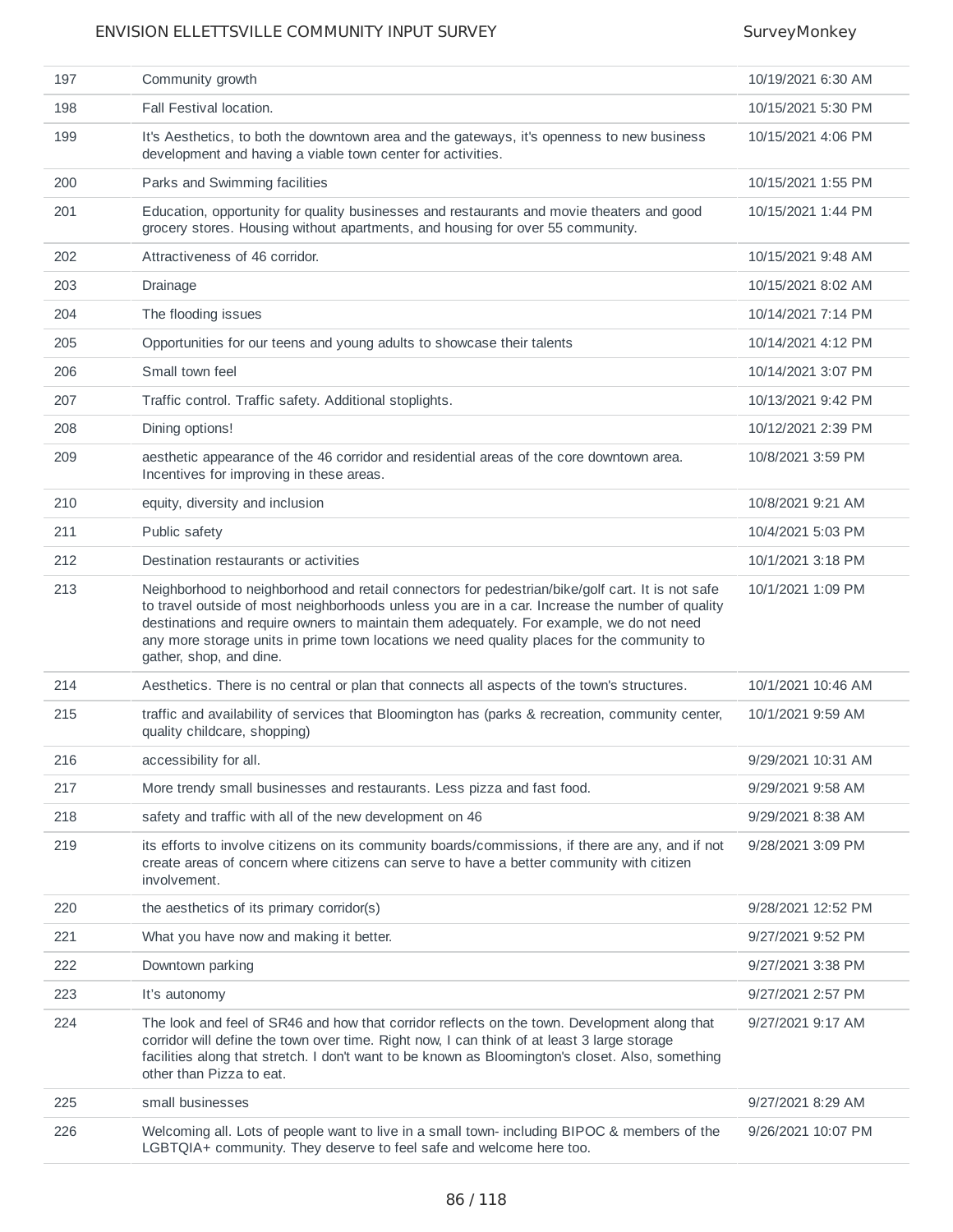| 227 | The downtown area. Something that resembles a town square                                                                                                                                                                                                                                                                     | 9/26/2021 10:01 PM |
|-----|-------------------------------------------------------------------------------------------------------------------------------------------------------------------------------------------------------------------------------------------------------------------------------------------------------------------------------|--------------------|
| 228 | Connecting the community as more neighborhoods are being developed. Pedestrian friendly<br>pathways connecting these neighborhoods and the community businesses safely. It is nice to<br>have 46 for a easy access to Bloomington and I-69 but as growth continues safety needs to be<br>a priority.                          | 9/26/2021 5:21 PM  |
| 229 | pedestrian safety                                                                                                                                                                                                                                                                                                             | 9/26/2021 12:59 PM |
| 230 | sidewalks in older subdivisions - becoming less safe to walk the streets due to more and faster<br>traffic                                                                                                                                                                                                                    | 9/24/2021 5:01 PM  |
| 231 | its downtown and 46 businesses                                                                                                                                                                                                                                                                                                | 9/24/2021 3:55 PM  |
| 232 | The downtown area and parking if we attract businesses.                                                                                                                                                                                                                                                                       | 9/24/2021 10:17 AM |
| 233 | A more progressive town council.                                                                                                                                                                                                                                                                                              | 9/24/2021 10:08 AM |
| 234 | Bus lines, roads                                                                                                                                                                                                                                                                                                              | 9/24/2021 9:56 AM  |
| 235 | Being welcoming to outsiders and get away from we always did it that way mentalities                                                                                                                                                                                                                                          | 9/24/2021 6:43 AM  |
| 236 | Better opportunities for business owners to come to Ellettsville. I mean small business not like<br>Cook!                                                                                                                                                                                                                     | 9/24/2021 12:55 AM |
| 237 | Downtown businesses                                                                                                                                                                                                                                                                                                           | 9/23/2021 10:31 PM |
| 238 | Retail options and public parks                                                                                                                                                                                                                                                                                               | 9/23/2021 10:19 PM |
| 239 | Stop allowing every bit of land to become housing developments!!!                                                                                                                                                                                                                                                             | 9/23/2021 9:46 PM  |
| 240 | Preserving properties and historical Sides within the community.                                                                                                                                                                                                                                                              | 9/23/2021 9:30 PM  |
| 241 | Limited building. Residential, commercial and industrial.                                                                                                                                                                                                                                                                     | 9/23/2021 8:34 PM  |
| 242 | Road conditions                                                                                                                                                                                                                                                                                                               | 9/23/2021 7:53 PM  |
| 243 | The appearance and better option for groceries with organic food and food sources from local<br>farms.                                                                                                                                                                                                                        | 9/23/2021 7:44 PM  |
| 244 | Keeping business here and open                                                                                                                                                                                                                                                                                                | 9/23/2021 7:18 PM  |
| 245 | Sidewalks and pedestrian safety. Promote local business.                                                                                                                                                                                                                                                                      | 9/23/2021 7:05 PM  |
| 246 | Attractiveness, storm drainage, lighting for 46, safety on 46 west                                                                                                                                                                                                                                                            | 9/23/2021 7:01 PM  |
| 247 | Transportation (trains to indianapolis?) (Become ready for SR 46 traffic. Build more roads<br>before land is taken up for other things.                                                                                                                                                                                       | 9/23/2021 6:18 PM  |
| 248 | The horrible flooding when the creek overflows.                                                                                                                                                                                                                                                                               | 9/23/2021 6:00 PM  |
| 249 | Downtown area. The abandoned buildings/lots along Vine St could be great locations for new<br>local businesses. Offer incentives for new restaurants to open in our community (NOT more<br>chains).                                                                                                                           | 9/23/2021 5:25 PM  |
| 250 | Being more inclusive and less judgemental                                                                                                                                                                                                                                                                                     | 9/23/2021 5:24 PM  |
| 251 | Downtown flooding                                                                                                                                                                                                                                                                                                             | 9/23/2021 5:15 PM  |
| 252 | The police force. You never see them and when you call them they don't show up                                                                                                                                                                                                                                                | 9/23/2021 4:35 PM  |
| 253 | Character. There is so little guidance on appearance, style of business, etc. it is very blah.                                                                                                                                                                                                                                | 9/23/2021 4:32 PM  |
| 254 | Food. Something to do. Cops doing something besides sitting for a speeding ticket. It can be<br>small town but this small I mean Gosport has more going on. Get a Aldi so people can get<br>affordable food. A place to eat after 3pm would be great. If a place is too boring is how drugs<br>and other criminal acts start. | 9/23/2021 4:30 PM  |
| 255 | Dining options                                                                                                                                                                                                                                                                                                                | 9/23/2021 4:26 PM  |
| 256 | Housing, Broadband connectivity, comprehensive source(s) of information, entrepreneur and<br>small business assistance/information, infrastructure, and efforts to enhance the community<br>connectedness to be the place to live, work, play, & learn                                                                        | 9/23/2021 3:06 PM  |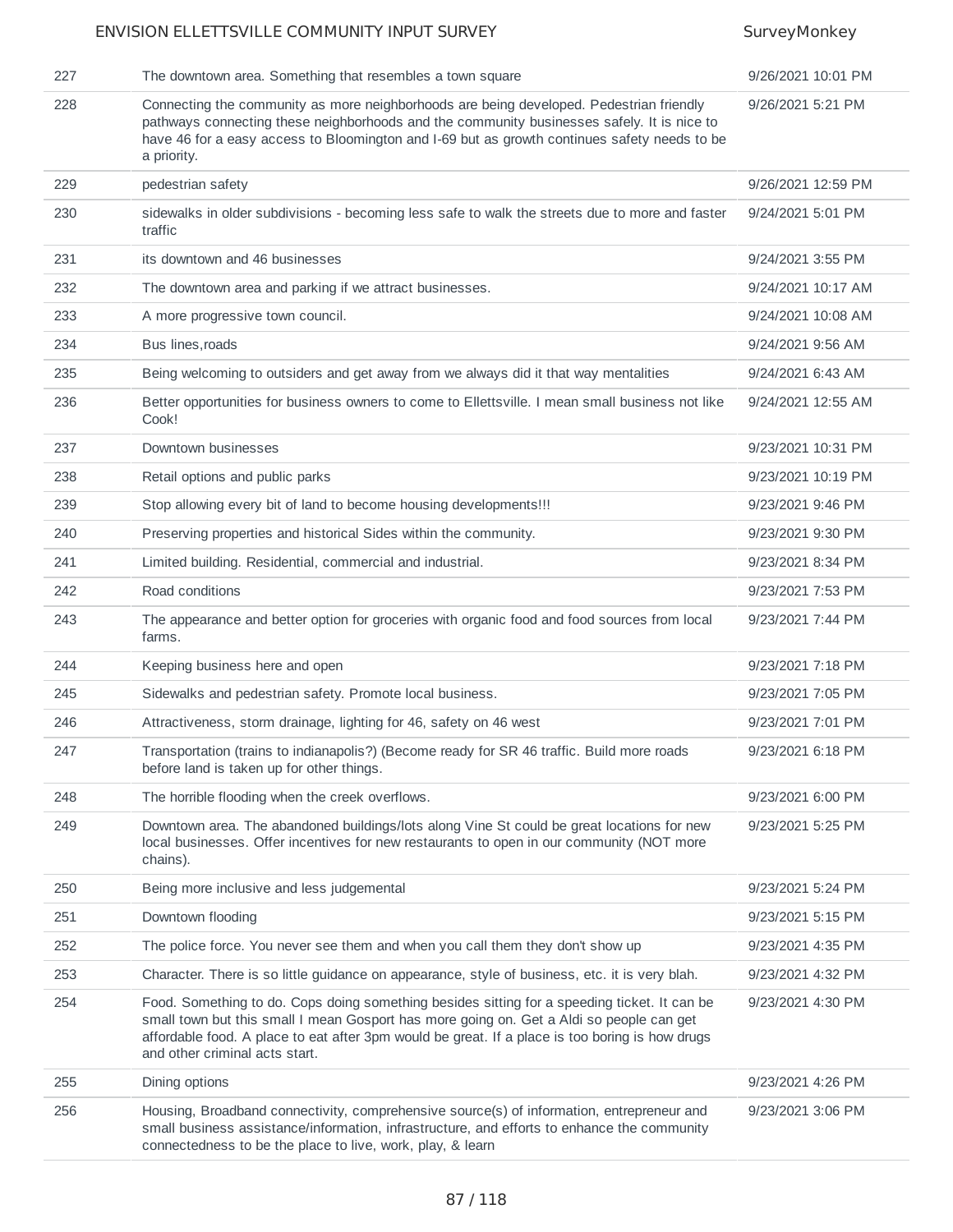| 257 | Downtown- it's empty. More restaurants besides pizza. Making sure 46 corridor is nice.          |
|-----|-------------------------------------------------------------------------------------------------|
|     | Manage growth of developments so that traffic is not horrible. Preserve the rural nature of the |
|     | area.                                                                                           |

| 9/23/2021 7:52 AM |  |
|-------------------|--|
|                   |  |

| 258 | Infrastructure for growth                                                                                                                                                                                                                                                                                                                                                                                                                               | 9/23/2021 12:22 AM |
|-----|---------------------------------------------------------------------------------------------------------------------------------------------------------------------------------------------------------------------------------------------------------------------------------------------------------------------------------------------------------------------------------------------------------------------------------------------------------|--------------------|
| 259 | Infrastructure and entertainment/attractions                                                                                                                                                                                                                                                                                                                                                                                                            | 9/22/2021 10:56 PM |
| 260 | helping the lower class to make sure there doesn't become a bigger gap between the lower<br>class and middle-upper class.                                                                                                                                                                                                                                                                                                                               | 9/22/2021 10:01 PM |
| 261 | The restaurants to choose from no more pizza                                                                                                                                                                                                                                                                                                                                                                                                            | 9/22/2021 10:01 PM |
| 262 | Connecting growth towards Bloomington while improving downtown and 46 corridor.                                                                                                                                                                                                                                                                                                                                                                         | 9/22/2021 9:39 PM  |
| 263 | sidewalks connecting Edgewood schools to the community and access to Karst Farm trail via<br>the Heritage trail downtown.                                                                                                                                                                                                                                                                                                                               | 9/22/2021 8:55 PM  |
| 264 | trails/sidewalks/connectivity. There are not a lot of things for young families (or any family<br>really) to do in Ellettsville. No community activities.                                                                                                                                                                                                                                                                                               | 9/22/2021 7:40 PM  |
| 265 | Quality of Place, infrastructure, connectivity and resources for a changing demographic and<br>economy. Must tie as closely as possible to the economic drivers in Monroe County and the<br>region.                                                                                                                                                                                                                                                     | 9/22/2021 4:05 PM  |
| 266 | Continuing to provide an area that is inclusive to all people and encourages all people to want<br>to stop by and explore                                                                                                                                                                                                                                                                                                                               | 9/22/2021 12:06 PM |
| 267 | Downtown                                                                                                                                                                                                                                                                                                                                                                                                                                                | 9/22/2021 9:59 AM  |
| 268 | Affordable/healthy food choices                                                                                                                                                                                                                                                                                                                                                                                                                         | 9/22/2021 9:26 AM  |
| 269 | Infrastructure Brand including refresh zoning /signage requirements (see brown county)                                                                                                                                                                                                                                                                                                                                                                  | 9/22/2021 8:45 AM  |
| 270 | The trails                                                                                                                                                                                                                                                                                                                                                                                                                                              | 9/21/2021 9:41 PM  |
| 271 | SR 46 and development                                                                                                                                                                                                                                                                                                                                                                                                                                   | 9/21/2021 8:40 PM  |
| 272 | It's accessibility to essentials that one would get at Walmart or target                                                                                                                                                                                                                                                                                                                                                                                | 9/21/2021 7:44 PM  |
| 273 | Neighborhood street lights for safety.                                                                                                                                                                                                                                                                                                                                                                                                                  | 9/21/2021 7:36 PM  |
| 274 | Places to eat and entertainment                                                                                                                                                                                                                                                                                                                                                                                                                         | 9/21/2021 5:44 PM  |
| 275 | Ellettsville Police Department. I drive SR 46 daily and very rarely see EPD patrolling or<br>stopping anyone for traffic violations. Encourage a reduction in the expressions of hate that<br>permeate this town. We need a better grocer. There has been sufficient growth in higher end<br>residential, but everyone still has to go to Bloomington to shop for decent food.                                                                          | 9/21/2021 5:37 PM  |
| 276 | The retail corridor on 46 and keeping downtown in use (restaurants, community gathering<br>spaces, shops, offices)                                                                                                                                                                                                                                                                                                                                      | 9/21/2021 5:07 PM  |
| 277 | The appearance of the town. There are so many buildings that are empty and/or need to be<br>repaired.                                                                                                                                                                                                                                                                                                                                                   | 9/21/2021 4:53 PM  |
| 278 | Availability of trails and park, community events, and pedestrian infrastructure downtown                                                                                                                                                                                                                                                                                                                                                               | 9/21/2021 4:53 PM  |
| 279 | aesthetics of the SR 46 corridor, flooding and the downtown area.                                                                                                                                                                                                                                                                                                                                                                                       | 9/21/2021 4:40 PM  |
| 280 | Pretty much everything                                                                                                                                                                                                                                                                                                                                                                                                                                  | 9/21/2021 3:52 PM  |
| 281 | The downtown. The leaders of this community and think BIG.                                                                                                                                                                                                                                                                                                                                                                                              | 9/21/2021 2:47 PM  |
| 282 | the old school mentality. There are too many stale people in charge of things in town. I thought<br>the food trucks being in town on Wednesdays was a great idea, but it seemed like there were<br>people who were resistant to it. I know the pandemic kind of messed that up bit that's the kind<br>of idea we need. We also need to get the general appearance of the town cleaned up. Some<br>parts look pretty rough especially along Vine Street. | 9/21/2021 2:44 PM  |
| 283 | community participation                                                                                                                                                                                                                                                                                                                                                                                                                                 | 9/21/2021 2:05 PM  |
| 284 | its identity. Ellettsville is arriving late to the game and many important decisions about land<br>use and development are being made by corporations/developers than the community.                                                                                                                                                                                                                                                                    | 9/21/2021 11:28 AM |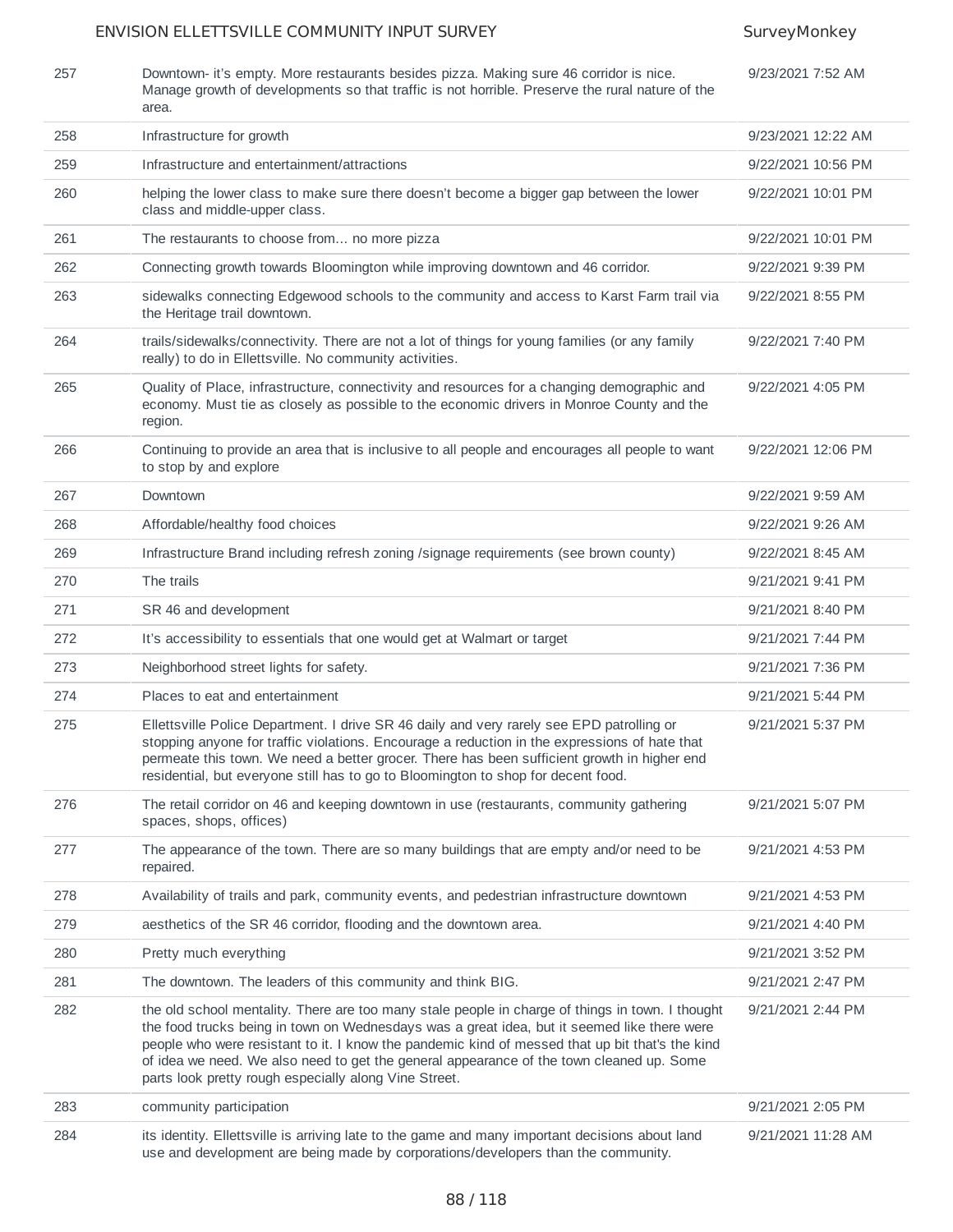Downtown looks completely shuttered and the drive down 46 gives the appearance of decay, missed opportunities (self storage in prime areas), and disorganized development. Traffic patterns on 46 need to be improved.

| 285 | The flooding issue                                                                                                                                                                                     | 9/21/2021 8:18 AM  |
|-----|--------------------------------------------------------------------------------------------------------------------------------------------------------------------------------------------------------|--------------------|
| 286 | Entertainment options                                                                                                                                                                                  | 9/20/2021 4:26 PM  |
| 287 | Basic infrastructure: Planning-Zoning, Town Administration, Police and Fire protection                                                                                                                 | 9/20/2021 3:37 PM  |
| 288 | Transportation Safety and New Business/Commercial Attraction. Downtown Redevelopment<br>with community space.                                                                                          | 9/19/2021 11:35 AM |
| 289 | Flooding and water damage to historic downtown seems to be a massive problem. Maybe if<br>that gets sorted, small businesses will give it a shot in Ellettsville. A microbrewery is a perfect<br>idea! | 9/16/2021 5:35 PM  |
| 290 | Pedestrian/bike accessibility between neighborhoods and to businesses. Growing options for<br>things to do beyond coffee and pizza.                                                                    | 9/15/2021 8:03 AM  |
| 291 | The flooding                                                                                                                                                                                           | 9/14/2021 9:52 PM  |
| 292 | how it is preceived by those passing through it.                                                                                                                                                       | 9/14/2021 8:14 PM  |
|     |                                                                                                                                                                                                        |                    |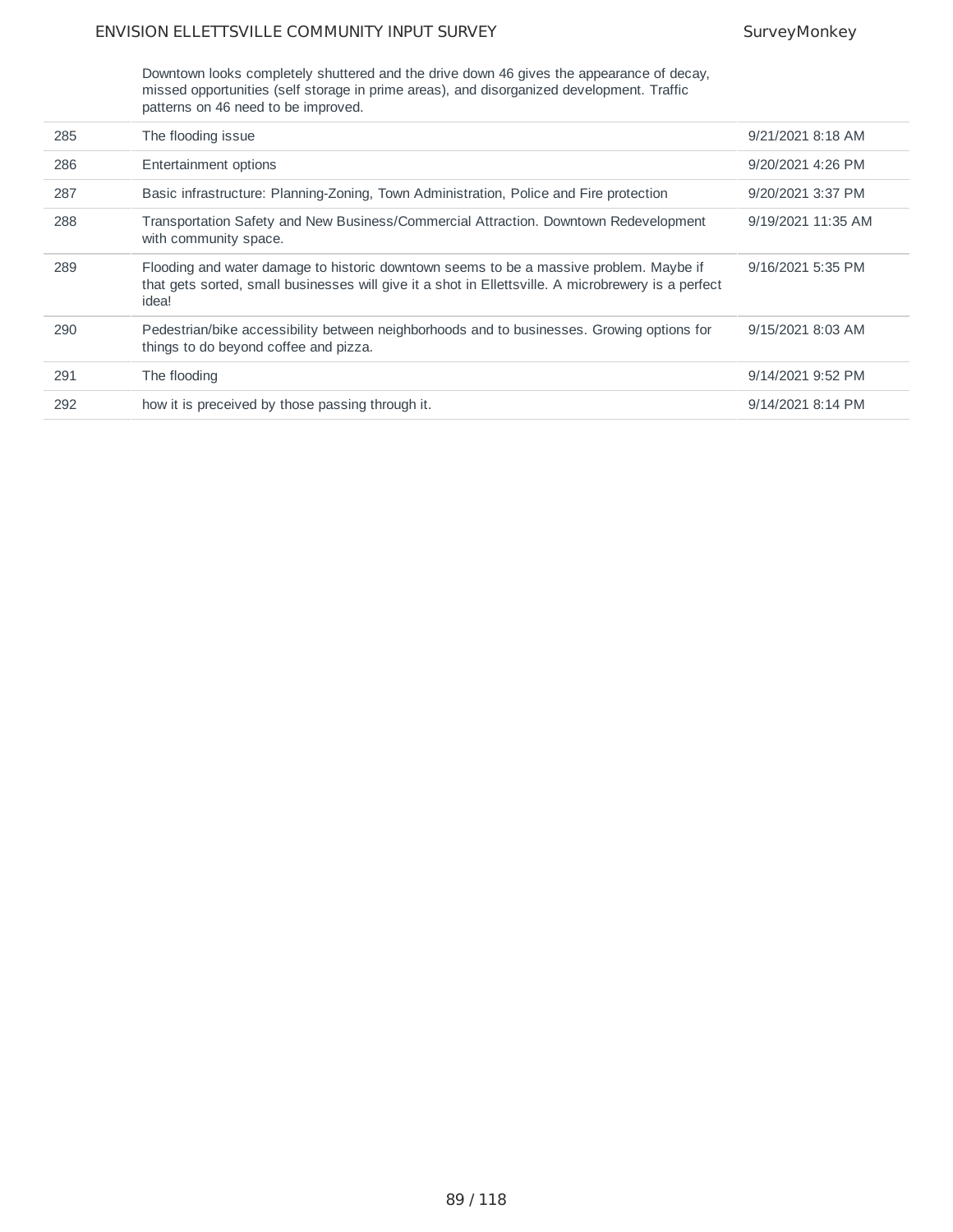## Q8 What are the top 3 challenges that greater downtown Ellettsville is facing? Choose up to three.

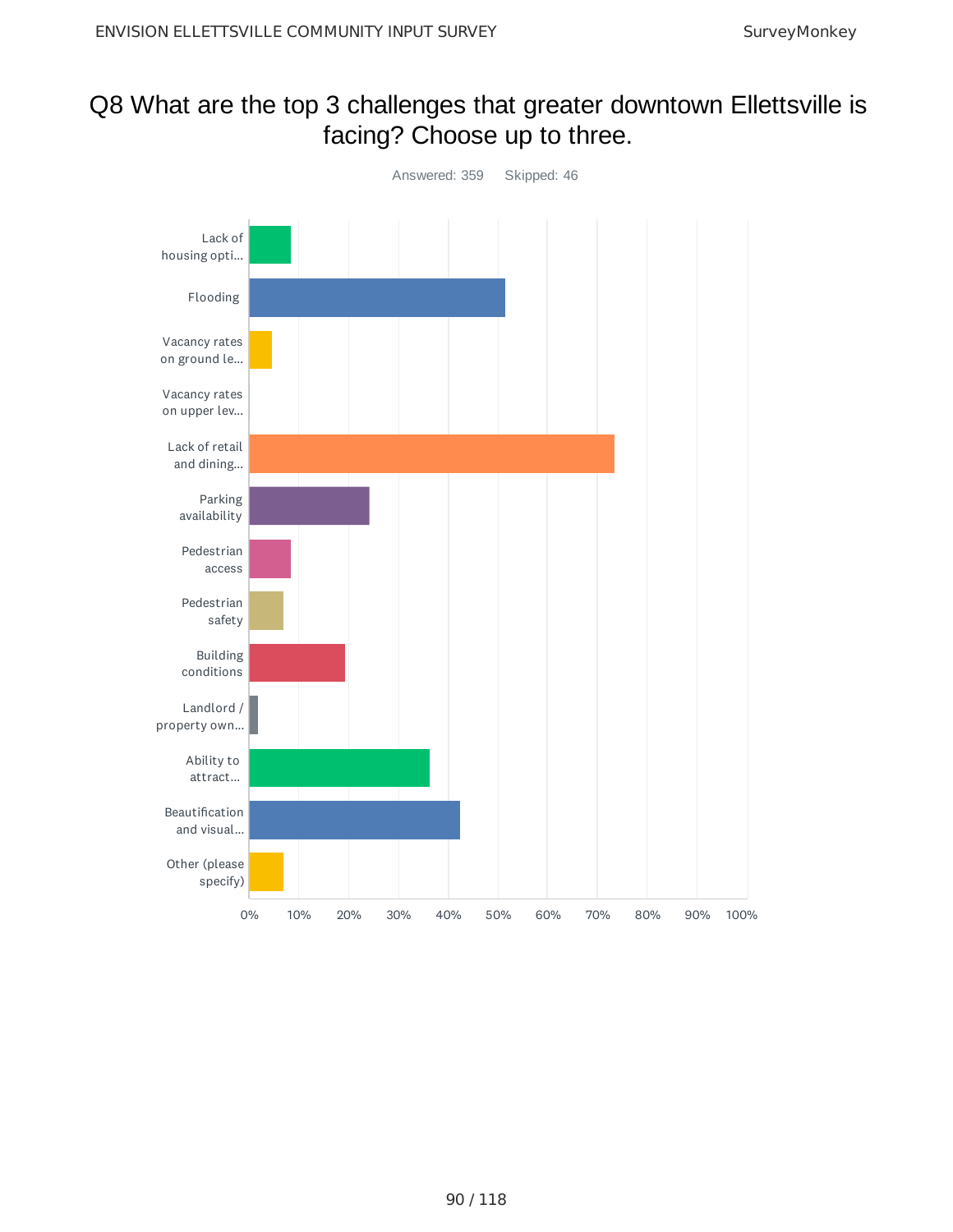| <b>ANSWER CHOICES</b>                 | <b>RESPONSES</b> |                |
|---------------------------------------|------------------|----------------|
| Lack of housing options               | 8.64%            | 31             |
| Flooding                              | 51.53%           | 185            |
| Vacancy rates on ground level units   | 4.74%            | 17             |
| Vacancy rates on upper level units    | 0.28%            | $\mathbf{1}$   |
| Lack of retail and dining options     | 73.54%           | 264            |
| Parking availability                  | 24.23%           | 87             |
| Pedestrian access                     | 8.64%            | 31             |
| Pedestrian safety                     | 6.96%            | 25             |
| <b>Building conditions</b>            | 19.50%           | 70             |
| Landlord / property owner cooperation | 1.95%            | $\overline{7}$ |
| Ability to attract visitors           | 36.49%           | 131            |
| Beautification and visual appearance  | 42.34%           | 152            |
| Other (please specify)                | 6.96%            | 25             |
| Total Respondents: 359                |                  |                |

| #  | <b>OTHER (PLEASE SPECIFY)</b>                                                                                                                                                                                                                                           | <b>DATE</b>         |
|----|-------------------------------------------------------------------------------------------------------------------------------------------------------------------------------------------------------------------------------------------------------------------------|---------------------|
| 1  | Older out of business buildings in need of repurpose or replacement                                                                                                                                                                                                     | 12/3/2021 11:36 AM  |
| 2  | Lack of sidewalks, grocery stores and lack of solar/wind farms                                                                                                                                                                                                          | 11/21/2021 11:04 PM |
| 3  | No vision for future growth!!!                                                                                                                                                                                                                                          | 11/19/2021 10:03 AM |
| 4  | Becoming part of Bloomington                                                                                                                                                                                                                                            | 11/17/2021 7:15 AM  |
| 5  | There have been many issues with drug user needles found on the ground in local parks. I<br>typically wont take my kids to a few parks in Ellettsville because of this reason.                                                                                          | 11/17/2021 6:08 AM  |
| 6  | Parks and attractions                                                                                                                                                                                                                                                   | 11/16/2021 4:50 PM  |
| 7  | nothing to do                                                                                                                                                                                                                                                           | 11/16/2021 1:03 PM  |
| 8  | I only chose pedestrian safety because of the upscale in the traffic passing through the small<br>town.                                                                                                                                                                 | 11/16/2021 11:50 AM |
| 9  | I think the land mass itself                                                                                                                                                                                                                                            | 11/16/2021 11:46 AM |
| 10 | High taxes                                                                                                                                                                                                                                                              | 11/15/2021 11:09 AM |
| 11 | <b>High Property Taxes</b>                                                                                                                                                                                                                                              | 11/15/2021 11:02 AM |
| 12 | Do not visit enough to say                                                                                                                                                                                                                                              | 11/15/2021 10:57 AM |
| 13 | Greedy, evil council members                                                                                                                                                                                                                                            | 11/15/2021 10:57 AM |
| 14 | Pedestrian and cycling infrastructure when considering pedestrian infrastructure. Your Survey<br>doesn't account for cycling or other means of human transport which is short sighted<br>considering the Karst Farm Greenway is connecting Ellettsville to Bloomington. | 11/8/2021 9:42 AM   |
| 15 | Need to have more senior housing                                                                                                                                                                                                                                        | 10/28/2021 8:58 AM  |
| 16 | <b>Biking safety</b>                                                                                                                                                                                                                                                    | 10/21/2021 2:23 PM  |
| 17 | Another connection point to 46 besides Sale Street.                                                                                                                                                                                                                     | 10/19/2021 7:30 PM  |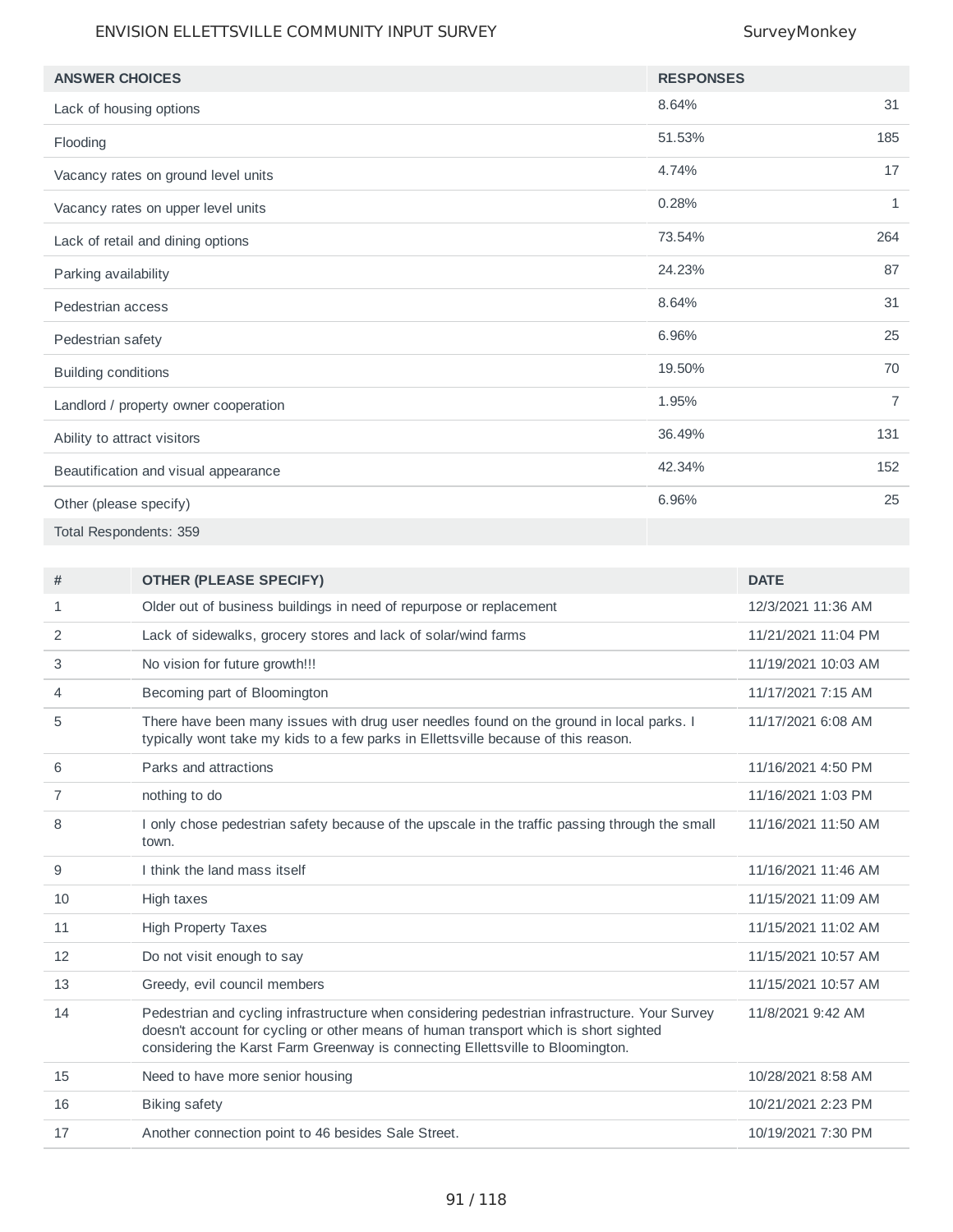| Aggressive annexation by the City of Bloomington                                                                | 10/19/2021 2:42 PM  |
|-----------------------------------------------------------------------------------------------------------------|---------------------|
| All of thee above.                                                                                              | 10/19/2021 1:20 PM  |
| Full of old philanthropic organizations that do absolutely nothing                                              | 10/19/2021 10:48 AM |
| until the flooding is fixed nothing will change                                                                 | 10/8/2021 3:59 PM   |
| <b>Bloomington</b>                                                                                              | 9/27/2021 2:57 PM   |
| Need of food. Can be mom and pop places I don't really care but the option of mcd or other<br>fast food is sad. | 9/23/2021 4:30 PM   |
| limited downtown amenities                                                                                      | 9/22/2021 4:05 PM   |
| I have never been to downtown, have no idea what's there                                                        | 9/22/2021 12:58 PM  |
|                                                                                                                 |                     |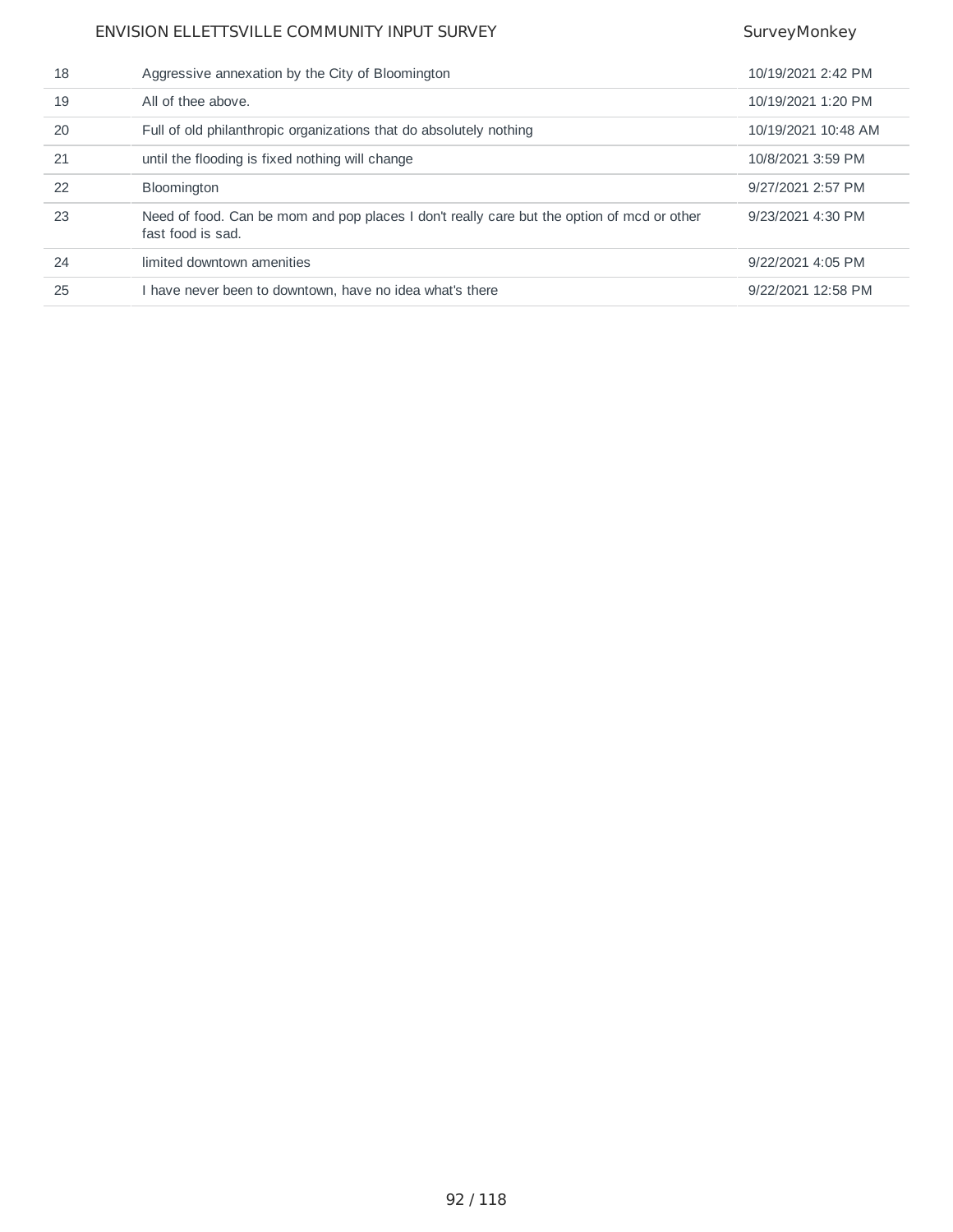## Q9 What are the top 3 community-wide challenges Ellettsville is facing? Choose up to three.

Answered: 359 Skipped: 46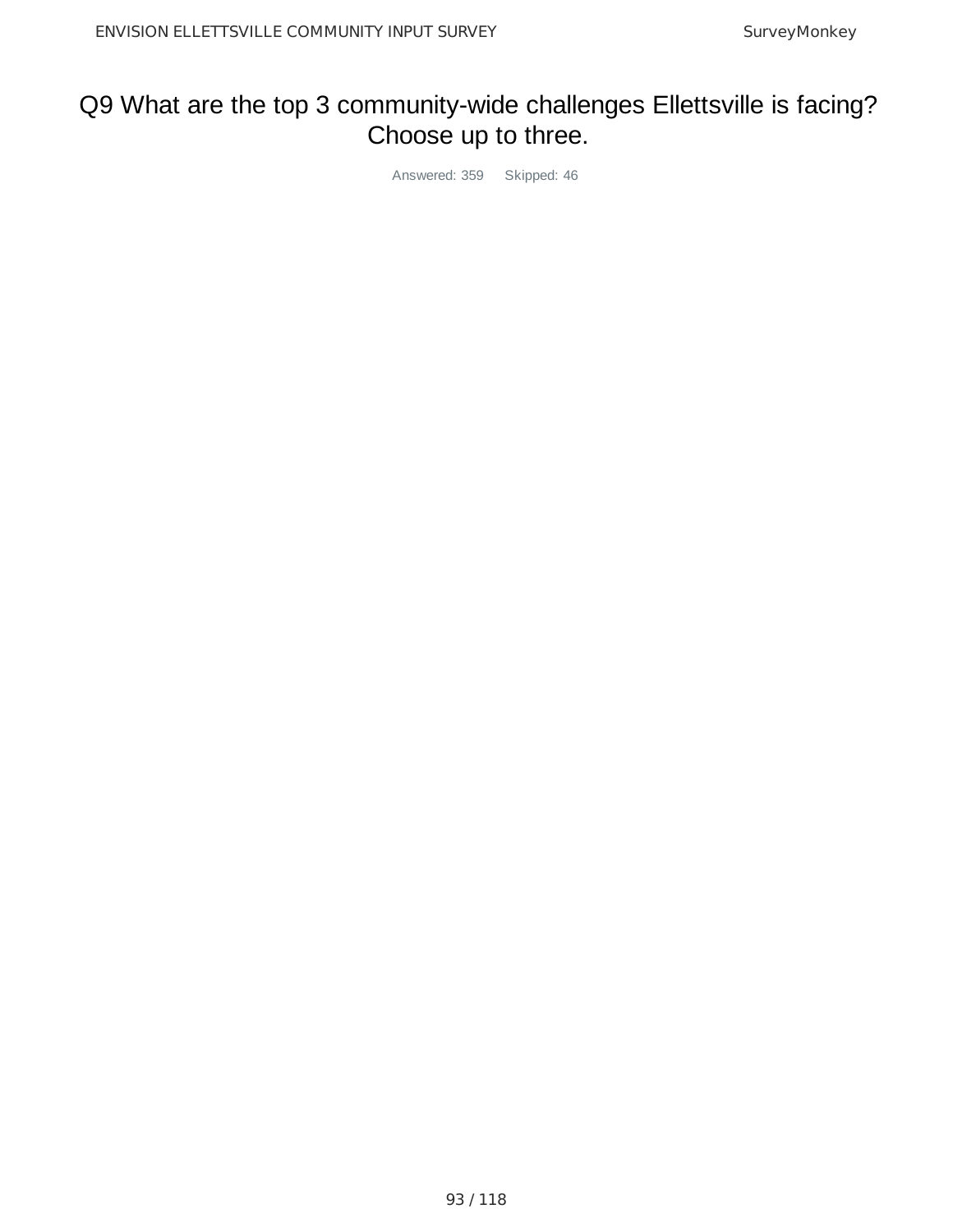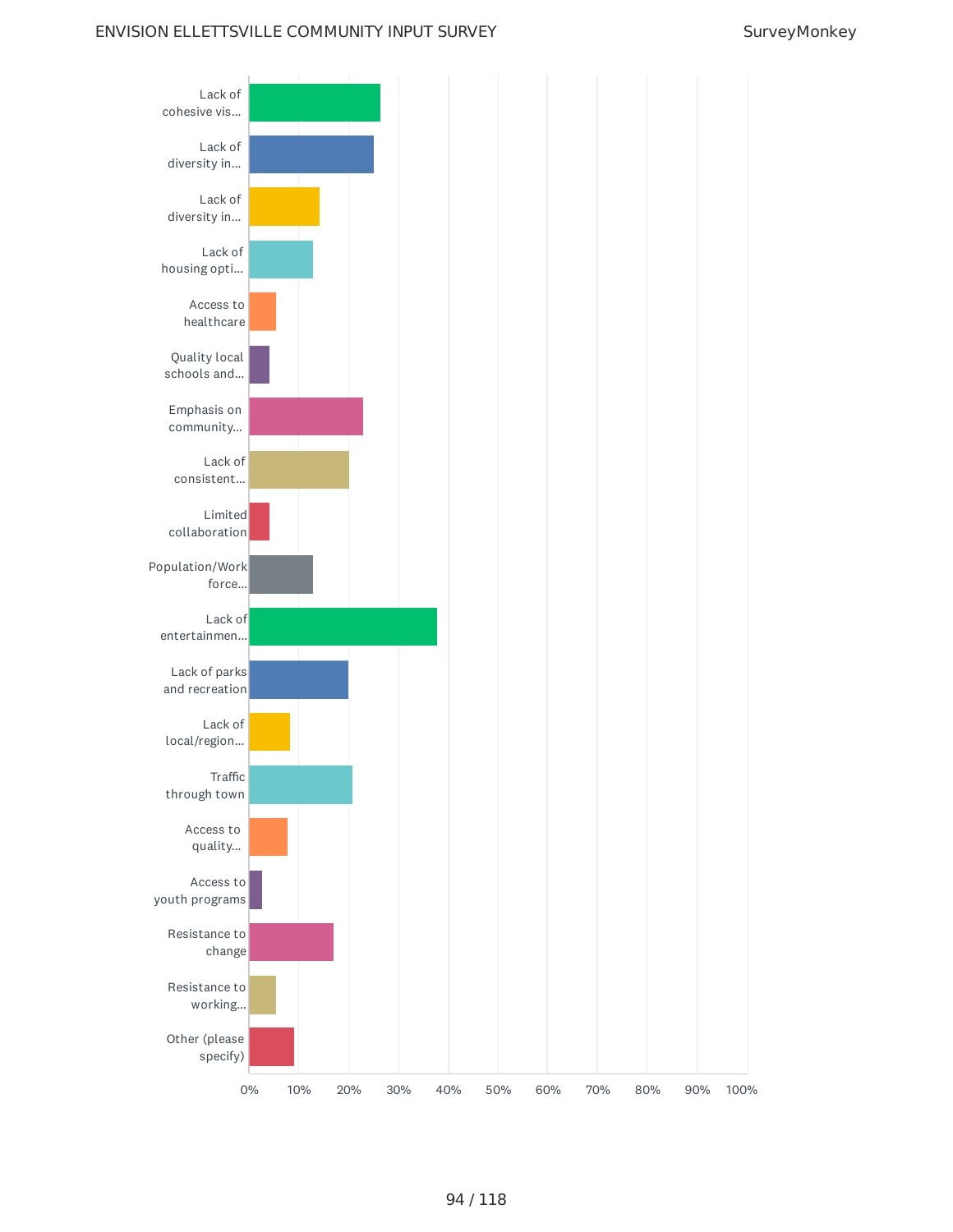| <b>ANSWER CHOICES</b>                          | <b>RESPONSES</b> |     |
|------------------------------------------------|------------------|-----|
|                                                | 26.46%           | 95  |
| Lack of cohesive vision                        |                  |     |
| Lack of diversity in businesses                | 25.07%           | 90  |
| Lack of diversity in employment opportunities  | 14.21%           | 51  |
| Lack of housing options                        | 13.09%           | 47  |
| Access to healthcare                           | 5.57%            | 20  |
| Quality local schools and educational programs | 4.18%            | 15  |
| Emphasis on community beautification           | 23.12%           | 83  |
| Lack of consistent community character         | 20.33%           | 73  |
| Limited collaboration                          | 4.18%            | 15  |
| Population/Workforce attraction                | 13.09%           | 47  |
| Lack of entertainment destination              | 37.88%           | 136 |
| Lack of parks and recreation                   | 20.06%           | 72  |
| Lack of local/regional pedestrian connectivity | 8.36%            | 30  |
| Traffic through town                           | 20.89%           | 75  |
| Access to quality childcare                    | 7.80%            | 28  |
| Access to youth programs                       | 2.79%            | 10  |
| Resistance to change                           | 16.99%           | 61  |
| Resistance to working together as a community  | 5.57%            | 20  |
| Other (please specify)                         | 9.19%            | 33  |
| Total Respondents: 359                         |                  |     |

| #  | <b>OTHER (PLEASE SPECIFY)</b>                                                                                                                                                         | <b>DATE</b>         |
|----|---------------------------------------------------------------------------------------------------------------------------------------------------------------------------------------|---------------------|
| 1  | Green energy options to help with possible power failures due to growing infrastructure.                                                                                              | 11/21/2021 11:04 PM |
| 2  | Keep all that diversity stuff in Bloomington DON'T RUIN ELLETTSVILLE!                                                                                                                 | 11/18/2021 8:35 AM  |
| 3  | Lack of parks AND entertainment, public and private                                                                                                                                   | 11/17/2021 8:50 PM  |
| 4  | Being absorbed into Bloomington                                                                                                                                                       | 11/17/2021 7:15 AM  |
| 5  | Lack of communication on community events.                                                                                                                                            | 11/16/2021 11:48 AM |
| 6  | Growing and losing that Ellettsville feel.                                                                                                                                            | 11/16/2021 7:12 AM  |
|    | Lack of dining options for dinner (that isn't pizza or fast food)                                                                                                                     | 11/15/2021 11:07 PM |
| 8  | High taxes                                                                                                                                                                            | 11/15/2021 11:09 AM |
| 9  | <b>High Property taxes</b>                                                                                                                                                            | 11/15/2021 11:02 AM |
| 10 | Do not visit enough to say                                                                                                                                                            | 11/15/2021 10:57 AM |
| 11 | Again, Lack of Pedestrian connectivity should consider cycling. Multi-use trails for recreation<br>and mobility are far more valuable to a community than a pedestrian only sidewalk. | 11/8/2021 9:42 AM   |
| 12 | Resistance to stand apart from Bloomington                                                                                                                                            | 11/1/2021 10:03 AM  |
|    |                                                                                                                                                                                       |                     |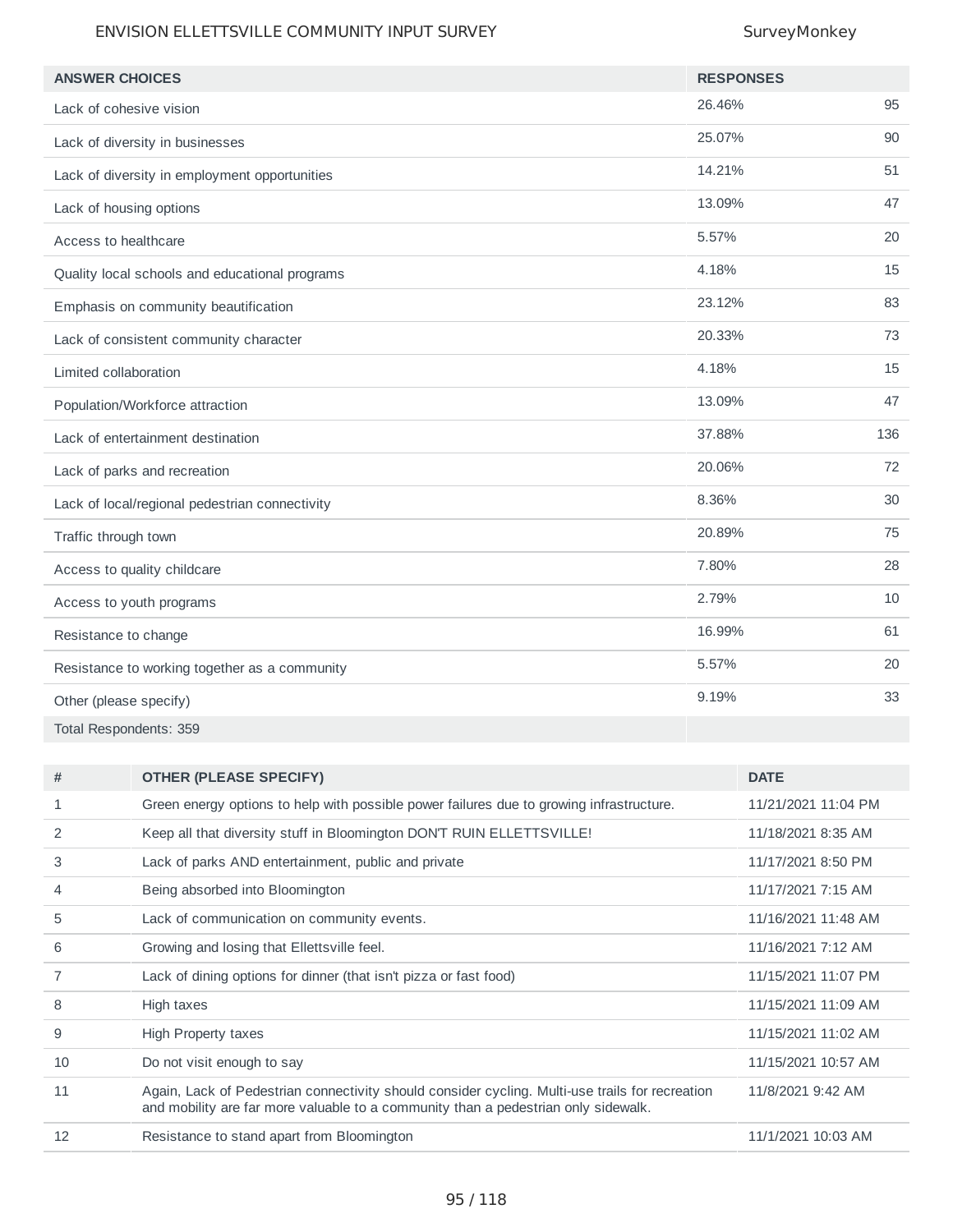| 13 | A local police force who is focused on stopping drug crime and promoting safety for our<br>children.                                                                                                                                                                                                    | 10/22/2021 8:35 AM |
|----|---------------------------------------------------------------------------------------------------------------------------------------------------------------------------------------------------------------------------------------------------------------------------------------------------------|--------------------|
| 14 | DOG PARK AND WALKING TRAIL                                                                                                                                                                                                                                                                              | 10/21/2021 9:52 AM |
| 15 | Lack of businesses and restaurants.                                                                                                                                                                                                                                                                     | 10/20/2021 8:39 AM |
| 16 | Flooding                                                                                                                                                                                                                                                                                                | 10/19/2021 2:48 PM |
| 17 | Bring back festival to downtown instead of park                                                                                                                                                                                                                                                         | 10/19/2021 1:54 PM |
| 18 | All of thee above.                                                                                                                                                                                                                                                                                      | 10/19/2021 1:20 PM |
| 19 | Flooding                                                                                                                                                                                                                                                                                                | 10/8/2021 3:59 PM  |
| 20 | Encroachment of Bloomington                                                                                                                                                                                                                                                                             | 10/4/2021 4:27 PM  |
| 21 | A "brand" for the town and identity                                                                                                                                                                                                                                                                     | 10/1/2021 9:59 AM  |
| 22 | Responsibility to maintain its autonomy                                                                                                                                                                                                                                                                 | 9/27/2021 2:57 PM  |
| 23 | Racism                                                                                                                                                                                                                                                                                                  | 9/26/2021 10:07 PM |
| 24 | There SHOULD be resistance to (total) change                                                                                                                                                                                                                                                            | 9/26/2021 12:59 PM |
| 25 | Pride in our history                                                                                                                                                                                                                                                                                    | 9/23/2021 9:30 PM  |
| 26 | Need a sidewalk from schools to downtown via Reeves and Sales St.                                                                                                                                                                                                                                       | 9/23/2021 8:34 PM  |
| 27 | Nothing to do. Fall festival has turned into a big joke                                                                                                                                                                                                                                                 | 9/23/2021 4:35 PM  |
| 28 | Leadership to communicate this process                                                                                                                                                                                                                                                                  | 9/23/2021 4:26 PM  |
| 29 | A consensus of a defined community character or the vision/aspiration to be in the future                                                                                                                                                                                                               | 9/23/2021 3:06 PM  |
| 30 | Businesses on the highway 46 are not visible to visitors.                                                                                                                                                                                                                                               | 9/21/2021 7:36 PM  |
| 31 | Too much white supremacy in Ellettsville                                                                                                                                                                                                                                                                | 9/21/2021 5:37 PM  |
| 32 | We lack quality employment opportunities, most of the quality jobs are in Bloomington. I would<br>select "Lack of Housing Options" but I worry that would be interpreted as a need for<br>apartments and low income housing. We need owner occupied housing that is attainable for<br>the middle class. | 9/21/2021 11:28 AM |
| 33 | storm water management                                                                                                                                                                                                                                                                                  | 9/14/2021 8:14 PM  |
|    |                                                                                                                                                                                                                                                                                                         |                    |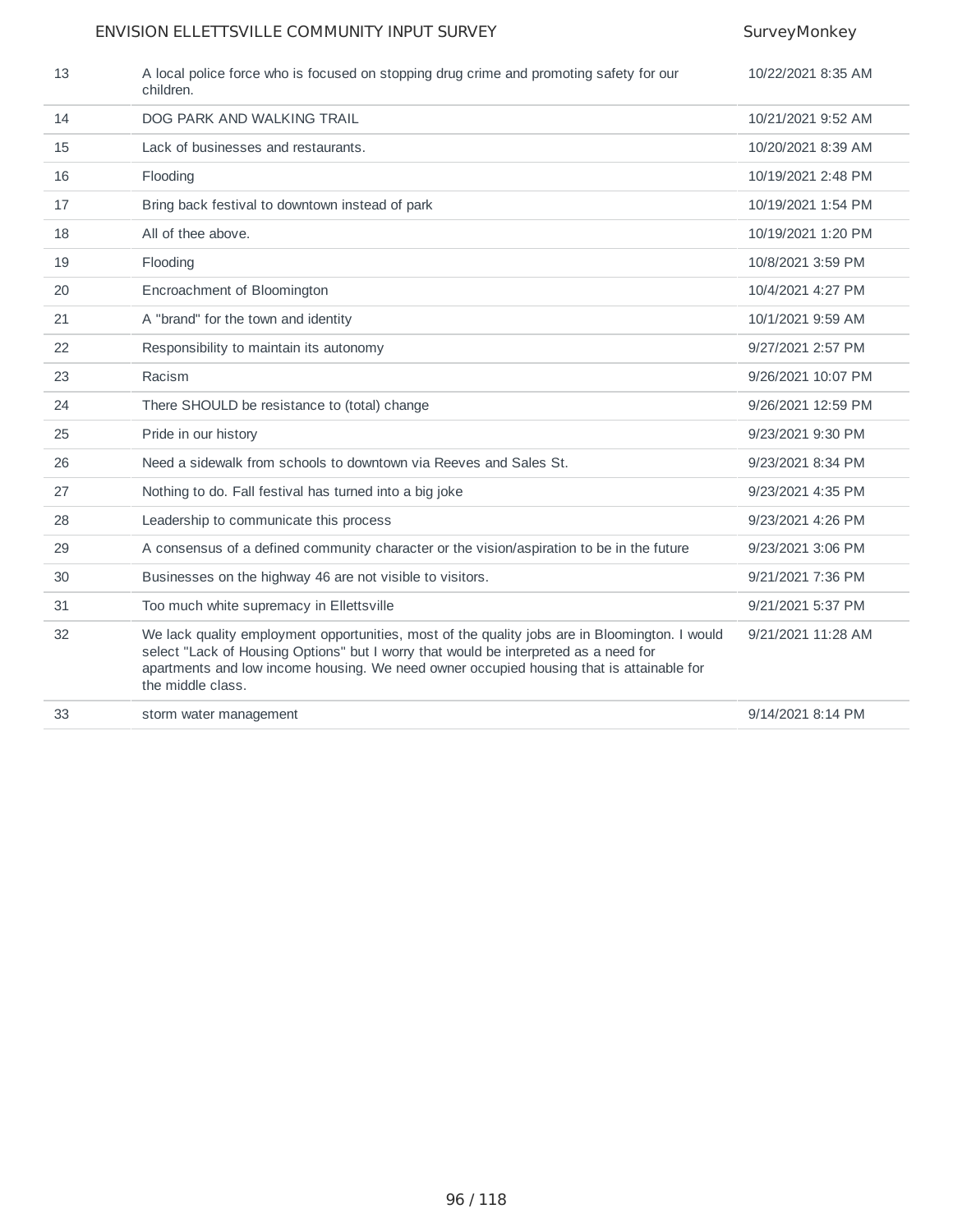## Q10 Identify which topics are valuable to you and your community? Choose up to 5.

Answered: 359 Skipped: 46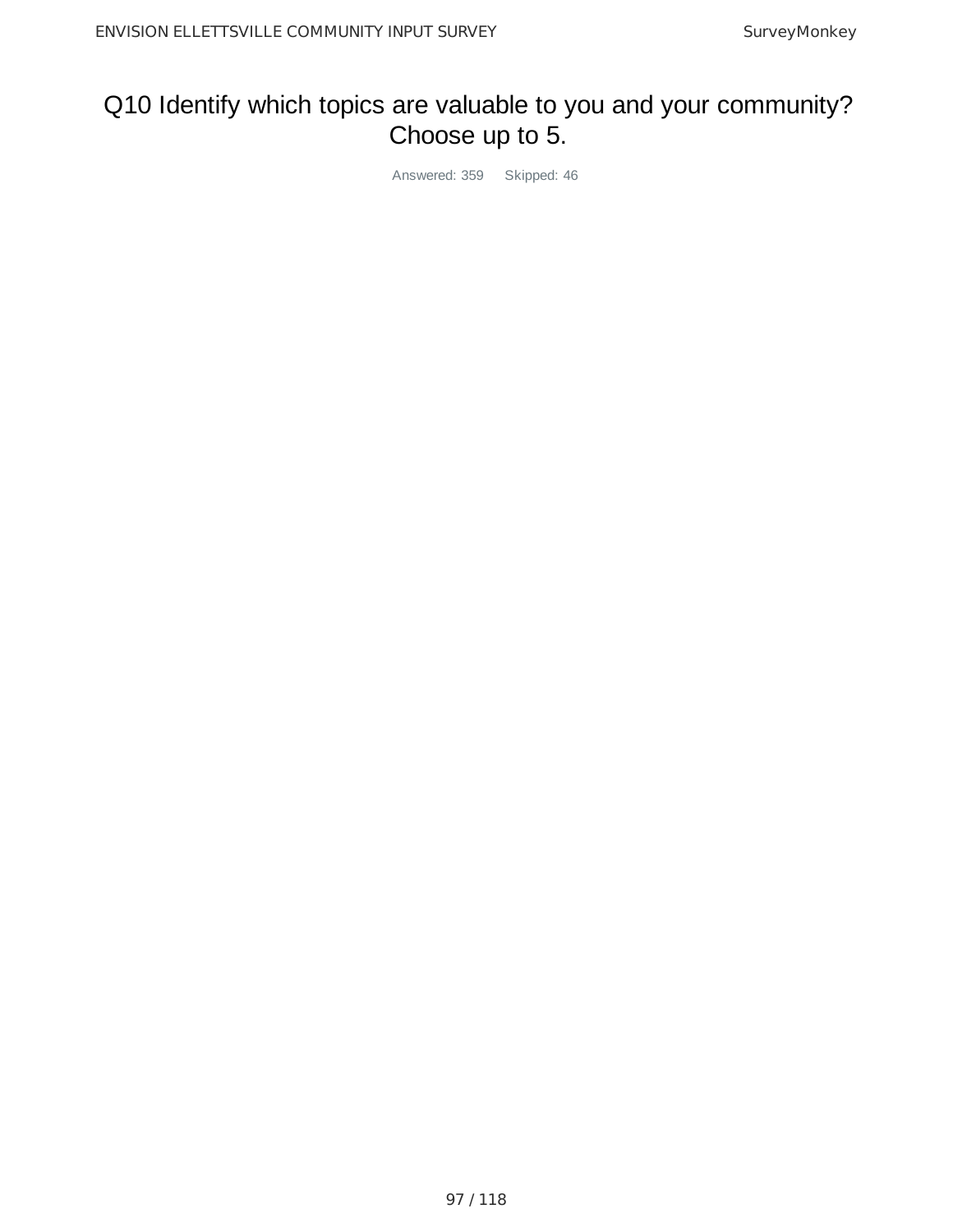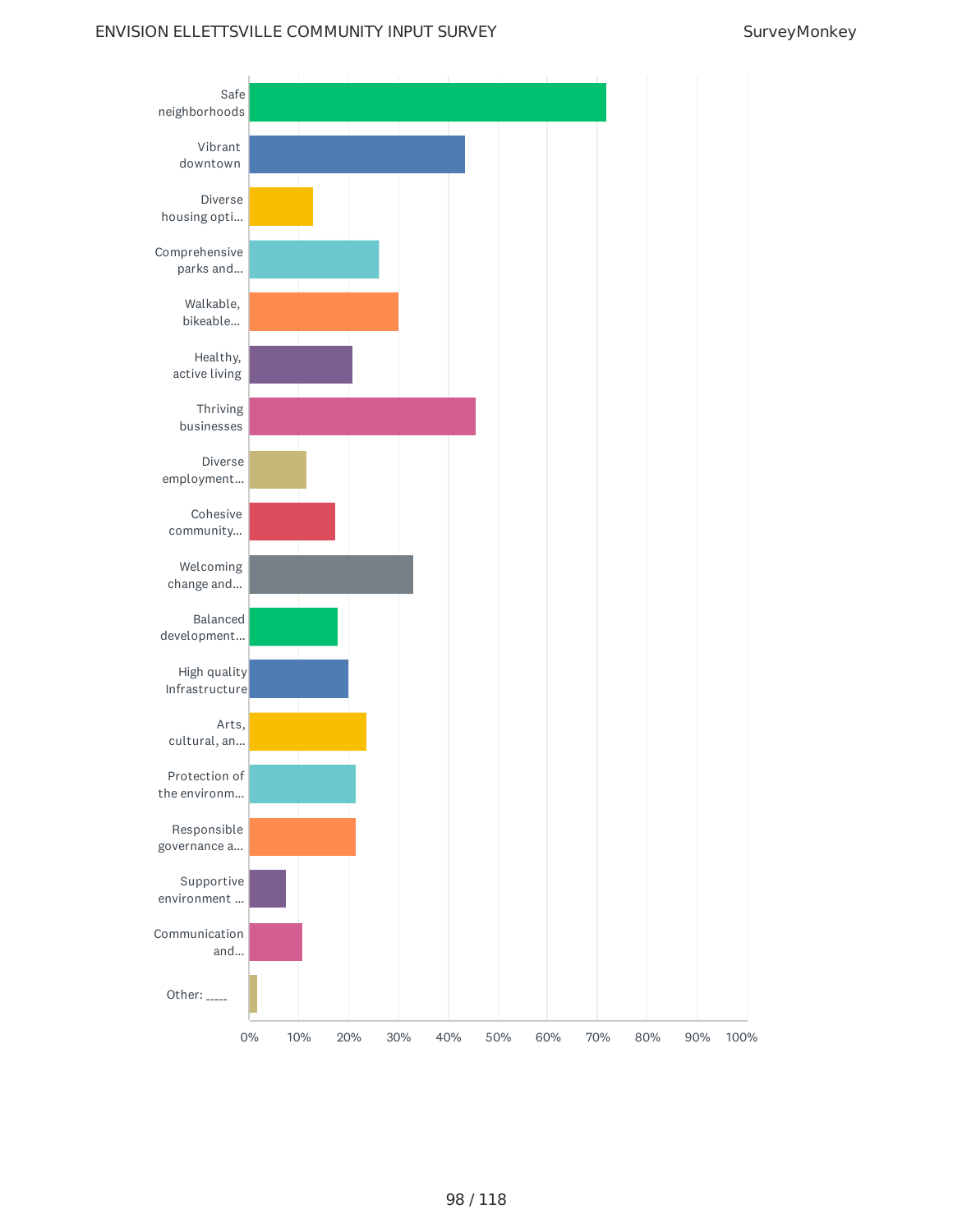| <b>ANSWER CHOICES</b>                                            | <b>RESPONSES</b> |     |
|------------------------------------------------------------------|------------------|-----|
|                                                                  | 71.87%           | 258 |
| Safe neighborhoods                                               |                  |     |
| Vibrant downtown                                                 | 43.45%           | 156 |
| Diverse housing options                                          | 13.09%           | 47  |
| Comprehensive parks and recreation system                        | 26.18%           | 94  |
| Walkable, bikeable community                                     | 30.08%           | 108 |
| Healthy, active living                                           | 20.89%           | 75  |
| Thriving businesses                                              | 45.68%           | 164 |
| Diverse employment options                                       | 11.70%           | 42  |
| Cohesive community character                                     | 17.55%           | 63  |
| Welcoming change and desirable growth                            | 33.15%           | 119 |
| Balanced development pattern                                     | 17.83%           | 64  |
| High quality Infrastructure                                      | 20.06%           | 72  |
| Arts, cultural, and entertainment destinations                   | 23.68%           | 85  |
| Protection of the environment and natural features               | 21.45%           | 77  |
| Responsible governance and resource allocation                   | 21.45%           | 77  |
| Supportive environment for lifelong learning                     | 7.52%            | 27  |
| Communication and collaboration among agencies and organizations | 10.86%           | 39  |
| Other: $\_\_$                                                    | 1.67%            | 6   |
| Total Respondents: 359                                           |                  |     |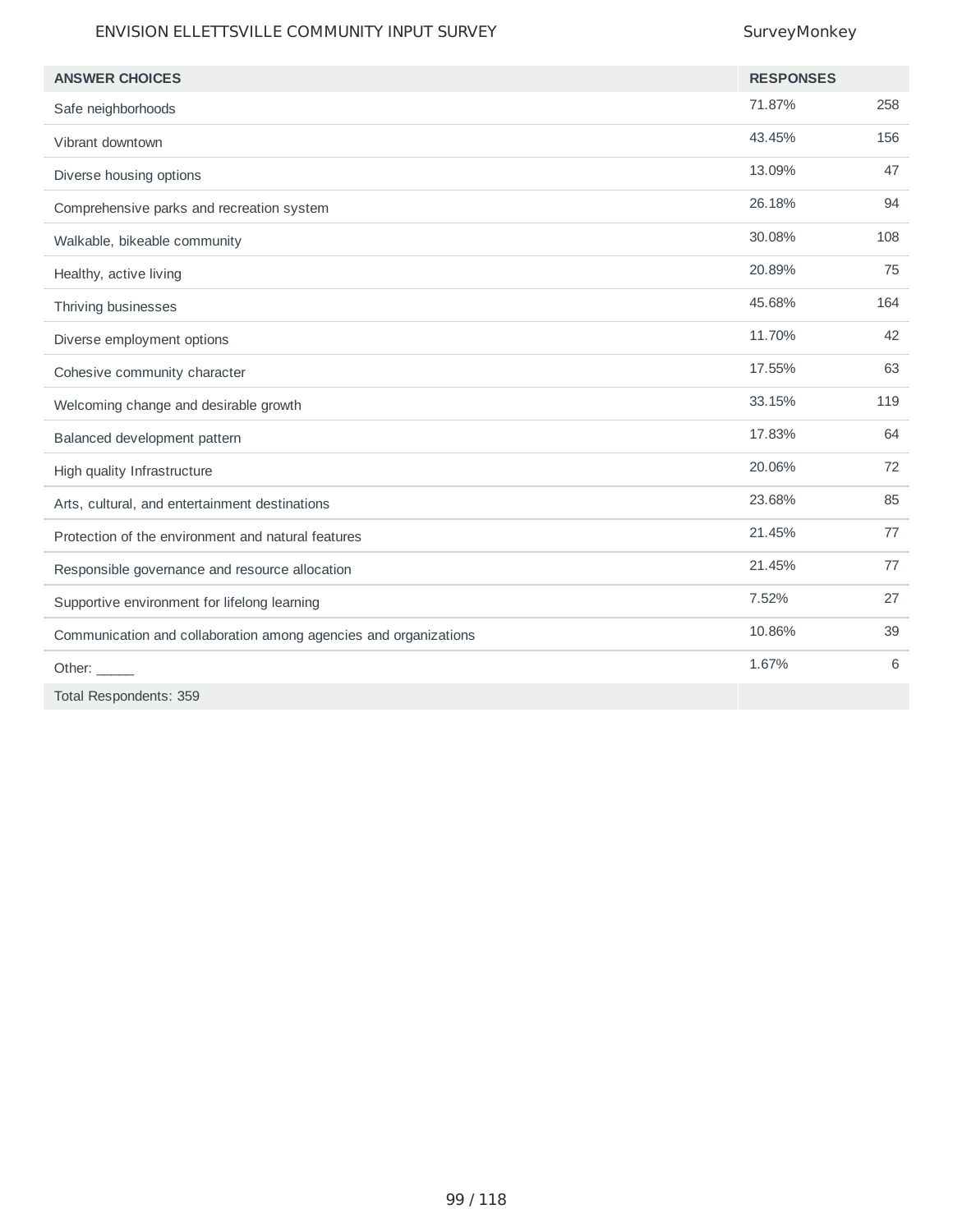## Q11 Do you have any specific built projects or programs that you would like to see implemented in the next 5-10 years?

Answered: 198 Skipped: 207

| #  | <b>RESPONSES</b>                                                                                                                                                                                                                                                                                                                                                                                                                         | <b>DATE</b>         |
|----|------------------------------------------------------------------------------------------------------------------------------------------------------------------------------------------------------------------------------------------------------------------------------------------------------------------------------------------------------------------------------------------------------------------------------------------|---------------------|
| 1  | music venue                                                                                                                                                                                                                                                                                                                                                                                                                              | 11/23/2021 11:27 AM |
| 2  | I do not but I'd encourage anyone looking to revitalize our town to look to Warsaw and Winona<br>Lake, Indiana. I grew up there and lived there as an adult for years. I watched the town slowly<br>grow and become a vibrant community. I think Ellettsville has similar potential. Warsaw had<br>the advantage of large corporations helping but I think Ellettsville has a community behind it<br>that Warsaw didn't. Just a thought! | 11/22/2021 8:47 AM  |
| 3  | Community solar grids on farms, sidewalks, positive support for natural gas, graphene<br>refinement and more businesses.                                                                                                                                                                                                                                                                                                                 | 11/21/2021 11:04 PM |
| 4  | Address potential traffic limitations of SR 46 on west side developments                                                                                                                                                                                                                                                                                                                                                                 | 11/19/2021 5:42 PM  |
| 5  | Re-grow Ellettsville like Avon and Plainfield did after their 4-lane highway went in!!                                                                                                                                                                                                                                                                                                                                                   | 11/19/2021 10:03 AM |
| 6  | Finish the rail trail                                                                                                                                                                                                                                                                                                                                                                                                                    | 11/18/2021 8:35 AM  |
| 7  | 1) Incentivizing small-scale building/development downtown, preferably 2-3 story building that<br>allow for a couple apartments, restaurants, retail, small offices, 2) creek area would make a<br>perfect park and event/festival space, 3) building a network of multiuse paths (like Bloomington<br>has recently done on Henderson and Winslow) and if possible a bike trail that connects to the<br>B-Line.                          | 11/17/2021 8:50 PM  |
| 8  | <b>Buying Heritage Trail Coffee Shop</b>                                                                                                                                                                                                                                                                                                                                                                                                 | 11/17/2021 6:48 PM  |
| 9  | improved business support and attraction on rt 46                                                                                                                                                                                                                                                                                                                                                                                        | 11/17/2021 4:52 PM  |
| 10 | The Karst Farm trail head                                                                                                                                                                                                                                                                                                                                                                                                                | 11/17/2021 1:08 PM  |
| 11 | bike or walking path connecting to Bloomington to attract residents from Btown to extend their<br>walks or bike rides into Ellettsville                                                                                                                                                                                                                                                                                                  | 11/17/2021 9:36 AM  |
| 12 | AFFORDABLE HOUSING. I MISS ELLETTSVILLE, BUT COST/PROPERTY TAXES ARE<br>WHAT'S KEEPING ME FROM MOVING BACK.                                                                                                                                                                                                                                                                                                                              | 11/17/2021 7:37 AM  |
| 13 | Improvements to benefit the aging and elderly                                                                                                                                                                                                                                                                                                                                                                                            | 11/17/2021 7:15 AM  |
| 14 | Not specifically. Eventhough Ellettsville has a strong sense of community, Cook is barely<br>present in the Ellettsville community. Cook is very active in Bloomington and in Spencer, just<br>not so much in Ellettsville.                                                                                                                                                                                                              | 11/17/2021 6:08 AM  |
| 15 | local farmers market & major recreation space (example - Switchyard Park)                                                                                                                                                                                                                                                                                                                                                                | 11/16/2021 4:50 PM  |
| 16 | Chickfila. Not another pizza place haha.                                                                                                                                                                                                                                                                                                                                                                                                 | 11/16/2021 3:31 PM  |
| 17 | Thriving downtown + yoga/wellness studio                                                                                                                                                                                                                                                                                                                                                                                                 | 11/16/2021 2:55 PM  |
| 18 | Greenways/bike paths connected to Bloomington's                                                                                                                                                                                                                                                                                                                                                                                          | 11/16/2021 2:53 PM  |
| 19 | I love that they are working on the trail (Karst trail) that will connect with Highland Village area.                                                                                                                                                                                                                                                                                                                                    | 11/16/2021 2:38 PM  |
| 20 | Better entertainment, maybe a nice bar                                                                                                                                                                                                                                                                                                                                                                                                   | 11/16/2021 2:16 PM  |
| 21 | pedestrian/bike paths around downtown Ellettsville and into Bloomington                                                                                                                                                                                                                                                                                                                                                                  | 11/16/2021 1:54 PM  |
| 22 | Ways to bring the community and culture together - rec centers, community events, etc.                                                                                                                                                                                                                                                                                                                                                   | 11/16/2021 1:33 PM  |
| 23 | Bike/Trail connectivity to Bloomington                                                                                                                                                                                                                                                                                                                                                                                                   | 11/16/2021 1:24 PM  |
| 24 | Increased access to fiber communication for all of Richland and Bean Blossom townships                                                                                                                                                                                                                                                                                                                                                   | 11/16/2021 1:19 PM  |
|    |                                                                                                                                                                                                                                                                                                                                                                                                                                          |                     |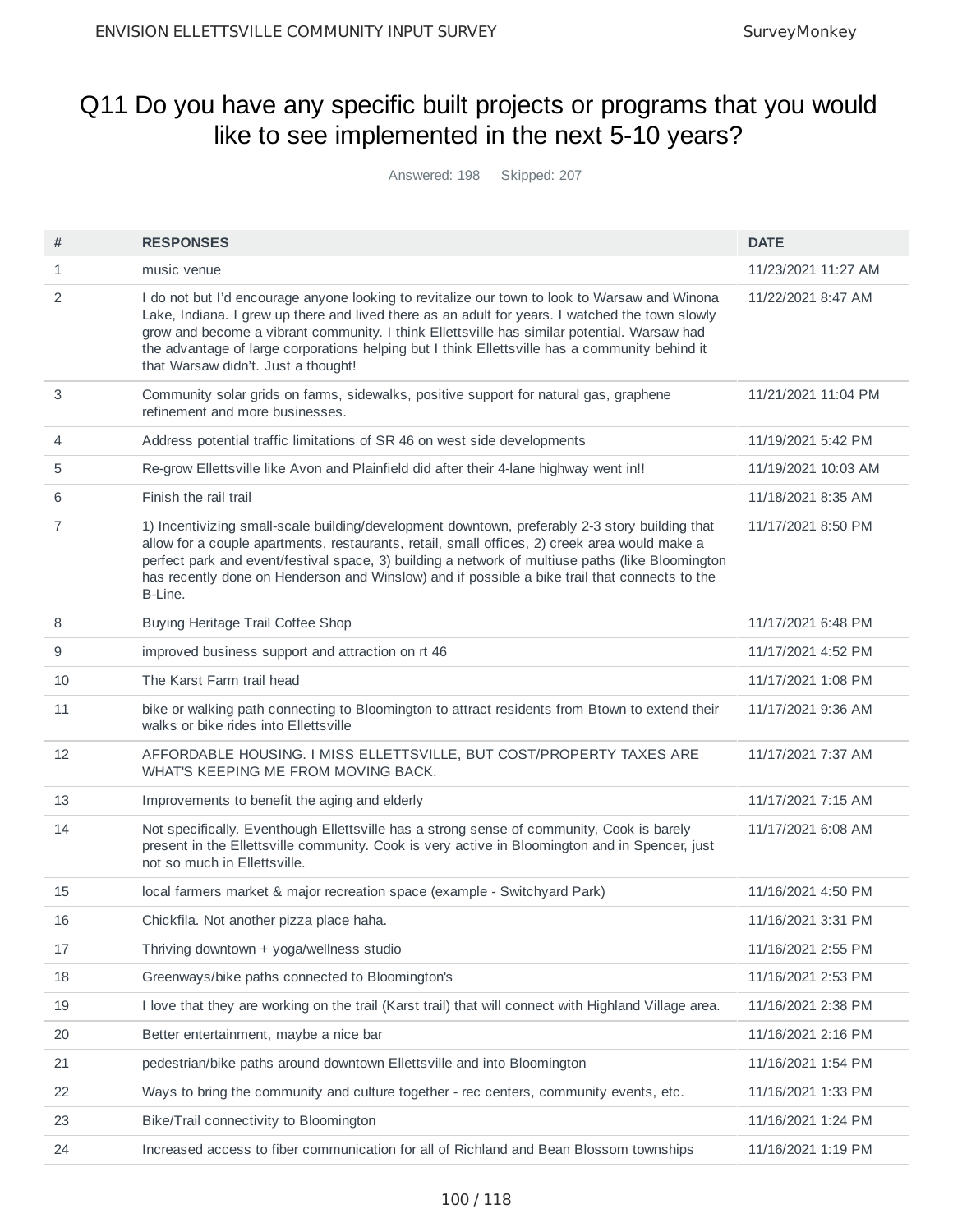| 25 | Create a new downtown just off of 46 in an area that will not flood and make a fresh look for a<br>new downtown                                                                                                                                                                                                                                                          | 11/16/2021 1:06 PM  |
|----|--------------------------------------------------------------------------------------------------------------------------------------------------------------------------------------------------------------------------------------------------------------------------------------------------------------------------------------------------------------------------|---------------------|
| 26 | more restaurants (not mexican or pizza), a Kroger (IGA is outrageous!)                                                                                                                                                                                                                                                                                                   | 11/16/2021 1:03 PM  |
| 27 | A nice family steakhouse or sit down restaurant. Continue to develop the community area by<br>the baseball diamonds.                                                                                                                                                                                                                                                     | 11/16/2021 12:51 PM |
| 28 | Parks                                                                                                                                                                                                                                                                                                                                                                    | 11/16/2021 12:40 PM |
| 29 | Free internet access to our elderly housing communities.                                                                                                                                                                                                                                                                                                                 | 11/16/2021 12:36 PM |
| 30 | Family Steakhouse Restaurant; Update IGA to a cleaner more inviting grocery store; Remove<br>the building to the south of the old town hall and build a more pleasing structure there that fits<br>better with the architecture that already exists in our downtown stone buildings                                                                                      | 11/16/2021 12:26 PM |
| 31 | Downtown Ellettsville needs to attract and sustain small businesses and restaurants.                                                                                                                                                                                                                                                                                     | 11/16/2021 12:20 PM |
| 32 | N/A                                                                                                                                                                                                                                                                                                                                                                      | 11/16/2021 12:00 PM |
| 33 | Support for aging population.                                                                                                                                                                                                                                                                                                                                            | 11/16/2021 11:56 AM |
| 34 | new and repaired sidewalks to encourage walking. Crackdown on drug houses in and around<br>the downtown area.                                                                                                                                                                                                                                                            | 11/16/2021 11:50 AM |
| 35 | Have to figure out transportation & roadways. 46 and connector roads are becoming<br>expressway for other communities- have to figure out how to separate out beltway from<br>Ellettsville community, so then the inner-belt/circle can develop personality. Need a community<br>development plan/not anything goes. need to protect cost of living and small town feel. | 11/16/2021 11:47 AM |
| 36 | Again, for single family type neighborhoods built by Ryland or another major builder                                                                                                                                                                                                                                                                                     | 11/16/2021 11:46 AM |
| 37 | parks and rec                                                                                                                                                                                                                                                                                                                                                            | 11/16/2021 11:41 AM |
| 38 | Would love to see businesses stay in business downtown and more community activities.                                                                                                                                                                                                                                                                                    | 11/16/2021 11:38 AM |
| 39 | Improved downtown with more shopping and housing                                                                                                                                                                                                                                                                                                                         | 11/16/2021 11:37 AM |
| 40 | I would like to see Ellettsville expand outward instead of directly down Highway 46. I believe it<br>needs a reason for traffic to slow down and enjoy the town instead of just being a blip on the<br>map to get to Bloomington.                                                                                                                                        | 11/16/2021 6:13 AM  |
| 41 | We need something for our teens to do.                                                                                                                                                                                                                                                                                                                                   | 11/16/2021 5:34 AM  |
| 42 | Rail option to Bloomington. Parking w/pedestrian/bike overpass options. Plant TREES along<br>46 corridor! Easy connection to beautiful outlying areas for recreation. Every project should<br>have the goal of making people want to stop, get out of their car, and spend time and \$.                                                                                  | 11/16/2021 5:18 AM  |
| 43 | Safe bike path along (or parallel) to highway 46 that would connect one of town (Arlington<br>Road) to the other (Red Hill Road). Particularly with the mailboxes mounted on the sidewalks, it<br>is not safe to use the sidewalks (nor should they be used as they are intended for pedestrian<br>traffic).                                                             | 11/15/2021 11:07 PM |
| 44 | I would like to see childcare options and an affordable grocery store.                                                                                                                                                                                                                                                                                                   | 11/15/2021 3:33 PM  |
| 45 | I'd like to see a modern park (ex: switchyard park), better signage on what things are around<br>town. More trails, dog park                                                                                                                                                                                                                                             | 11/15/2021 3:32 PM  |
| 46 | Build a natural attraction. A conservatory, an insectarium. Something that focuses on nature<br>and becomes an attraction for both locals and prospective visitors.                                                                                                                                                                                                      | 11/15/2021 2:34 PM  |
| 47 | no                                                                                                                                                                                                                                                                                                                                                                       | 11/15/2021 2:33 PM  |
| 48 | I would love to see a central playground area with equipment for all ages, and other safe<br>activities for youth and families to do.                                                                                                                                                                                                                                    | 11/15/2021 1:48 PM  |
| 49 | Gentrification of downtown. Maybe a large Park for community enjoyment and events                                                                                                                                                                                                                                                                                        | 11/15/2021 12:22 PM |
| 50 | don't know                                                                                                                                                                                                                                                                                                                                                               | 11/15/2021 12:03 PM |
| 51 | Beautification and businesses thriving in the downtown area                                                                                                                                                                                                                                                                                                              | 11/15/2021 11:53 AM |
| 52 | No, all programs would have to be approved with a budget of the city.                                                                                                                                                                                                                                                                                                    | 11/15/2021 11:45 AM |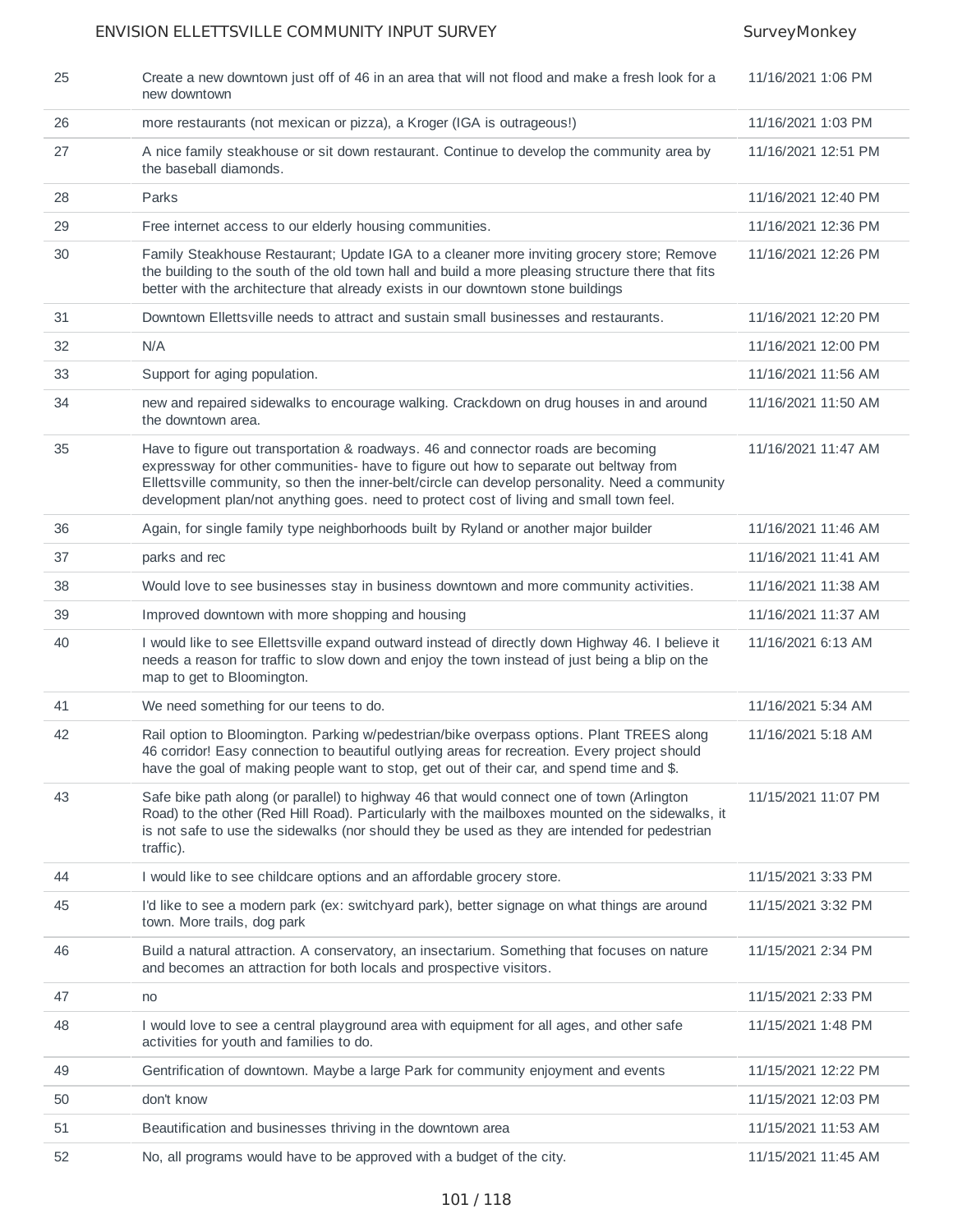| 53 |                                                                                                                                                                                                                                                                                                                                                                                                                                                                                                                                                                                                                                                              | 11/15/2021 11:40 AM |
|----|--------------------------------------------------------------------------------------------------------------------------------------------------------------------------------------------------------------------------------------------------------------------------------------------------------------------------------------------------------------------------------------------------------------------------------------------------------------------------------------------------------------------------------------------------------------------------------------------------------------------------------------------------------------|---------------------|
|    | Walking trails cross S46, need crossing lights, scary to cross.                                                                                                                                                                                                                                                                                                                                                                                                                                                                                                                                                                                              |                     |
| 54 | I'd like to see the SR46 corridor continue its revitalization we've been seeing, and also try to<br>build up a travel plaza (w/ gas and electric charging stations, food, etc) close to I-69 to fill a<br>need in the greater Monroe county area.                                                                                                                                                                                                                                                                                                                                                                                                            | 11/15/2021 11:38 AM |
| 55 | Better infrastructure for automobile traffic                                                                                                                                                                                                                                                                                                                                                                                                                                                                                                                                                                                                                 | 11/15/2021 11:35 AM |
| 56 | Rental buildings that aren't red brick, public-housing-looking flophouses.                                                                                                                                                                                                                                                                                                                                                                                                                                                                                                                                                                                   | 11/15/2021 11:33 AM |
| 57 | Not at this time.                                                                                                                                                                                                                                                                                                                                                                                                                                                                                                                                                                                                                                            | 11/15/2021 11:25 AM |
| 58 | I would like to see taxes lowered                                                                                                                                                                                                                                                                                                                                                                                                                                                                                                                                                                                                                            | 11/15/2021 11:09 AM |
| 59 | a few downtown stores loved having the coffee shop but I noticed it is now closed.                                                                                                                                                                                                                                                                                                                                                                                                                                                                                                                                                                           | 11/15/2021 11:08 AM |
| 60 | It is a great challenge, but expanding the downtown area and making it more accessible,<br>similar to Bloomington or Spencer. Ellettsville is in a tough spot with the geographic location<br>that is available to it though. Plus the route along SR46 looks like a bunch of pole barns were<br>thrown up that businesses now occupy. There is nothing unique, attractive, or long lasting<br>about what exists there today.                                                                                                                                                                                                                                | 11/15/2021 11:03 AM |
| 61 | At least 1 big box store (target, Meijer) nearby to eliminate the need to go to Bloomington.                                                                                                                                                                                                                                                                                                                                                                                                                                                                                                                                                                 | 11/15/2021 11:02 AM |
| 62 | N/A                                                                                                                                                                                                                                                                                                                                                                                                                                                                                                                                                                                                                                                          | 11/15/2021 11:02 AM |
| 63 | I would like to see property taxes lowered.                                                                                                                                                                                                                                                                                                                                                                                                                                                                                                                                                                                                                  | 11/15/2021 11:02 AM |
| 64 | I personally would like to see a popular fitness center like Planet Fitness, Orange Theory, or<br>Anytime fitness go in somewhere. I also wish they have more restuarant chain options besides<br>pizza.                                                                                                                                                                                                                                                                                                                                                                                                                                                     | 11/15/2021 10:59 AM |
| 65 | n/a                                                                                                                                                                                                                                                                                                                                                                                                                                                                                                                                                                                                                                                          | 11/15/2021 10:58 AM |
| 66 | End the housing project across from Arbys on 46                                                                                                                                                                                                                                                                                                                                                                                                                                                                                                                                                                                                              | 11/15/2021 10:57 AM |
| 67 | Don't allow growth to impede traffic. If traffic diverts around Elletsville for faster transportation,<br>businesses will struggle.                                                                                                                                                                                                                                                                                                                                                                                                                                                                                                                          | 11/15/2021 10:57 AM |
| 68 | MORE SHOPPING AND ENTERTAINMENT                                                                                                                                                                                                                                                                                                                                                                                                                                                                                                                                                                                                                              | 11/15/2021 10:55 AM |
| 69 | Walking trail with connectivity to Bloomington. Vibrant downtown will small business presence.                                                                                                                                                                                                                                                                                                                                                                                                                                                                                                                                                               | 11/15/2021 10:54 AM |
| 70 | I would like to see building owners and landlords in downtown Ellettsville step up to help keep<br>the downtown area clean and help bring in more businesses. The US Post Office needs to find<br>a new location. The parking situation for the post office is terrible, especially for elderly and<br>disabled patrons in the community.                                                                                                                                                                                                                                                                                                                    | 11/15/2021 8:01 AM  |
| 71 | Creating new Multi-use trails to reach outward into the county such as a trail following the<br>Monon-corridor to Stinesville, etc.                                                                                                                                                                                                                                                                                                                                                                                                                                                                                                                          | 11/8/2021 9:42 AM   |
| 72 | Flooding controlled. Food places.                                                                                                                                                                                                                                                                                                                                                                                                                                                                                                                                                                                                                            | 11/3/2021 4:50 PM   |
| 73 | Flood mitigation. The town needs to assure citizens that their properties will be protected when<br>heavy rains hit.                                                                                                                                                                                                                                                                                                                                                                                                                                                                                                                                         | 11/2/2021 12:23 PM  |
| 74 | Consider an EDIT or TIF for businesses development, quality of life, development of workforce<br>and talent, annex land for business growth and expansion. Develop financial instruments in the<br>public domain which enable community leadership to react to available properties when they<br>become available for acquisition. Otherwise, there will be minimal financial capabilities to<br>execute on opportunities. For instance, there may be a property that would serve the<br>community to better as a park and is consistent with the EE plan. If the Town owned it or has<br>a mechanism to enable a little more control it could redevelop it. | 11/1/2021 2:48 PM   |
| 75 | A baseball park where tournaments can be hosted.                                                                                                                                                                                                                                                                                                                                                                                                                                                                                                                                                                                                             | 11/1/2021 10:03 AM  |
| 76 | Downtown is ugly. There is nothing to attract people. Clean up the old building with<br>improvements. There should not be abandoned looking buildings downtown. Add more<br>restaurants, arts, music something to spark life into downtown.                                                                                                                                                                                                                                                                                                                                                                                                                  | 11/1/2021 8:15 AM   |
| 77 | I would like to see Envision Ellettsville actually implemented!                                                                                                                                                                                                                                                                                                                                                                                                                                                                                                                                                                                              | 10/29/2021 10:55 AM |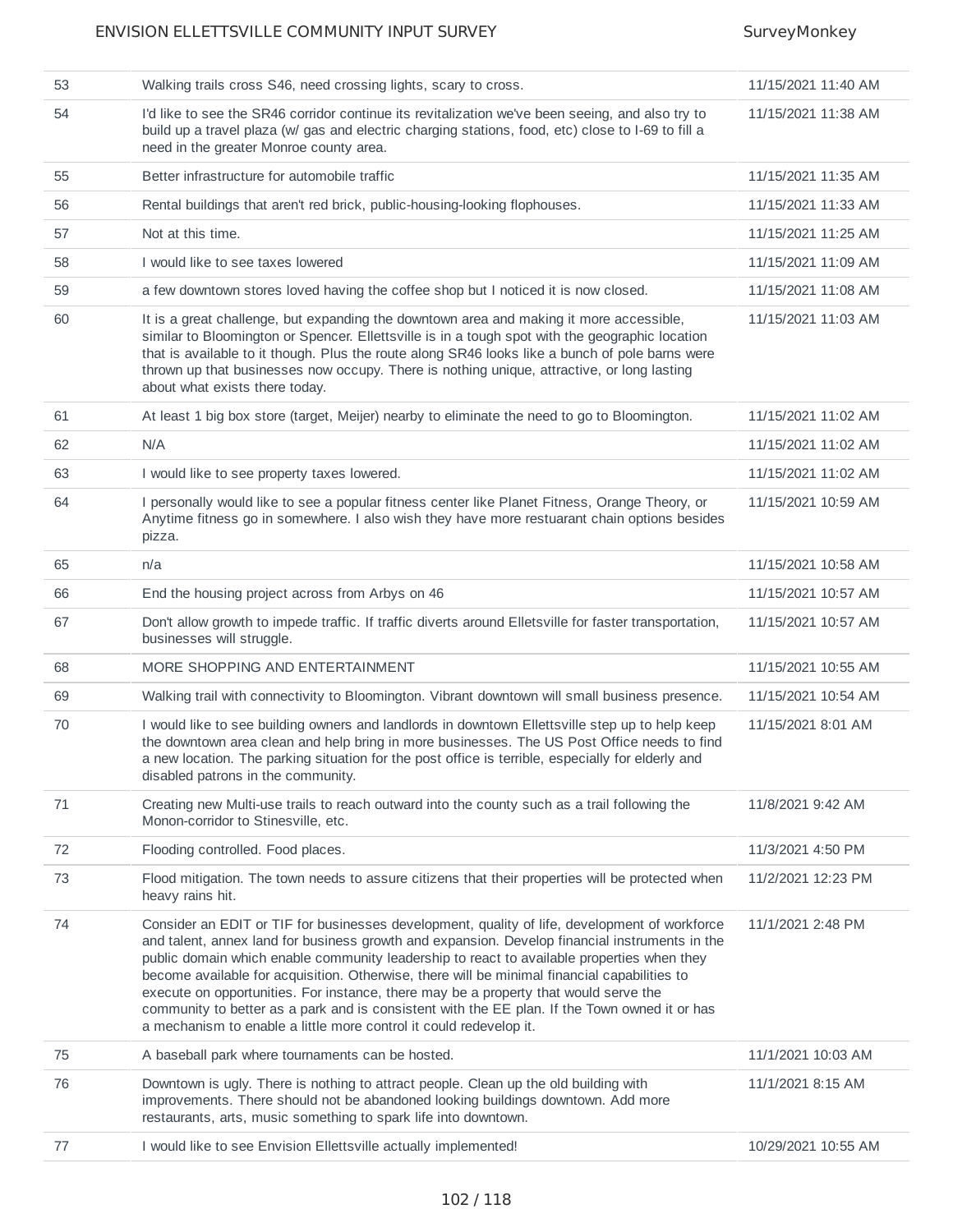| 78  | More Senior Citizens Housing                                                                                                                                                                                                                                                                                                                                                                                                                                                                                                                                                                                                                                                                                                                                                                                            | 10/28/2021 8:58 AM  |
|-----|-------------------------------------------------------------------------------------------------------------------------------------------------------------------------------------------------------------------------------------------------------------------------------------------------------------------------------------------------------------------------------------------------------------------------------------------------------------------------------------------------------------------------------------------------------------------------------------------------------------------------------------------------------------------------------------------------------------------------------------------------------------------------------------------------------------------------|---------------------|
| 79  | I think west side of town needs more retail, restaurants, and sense of community.                                                                                                                                                                                                                                                                                                                                                                                                                                                                                                                                                                                                                                                                                                                                       | 10/27/2021 7:45 AM  |
| 80  | An initiative to revamp downtown to attract more restaurants $\&$ shops to the area.                                                                                                                                                                                                                                                                                                                                                                                                                                                                                                                                                                                                                                                                                                                                    | 10/25/2021 9:18 AM  |
| 81  | I'd just like to see more restaurants and small businesses. I think the community could benefit<br>by looking at how Nashville IN has grown their community.                                                                                                                                                                                                                                                                                                                                                                                                                                                                                                                                                                                                                                                            | 10/25/2021 8:06 AM  |
| 82  | Visual update to downtown area, improve aesthetics of public parking spaces and thorough<br>fares with limestone features and wayfare signage, encourage better maintenance of properties<br>in the downtown area, attract restaurants to the downtown area, create affordable housing<br>downtown, keep post office downtown, mitigate flooding and reduce expenses for business and<br>home owners, create "signature" features to attract people to Ellettsville area, support schools<br>to provide more workforce development opportunities, keep talented students in the area,<br>create a theme for landscape plantings and hardscapes that feature limestone and indigenous<br>trees, expand pedestrian trails, celebrate peoples successes, help people who are struggling,<br>and host more community events | 10/24/2021 9:02 PM  |
| 83  | More pizza places                                                                                                                                                                                                                                                                                                                                                                                                                                                                                                                                                                                                                                                                                                                                                                                                       | 10/22/2021 12:31 PM |
| 84  | Community area near downtown: green space, water feature (lake?), trails, performance area<br>(stage/amphitheater)                                                                                                                                                                                                                                                                                                                                                                                                                                                                                                                                                                                                                                                                                                      | 10/22/2021 10:46 AM |
| 85  | I would love to see the Karst Farms trail completed. Also, safer pedestrian options around<br>town. Ellettsville police a great! Give them more funding as the town grows. Same for utility<br>workers. Maybe consider a remote work/tech center like The Mill in Bloomington.                                                                                                                                                                                                                                                                                                                                                                                                                                                                                                                                          | 10/22/2021 9:23 AM  |
| 86  | A better grocery store, sidewalks, affordable and starter housing                                                                                                                                                                                                                                                                                                                                                                                                                                                                                                                                                                                                                                                                                                                                                       | 10/21/2021 8:50 PM  |
| 87  | Walk/Bike paths, Edgewood Schools Wellness Center                                                                                                                                                                                                                                                                                                                                                                                                                                                                                                                                                                                                                                                                                                                                                                       | 10/21/2021 4:55 PM  |
| 88  | Most important to me is making the community more bike-friendly. I feel like every time I go<br>for a ride I'm lucky to get back alive. I don't have that problem in Bloomington. Finding a way<br>to extend the Karst Farm Trail to the end of the county (toward Spencer), would be ideal.                                                                                                                                                                                                                                                                                                                                                                                                                                                                                                                            | 10/21/2021 2:23 PM  |
|     |                                                                                                                                                                                                                                                                                                                                                                                                                                                                                                                                                                                                                                                                                                                                                                                                                         |                     |
| 89  | A downtown that centralized.                                                                                                                                                                                                                                                                                                                                                                                                                                                                                                                                                                                                                                                                                                                                                                                            | 10/21/2021 2:22 PM  |
| 90  | If you over promote social services, people will think you have a problem and not want to live<br>there.                                                                                                                                                                                                                                                                                                                                                                                                                                                                                                                                                                                                                                                                                                                | 10/21/2021 2:12 PM  |
| 91  | New baseball/softball complex capable of holding tournaments on a larger scale.                                                                                                                                                                                                                                                                                                                                                                                                                                                                                                                                                                                                                                                                                                                                         | 10/21/2021 11:27 AM |
| 92  | continuing improvement of streets/highways & public utilities                                                                                                                                                                                                                                                                                                                                                                                                                                                                                                                                                                                                                                                                                                                                                           | 10/21/2021 9:05 AM  |
| 93  | <b>No</b>                                                                                                                                                                                                                                                                                                                                                                                                                                                                                                                                                                                                                                                                                                                                                                                                               | 10/20/2021 5:30 PM  |
| 94  | Develop the area between the 46 split, it has so much opportunity to bind the community<br>together and give pride to our community. It could be our crown jewel if done well.                                                                                                                                                                                                                                                                                                                                                                                                                                                                                                                                                                                                                                          | 10/20/2021 1:55 PM  |
| 95  | Probably impossible, but something like a small YMCA or other recreational public facility<br>where there are sports opportunities year round, and safe and friendly workout facilities.                                                                                                                                                                                                                                                                                                                                                                                                                                                                                                                                                                                                                                | 10/20/2021 12:57 PM |
| 96  | revitalize downtown to attract retail businesses, restaurants and customers                                                                                                                                                                                                                                                                                                                                                                                                                                                                                                                                                                                                                                                                                                                                             | 10/20/2021 12:34 PM |
| 97  | Buy the farmland around Hardstraight and 46, turn this into parks, shops, restaurants                                                                                                                                                                                                                                                                                                                                                                                                                                                                                                                                                                                                                                                                                                                                   | 10/20/2021 11:16 AM |
| 98  | We need a more diversified restaurant portfolio. Some sit-down, casual dining opportunities<br>would be great. I would much rather see jobs and my dining tax dollars stay local here in town<br>instead of going to Bloomington. Also an over 55 housing project would be nice to attract<br>people from around the region who are lookng for access to a larger city benefits (like<br>healhcare) but still live in a community with a small town feel.                                                                                                                                                                                                                                                                                                                                                               | 10/20/2021 9:53 AM  |
| 99  | more places to shop so we don't have to rely on Bloomington.                                                                                                                                                                                                                                                                                                                                                                                                                                                                                                                                                                                                                                                                                                                                                            | 10/20/2021 8:39 AM  |
| 100 | parks and trails connecting to the school and downtown. Environmental community projects<br>through school and community. More eateries and shopping that is nice looking and helpful.                                                                                                                                                                                                                                                                                                                                                                                                                                                                                                                                                                                                                                  | 10/20/2021 8:21 AM  |
| 101 | We need a Meijer (major grocery and shopping center) so we don't have to send all of our<br>community to Bloomington.                                                                                                                                                                                                                                                                                                                                                                                                                                                                                                                                                                                                                                                                                                   | 10/20/2021 7:12 AM  |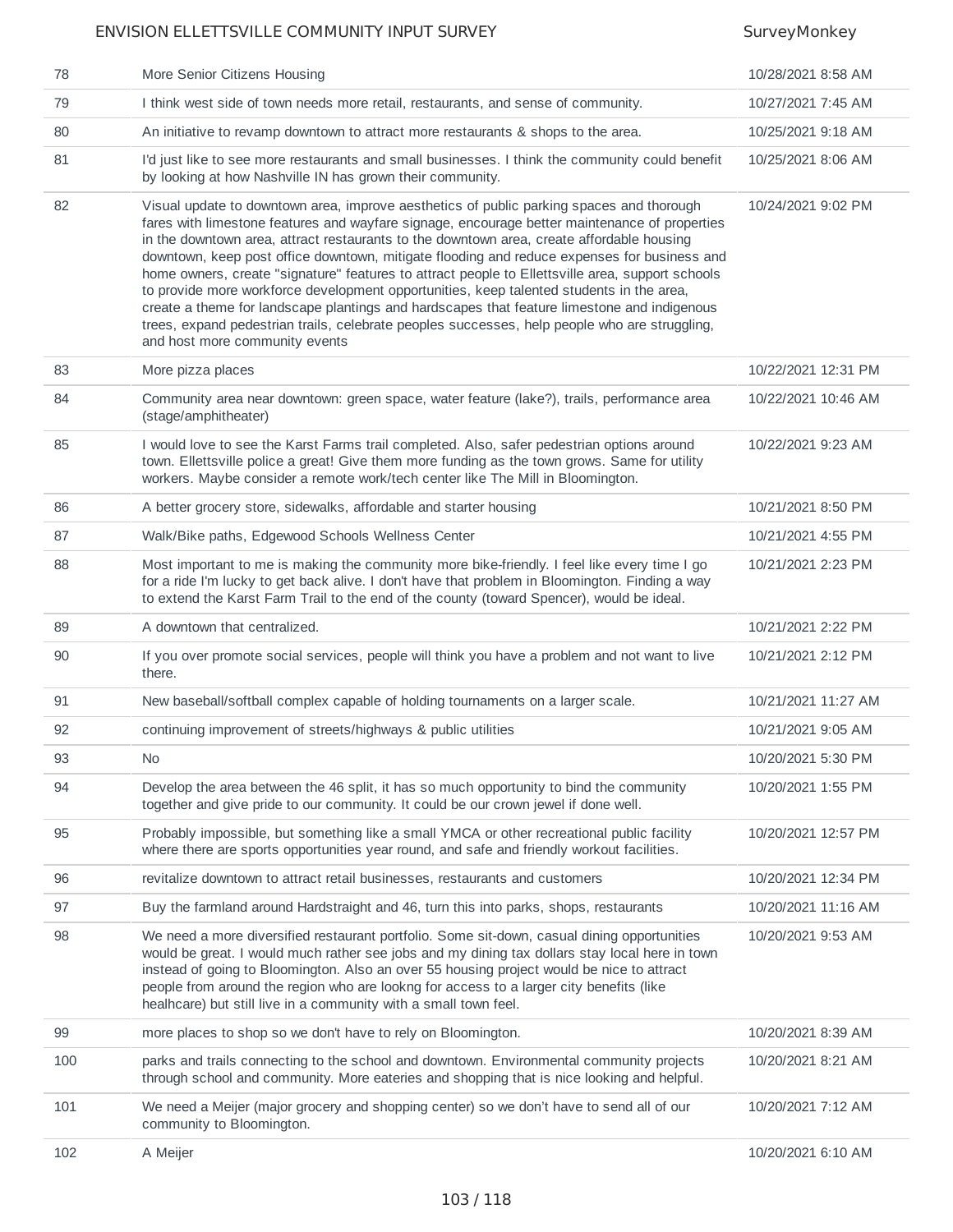| 103 | Not really but no more Starbucks.                                                                                                                                                                                                                                                                                                                                                                                                                                                                                                                                                                         | 10/20/2021 1:52 AM  |
|-----|-----------------------------------------------------------------------------------------------------------------------------------------------------------------------------------------------------------------------------------------------------------------------------------------------------------------------------------------------------------------------------------------------------------------------------------------------------------------------------------------------------------------------------------------------------------------------------------------------------------|---------------------|
| 104 | Add a meijer                                                                                                                                                                                                                                                                                                                                                                                                                                                                                                                                                                                              | 10/20/2021 12:44 AM |
| 105 | The walking trail starting at the Karst trailhead. The addition of a full size supermarket, zoning<br>that would improve the hodgepodge of business on Hwy 46. That's the identity if gives<br>Ellettsville                                                                                                                                                                                                                                                                                                                                                                                               | 10/19/2021 10:52 PM |
| 106 | Gut the median starting at old Village Inn and take out creepy rentals and vacant lots.<br>Chandler Funeral Home is only thriving business in that sector and it needs a facelift. Homes<br>are in disrepair and old 711 building adds to dead feel leading to dismal Main Street                                                                                                                                                                                                                                                                                                                         | 10/19/2021 10:38 PM |
| 107 | New youth baseball and softball fields with green space/park                                                                                                                                                                                                                                                                                                                                                                                                                                                                                                                                              | 10/19/2021 10:18 PM |
| 108 | Dave and Busters                                                                                                                                                                                                                                                                                                                                                                                                                                                                                                                                                                                          | 10/19/2021 9:44 PM  |
| 109 | more sit down restaurants, a hotel/inn                                                                                                                                                                                                                                                                                                                                                                                                                                                                                                                                                                    | 10/19/2021 9:27 PM  |
| 110 | Walking trails, playground equipment                                                                                                                                                                                                                                                                                                                                                                                                                                                                                                                                                                      | 10/19/2021 8:57 PM  |
| 111 | Turn Ellettsville into a Nashville, IN It would be better!                                                                                                                                                                                                                                                                                                                                                                                                                                                                                                                                                | 10/19/2021 8:48 PM  |
| 112 | A Walmart store                                                                                                                                                                                                                                                                                                                                                                                                                                                                                                                                                                                           | 10/19/2021 8:10 PM  |
| 113 | Ellettsville needs to distance itself from Bloomington completely. Be it's own entity. Any type<br>of community programs that focus on those efforts and clean up efforts would be time well<br>spent. Even a community volunteer program for community beautification, pulling weeds or<br>power washing homes that need it. That is something I would volunteer in.                                                                                                                                                                                                                                     | 10/19/2021 7:30 PM  |
| 114 | to attract and improve the downtown area businesses and retail                                                                                                                                                                                                                                                                                                                                                                                                                                                                                                                                            | 10/19/2021 7:24 PM  |
| 115 | Yes. I wish that we had a better homecoming celebration with EHS. I was disappointed with<br>the lack of community involvement. I grew up in vincennes & the entire town was involved.<br>Starting with a parade downtown with each class submitting a float & local alumni ride with<br>their classes. A dance and a homecoming gathering downtown for all alumni. Everyone enjoys.<br>businesses thrive, students are excited and brings the community together. It's a great<br>opportunity for communities with one high school. I love Ellettsville and can't wait to see what<br>the future brings. | 10/19/2021 7:24 PM  |
| 116 | n/A                                                                                                                                                                                                                                                                                                                                                                                                                                                                                                                                                                                                       | 10/19/2021 6:57 PM  |
| 117 | Prefer to keep it small town with charm. We don't need to be Bloomington no more apartments<br>and housing.                                                                                                                                                                                                                                                                                                                                                                                                                                                                                               | 10/19/2021 6:32 PM  |
| 118 | A wider range of eating options.                                                                                                                                                                                                                                                                                                                                                                                                                                                                                                                                                                          | 10/19/2021 6:25 PM  |
| 119 | It would be great to have a place like the Tivoli in Spencer where people can attend concerts<br>and low cost entertainment.                                                                                                                                                                                                                                                                                                                                                                                                                                                                              | 10/19/2021 4:19 PM  |
| 120 | <b>No</b>                                                                                                                                                                                                                                                                                                                                                                                                                                                                                                                                                                                                 | 10/19/2021 3:51 PM  |
| 121 | more and better retail choices, including a premiere grocer                                                                                                                                                                                                                                                                                                                                                                                                                                                                                                                                               | 10/19/2021 2:54 PM  |
| 122 | Exstensive work to combat flooding                                                                                                                                                                                                                                                                                                                                                                                                                                                                                                                                                                        | 10/19/2021 2:48 PM  |
| 123 | Ellettsville should aggressively annex toward Bloomington                                                                                                                                                                                                                                                                                                                                                                                                                                                                                                                                                 | 10/19/2021 2:42 PM  |
| 124 | I downtown reimagined with wider-walkways                                                                                                                                                                                                                                                                                                                                                                                                                                                                                                                                                                 | 10/19/2021 2:28 PM  |
| 125 | No.                                                                                                                                                                                                                                                                                                                                                                                                                                                                                                                                                                                                       | 10/19/2021 2:01 PM  |
| 126 | Trail system and more variety of sit down restaurants                                                                                                                                                                                                                                                                                                                                                                                                                                                                                                                                                     | 10/19/2021 2:01 PM  |
| 127 | I would love to see the downtown be brought back to a active town if I could I would open up<br>an art store for crafts and activities. There is no beauty shops grocery no hotels. The IGA<br>doesn't seem to be a part of ellettsville seems like going to Bloomington. This is coming from<br>my 82 year old mother. So many things we had and buildings are just waisting away.                                                                                                                                                                                                                       | 10/19/2021 1:54 PM  |
| 128 | Build downtown to be the business mecca, not sprawling growth in businesses up and down<br>the highway.                                                                                                                                                                                                                                                                                                                                                                                                                                                                                                   | 10/19/2021 1:49 PM  |
| 129 | no                                                                                                                                                                                                                                                                                                                                                                                                                                                                                                                                                                                                        | 10/19/2021 1:42 PM  |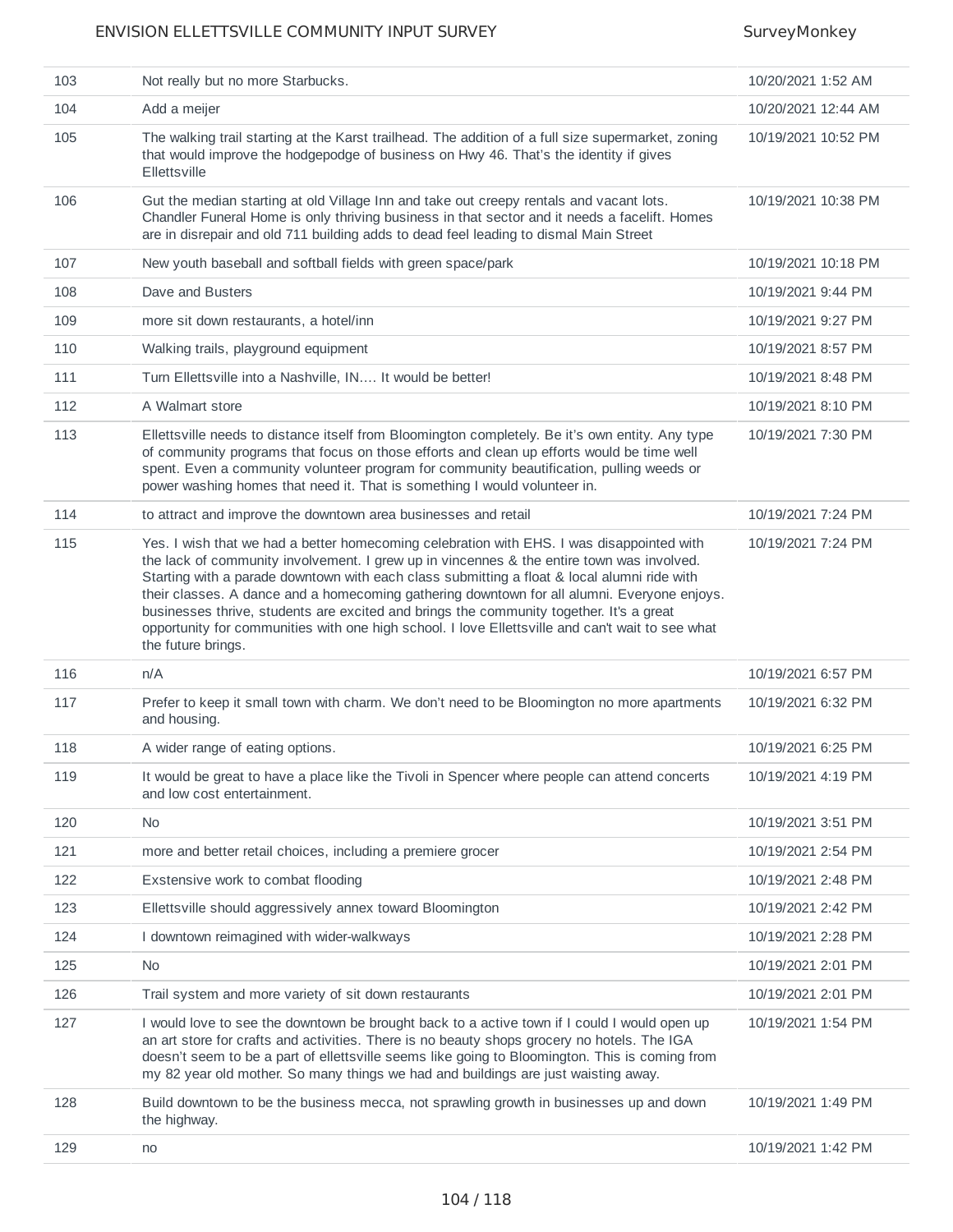| 130 | More focus on innovation for small businesses and focus on regulations that invite business<br>and residential growth.                                                                                                                                                                                                                            | 10/19/2021 1:27 PM  |
|-----|---------------------------------------------------------------------------------------------------------------------------------------------------------------------------------------------------------------------------------------------------------------------------------------------------------------------------------------------------|---------------------|
| 131 | Defund and rehabilitate Law Enforcement.                                                                                                                                                                                                                                                                                                          | 10/19/2021 1:20 PM  |
| 132 | Connect Ellettsville to the B-Line or a bike trail system of some kind.                                                                                                                                                                                                                                                                           | 10/19/2021 1:19 PM  |
| 133 | Flood control and farmers market!                                                                                                                                                                                                                                                                                                                 | 10/19/2021 1:16 PM  |
| 134 | no                                                                                                                                                                                                                                                                                                                                                | 10/19/2021 10:00 AM |
| 135 | More localized restaurants, and busniess'.                                                                                                                                                                                                                                                                                                        | 10/19/2021 7:48 AM  |
| 136 | <b>YMCA</b>                                                                                                                                                                                                                                                                                                                                       | 10/19/2021 7:37 AM  |
| 137 | With the highway split, the town is dying. We need to find a way to change the traffic flow.                                                                                                                                                                                                                                                      | 10/19/2021 7:01 AM  |
| 138 | No                                                                                                                                                                                                                                                                                                                                                | 10/19/2021 6:30 AM  |
| 139 | Maybe get some winery or beer tasting rooms in town.                                                                                                                                                                                                                                                                                              | 10/15/2021 5:30 PM  |
| 140 | A amphitheater downtown to serve as a centerpiece location for community events and<br>entertainment possibilities.                                                                                                                                                                                                                               | 10/15/2021 4:06 PM  |
| 141 | Swimming Pool                                                                                                                                                                                                                                                                                                                                     | 10/15/2021 1:55 PM  |
| 142 | At least 2 more groceries- competition is good. We need furniture stores and dry cleaners and<br>sporting goods stores and to grow enough to be a city.                                                                                                                                                                                           | 10/15/2021 1:44 PM  |
| 143 | Complete flood control measures. Complete trail system. Revitalize downtown.                                                                                                                                                                                                                                                                      | 10/15/2021 9:48 AM  |
| 144 | Entice an affordable movie theater to the town                                                                                                                                                                                                                                                                                                    | 10/14/2021 7:14 PM  |
| 145 | Community Wide Public Newsletter or Central Point of Information for All Things Ellettsville<br>Area, incentives for aesthetic improvements in residential housing and business improvements<br>in "old" downtown Ellettsville-IE Tax or other incentives for improvements or beautification.                                                     | 10/8/2021 3:59 PM   |
|     |                                                                                                                                                                                                                                                                                                                                                   |                     |
| 146 | Downtown pod revitalized                                                                                                                                                                                                                                                                                                                          | 10/1/2021 3:18 PM   |
| 147 | A 46 bypass so 46 can be used to connect the community instead of separate it. Mostly<br>talking about pedestrian, bike, golf cart access but at certain times of the day it is hard to get<br>to the other side of the road in a car. If Ellettsville continues to grow we need to separate the<br>thru traffic so residents can enjoy our town. | 10/1/2021 1:09 PM   |
| 148 | Community Center (indoors) for town events, wedding receptions, birthday parties, etc.                                                                                                                                                                                                                                                            | 10/1/2021 9:59 AM   |
| 149 | Forethought to neighborhood developments, i.e., safe access to Route 46, seeking input for<br>residents not annexed to have input on programs/projects that impact nonannexed<br>citizens/neighborhoods (to make potential annexation better palpable.)                                                                                           | 9/28/2021 3:09 PM   |
| 150 | Downtown park/green space                                                                                                                                                                                                                                                                                                                         | 9/27/2021 3:38 PM   |
| 151 | Succeed and become part of Owen County                                                                                                                                                                                                                                                                                                            | 9/27/2021 2:57 PM   |
| 152 | Unfortunately, I don't. Would love to see something happen downtown that will make that area<br>feel more lively. Not sure what that is though.                                                                                                                                                                                                   | 9/27/2021 9:17 AM   |
| 153 | Would love to see an area resembling a square. With shops, and little places to eat that would<br>draw people in and encourage them to stop on their way through to somewhere else.                                                                                                                                                               | 9/26/2021 10:01 PM  |
| 154 | Community Trails Network. Look at suburbs of Indy and how strong trails systems foster<br>growth and strong communities! Good for people and businesses!                                                                                                                                                                                          | 9/26/2021 5:21 PM   |
| 155 | no. Other than businesses, no change                                                                                                                                                                                                                                                                                                              | 9/26/2021 12:59 PM  |
| 156 | sidewalks in Kelli Heights                                                                                                                                                                                                                                                                                                                        | 9/24/2021 5:01 PM   |
| 157 | I would like to keep the cornfield across from my house and not see a neighborhood of quarter<br>acre lots on my horizon. I do like the trail throug town and would love to have more places to<br>walk and enjoy nature.                                                                                                                         | 9/24/2021 10:17 AM  |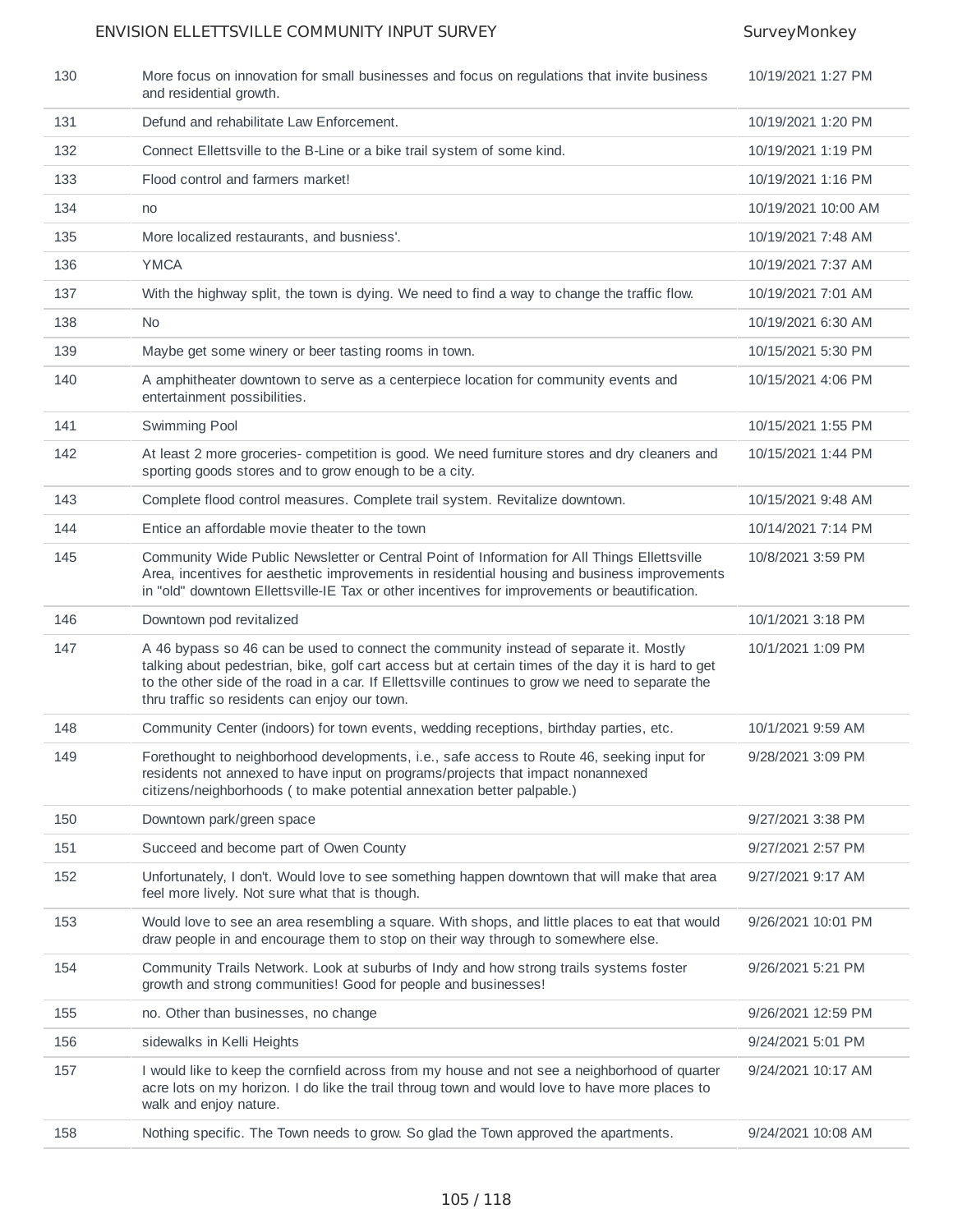|     | ENVISION ELLETTSVILLE COMMUNITY INPUT SURVEY                                                                                                                                                                                                                                                                                                                                                                                                                                     | SurveyMonkey       |
|-----|----------------------------------------------------------------------------------------------------------------------------------------------------------------------------------------------------------------------------------------------------------------------------------------------------------------------------------------------------------------------------------------------------------------------------------------------------------------------------------|--------------------|
| 159 | The first Saturday of each month have something going on downtown.                                                                                                                                                                                                                                                                                                                                                                                                               | 9/24/2021 12:55 AM |
| 160 | I'd love to see quality, public parks that are fun for kids, a focus on attracting small and<br>supporting small businesses, and a quality big grocery store                                                                                                                                                                                                                                                                                                                     | 9/23/2021 10:19 PM |
| 161 | Ellettsville desperately needs restaurants of it wants to have people do more than just drive<br>through it. Spencer is a smaller town, but they have so many great dining options, plus a<br>farmer's market!                                                                                                                                                                                                                                                                   | 9/23/2021 9:46 PM  |
| 162 | <b>Historical district</b>                                                                                                                                                                                                                                                                                                                                                                                                                                                       | 9/23/2021 9:30 PM  |
| 163 | Stop building in Ellettsville!                                                                                                                                                                                                                                                                                                                                                                                                                                                   | 9/23/2021 8:34 PM  |
| 164 | Indoor entertainment for teens and adults- sports center, go carts (if you use this you must<br>credit my husband;),                                                                                                                                                                                                                                                                                                                                                             | 9/23/2021 7:05 PM  |
| 165 | local Shopping center (department store instead of having to go to bloomington), restaurants                                                                                                                                                                                                                                                                                                                                                                                     | 9/23/2021 6:18 PM  |
| 166 | Small manufacturing plant near town would be welcomed, like Catalent which is growing and<br>pays well.                                                                                                                                                                                                                                                                                                                                                                          | 9/23/2021 6:00 PM  |
| 167 | Fix flooding issues                                                                                                                                                                                                                                                                                                                                                                                                                                                              | 9/23/2021 5:25 PM  |
| 168 | Double lane roads farther west of town                                                                                                                                                                                                                                                                                                                                                                                                                                           | 9/23/2021 5:15 PM  |
| 169 | More mom and pop restaurants                                                                                                                                                                                                                                                                                                                                                                                                                                                     | 9/23/2021 4:35 PM  |
| 170 | Real park trails outside gym equipment something worth going down the street for instead of<br>wanting to sit in the house because outside will be just as boring. Have young adults keep the<br>park in check helping them play a role in the community which gives them credit for jobs and<br>college that teaches them to do skills of upkeep activities planning. You can have young or old<br>people do work if they are getting credit for it. It's really not that hard. | 9/23/2021 4:30 PM  |
| 171 | Look at Speedway Indiana Main Street example                                                                                                                                                                                                                                                                                                                                                                                                                                     | 9/23/2021 4:26 PM  |
| 172 | Clean up the look on the highway coming into and leaving town. Looks junky.                                                                                                                                                                                                                                                                                                                                                                                                      | 9/23/2021 3:45 PM  |
| 173 | Comprehensive source of information and destination. Case in point, where would I send<br>someone (that has never heard of or been to Ellettsville) as a starting point in exploring the<br>community?                                                                                                                                                                                                                                                                           | 9/23/2021 3:06 PM  |
| 174 | I would love to see the downtown have some restaurants and business les again. A chic fil a<br>on 46! would be wonderful. Don't try to be Bloomington. Richland plaza is looking dated and a<br>bit run down. Put resources into buildings we have instead of building new. Don't allow<br>unchecked growth without traffic planning and infrastructure. Focus on community<br>beautification.                                                                                   | 9/23/2021 7:52 AM  |
| 175 | Trails and parks throughout. Use the land off of 46 to promote an actual downtown feel or<br>entertainment instead of a pass through town. More grocery options.                                                                                                                                                                                                                                                                                                                 | 9/22/2021 10:56 PM |
| 176 | Not so much built but the Fall festival needs a lot of work. Vendors, games, rides, concert<br>lineups, etc. We should have had it this year. Yet, again we do what Bloomington does. We are<br>RBB we need to make more of our own decisions. Every county around us continued their<br>plans, we need to take a stand and do the small town thing and have community events.                                                                                                   | 9/22/2021 10:01 PM |
| 177 | Large retailer (such as Meijer), larger park and trails, embrace Ellettsville identity with signage<br>at Smith Pike / Richland Plaza that lets you know you're in / near Ellettsville.                                                                                                                                                                                                                                                                                          | 9/22/2021 9:39 PM  |
| 178 | We need sidewalks or trails connecting Edgewood Schools to the community and the<br>community to the greater Monroe County trail network.                                                                                                                                                                                                                                                                                                                                        | 9/22/2021 8:55 PM  |
| 179 | More single family and rental housing                                                                                                                                                                                                                                                                                                                                                                                                                                            | 9/22/2021 4:05 PM  |
| 180 | Down town has so much potential!!!                                                                                                                                                                                                                                                                                                                                                                                                                                               | 9/22/2021 9:59 AM  |
| 181 | Local farmers market                                                                                                                                                                                                                                                                                                                                                                                                                                                             | 9/22/2021 9:26 AM  |
| 182 | N/A                                                                                                                                                                                                                                                                                                                                                                                                                                                                              | 9/22/2021 8:45 AM  |
| 183 | Development of SR 46 and new retail                                                                                                                                                                                                                                                                                                                                                                                                                                              | 9/21/2021 8:40 PM  |
| 184 | Nice restaurants.                                                                                                                                                                                                                                                                                                                                                                                                                                                                | 9/21/2021 7:36 PM  |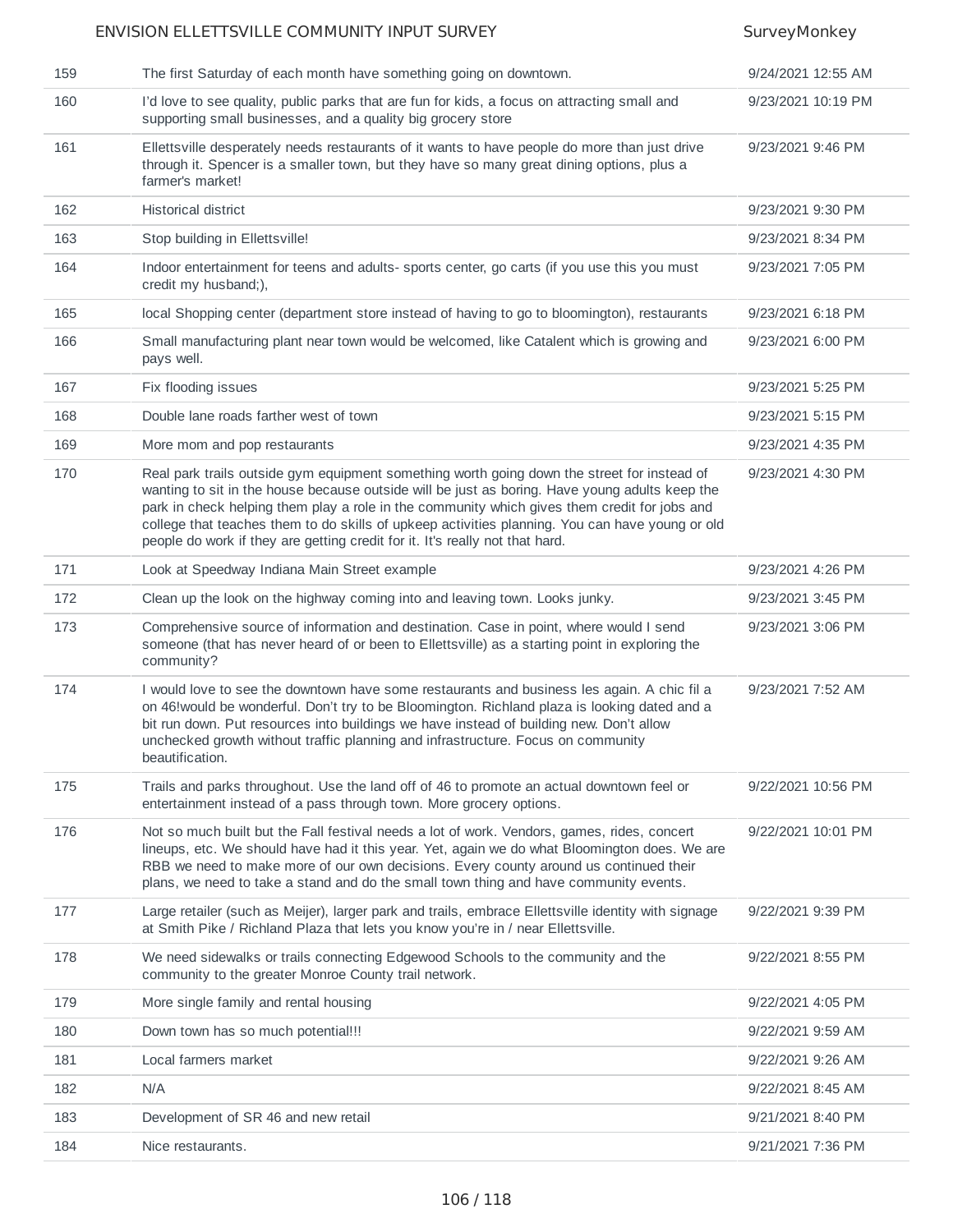| 185 | I really would like to see Ellettsville do something to deal with the lack of diversity in this<br>community.                                                                                                                                                                                                                                                                                                                                                                                                                                    | 9/21/2021 5:37 PM  |
|-----|--------------------------------------------------------------------------------------------------------------------------------------------------------------------------------------------------------------------------------------------------------------------------------------------------------------------------------------------------------------------------------------------------------------------------------------------------------------------------------------------------------------------------------------------------|--------------------|
| 186 | Sidewalks to schools                                                                                                                                                                                                                                                                                                                                                                                                                                                                                                                             | 9/21/2021 5:07 PM  |
| 187 | It would great to have a safe community park.                                                                                                                                                                                                                                                                                                                                                                                                                                                                                                    | 9/21/2021 4:53 PM  |
| 188 | Small parks dispersed with biking/running trails                                                                                                                                                                                                                                                                                                                                                                                                                                                                                                 | 9/21/2021 4:53 PM  |
| 189 | Downtown re-development and flood mitigation                                                                                                                                                                                                                                                                                                                                                                                                                                                                                                     | 9/21/2021 4:40 PM  |
| 190 | Set land aside to be planted with native plants to attract and support populations of bees and<br><b>birds</b>                                                                                                                                                                                                                                                                                                                                                                                                                                   | 9/21/2021 3:52 PM  |
| 191 | Fix the flooding issues so we can have homes and businesses downtown. Keep money in our<br>community. Come together with an open mind in order to grow our town in the right direction<br>and still keep the small town feel and look                                                                                                                                                                                                                                                                                                            | 9/21/2021 2:47 PM  |
| 192 | I believe that one of the big things that needs to be done is moving the Little League fields.<br>They could maybe go up to the Josh Sparks Park area behind the Junior High. This would<br>allow the town to turn the ballfield area into a larger mixed use park with an amphitheatre and<br>other amenities. It would be cool to maybe show movies in the park. That would also allow for<br>more space for the Fall Festival. The Fall Festival is another deal that needs overhauled as<br>well, but that's a whole different group I know. | 9/21/2021 2:44 PM  |
| 193 | no                                                                                                                                                                                                                                                                                                                                                                                                                                                                                                                                               | 9/21/2021 2:05 PM  |
| 194 | I would love to see the downtown thriving and the downtown area apartments gone and<br>replaced with shops.                                                                                                                                                                                                                                                                                                                                                                                                                                      | 9/21/2021 8:18 AM  |
| 195 | Transportation improvements on HWY46 for safer access to businesses and growing<br>residential. Downtown park and community gathering space (flood area opportunity where you<br>can't build). Additional shopping and restaurant development.                                                                                                                                                                                                                                                                                                   | 9/19/2021 11:35 AM |
| 196 | A dog park would be AWESOME!                                                                                                                                                                                                                                                                                                                                                                                                                                                                                                                     | 9/16/2021 5:35 PM  |
| 197 | Connections between neighborhoods and to businessesways for families to easily connect                                                                                                                                                                                                                                                                                                                                                                                                                                                           | 9/15/2021 8:03 AM  |
| 198 | A multi lane 46 bypass south of town from the turn west of the I69 junction to somewhere<br>around Flateoods.                                                                                                                                                                                                                                                                                                                                                                                                                                    | 9/14/2021 8:14 PM  |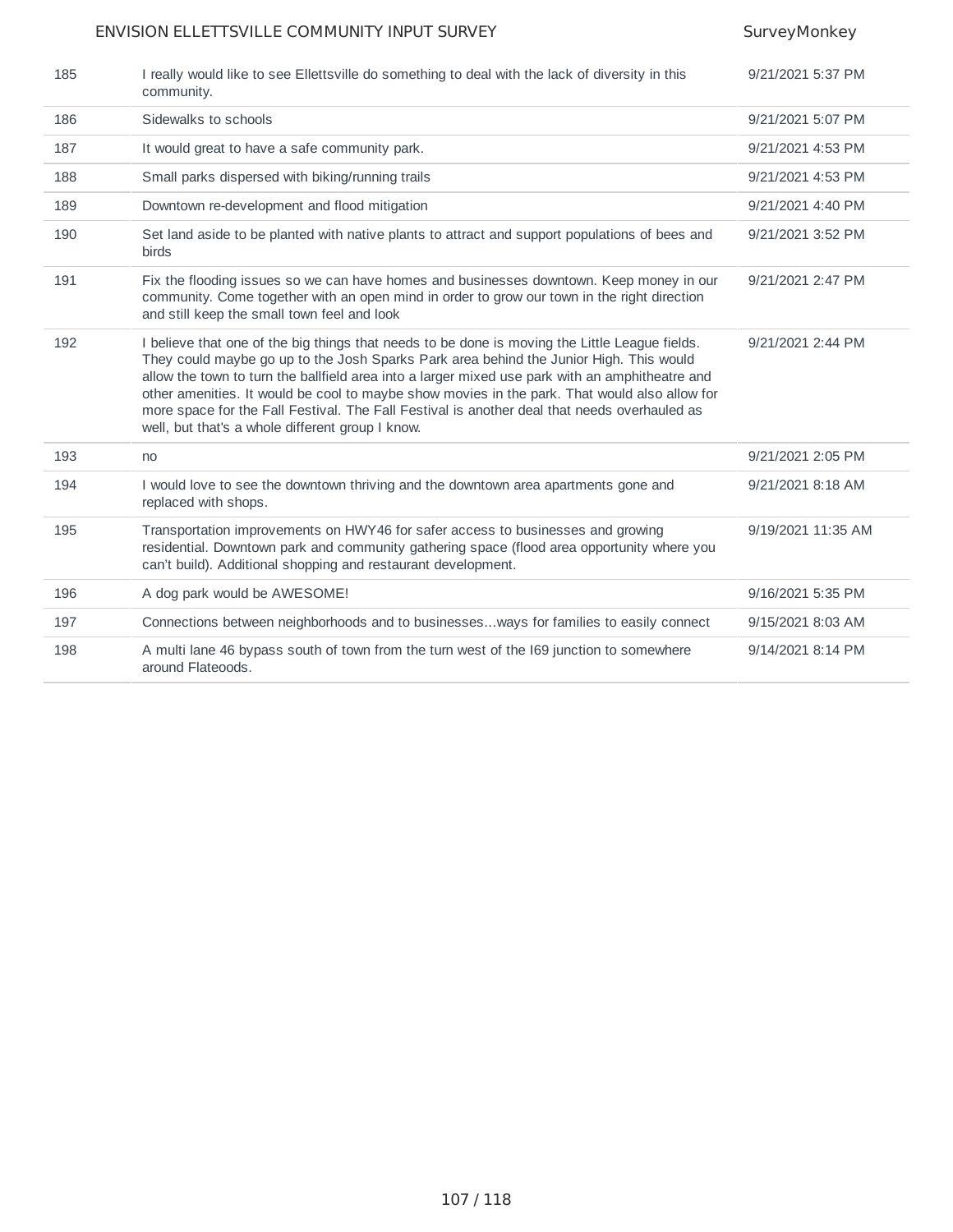

| <b>ANSWER CHOICES</b>  | <b>RESPONSES</b> |                |
|------------------------|------------------|----------------|
| Ellettsville           | 56.70%           | 203            |
| Bloomington            | 15.92%           | 57             |
| Spencer                | 4.75%            | 17             |
| Stinesville            | 1.12%            | $\overline{4}$ |
| Monroe County          | 9.78%            | 35             |
| Other (please specify) | 11.73%           | 42             |
| <b>TOTAL</b>           |                  | 358            |

| #              | <b>OTHER (PLEASE SPECIFY)</b>                               | <b>DATE</b>         |
|----------------|-------------------------------------------------------------|---------------------|
|                | Plainfield                                                  | 11/23/2021 2:17 PM  |
|                | Bloomington address but within Ellettsville school district | 11/19/2021 10:04 AM |
| 3              | Eastern Owen County                                         | 11/17/2021 7:19 AM  |
| $\overline{4}$ | Just moved to Bloomfield from Ellettsville                  | 11/16/2021 3:32 PM  |
| 5              | Greene County but did live in Ellettsville for 2 years      | 11/16/2021 12:51 PM |
| 6              | Camby                                                       | 11/16/2021 12:01 PM |
|                | at the edge of Ellettsville - River Glen                    | 11/16/2021 11:59 AM |
| 8              | Halfway between Ellettsville and Spencer                    | 11/16/2021 11:47 AM |

# Q12 Where do you live?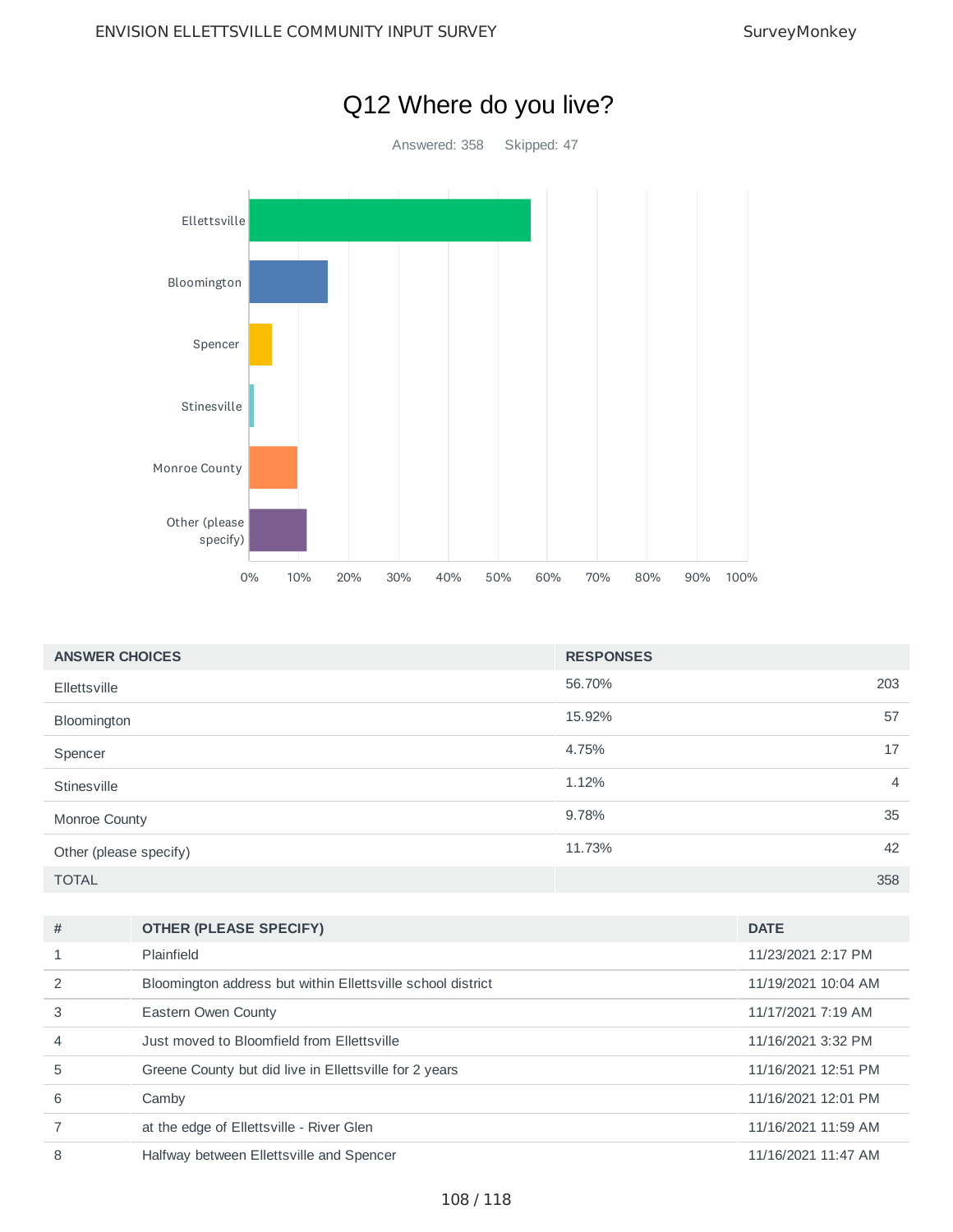### ENVISION ELLETTSVILLE COMMUNITY INPUT SURVEY SURVEY SurveyMonkey

| 9  | technically BTON zip code, but just down Sale St                                                                                                                                              | 11/16/2021 11:47 AM |
|----|-----------------------------------------------------------------------------------------------------------------------------------------------------------------------------------------------|---------------------|
| 10 | Spencer address but am only 6 minutes from the Ellettsville library                                                                                                                           | 11/16/2021 11:40 AM |
| 11 | Indianapolis                                                                                                                                                                                  | 11/16/2021 11:39 AM |
| 12 | Bloomington Address but Ellettsville Schools, Water, Phone etc. Both EHS Grads.concider                                                                                                       | 11/16/2021 5:20 AM  |
| 13 | <b>Greene County</b>                                                                                                                                                                          | 11/15/2021 12:04 PM |
| 14 | in between Ellettsville and Stinesville                                                                                                                                                       | 11/15/2021 11:15 AM |
| 15 | <b>SOLSBERRY</b>                                                                                                                                                                              | 11/15/2021 11:05 AM |
| 16 | <b>FREEDOM</b>                                                                                                                                                                                | 11/15/2021 10:56 AM |
| 17 | In NW Monroe Co.                                                                                                                                                                              | 11/8/2021 9:43 AM   |
| 18 | <b>Brown County</b>                                                                                                                                                                           | 11/1/2021 2:49 PM   |
| 19 | On the monroe/Owen line. Have always lived in Ellettsville prior.                                                                                                                             | 11/1/2021 10:05 AM  |
| 20 | A less expensive version of Bloomington.                                                                                                                                                      | 11/1/2021 8:15 AM   |
| 21 | Just outside of Ellettsville                                                                                                                                                                  | 10/22/2021 10:55 AM |
| 22 | Gosport                                                                                                                                                                                       | 10/21/2021 4:56 PM  |
| 23 | Bloomington address but Ellettsville community (schools)                                                                                                                                      | 10/21/2021 11:28 AM |
| 24 | Gosport address, but in Monroe county and closer to Ellettsville than Gosport. I work in<br>Ellettsville, my child attends EPS, and conduct most personal business in Ellettsville.           | 10/20/2021 12:58 PM |
| 25 | Bloomington address closer to Ellettsvile                                                                                                                                                     | 10/19/2021 9:46 PM  |
| 26 | Bloomington, but barely, utilities are Ellettsville                                                                                                                                           | 10/19/2021 9:04 PM  |
| 27 | Far away                                                                                                                                                                                      | 10/19/2021 8:11 PM  |
| 28 | Richland township with Bloomington address                                                                                                                                                    | 10/19/2021 7:26 PM  |
| 29 | Lawrence County                                                                                                                                                                               | 10/19/2021 4:06 PM  |
| 30 | I moved away because Ellettsville is run by prejudiced people.                                                                                                                                | 10/19/2021 10:49 AM |
| 31 | Richland Township-not in incorporated Ellettsville or Bloomington not in either all                                                                                                           | 10/8/2021 4:01 PM   |
| 32 | Bloomington address but I consider it Ellettsville, my kids will go to Ellettsville, we pay for<br>Ellettsville services/utilities. Expanding the town limits may be something to look at too | 10/1/2021 1:12 PM   |
| 33 | Just left town to came to Scottsboro Al. Because it's a great small town. They know how to<br>make you fell Welcome been here since January and Love it                                       | 9/24/2021 12:58 AM  |
| 34 | 1/2 mile outside Ellettsville limits                                                                                                                                                          | 9/23/2021 7:19 PM   |
| 35 | On the border of bloomington and elletsville                                                                                                                                                  | 9/23/2021 6:19 PM   |
| 36 | Bloomington address off SR 46                                                                                                                                                                 | 9/23/2021 4:27 PM   |
| 37 | Outside Ellettsville but RBBSC schools                                                                                                                                                        | 9/23/2021 3:47 PM   |
| 38 | Bloomington for now, but trying to work my way back to my hometown of Ellettsville                                                                                                            | 9/23/2021 3:09 PM   |
| 39 | Bloomington address but consider myself Ellettsville                                                                                                                                          | 9/23/2021 12:23 AM  |
| 40 | Bloomington address / Ellettsville utilities and school. Centennial Park. Is this Ellettsville?                                                                                               | 9/22/2021 9:40 PM   |
| 41 | Bloomington mailing address, but within the jurisdiction and governance of the Town of<br>Ellettsville                                                                                        | 9/21/2021 11:30 AM  |
| 42 | Bloomington address near Ellettsville CVS                                                                                                                                                     | 9/15/2021 8:04 AM   |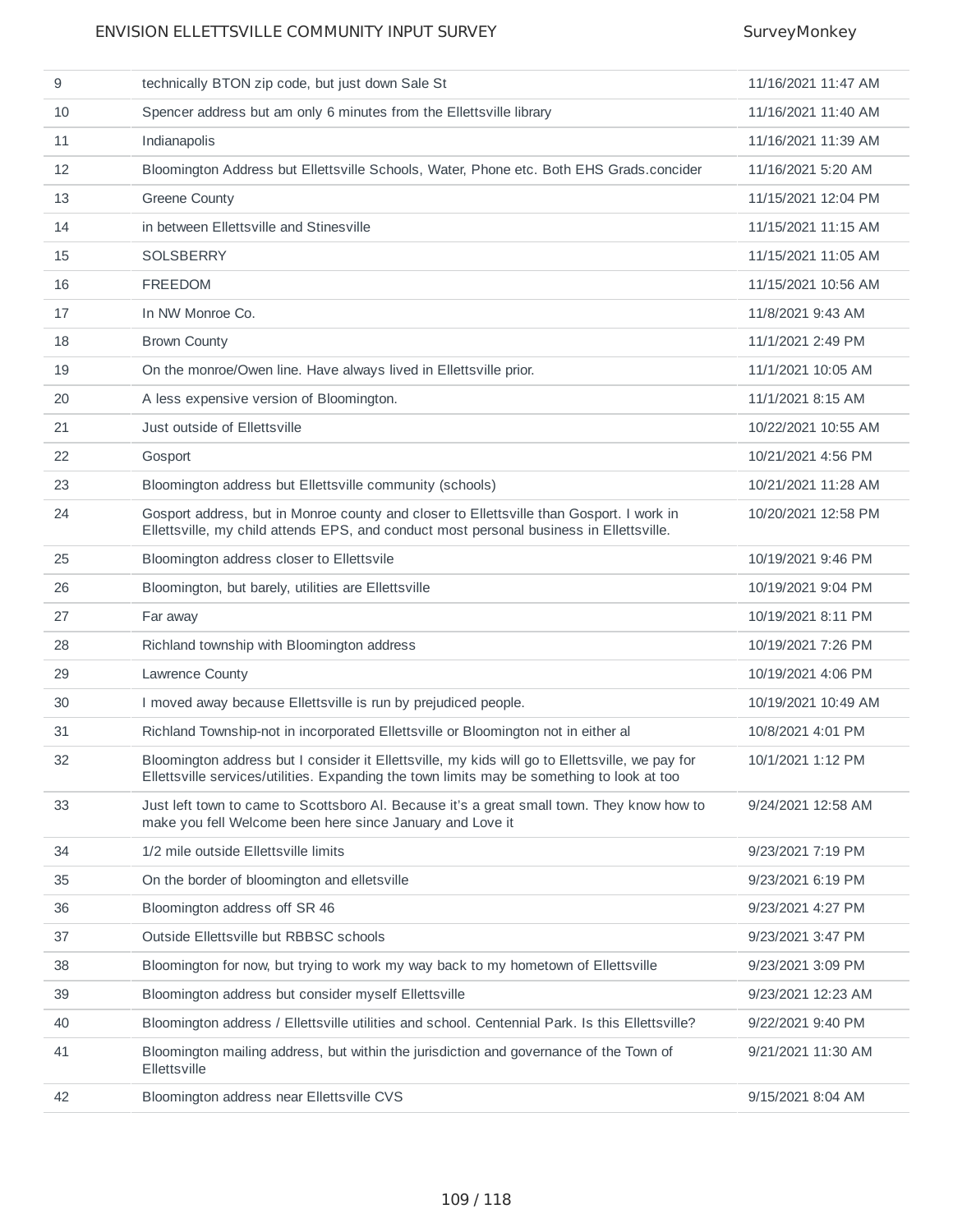

| <b>ANSWER CHOICES</b> | <b>RESPONSES</b> |
|-----------------------|------------------|
| Male                  | 140<br>39.44%    |
| Female                | 212<br>59.72%    |
| Other                 | 3<br>0.85%       |
| <b>TOTAL</b>          | 355              |

## Q13 Are you: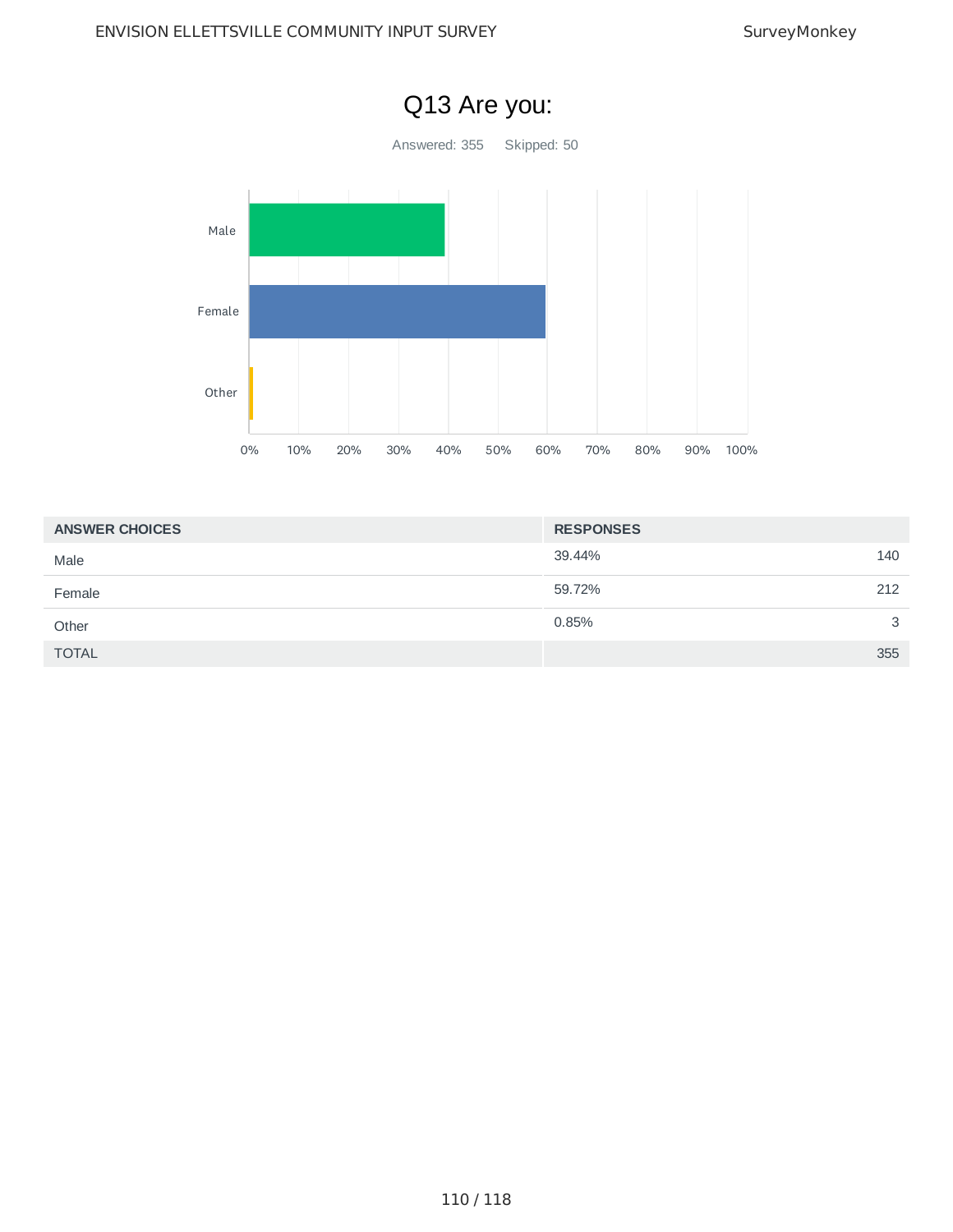

| <b>ANSWER CHOICES</b>                     | <b>RESPONSES</b> |     |
|-------------------------------------------|------------------|-----|
| American Indian or Alaskan Native         | 0.85%            | 3   |
| Asian                                     | 0.28%            |     |
| <b>Black or African American</b>          | 1.41%            | 5   |
| Native American or Other Pacific Islander | 0.28%            |     |
| White/Caucasian                           | 91.24%           | 323 |
| Two or More                               | 2.26%            | 8   |
| Other (please specify)                    | 3.67%            | 13  |
| <b>TOTAL</b>                              |                  | 354 |

| # | <b>OTHER (PLEASE SPECIFY)</b> | <b>DATE</b>         |
|---|-------------------------------|---------------------|
|   | United States Citizen         | 11/17/2021 7:19 AM  |
|   | American                      | 11/16/2021 11:55 AM |
| 3 | American                      | 11/16/2021 11:48 AM |
| 4 | American                      | 11/15/2021 12:23 PM |
| 5 | Asian/Caucastian              | 11/15/2021 11:46 AM |
| 6 | Hispanic                      | 11/15/2021 11:05 AM |
|   | Human                         | 11/15/2021 10:57 AM |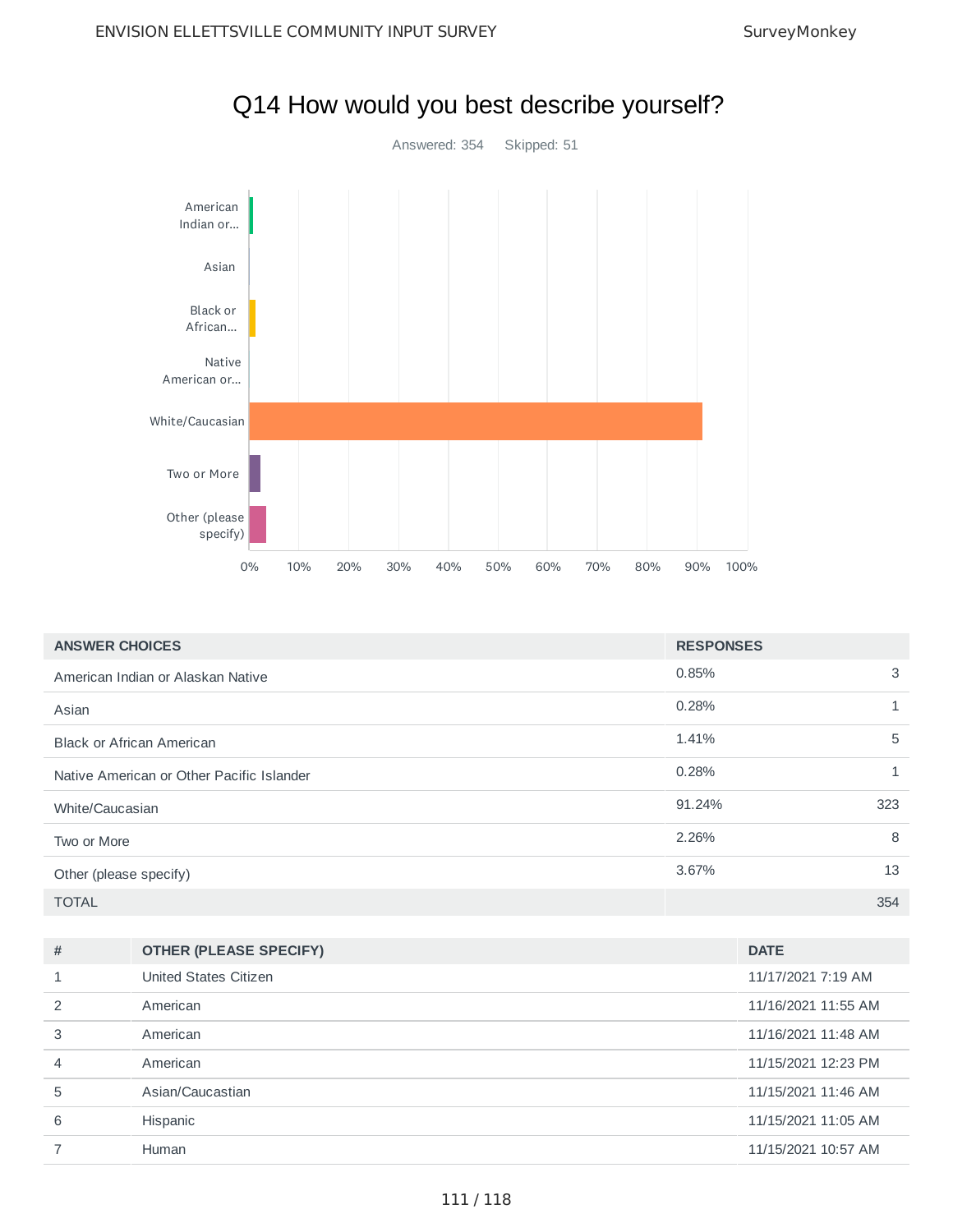### ENVISION ELLETTSVILLE COMMUNITY INPUT SURVEY SURVEY SurveyMonkey

|    | н                                                | 11/9/2021 5:32 PM  |
|----|--------------------------------------------------|--------------------|
|    | Human                                            | 11/8/2021 9:43 AM  |
| 10 | European American                                | 11/1/2021 2:49 PM  |
| 11 | please don't ask me about the color of my skin   | 10/21/2021 2:13 PM |
| 12 | Mexican                                          | 10/15/2021 4:08 PM |
| 13 | You spell Caucasian wrong it's actually colonist | 9/23/2021 4:31 PM  |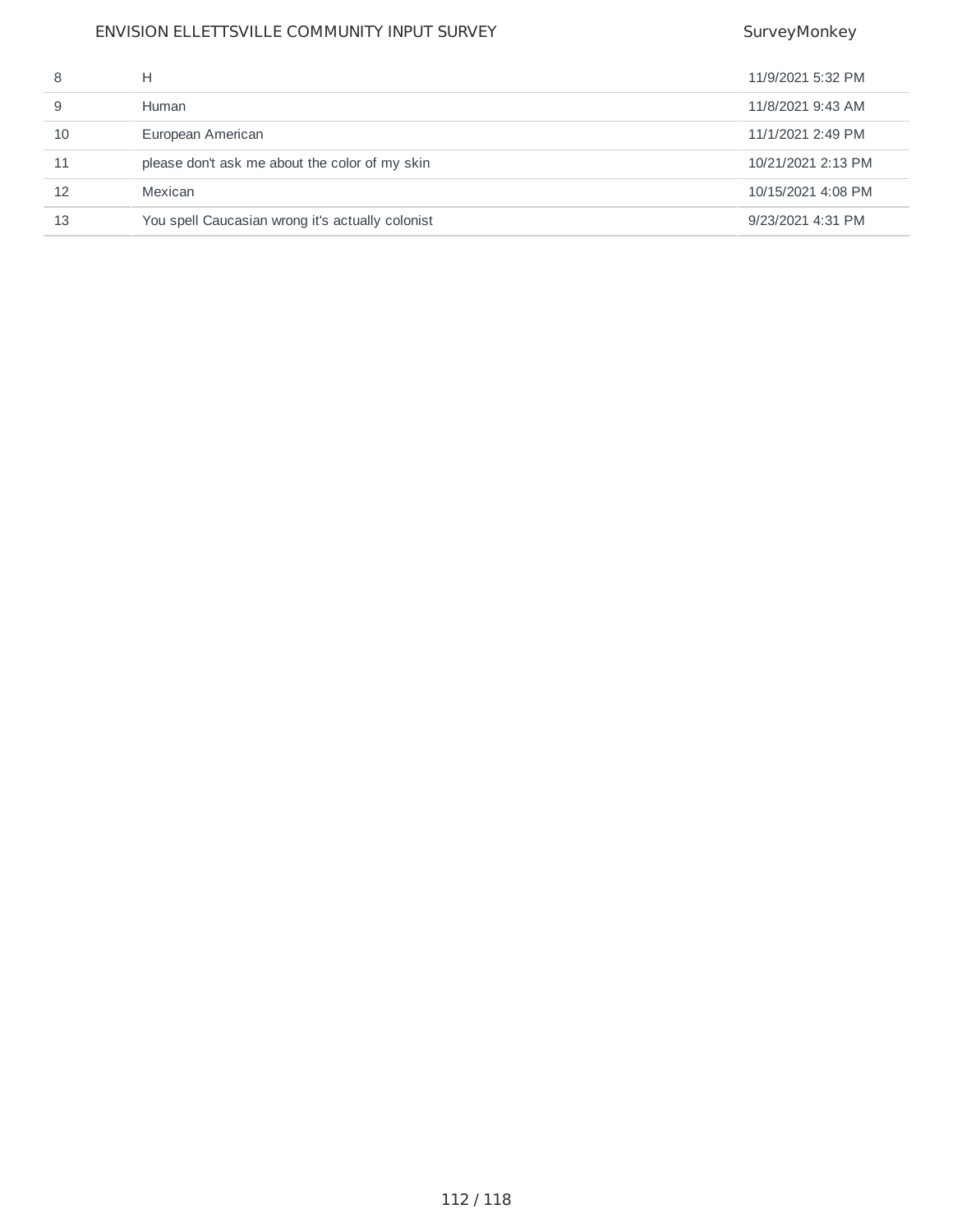# Q15 Are you of Hispanic/Latino/Spanish origin?



| <b>ANSWER CHOICES</b> | <b>RESPONSES</b> |     |
|-----------------------|------------------|-----|
| Yes                   | 3.47%            | 12  |
| <b>No</b>             | 96.53%           | 334 |
| <b>TOTAL</b>          |                  | 346 |
|                       |                  |     |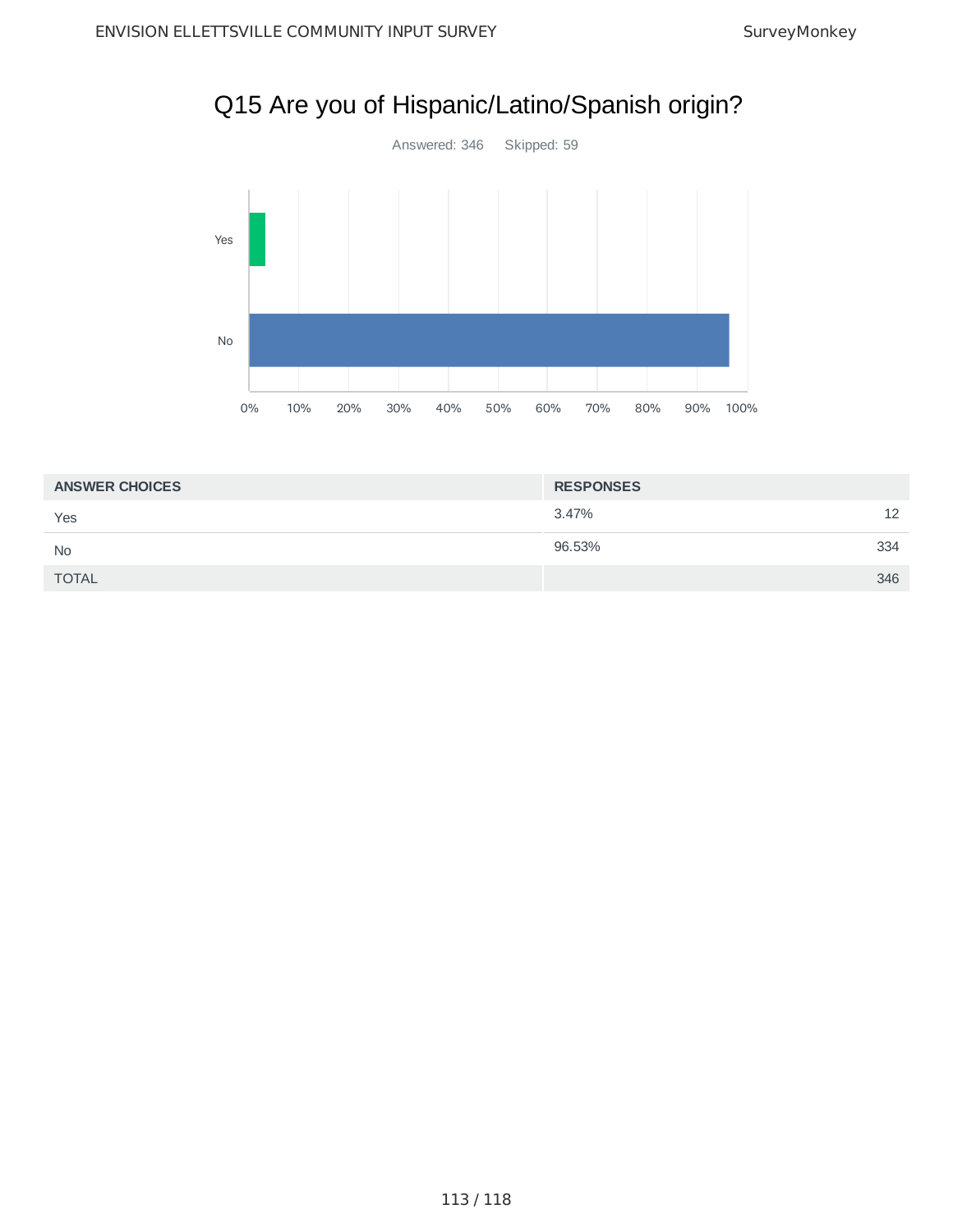

| <b>ANSWER CHOICES</b> | <b>RESPONSES</b> |             |
|-----------------------|------------------|-------------|
| Under 18              | 0.00%            | $\mathbf 0$ |
| $18 - 24$ years       | 1.41%            | 5           |
| $25 - 34$ years       | 19.72%           | 70          |
| $35 - 44$ years       | 28.73%           | 102         |
| $45 - 54$ years       | 23.66%           | 84          |
| $55 - 64$ years       | 18.03%           | 64          |
| $65+$                 | 8.45%            | 30          |
| <b>TOTAL</b>          |                  | 355         |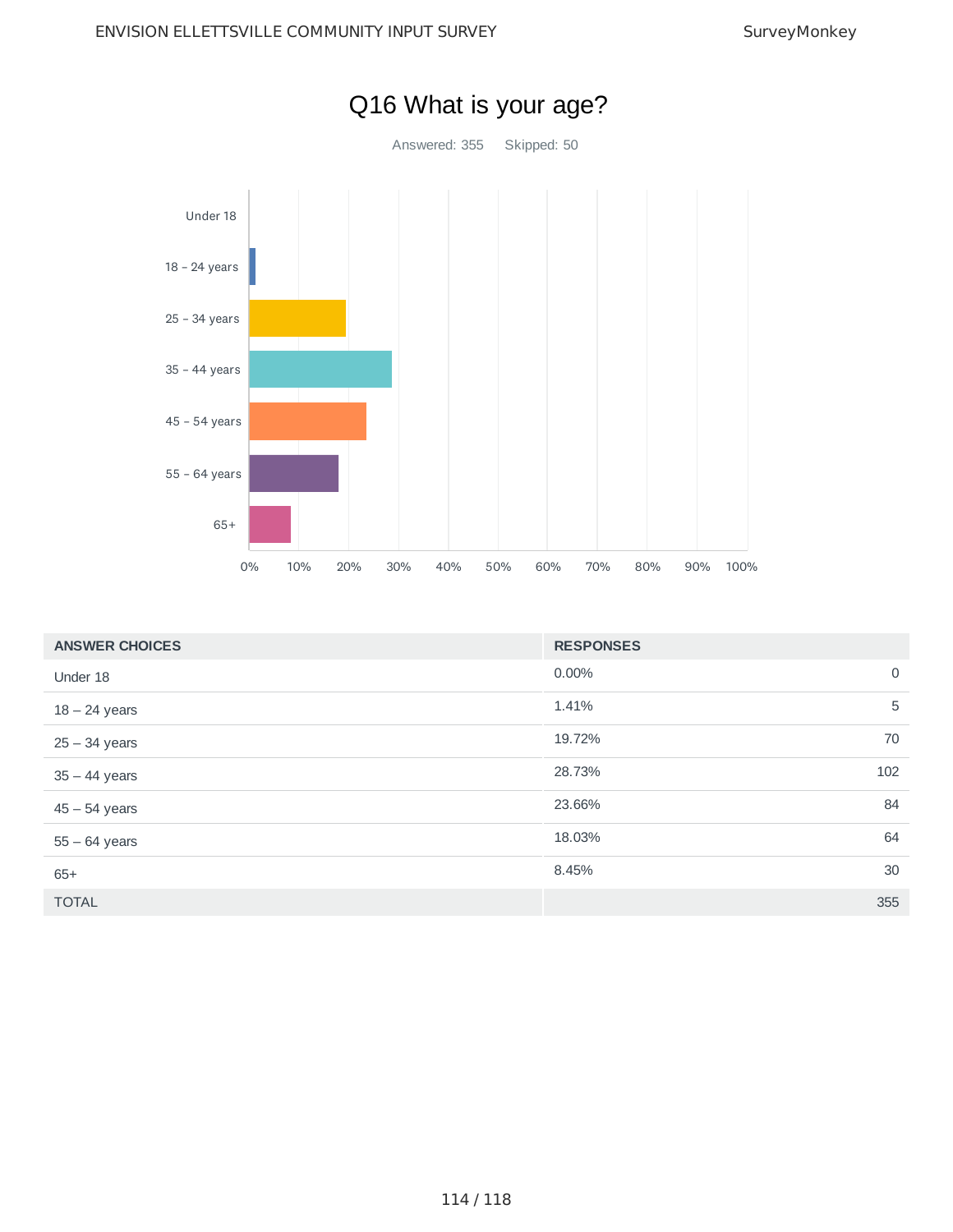

|  | Q17 How long have you lived in or near Ellettsville? |
|--|------------------------------------------------------|
|  |                                                      |

| <b>ANSWER CHOICES</b> | <b>RESPONSES</b> |
|-----------------------|------------------|
| $0 - 5$ years         | 20.85%<br>74     |
| $6 - 10$ years        | 12.39%<br>44     |
| $11 - 20$ years       | 18.87%<br>67     |
| $21+$ years           | 44.79%<br>159    |
| Not a resident        | 3.10%<br>11      |
| <b>TOTAL</b>          | 355              |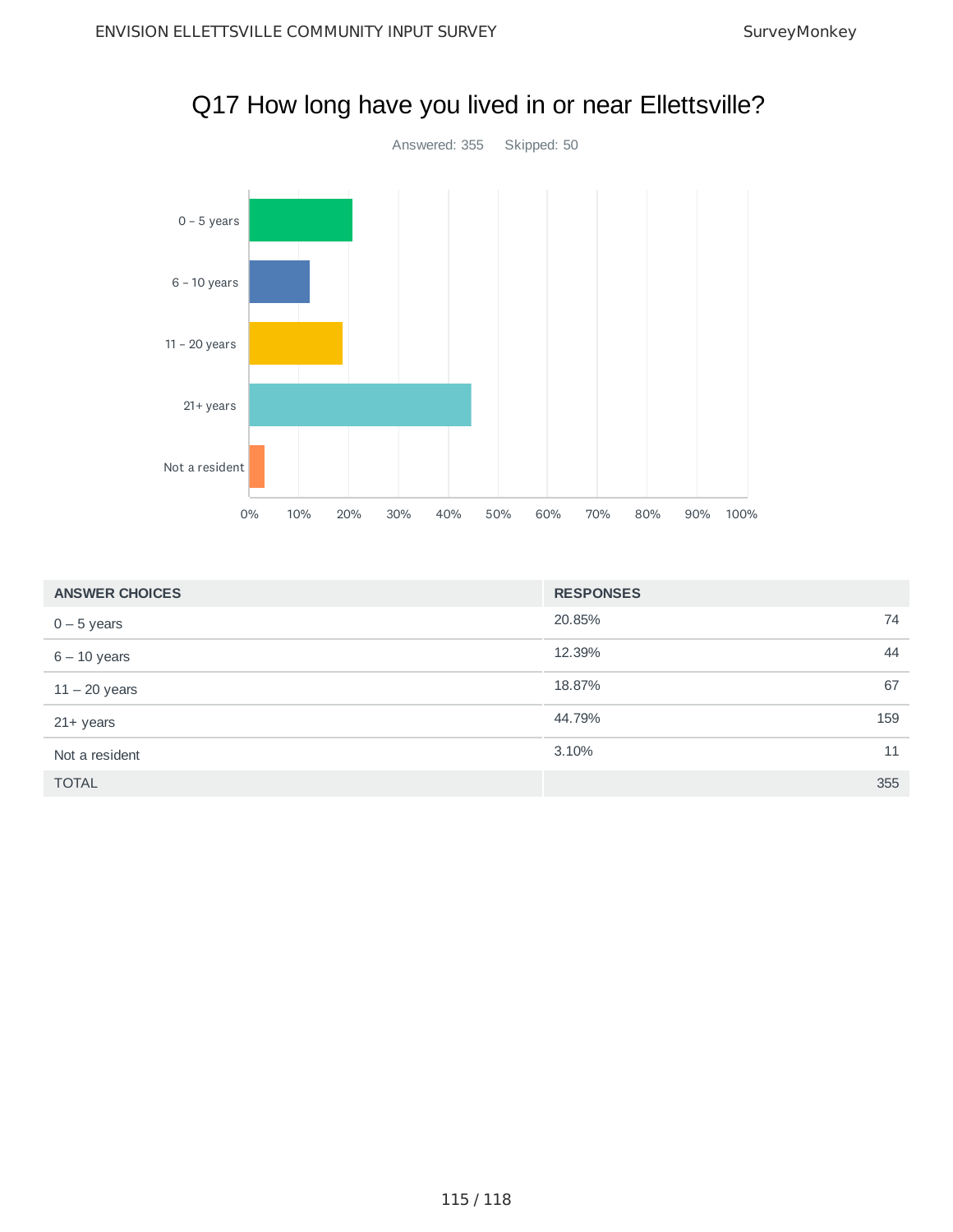

| <b>ANSWER CHOICES</b>     | <b>RESPONSES</b> |             |
|---------------------------|------------------|-------------|
| <b>Employed Full-time</b> | 84.79%<br>301    |             |
| Employed Part-time        | 17<br>4.79%      |             |
| Unemployed                | 0.56%            | 2           |
| Retired                   | 26<br>7.32%      |             |
| Student                   | $0.00\%$         | $\mathbf 0$ |
| Other (please specify)    | 2.54%            | 9           |
| <b>TOTAL</b>              | 355              |             |

| # | <b>OTHER (PLEASE SPECIFY)</b>                                                    | <b>DATE</b>        |
|---|----------------------------------------------------------------------------------|--------------------|
|   | also stay at home mom                                                            | 10/21/2021 8:51 PM |
|   | Local Business Owner                                                             | 10/19/2021 7:32 PM |
| 3 | Stay at home mom                                                                 | 10/19/2021 6:25 PM |
| 4 | Homemaker                                                                        | 10/19/2021 7:38 AM |
| 5 | Business owner                                                                   | 10/19/2021 6:46 AM |
| 6 | Stay at home parent                                                              | 9/29/2021 9:58 AM  |
|   | Family caretaker                                                                 | 9/23/2021 7:19 PM  |
| 8 | Just completed Grad School and looking for my next career employment opportunity | 9/23/2021 3:09 PM  |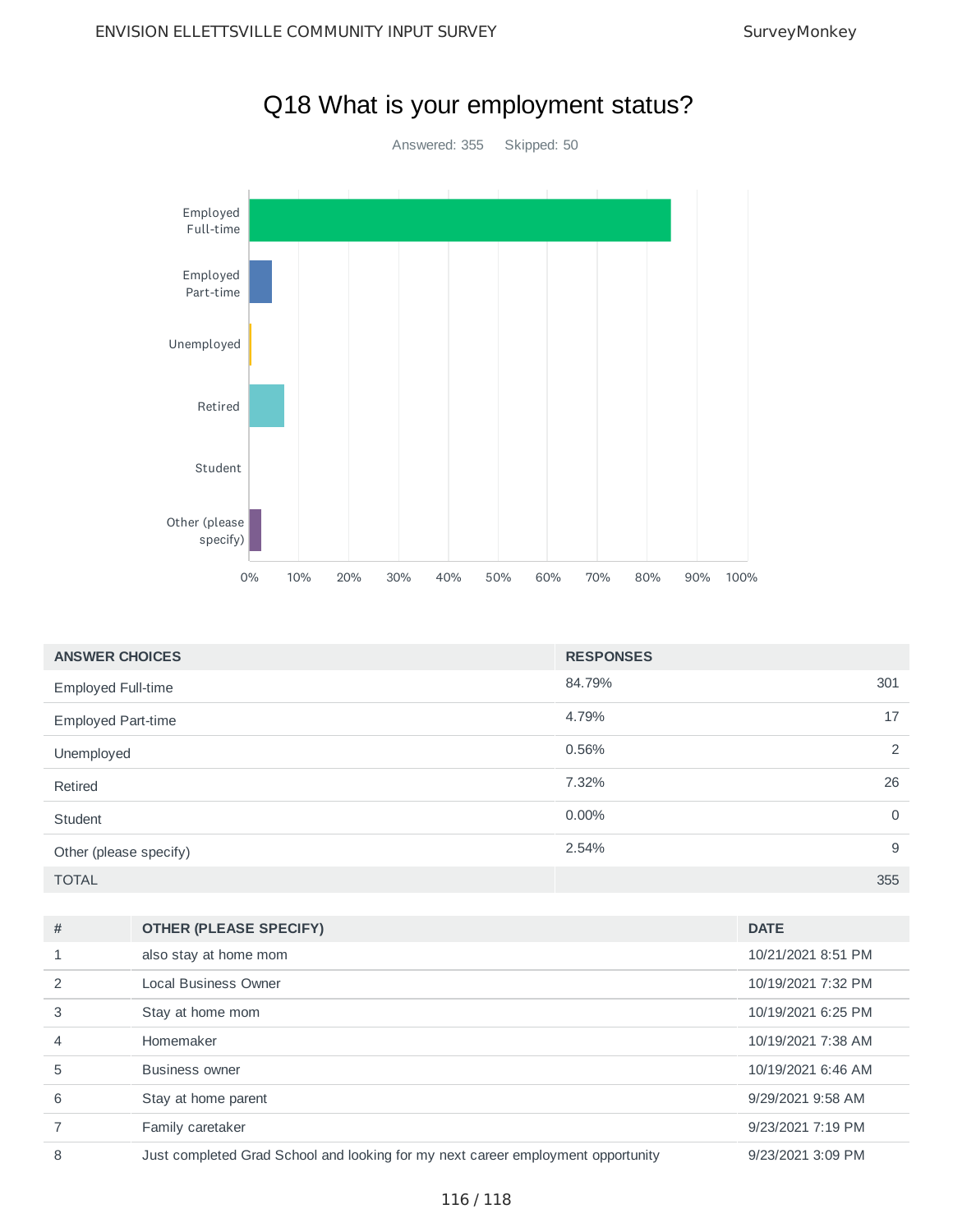|    | ٠ |   |
|----|---|---|
|    |   |   |
|    | ĉ |   |
| M. |   | ۹ |
|    |   |   |

9 Employed part-time and a business owner example and a strategies of the SN and SN and SN and SN 9/21/2021 8:20 AM